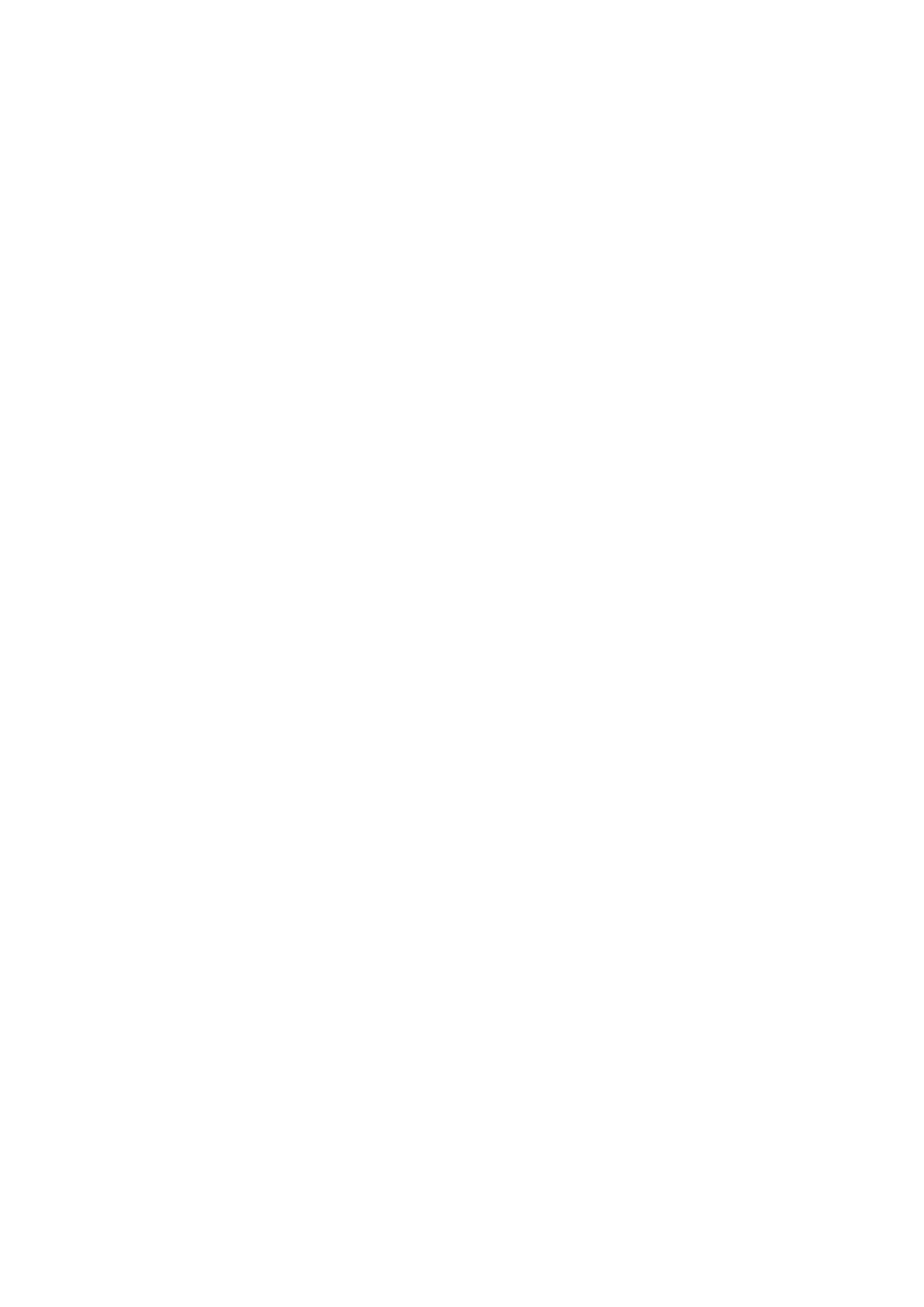

**Queensland** 

### **Health and Other Legislation Amendment Bill 2021**

|                   |                                                                                            | Page |
|-------------------|--------------------------------------------------------------------------------------------|------|
| Part 1            | Preliminary                                                                                |      |
| 1                 | Short title $\ldots \ldots \ldots \ldots \ldots \ldots \ldots \ldots \ldots \ldots \ldots$ | 10   |
| 2                 |                                                                                            | 10   |
| Part 2            | Amendments commencing on assent                                                            |      |
| <b>Division 1</b> | <b>Amendment of Ambulance Service Act 1991</b>                                             |      |
| 3                 |                                                                                            | 10   |
| 4                 | Amendment of s 5 (Disqualification from appointment)                                       | 10   |
| <b>Division 2</b> | <b>Amendment of Criminal Code</b>                                                          |      |
| 5                 |                                                                                            | 11   |
| 6                 | Amendment of s 282 (Surgical operations and medical treatment)                             | 11   |
| 7                 | Amendment of s 319A (Termination of pregnancy performed by                                 | 11   |
| <b>Division 3</b> | <b>Amendment of Environmental Protection Act 1994</b>                                      |      |
| 8                 |                                                                                            | 14   |
| 9                 | Amendment of sch 1 (Exclusions relating to environmental nuisance or                       | 14   |
| <b>Division 4</b> | <b>Amendment of Termination of Pregnancy Act 2018</b>                                      |      |
| 10                |                                                                                            | 14   |
| 11                | Amendment of s 7 (Registered health practitioners who may assist)                          | 15   |
| 12                |                                                                                            | 16   |
|                   | Prescribed student with conscientious objection<br>8A                                      | 16   |
| 13                | Amendment of sch 1 (Dictionary)                                                            | 16   |
| Part 3            | Amendments commencing by proclamation                                                      |      |
| <b>Division 1</b> | <b>Amendment of Ambulance Service Act 1991</b>                                             |      |
| 14                |                                                                                            | 18   |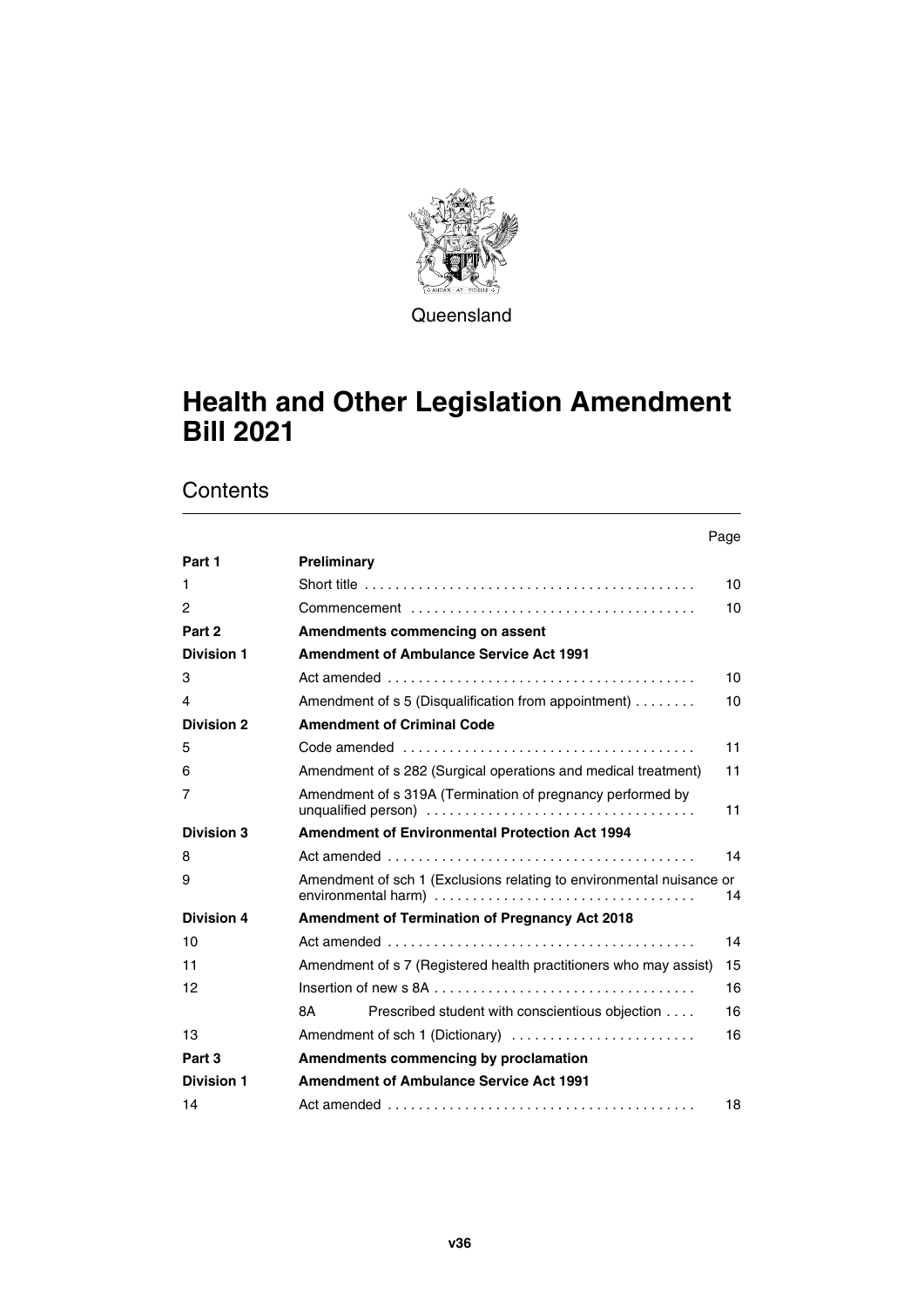| Contents |
|----------|
|----------|

| 15 |                                                                        | Amendment of pt 4A, hdg (Root cause analyses)                                                                 | 18 |  |  |  |
|----|------------------------------------------------------------------------|---------------------------------------------------------------------------------------------------------------|----|--|--|--|
| 16 | Amendment of s 36M (Disclosure of information-RCA team member or<br>18 |                                                                                                               |    |  |  |  |
| 17 |                                                                        | Amendment of s 36N (Disclosure of information-commissioning<br>authority or relevant person)<br>19            |    |  |  |  |
| 18 |                                                                        | Amendment of s 36P (Giving of copy of RCA report-medical director)                                            |    |  |  |  |
|    |                                                                        |                                                                                                               | 19 |  |  |  |
| 19 |                                                                        | Replacement of ss 49 and 49A                                                                                  | 19 |  |  |  |
|    | 49                                                                     | Confidential information must not be disclosed by designated                                                  | 19 |  |  |  |
|    | 49A                                                                    | Confidential information must not be disclosed by informed                                                    | 20 |  |  |  |
| 20 |                                                                        | Amendment of s 50D (Definitions for div 1)                                                                    | 21 |  |  |  |
| 21 |                                                                        | Replacement of s 50E (Disclosure required or permitted by law)                                                | 21 |  |  |  |
|    | 50E                                                                    | Disclosure required or permitted by law                                                                       | 21 |  |  |  |
| 22 |                                                                        | Replacement of s 50F (Disclosure with consent)                                                                | 21 |  |  |  |
|    | 50F                                                                    | Disclosure to, or with consent of, person to whom confidential                                                | 21 |  |  |  |
| 23 |                                                                        | Replacement of s 50H (Disclosure of confidential information for care or                                      | 22 |  |  |  |
|    | 50H                                                                    | Disclosure for care or treatment of person                                                                    | 22 |  |  |  |
| 24 |                                                                        | Insertion of new s 50IA $\ldots$ , $\ldots$ , $\ldots$ , $\ldots$ , $\ldots$ , $\ldots$ , $\ldots$ , $\ldots$ | 23 |  |  |  |
|    | 50IA                                                                   | Disclosure for protection, safety or wellbeing of child                                                       | 23 |  |  |  |
| 25 |                                                                        |                                                                                                               | 23 |  |  |  |
|    | 50KA                                                                   | Disclosure for funding arrangements and public health                                                         | 23 |  |  |  |
|    | 50KB                                                                   | Disclosure for purposes relating to health services                                                           | 24 |  |  |  |
|    | 50KC                                                                   | Disclosure by chief executive or the commissioner to lawyers                                                  |    |  |  |  |
|    |                                                                        |                                                                                                               | 24 |  |  |  |
| 26 |                                                                        | Replacement of s 50L (Disclosure to Commonwealth, another State or<br>Commonwealth or State entity)           | 25 |  |  |  |
|    | 50L                                                                    | Disclosure to Commonwealth, another State, or<br>Commonwealth or State entity                                 | 25 |  |  |  |
| 27 |                                                                        | Amendment of s 50P (Disclosure is authorised by chief executive)                                              | 26 |  |  |  |
| 28 |                                                                        | Amendment of s 50Q (Necessary or incidental disclosure)                                                       | 27 |  |  |  |
| 29 |                                                                        | Amendment, relocation and renumbering of s 50R (Application of this                                           | 27 |  |  |  |
| 30 |                                                                        |                                                                                                               | 27 |  |  |  |
|    | Division 9                                                             | Transitional provisions for Health and Other Legislation                                                      |    |  |  |  |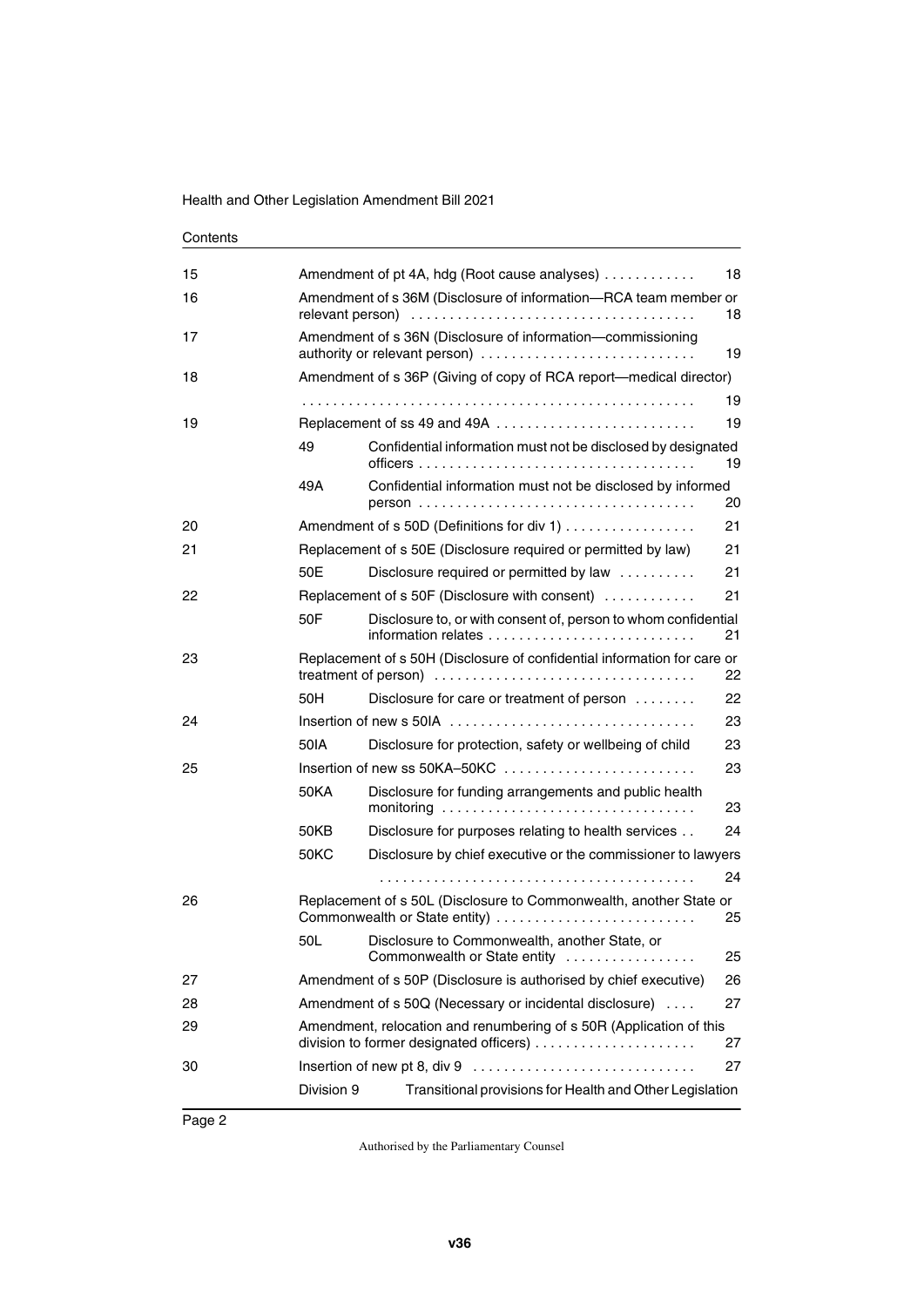|                   |      | Amendment Act 2021                                                                                                          |    |
|-------------------|------|-----------------------------------------------------------------------------------------------------------------------------|----|
|                   | 103  |                                                                                                                             | 28 |
|                   | 104  | Application of new pt 7, div 1                                                                                              | 28 |
|                   | 105  | Application of s 50L to agreements in force immediately<br>before commencement $\dots\dots\dots\dots\dots\dots\dots\dots$   | 28 |
| 31                |      | Amendment of sch 1 (Dictionary)                                                                                             | 28 |
| <b>Division 2</b> |      | Amendment of Hospital and Health Boards Act 2011                                                                            |    |
| 32                |      |                                                                                                                             | 29 |
| 33                |      | Amendment of s 139 (Definitions for pt 7)                                                                                   | 29 |
| 34                |      | Amendment of s 142 (Confidential information must not be disclosed by                                                       | 30 |
| 35                |      | Amendment of s 142A (Confidential information must not be disclosed by<br>prescribed health practitioners)                  | 30 |
| 36                |      | Amendment of s 143 (Disclosure required or permitted by law).                                                               | 31 |
| 37                |      | Amendment of s 144 (Disclosure with consent)                                                                                | 31 |
| 38                |      | Amendment of s 145 (Disclosure of confidential information for care or                                                      | 31 |
| 39                |      | Amendment of s 146 (Disclosure to person who has sufficient interest in<br>health and welfare of person)                    | 31 |
| 40                |      | Amendment of s 147 (Disclosure to lessen or prevent serious risk to life,                                                   | 31 |
| 41                |      | Amendment of s 148 (Disclosure for the protection, safety or wellbeing of                                                   | 32 |
| 42                |      | Amendment of s 154 (Disclosure to or by relevant chief executive)                                                           | 32 |
| 43                |      | Amendment of s 155 (Disclosure to health practitioner registration board)                                                   |    |
|                   |      |                                                                                                                             | 32 |
| 44                |      | Amendment of s 156 (Disclosure to health ombudsman)                                                                         | 32 |
| 45                |      | Amendment of s 157 (Disclosure to person performing functions under                                                         | 32 |
| 46                |      |                                                                                                                             | 33 |
|                   | 157B | Disclosure to person performing functions under Mental                                                                      | 33 |
| 47                |      | Amendment of s 159 (Disclosure to Australian Red Cross Society)                                                             | 33 |
| 48                |      | Amendment of pt 7, div 4, hdg (Access by prescribed health practitioner<br>to prescribed information system)                | 33 |
| 49                |      | Amendment of s 161C (Prescribed health practitioner may access<br>prescribed information system and particular information) | 33 |
| 50                |      | Amendment of sch 2 (Dictionary)                                                                                             | 34 |
| <b>Division 3</b> |      | Amendment of Mental Health Act 2016                                                                                         |    |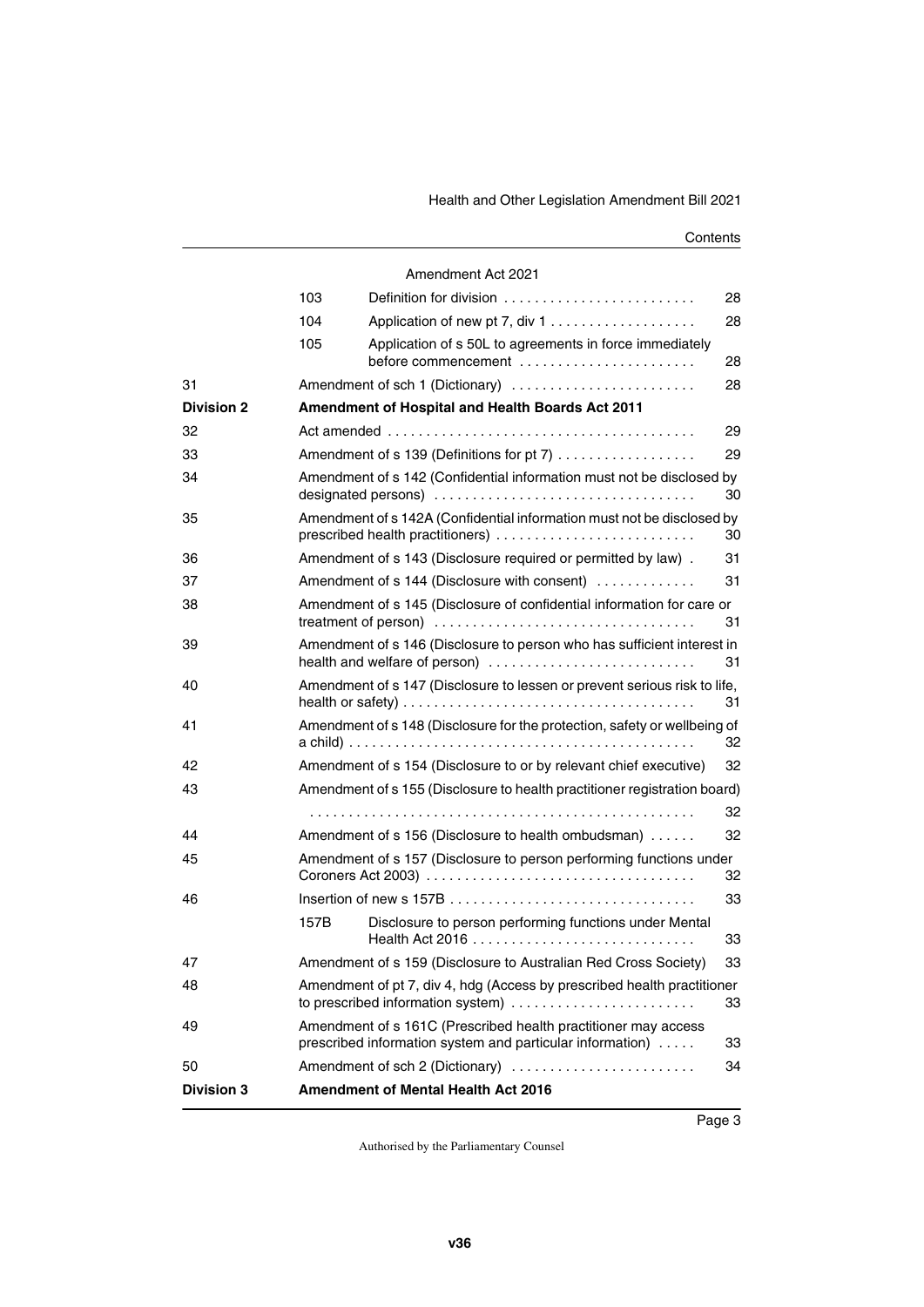| 51 | 34                                                        |                                                                                                           |    |  |  |  |
|----|-----------------------------------------------------------|-----------------------------------------------------------------------------------------------------------|----|--|--|--|
| 52 | Amendment of s 38 (Action before exercising powers)<br>34 |                                                                                                           |    |  |  |  |
| 53 |                                                           | Amendment of s 116 (Decision about unsoundness of mind and                                                |    |  |  |  |
|    |                                                           | 34                                                                                                        |    |  |  |  |
| 54 |                                                           |                                                                                                           | 35 |  |  |  |
|    | 117A                                                      | Substantial dispute about fact relied on in expert report                                                 | 35 |  |  |  |
| 55 |                                                           | Amendment of s 118 (Decision about fitness for trial)                                                     | 35 |  |  |  |
| 56 |                                                           |                                                                                                           | 35 |  |  |  |
|    | 157A                                                      | Admissibility of expert's report in proceeding before<br>Magistrates Court                                | 35 |  |  |  |
| 57 |                                                           | Insertion of new ch 5, pt 5, div 4, sdiv 1, hdg $\ldots \ldots \ldots \ldots$                             | 36 |  |  |  |
| 58 |                                                           | Replacement of s 167 (Person subject to existing treatment authority or<br>treatment support order)       | 36 |  |  |  |
|    | 166A                                                      | Person subject to existing treatment support order                                                        | 36 |  |  |  |
|    | 167                                                       | Person subject to existing treatment authority                                                            | 37 |  |  |  |
| 59 |                                                           | Insertion of new ss 167B and 167C                                                                         | 37 |  |  |  |
|    | 167B                                                      | Person subject to existing forensic order                                                                 | 37 |  |  |  |
|    | 167C                                                      | Person subject to existing treatment authority                                                            | 38 |  |  |  |
| 60 |                                                           | Amendment of s 180A (Particular statements not admissible).                                               | 38 |  |  |  |
| 61 |                                                           | Amendment of s 223 (Who is a nominated support person)                                                    | 38 |  |  |  |
| 62 |                                                           | Amendment of s 233 (Requirements for informed consent)                                                    | 39 |  |  |  |
| 63 |                                                           | Amendment of s 236 (Performance of electroconvulsive therapy with                                         | 39 |  |  |  |
| 64 |                                                           | Amendment of s 288 (Communication about patient with others)                                              | 40 |  |  |  |
| 65 |                                                           | Amendment of s 307 (Annual report)                                                                        | 40 |  |  |  |
| 66 |                                                           | Amendment of s 317 (Definitions for pt 6)                                                                 | 40 |  |  |  |
| 67 |                                                           | Amendment of s 318 (Application)                                                                          | 41 |  |  |  |
| 68 |                                                           | Amendment of s 319 (Decision on application)                                                              | 41 |  |  |  |
| 69 |                                                           | Replacement of ss 322 and 323                                                                             | 42 |  |  |  |
|    | 322                                                       | Duration of information notice                                                                            | 42 |  |  |  |
|    | 323                                                       | Revocation of information notice                                                                          | 44 |  |  |  |
| 70 |                                                           |                                                                                                           | 45 |  |  |  |
| 71 |                                                           | Amendment of s 351 (Transfer between services by agreement of                                             | 45 |  |  |  |
| 72 |                                                           | Amendment of s 352 (Transfer between services by requirement of chief                                     | 46 |  |  |  |
| 73 |                                                           | Amendment of s 353 (Transfer between authorised mental health service<br>and forensic disability service) | 46 |  |  |  |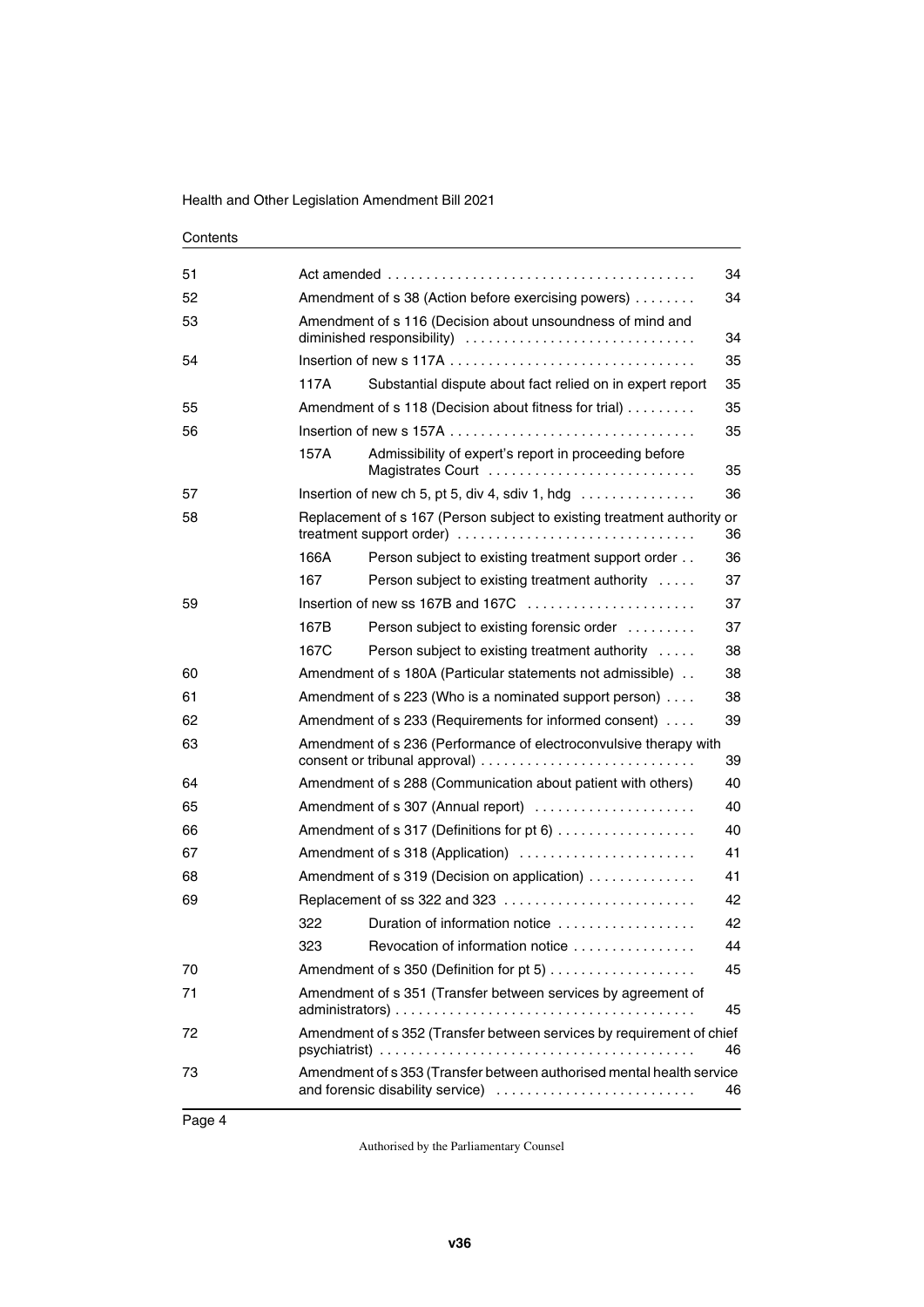| 74 | Amendment of s 354 (Transfer of person subject to treatment authority<br>46   |                                                                                                                                                         |    |  |  |
|----|-------------------------------------------------------------------------------|---------------------------------------------------------------------------------------------------------------------------------------------------------|----|--|--|
| 75 | Amendment of s 355 (Transfer of person subject to interstate order from<br>47 |                                                                                                                                                         |    |  |  |
| 76 |                                                                               | Replacement of s 368 (Apprehension of person absent from interstate                                                                                     | 48 |  |  |
|    | 368                                                                           | Apprehension, detention and transport of person absent from<br>interstate mental health service                                                         | 48 |  |  |
| 77 |                                                                               | Amendment of s 383 (Purpose of pt 7)                                                                                                                    | 49 |  |  |
| 78 |                                                                               | Amendment of s 427 (Transfer to another authorised mental health                                                                                        | 50 |  |  |
| 79 |                                                                               | Amendment of s 435 (Requirement to conduct periodic review<br>suspended) $\ldots \ldots \ldots \ldots \ldots \ldots \ldots \ldots \ldots \ldots \ldots$ | 50 |  |  |
| 80 |                                                                               | Amendment of s 456 (Transfer of responsibility for forensic patient)                                                                                    | 50 |  |  |
| 81 |                                                                               | Amendment of s 467 (Requirement to conduct periodic review                                                                                              |    |  |  |
|    |                                                                               |                                                                                                                                                         | 51 |  |  |
| 82 |                                                                               | Amendment of s 479 (Transfer to another authorised mental health                                                                                        | 51 |  |  |
| 83 |                                                                               | Amendment of s 507 (Who may apply)                                                                                                                      | 52 |  |  |
| 84 |                                                                               | Amendment of s 509 (Decision on application)                                                                                                            | 52 |  |  |
| 85 |                                                                               | Amendment of s 513 (Definitions for div 1)                                                                                                              | 54 |  |  |
| 86 |                                                                               | Replacement of s 515 (Requirements for application)                                                                                                     | 55 |  |  |
|    | 515                                                                           |                                                                                                                                                         | 55 |  |  |
| 87 |                                                                               | Amendment of s 516 (Notice of hearing)                                                                                                                  | 56 |  |  |
| 88 |                                                                               | Amendment of s 517 (Decision on application)                                                                                                            | 56 |  |  |
| 89 |                                                                               | Amendment of s 518 (Making of forensic order)                                                                                                           | 57 |  |  |
| 90 |                                                                               | Replacement of ss 519 and 520                                                                                                                           | 58 |  |  |
|    | 519                                                                           | When interstate transfer approval takes effect                                                                                                          | 58 |  |  |
|    | 520                                                                           | Transport of patient seeking transfer under interstate transfer                                                                                         | 58 |  |  |
| 91 |                                                                               | Replacement of s 521 (Definition for div 2)                                                                                                             | 59 |  |  |
|    | 521                                                                           | Definitions for division                                                                                                                                | 60 |  |  |
| 92 |                                                                               | Amendment of s 522 (Who may apply)                                                                                                                      | 61 |  |  |
| 93 |                                                                               | Replacement of s 523 (Requirements for application)                                                                                                     | 61 |  |  |
|    | 523                                                                           |                                                                                                                                                         | 61 |  |  |
| 94 |                                                                               | Amendment of s 524 (Notice of hearing)                                                                                                                  | 63 |  |  |
| 95 |                                                                               | Amendment of s 525 (Decision on application)                                                                                                            | 63 |  |  |
| 96 |                                                                               | Replacement of ss 526–528                                                                                                                               | 65 |  |  |
|    | 526                                                                           | When interstate transfer approval or international transfer                                                                                             |    |  |  |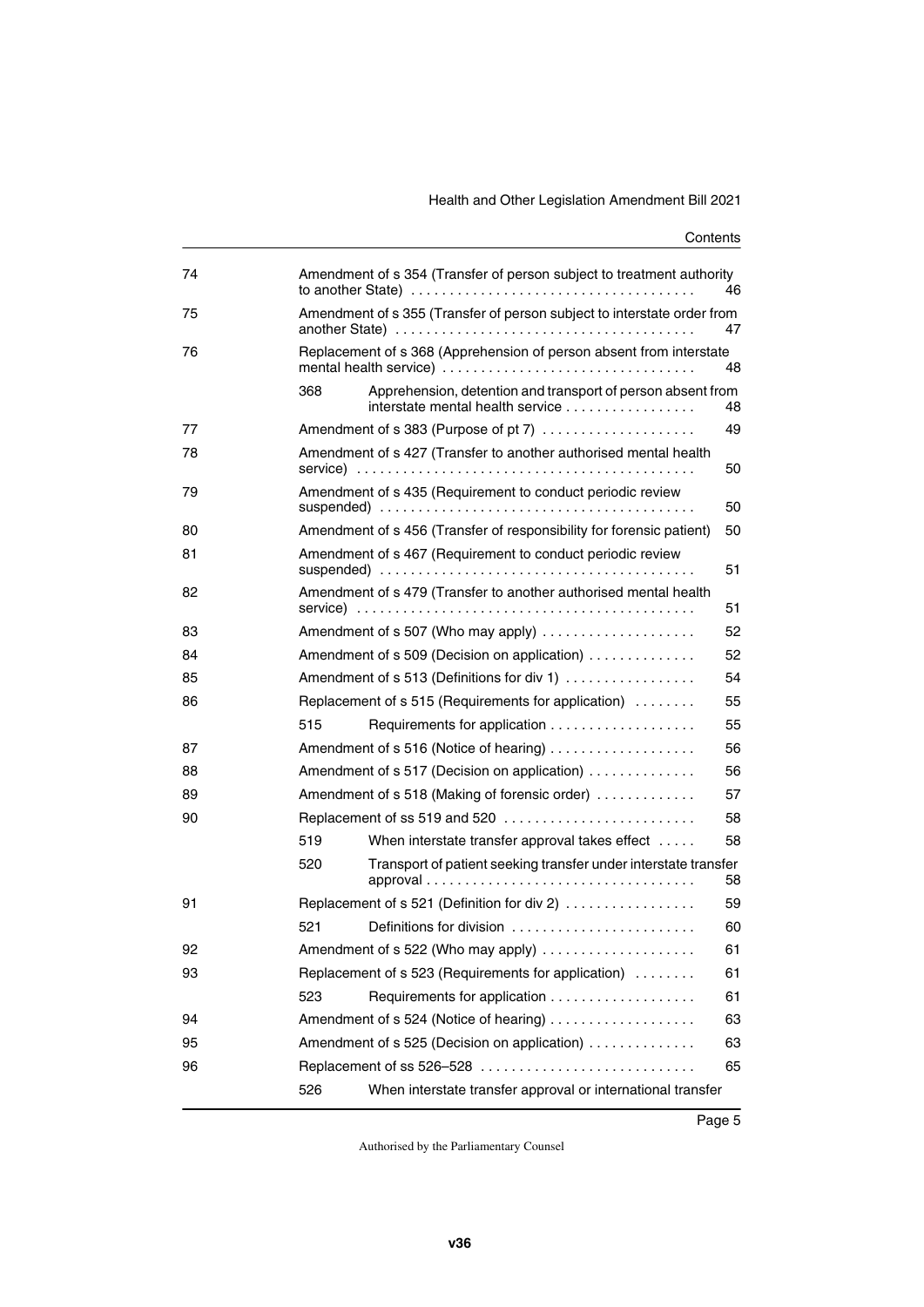|                   |             | approval takes effect                                                                                     | 65 |
|-------------------|-------------|-----------------------------------------------------------------------------------------------------------|----|
|                   | 527         | Transport of patient seeking transfer under interstate transfer                                           | 65 |
|                   | 527A        | Transport of patient seeking transfer under international<br>transfer approval                            | 66 |
|                   | 528         |                                                                                                           | 67 |
| 97                |             | Amendment of s 532 (Definitions for pt 2)                                                                 | 67 |
| 98                |             | Amendment of s 740 (Appointment of representative)                                                        | 68 |
| 99                |             | Amendment of s 776 (Definitions for ch 17)                                                                | 68 |
| 100               |             | Replacement of ss 778 and 779                                                                             | 69 |
|                   | 778         | Offence to use or disclose personal information                                                           | 69 |
| 101               |             | Amendment of s 781 (Disclosure to identify and offer support to victims)                                  |    |
|                   |             |                                                                                                           | 70 |
| 102               |             | Amendment of s 797 (Protection of official from liability)                                                | 70 |
| 103               |             | Replacement of ch 21, hdg (Transitional provision for Hospital<br>Foundations Act 2018)                   | 71 |
| 104               |             |                                                                                                           | 71 |
|                   | Part 2      | Transitional provisions for Health and Other Legislation<br>Amendment Act 2021                            |    |
|                   | 865         | Definitions for part                                                                                      | 71 |
|                   | 866         | Application of new s 117A to reference made before                                                        | 72 |
|                   | 867         | Application of new s 157A to reference made before                                                        | 72 |
|                   | 868         | Application of new ss 317, 322 and 323 $\ldots$                                                           | 73 |
|                   | 869         | Apprehension and transport of persons                                                                     | 73 |
|                   | 870         | Application of new s 509                                                                                  | 73 |
|                   | 871         | Application of new ch 12, pt 10 $\dots\dots\dots\dots\dots\dots$                                          | 73 |
|                   | 872         | Application of new s 778                                                                                  | 74 |
| 105               |             | Amendment of sch 3 (Dictionary)                                                                           | 74 |
| <b>Division 4</b> |             | <b>Amendment of Public Health (Infection Control for Personal</b><br><b>Appearance Services) Act 2003</b> |    |
| 106               |             |                                                                                                           | 76 |
| 107               |             | Amendment of s 44 (Applications for renewal of licence)                                                   | 76 |
| 108               |             | Amendment of s 46 (Licence taken to be in force while application for                                     | 76 |
| 109               |             | Insertion of new pt 4, div 2A                                                                             | 77 |
|                   | Division 2A | Restoration of licences                                                                                   |    |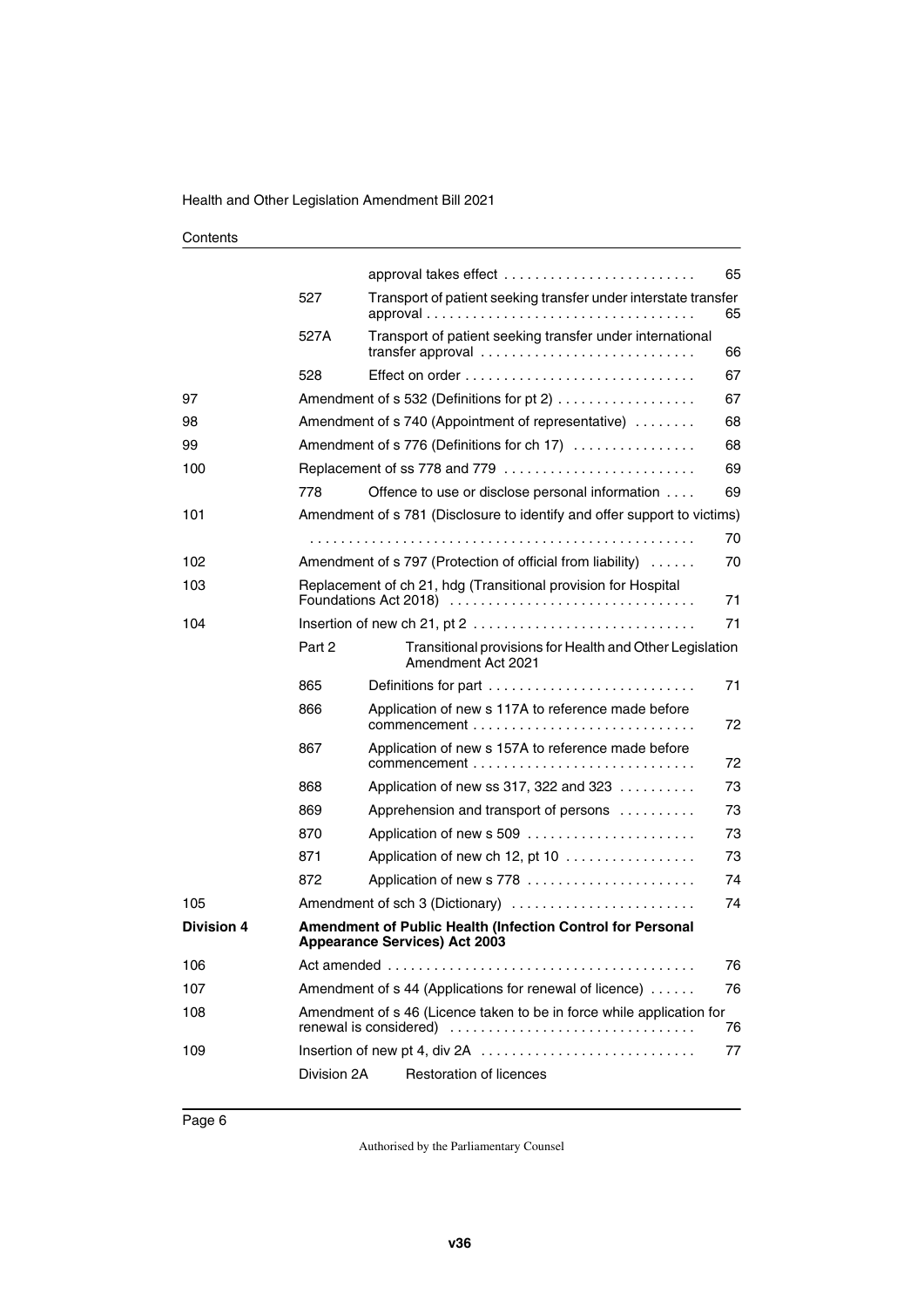|                   | 46A                             | Applications for restoration of licence                                                 | 77 |  |  |
|-------------------|---------------------------------|-----------------------------------------------------------------------------------------|----|--|--|
|                   | 46B                             | Inquiries into application for restoration of licence                                   | 78 |  |  |
|                   | 46C                             | Expired licence taken to be in force while application for<br>restoration is considered | 79 |  |  |
| 110               |                                 | Amendment of s 58 (Applications)                                                        | 79 |  |  |
| 111               |                                 | Insertion of new pt 10, div 1, hdg $\dots \dots \dots \dots \dots \dots \dots \dots$    | 80 |  |  |
| 112               |                                 |                                                                                         | 80 |  |  |
|                   | Division 2                      | Transitional provisions for Health and Other Legislation<br>Amendment Act 2021          |    |  |  |
|                   | 161                             | Continuing application of former pt 4, div 2                                            | 80 |  |  |
|                   | 162                             | Application of pt 4, div 2A                                                             | 81 |  |  |
| <b>Division 5</b> |                                 | <b>Amendment of Radiation Safety Act 1999</b>                                           |    |  |  |
| 113               |                                 |                                                                                         | 81 |  |  |
| 114               |                                 | Amendment of s 51 (Procedural requirements for applications).                           | 81 |  |  |
| Division 6        |                                 | Amendment of Transplantation and Anatomy Act 1979                                       |    |  |  |
| 115               |                                 |                                                                                         | 82 |  |  |
| 116               |                                 |                                                                                         | 82 |  |  |
| Part 4            |                                 | Minor and consequential amendments                                                      |    |  |  |
| 117               |                                 |                                                                                         | 83 |  |  |
| Schedule 1        |                                 | Minor and consequential amendments                                                      | 84 |  |  |
| Part 1            | Amendments commencing on assent |                                                                                         |    |  |  |
|                   |                                 | Corrective Services Act 2006                                                            | 84 |  |  |
|                   |                                 | Water Supply (Safety and Reliability) Act 2008                                          | 84 |  |  |
| Part 2            |                                 | Amendments commencing by proclamation                                                   |    |  |  |
|                   |                                 | Ambulance Service Act 1991                                                              | 85 |  |  |
|                   |                                 | Mental Health Act 2016                                                                  | 85 |  |  |
|                   | 2003                            | Public Health (Infection Control for Personal Appearance Services) Act                  | 85 |  |  |
|                   |                                 |                                                                                         | 86 |  |  |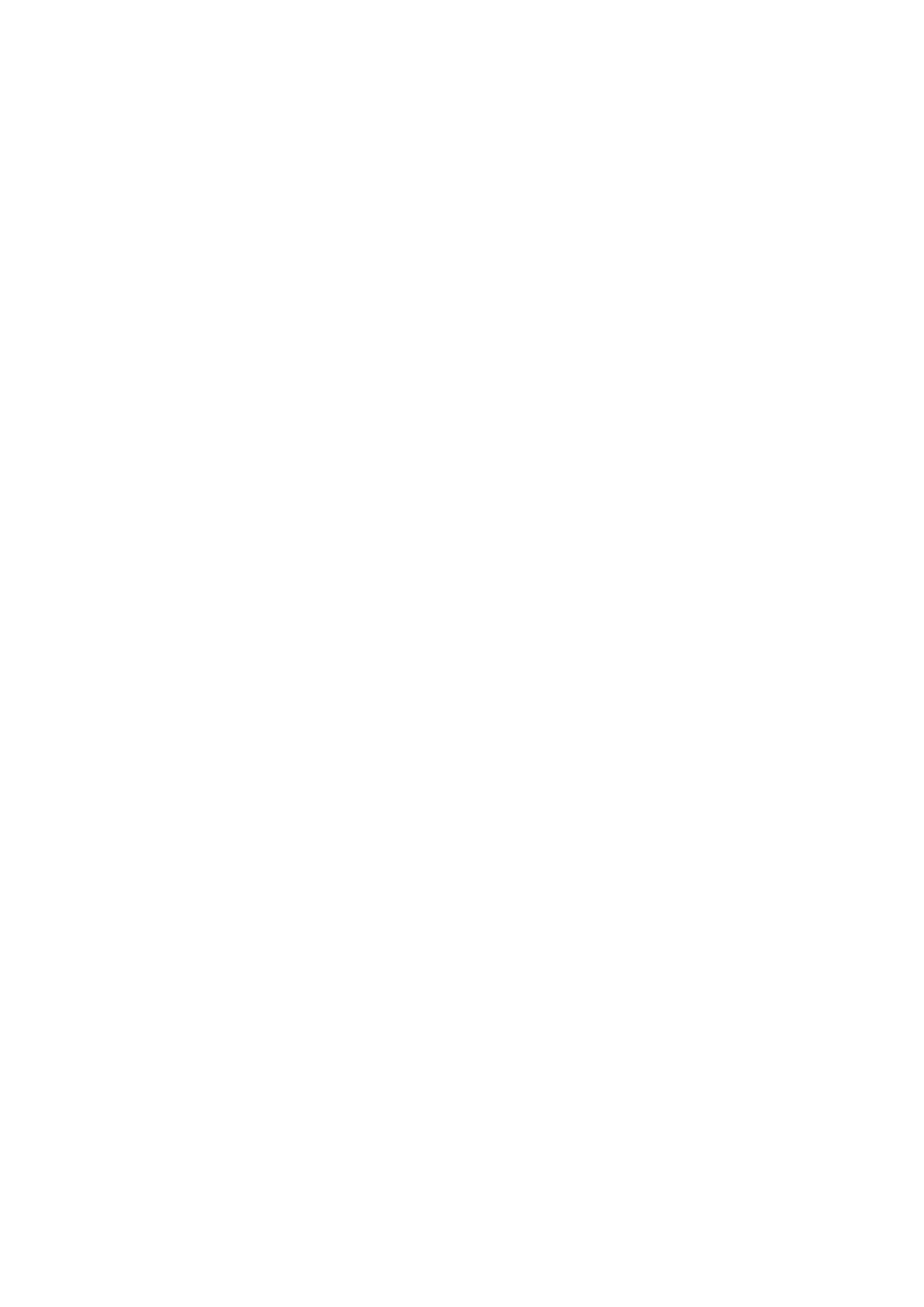### **2021**

# **A Bill**

for

**An Act to amend the** *Ambulance Service Act 1991***, the Criminal Code, the** *Environmental Protection Act 1994***, the** *Hospital and Health Boards Act 2011***, the** *Mental Health Act 2016***, the** *Public Health (Infection Control for Personal Appearance Services) Act 2003***, the** *Radiation Safety Act 1999***, the** *Termination of Pregnancy Act 2018***, the** *Transplantation and Anatomy Act 1979* **and the legislation mentioned in schedule 1 for particular purposes**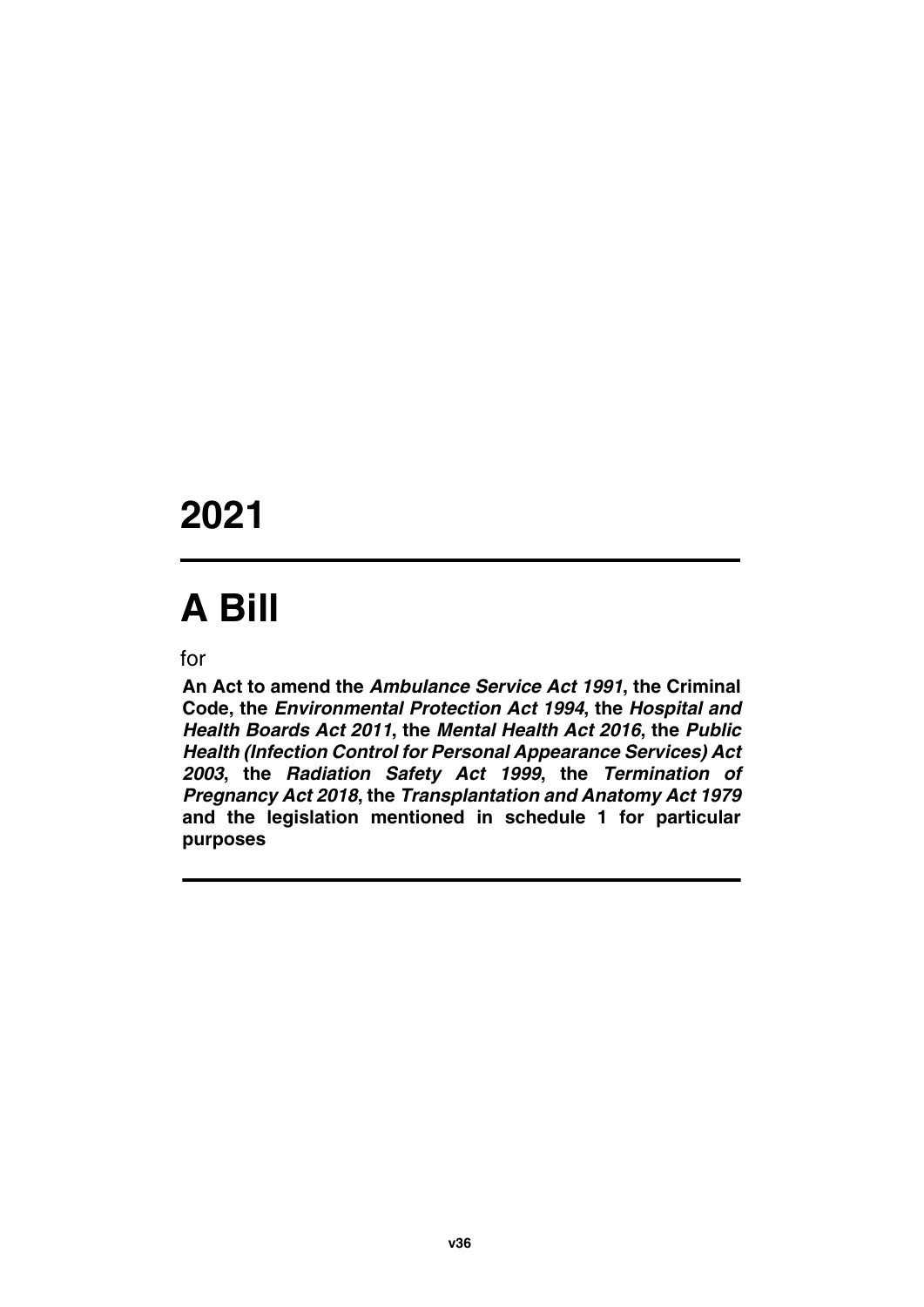<span id="page-11-9"></span><span id="page-11-7"></span><span id="page-11-5"></span><span id="page-11-3"></span><span id="page-11-1"></span><span id="page-11-0"></span> $[s 1]$ 

<span id="page-11-13"></span><span id="page-11-12"></span><span id="page-11-11"></span><span id="page-11-10"></span><span id="page-11-8"></span><span id="page-11-6"></span><span id="page-11-4"></span><span id="page-11-2"></span>**The Parliament of Queensland enacts— Part 1** Preliminary **1 Short title** This Act may be cited as the *Health and Other Legislation Amendment Act 2021*. **2** Commencement 6 The following provisions commence on a day to be fixed by proclamation—  $(a)$  part 3; (b) schedule 1, part 2. **Part 2 Amendments commencing on assent Division 1** Amendment of Ambulance Service **Act 1991 Clause 3** Act amended 15 This division amends the *Ambulance Service Act 1991*. *Note—* See also the amendments in part 3, division 1 and schedule 1, part 2. **Clause 4** Amendment of s 5 (Disqualification from appointment) 19  $(1)$  Section  $5(b)$ — 1 2 **Clause 1** Short title 3 4 5 7 8 9 10 11 12 13 14 16 17 18 20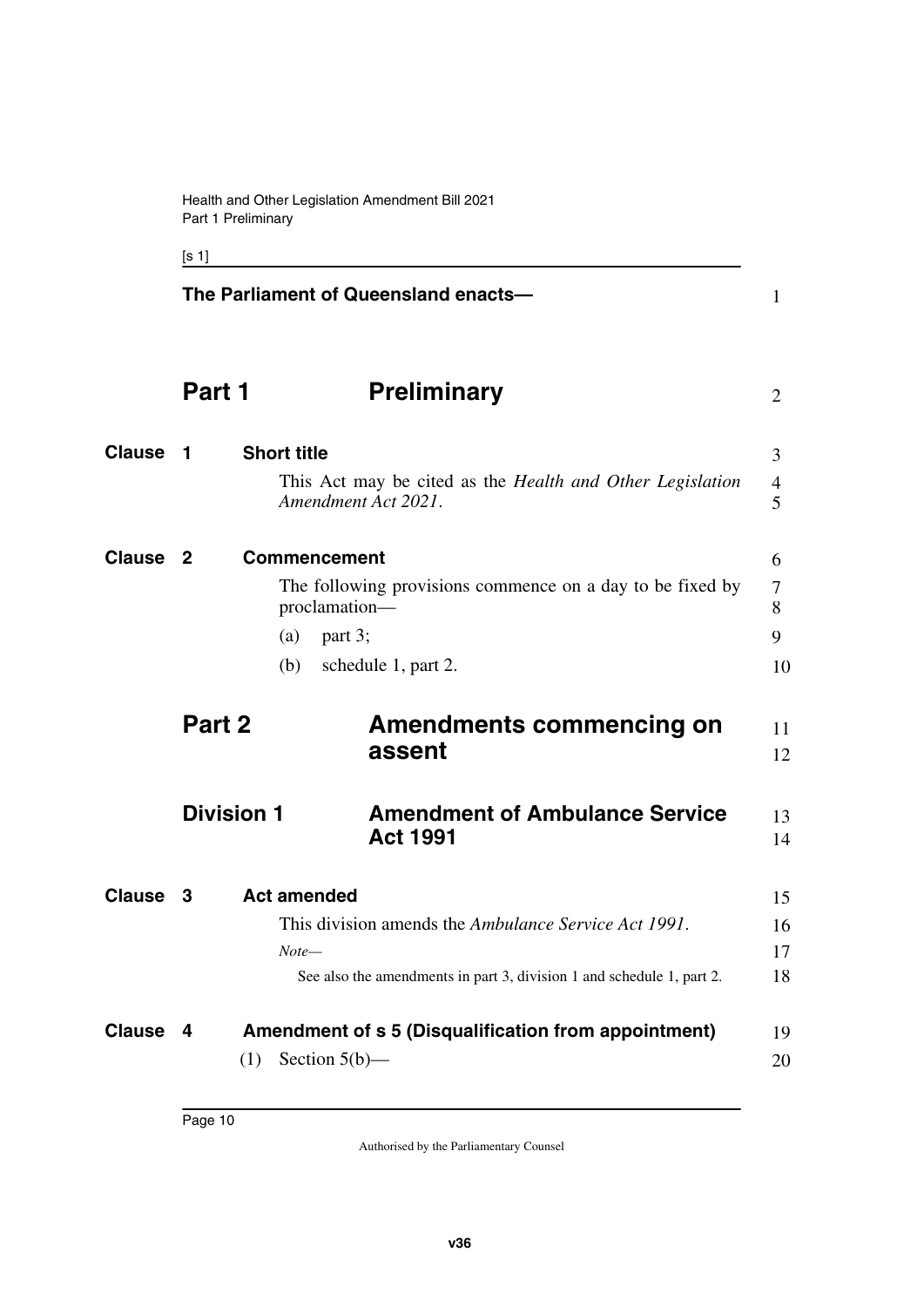#### <span id="page-12-1"></span>Health and Other Legislation Amendment Bill 2021 Part 2 Amendments commencing on assent

<span id="page-12-7"></span><span id="page-12-6"></span><span id="page-12-5"></span><span id="page-12-4"></span><span id="page-12-3"></span><span id="page-12-2"></span><span id="page-12-0"></span>

|               |                   |     |                                  |       |                   |                                                                                                                                                                    | [s 5] |                      |
|---------------|-------------------|-----|----------------------------------|-------|-------------------|--------------------------------------------------------------------------------------------------------------------------------------------------------------------|-------|----------------------|
|               |                   |     | omit.                            |       |                   |                                                                                                                                                                    |       | $\mathbf{1}$         |
|               |                   | (2) | Section $5(c)$ —                 |       |                   |                                                                                                                                                                    |       | 2                    |
|               |                   |     | <i>renumber</i> as section 5(b). |       |                   |                                                                                                                                                                    |       | 3                    |
|               | <b>Division 2</b> |     |                                  |       |                   | <b>Amendment of Criminal Code</b>                                                                                                                                  |       | $\overline{4}$       |
| Clause        | - 5               |     | <b>Code amended</b>              |       |                   |                                                                                                                                                                    |       | 5                    |
|               |                   |     |                                  |       |                   | This division amends the Criminal Code.                                                                                                                            |       | 6                    |
| Clause        | 6                 |     | treatment)                       |       |                   | Amendment of s 282 (Surgical operations and medical                                                                                                                |       | 7<br>8               |
|               |                   |     | $319A(4)$ <sup>-</sup>           |       |                   | Section 282(4), definition <i>unqualified person</i> , 'section                                                                                                    |       | 9<br>10              |
|               |                   |     | omit, insert-                    |       |                   |                                                                                                                                                                    |       | 11                   |
|               |                   |     |                                  |       | section $319A(3)$ |                                                                                                                                                                    |       | 12                   |
| <b>Clause</b> | 7                 |     | performed by unqualified person) |       |                   | Amendment of s 319A (Termination of pregnancy                                                                                                                      |       | 13<br>14             |
|               |                   | (1) | Section $319A(2)$ —              |       |                   |                                                                                                                                                                    |       | 15                   |
|               |                   |     | insert-                          |       |                   |                                                                                                                                                                    |       | 16                   |
|               |                   |     |                                  | Note— |                   |                                                                                                                                                                    |       | 17                   |
|               |                   |     |                                  |       | offence.          | The Termination of Pregnancy Act 2018, section 10<br>provides that a woman who consents to, assists in, or<br>performs a termination on herself does not commit an |       | 18<br>19<br>20<br>21 |
|               |                   | (2) | Section $319A(3)$ —              |       |                   |                                                                                                                                                                    |       | 22                   |
|               |                   |     | omit.                            |       |                   |                                                                                                                                                                    |       | 23                   |
|               |                   | (3) | Section $319A(4)$ —              |       |                   |                                                                                                                                                                    |       | 24                   |
|               |                   |     | insert-                          |       |                   |                                                                                                                                                                    |       | 25                   |
|               |                   |     |                                  |       |                   | <i>assisting</i> , in the performance of a termination on                                                                                                          |       | 26                   |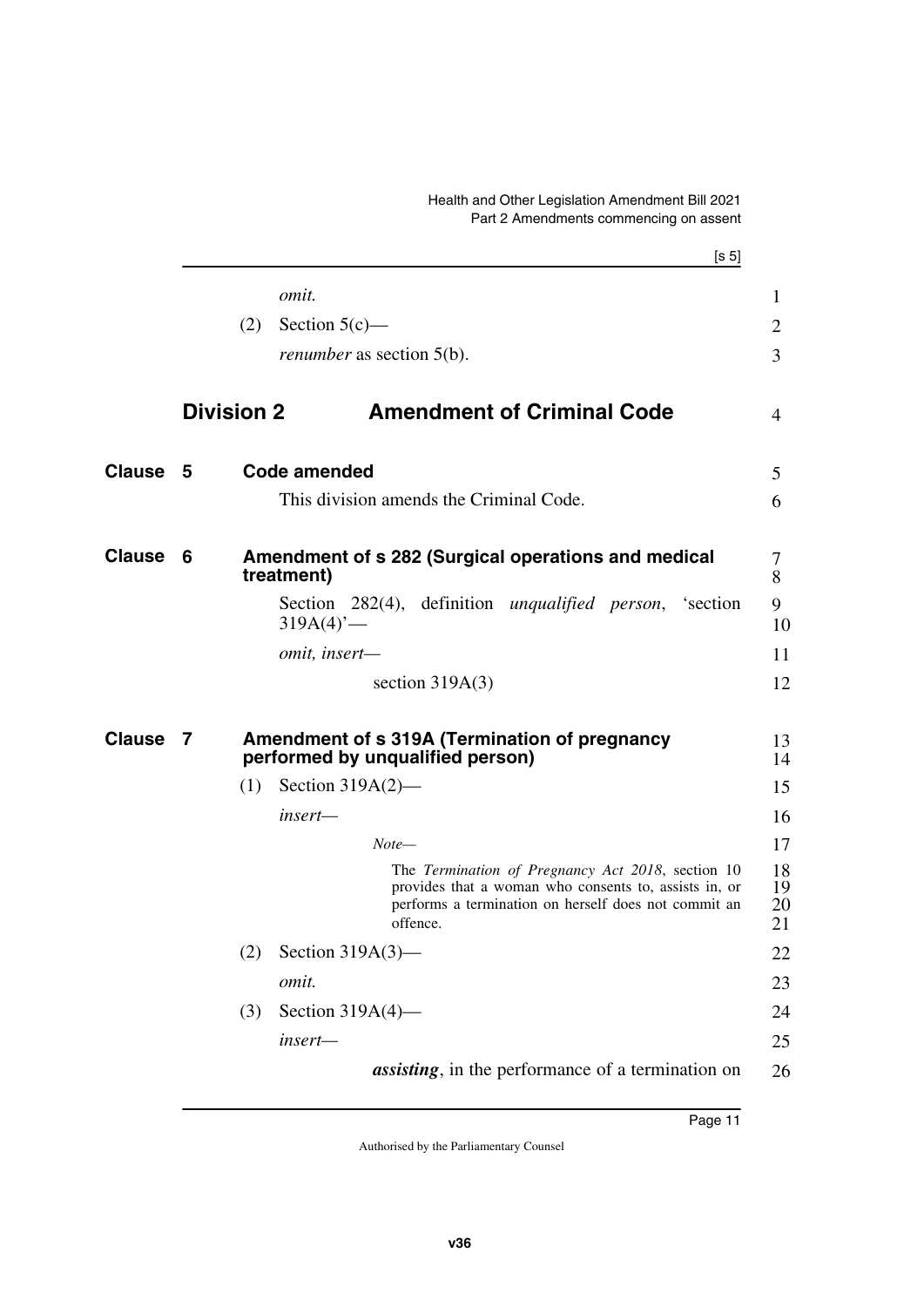[s 7]

|     | a woman—                                                                                                                                                                           | 1                    |
|-----|------------------------------------------------------------------------------------------------------------------------------------------------------------------------------------|----------------------|
| (a) | includes—                                                                                                                                                                          | $\overline{c}$       |
|     | (i)<br>dispensing a termination drug for use<br>in the termination; and                                                                                                            | 3<br>$\overline{4}$  |
|     | supplying, or procuring the supply of, a<br>(ii)<br>termination drug<br>for<br>use<br>in<br>the<br>termination; and                                                                | 5<br>6<br>7          |
|     | (iii) administering a termination drug; but                                                                                                                                        | 8                    |
| (b) | does not include providing care to the<br>woman before or after the termination is<br>performed.                                                                                   | 9<br>10<br>11        |
|     | <i>prescribed health profession</i> means any of the<br>following health professions under the Health<br>Practitioner Regulation National Law-                                     | 12<br>13<br>14       |
| (a) | Aboriginal and Torres Strait Islander health<br>practice;                                                                                                                          | 15<br>16             |
| (b) | medical;                                                                                                                                                                           | 17                   |
| (c) | midwifery;                                                                                                                                                                         | 18                   |
| (d) | nursing;                                                                                                                                                                           | 19                   |
| (e) | pharmacy;                                                                                                                                                                          | 20                   |
| (f) | another health profession prescribed under<br>the Termination of Pregnancy Act 2018,<br>schedule 1, definition prescribed health<br><i>profession</i> , paragraph (f).             | 21<br>22<br>23<br>24 |
|     | <i>prescribed student</i> means a person—                                                                                                                                          | 25                   |
| (a) | whose name is entered in a student register,<br>for a prescribed health profession, as being<br>currently registered under the Health<br>Practitioner Regulation National Law; and | 26<br>27<br>28<br>29 |
| (b) | who assists in the performance of a<br>termination on a woman only-                                                                                                                | 30<br>31             |
|     | under the supervision of-<br>(i)                                                                                                                                                   | 32                   |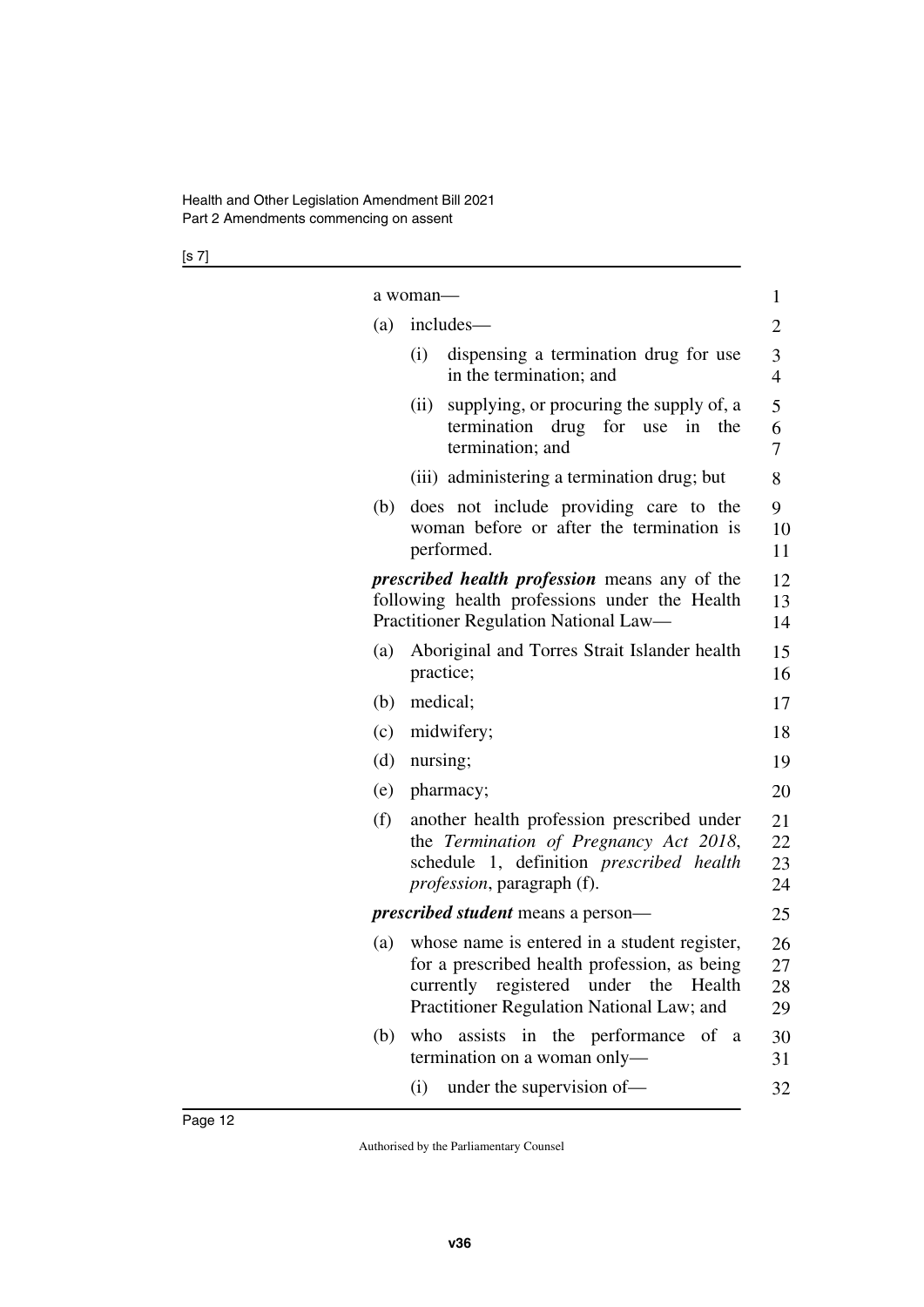|     |                                                                                                                                                                                                                                                                                                  | [s 7]                              |
|-----|--------------------------------------------------------------------------------------------------------------------------------------------------------------------------------------------------------------------------------------------------------------------------------------------------|------------------------------------|
|     | (A) a medical practitioner performing<br>the termination; or                                                                                                                                                                                                                                     | $\mathbf{1}$<br>$\overline{2}$     |
|     | a prescribed practitioner lawfully<br>(B)<br>assisting in the performance of the<br>termination; or                                                                                                                                                                                              | 3<br>4<br>5                        |
|     | student's primary clinical<br>$(C)$ the<br>supervisor; and                                                                                                                                                                                                                                       | 6<br>7                             |
|     | (ii)<br>to the extent necessary to complete the<br>student's program of study for, or<br>clinical training in, the student's health<br>profession.                                                                                                                                               | 8<br>9<br>10<br>11                 |
|     | primary clinical supervisor, of a prescribed<br>student, means a prescribed practitioner who has<br>primary responsibility for supervising the clinical<br>work performed by the student for the student's<br>program of study for, or clinical training in, the<br>student's health profession. | 12<br>13<br>14<br>15<br>16<br>17   |
|     | <i>student register</i> , for a health profession, see the<br>Health Practitioner Regulation National Law.                                                                                                                                                                                       | 18<br>19                           |
| (4) | Section 319A(4), definition prescribed practitioner, from<br>'any'                                                                                                                                                                                                                               | 20<br>21                           |
|     | omit, insert-                                                                                                                                                                                                                                                                                    | 22                                 |
|     | a prescribed health profession, other than as a<br>student.                                                                                                                                                                                                                                      | 23<br>24                           |
| (5) | Section 319A(4), definition <i>unqualified person</i> , paragraph<br>$(b)(ii)$ —                                                                                                                                                                                                                 | 25<br>26                           |
|     | omit, insert-                                                                                                                                                                                                                                                                                    | 27                                 |
|     | (ii) a prescribed practitioner providing<br>assistance<br>the practice<br>of<br>in<br>practitioner's prescribed health profession;<br><sub>or</sub>                                                                                                                                              | the<br>28<br>the<br>29<br>30<br>31 |
|     | (iii) a prescribed student.                                                                                                                                                                                                                                                                      | 32                                 |
| (6) | Section $319A(4)$ —                                                                                                                                                                                                                                                                              | 33                                 |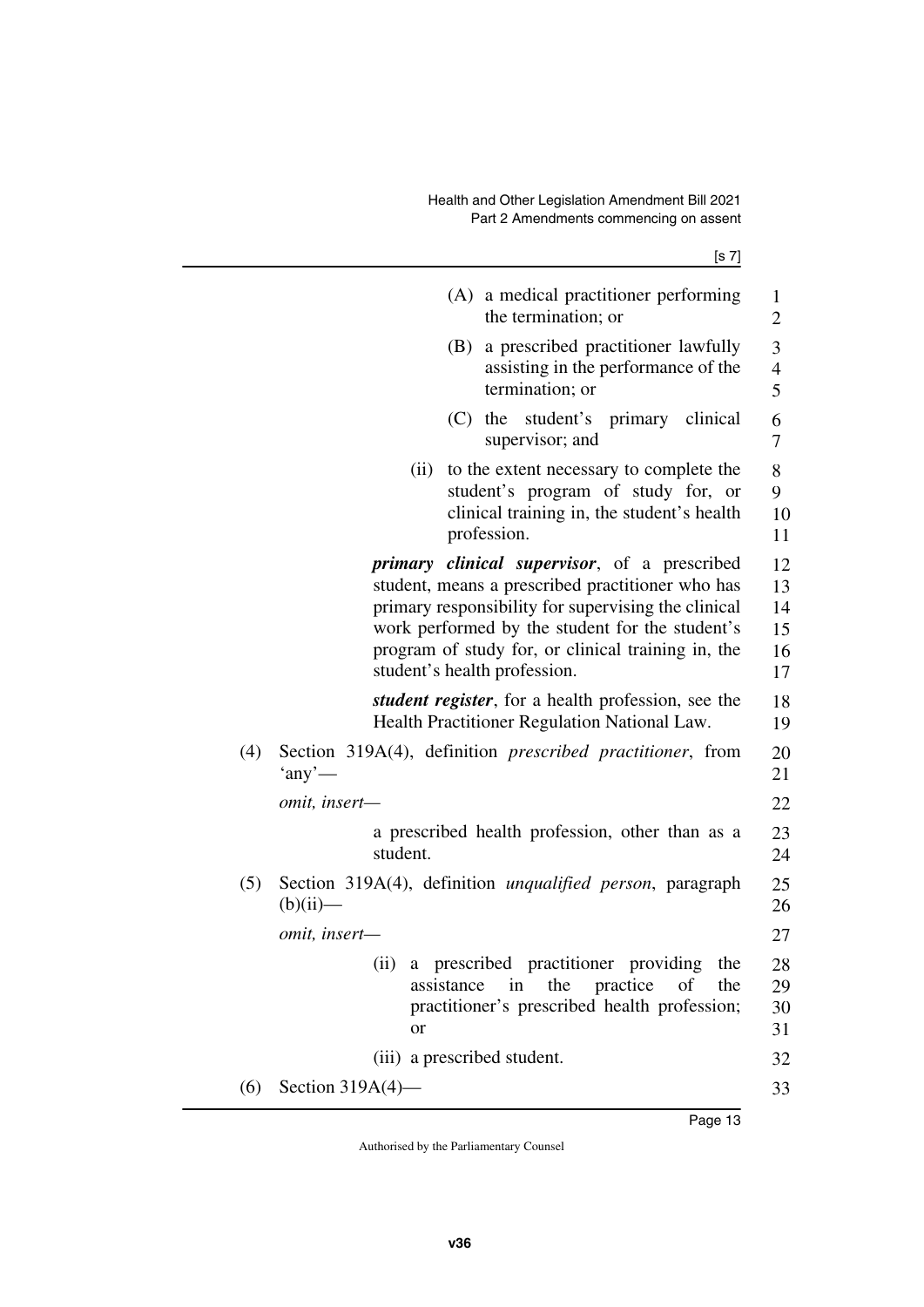<span id="page-15-5"></span><span id="page-15-3"></span><span id="page-15-1"></span><span id="page-15-0"></span>[s 8]

<span id="page-15-9"></span><span id="page-15-8"></span><span id="page-15-7"></span><span id="page-15-6"></span><span id="page-15-4"></span><span id="page-15-2"></span>

|               | <i>renumber</i> as section 319A(3). |                        |                                                                                                                                                                                                                                                                                                                                              |                                              |  |  |
|---------------|-------------------------------------|------------------------|----------------------------------------------------------------------------------------------------------------------------------------------------------------------------------------------------------------------------------------------------------------------------------------------------------------------------------------------|----------------------------------------------|--|--|
|               | <b>Division 3</b>                   |                        | <b>Amendment of Environmental</b><br><b>Protection Act 1994</b>                                                                                                                                                                                                                                                                              | $\overline{2}$<br>$\overline{3}$             |  |  |
| <b>Clause</b> | 8                                   | <b>Act amended</b>     |                                                                                                                                                                                                                                                                                                                                              | 4                                            |  |  |
|               |                                     |                        | This division amends the <i>Environmental Protection Act 1994</i> .                                                                                                                                                                                                                                                                          | 5                                            |  |  |
| <b>Clause</b> | 9                                   |                        | Amendment of sch 1 (Exclusions relating to<br>environmental nuisance or environmental harm)                                                                                                                                                                                                                                                  | 6<br>7                                       |  |  |
|               | (1)                                 | Schedule 1, section 3- |                                                                                                                                                                                                                                                                                                                                              | 8                                            |  |  |
|               |                                     | $insert-$              |                                                                                                                                                                                                                                                                                                                                              | 9                                            |  |  |
|               |                                     |                        | (fa) development carried out, or the use of<br>premises, under a designation made under<br>the Planning Act by the Minister who<br>administers chapter 2, part 5 of that Act, to<br>the extent the environmental nuisance, or an<br>activity that causes the environmental<br>nuisance, is regulated by a requirement of<br>the designation; | 10<br>11<br>12<br>13<br>14<br>15<br>16<br>17 |  |  |
|               | (2)                                 |                        | Schedule 1, section $3(fa)$ to $(j)$ —                                                                                                                                                                                                                                                                                                       | 18                                           |  |  |
|               |                                     |                        | <i>renumber</i> as schedule 1, section $3(g)$ to (k).                                                                                                                                                                                                                                                                                        | 19                                           |  |  |
|               | <b>Division 4</b>                   |                        | <b>Amendment of Termination of</b><br><b>Pregnancy Act 2018</b>                                                                                                                                                                                                                                                                              | 20<br>21                                     |  |  |
| <b>Clause</b> | 10                                  | <b>Act amended</b>     |                                                                                                                                                                                                                                                                                                                                              | 22                                           |  |  |
|               |                                     |                        | This division amends the Termination of Pregnancy Act 2018.                                                                                                                                                                                                                                                                                  | 23                                           |  |  |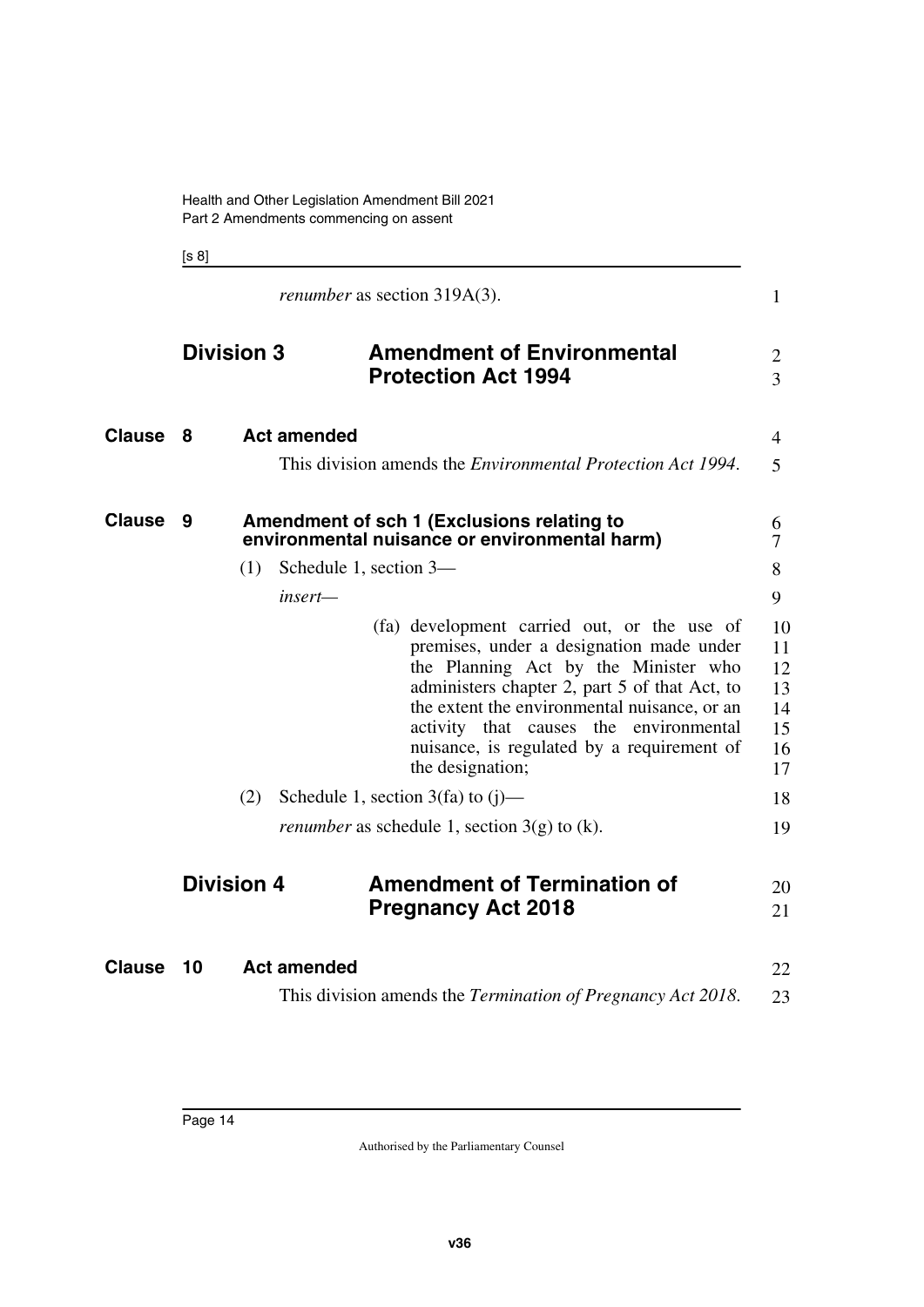[s 11]

<span id="page-16-1"></span><span id="page-16-0"></span>

| <b>Clause</b> | 11 |     | Amendment of s 7 (Registered health practitioners who<br>may assist)                                                                                                                                | $\mathbf{1}$<br>$\overline{2}$ |
|---------------|----|-----|-----------------------------------------------------------------------------------------------------------------------------------------------------------------------------------------------------|--------------------------------|
|               |    | (1) | Section 7, heading—                                                                                                                                                                                 | 3                              |
|               |    |     | omit, insert-                                                                                                                                                                                       | $\overline{4}$                 |
|               |    |     | 7<br><b>Registered health practitioners and students</b><br>who may assist                                                                                                                          | 5<br>6                         |
|               |    | (2) | Section 7(1) and $(2)$ —                                                                                                                                                                            | 7                              |
|               |    |     | omit, insert-                                                                                                                                                                                       | 8                              |
|               |    |     | A prescribed practitioner may, in the practice of<br>(1)<br>the practitioner's prescribed health profession,<br>assist in the performance of a termination on a<br>woman by a medical practitioner. | 9<br>10<br>11<br>12            |
|               |    |     | (2)<br>A prescribed student may assist<br>the<br>in<br>performance of a termination on a woman by a<br>medical practitioner if the student provides the<br>assistance only—                         | 13<br>14<br>15<br>16           |
|               |    |     | under the supervision of-<br>(a)                                                                                                                                                                    | 17                             |
|               |    |     | the medical practitioner; or<br>(i)                                                                                                                                                                 | 18                             |
|               |    |     | prescribed practitioner<br>(ii)<br>lawfully<br>a<br>assisting in the performance of the<br>termination; or                                                                                          | 19<br>20<br>21                 |
|               |    |     | $(iii)$ the<br>student's<br>primary<br>clinical<br>supervisor; and                                                                                                                                  | 22<br>23                       |
|               |    |     | to the extent necessary to complete the<br>(b)<br>student's program of study for, or clinical<br>training in, the student's health profession.                                                      | 24<br>25<br>26                 |
|               |    | (3) | Section $7(3)$ , 'registered health practitioner'—                                                                                                                                                  | 27                             |
|               |    |     | omit, insert-                                                                                                                                                                                       | 28                             |
|               |    |     | prescribed practitioner or prescribed student                                                                                                                                                       | 29                             |
|               |    | (4) | Section $7(4)$ —                                                                                                                                                                                    | 30                             |
|               |    |     | omit.                                                                                                                                                                                               | 31                             |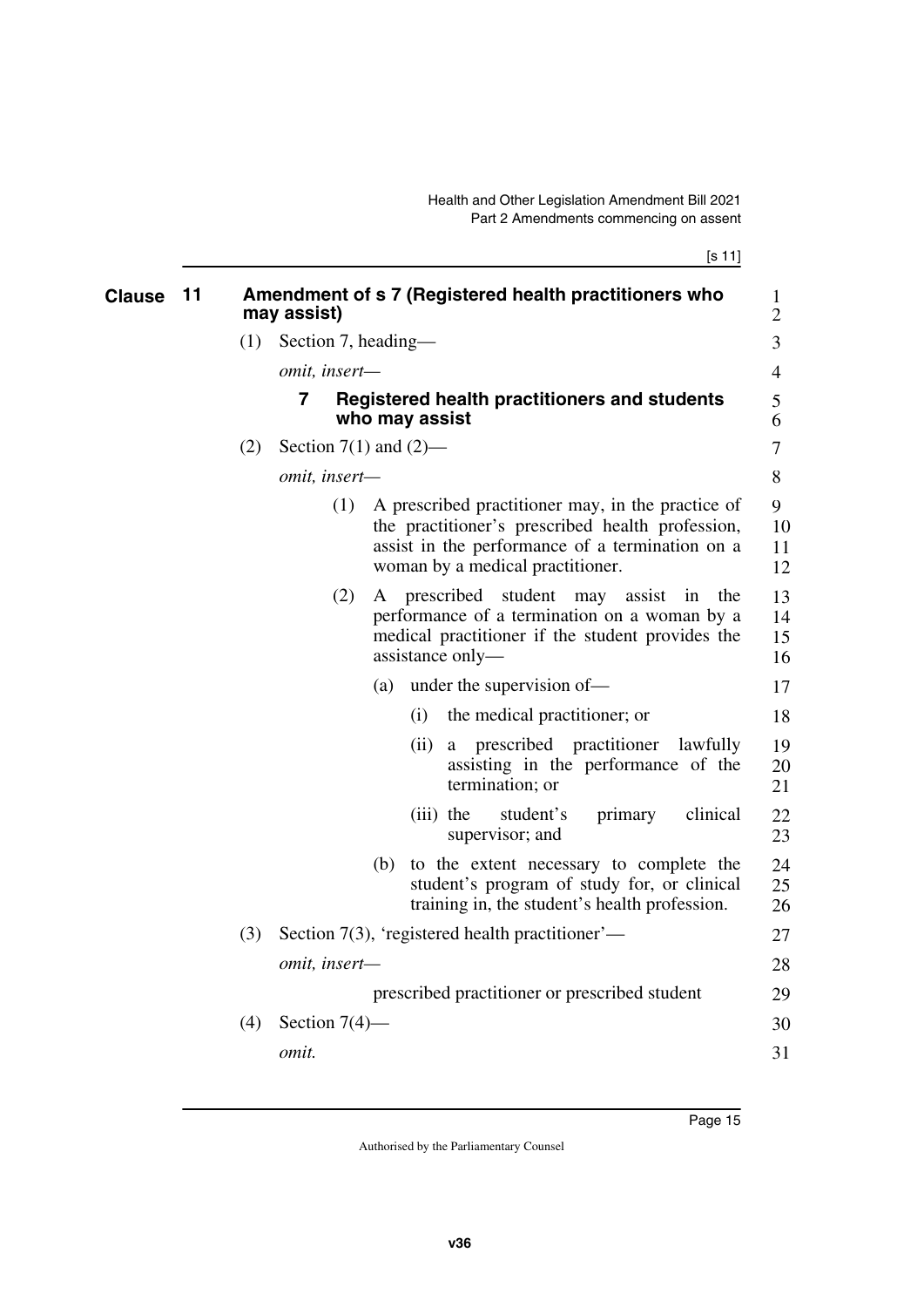Health and Other Legislation Amendment Bill 2021 Part 2 Amendments commencing on assent

<span id="page-17-3"></span><span id="page-17-2"></span><span id="page-17-1"></span><span id="page-17-0"></span>[s 12]

<span id="page-17-5"></span><span id="page-17-4"></span>

| <b>Clause</b> | 12 | Insertion of new s 8A |     |                  |                                                                                                                      | $\mathbf 1$      |
|---------------|----|-----------------------|-----|------------------|----------------------------------------------------------------------------------------------------------------------|------------------|
|               |    |                       |     | After section 8- |                                                                                                                      | $\overline{2}$   |
|               |    | insert—               |     |                  |                                                                                                                      | 3                |
|               |    |                       |     | objection        | 8A Prescribed student with conscientious                                                                             | 4<br>5           |
|               |    |                       | (1) |                  | This section applies if—                                                                                             | 6                |
|               |    |                       |     | (a)              | a relevant person asks a prescribed student<br>to assist in the performance of a termination<br>on a woman; and      | $\tau$<br>8<br>9 |
|               |    |                       |     | (b)              | the student has a conscientious objection<br>$to-$                                                                   | 10<br>11         |
|               |    |                       |     |                  | (i)<br>the performance of the termination; or                                                                        | 12               |
|               |    |                       |     |                  | assisting in the performance of the<br>(ii)<br>termination.                                                          | 13<br>14         |
|               |    |                       | (2) | The.             | disclose<br>student<br>the<br>student's<br>must<br>conscientious objection to the relevant person.                   | 15<br>16         |
|               |    |                       | (3) |                  | In this section—                                                                                                     | 17               |
|               |    |                       |     |                  | <i>relevant person</i> means—                                                                                        | 18               |
|               |    |                       |     | (a)              | medical practitioner performing<br>the<br>a -<br>termination; or                                                     | 19<br>20         |
|               |    |                       |     | (b)              | a prescribed practitioner lawfully assisting<br>in the performance of the termination; or                            | 21<br>22         |
|               |    |                       |     | (c)              | the student's primary clinical supervisor.                                                                           | 23               |
| <b>Clause</b> | 13 |                       |     |                  | <b>Amendment of sch 1 (Dictionary)</b>                                                                               | 24               |
|               |    | (1)                   |     |                  | Schedule 1, definitions Aboriginal and Torres Strait Islander<br>health practitioner, midwife, nurse and pharmacist— | 25<br>26         |
|               |    | omit.                 |     |                  |                                                                                                                      | 27               |
|               |    | Schedule 1-<br>(2)    |     |                  |                                                                                                                      | 28               |
|               |    | insert—               |     |                  |                                                                                                                      | 29               |
|               |    |                       |     |                  |                                                                                                                      |                  |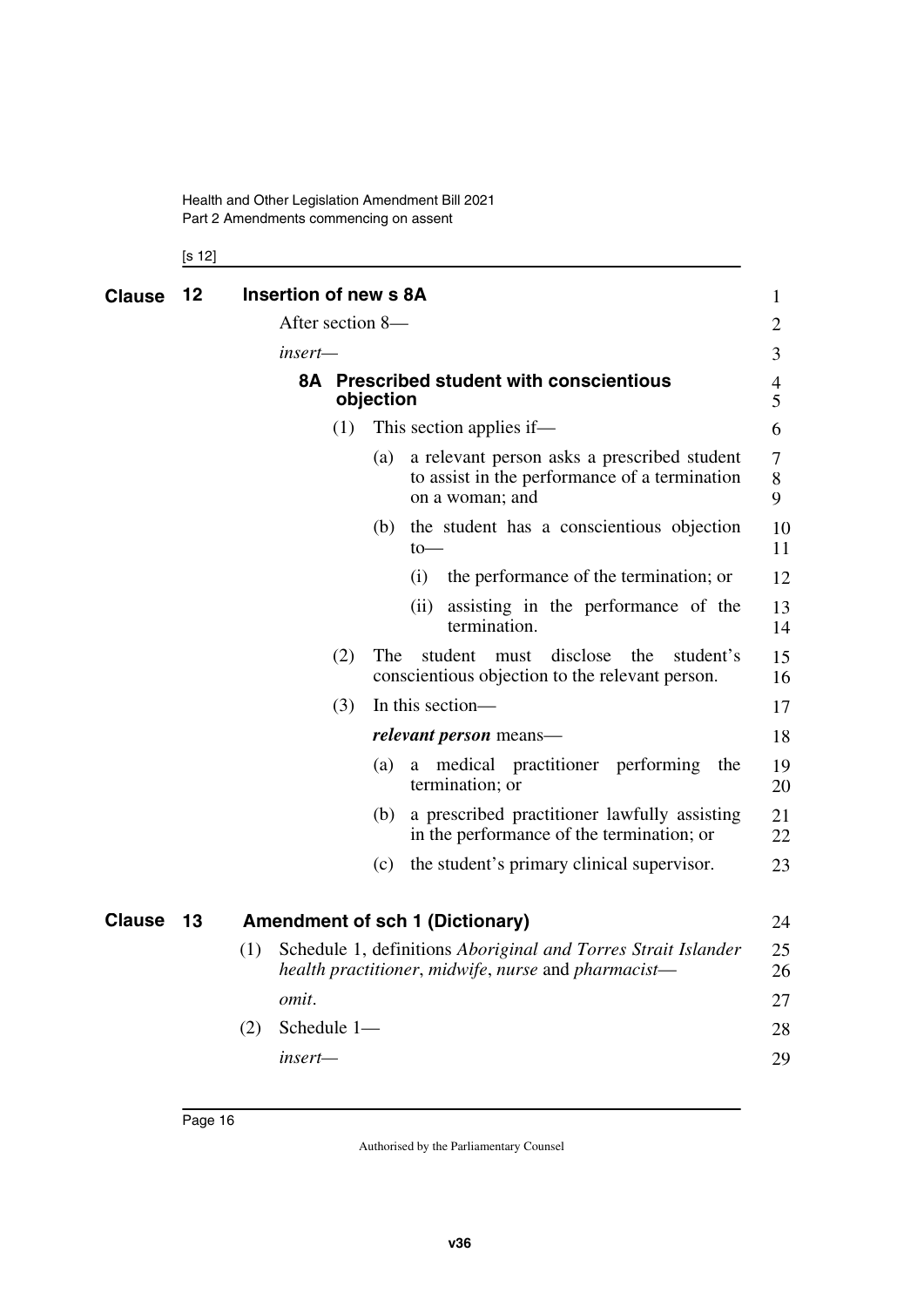|      | <i>assisting</i> , in the performance of a termination on<br>a woman-                                                                                                                                              | $\mathbf{1}$<br>$\overline{c}$ |
|------|--------------------------------------------------------------------------------------------------------------------------------------------------------------------------------------------------------------------|--------------------------------|
| (a)  | includes—                                                                                                                                                                                                          | 3                              |
|      | (i)<br>dispensing a termination drug for use<br>in the termination; and                                                                                                                                            | $\overline{4}$<br>5            |
|      | (ii)<br>supplying, or procuring the supply of, a<br>termination drug for use in the<br>termination; and                                                                                                            | 6<br>7<br>8                    |
|      | (iii) administering a termination drug; but                                                                                                                                                                        | 9                              |
| (b)  | does not include providing care to the<br>woman before or after the termination is<br>performed.                                                                                                                   | 10<br>11<br>12                 |
|      | <i>prescribed health profession</i> means any of the<br>following health professions under the Health<br>Practitioner Regulation National Law-                                                                     | 13<br>14<br>15                 |
| (a)  | Aboriginal and Torres Strait Islander health<br>practice;                                                                                                                                                          | 16<br>17                       |
| (b)  | medical;                                                                                                                                                                                                           | 18                             |
| (c)  | midwifery;                                                                                                                                                                                                         | 19                             |
| (d)  | nursing;                                                                                                                                                                                                           | 20                             |
| (e)  | pharmacy;                                                                                                                                                                                                          | 21                             |
| (f)  | another health profession prescribed by<br>regulation.                                                                                                                                                             | 22<br>23                       |
|      | <i>prescribed practitioner</i> means a registered health<br>practitioner whose health profession<br>is<br>a<br>prescribed health profession.                                                                       | 24<br>25<br>26                 |
| Law. | <i>prescribed student</i> means a person whose name is<br>entered in a student register, for a prescribed<br>health profession, as being currently registered<br>under the Health Practitioner Regulation National | 27<br>28<br>29<br>30<br>31     |
|      | <i>primary clinical supervisor</i> , of a prescribed<br>student, means a registered health practitioner                                                                                                            | 32<br>33                       |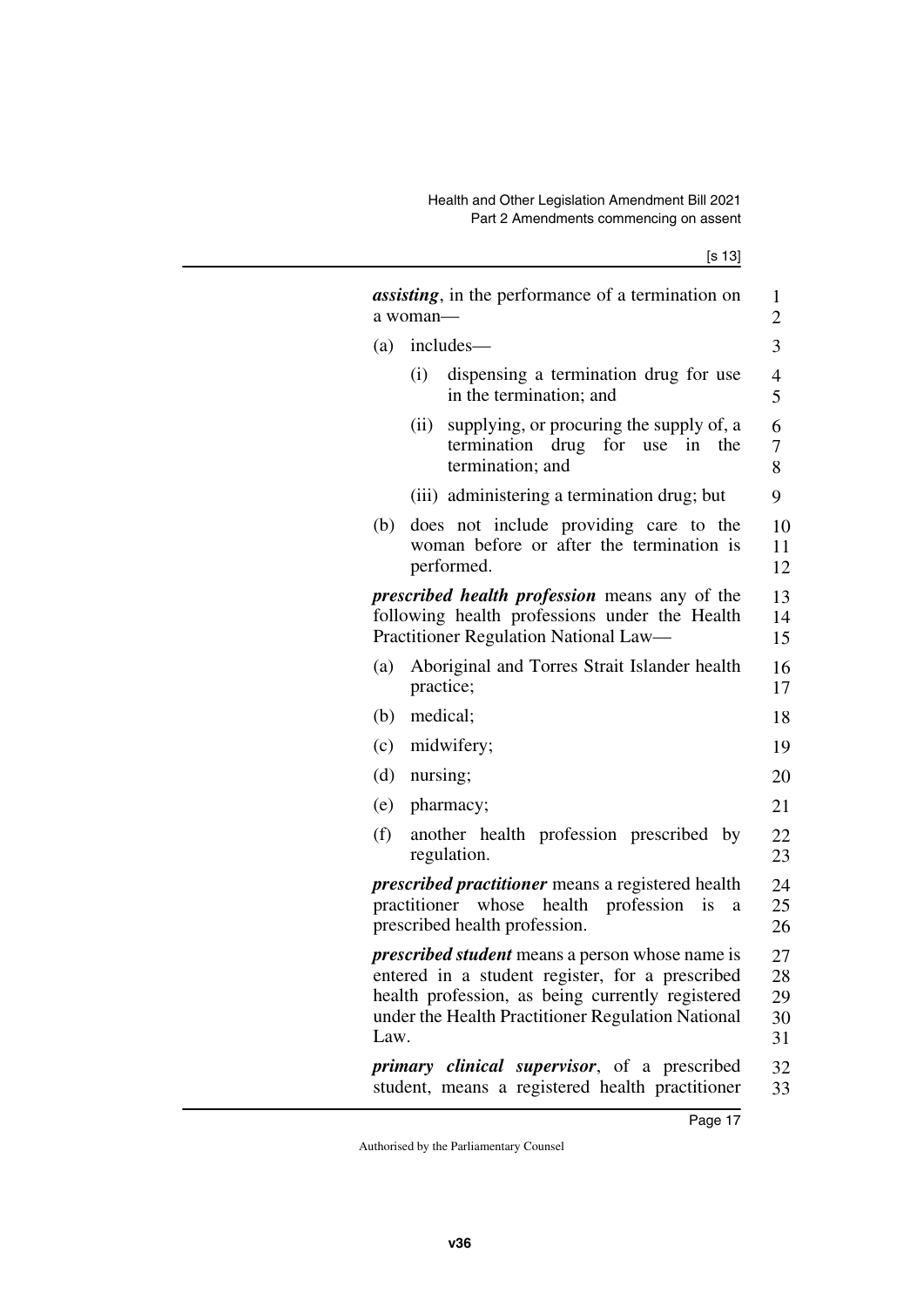<span id="page-19-3"></span><span id="page-19-1"></span>[s 14]

<span id="page-19-9"></span><span id="page-19-8"></span><span id="page-19-7"></span><span id="page-19-6"></span><span id="page-19-5"></span><span id="page-19-4"></span><span id="page-19-2"></span><span id="page-19-0"></span>

|               |                   |     |                    | who has primary responsibility for supervising<br>the clinical work performed by the student for the<br>student's program of study for, or clinical training<br>in, the student's health profession.<br><i>student register</i> , for a health profession, see the | 1<br>$\overline{2}$<br>3<br>$\overline{4}$<br>5 |
|---------------|-------------------|-----|--------------------|--------------------------------------------------------------------------------------------------------------------------------------------------------------------------------------------------------------------------------------------------------------------|-------------------------------------------------|
|               |                   |     |                    | Health Practitioner Regulation National Law.                                                                                                                                                                                                                       | 6                                               |
|               | Part 3            |     |                    | <b>Amendments commencing by</b><br>proclamation                                                                                                                                                                                                                    | $\tau$<br>8                                     |
|               | <b>Division 1</b> |     |                    | <b>Amendment of Ambulance Service</b><br><b>Act 1991</b>                                                                                                                                                                                                           | 9<br>10                                         |
| Clause        | 14                |     | <b>Act amended</b> | This division amends the Ambulance Service Act 1991.                                                                                                                                                                                                               | 11<br>12                                        |
|               |                   |     | $Note-$            |                                                                                                                                                                                                                                                                    | 13                                              |
|               |                   |     |                    | See also the amendments in part 2, division 1 and schedule 1, part 2.                                                                                                                                                                                              | 14                                              |
| <b>Clause</b> | 15                |     |                    | Amendment of pt 4A, hdg (Root cause analyses)                                                                                                                                                                                                                      | 15                                              |
|               |                   |     |                    | Part 4A, heading, 'analyses'—                                                                                                                                                                                                                                      | 16                                              |
|               |                   |     | omit, insert-      |                                                                                                                                                                                                                                                                    | 17                                              |
|               |                   |     |                    | analysis                                                                                                                                                                                                                                                           | 18                                              |
| <b>Clause</b> | 16                |     |                    | Amendment of s 36M (Disclosure of information-RCA<br>team member or relevant person)                                                                                                                                                                               | 19<br>20                                        |
|               |                   |     |                    | (1) Section 36M(1) and (2), penalty, '50 penalty units'—                                                                                                                                                                                                           | 21                                              |
|               |                   |     | omit, insert-      |                                                                                                                                                                                                                                                                    | 22                                              |
|               |                   |     |                    | 100 penalty units                                                                                                                                                                                                                                                  | 23                                              |
|               |                   | (2) | Section $36M(3)$ — |                                                                                                                                                                                                                                                                    | 24                                              |
|               |                   |     | omit.              |                                                                                                                                                                                                                                                                    | 25                                              |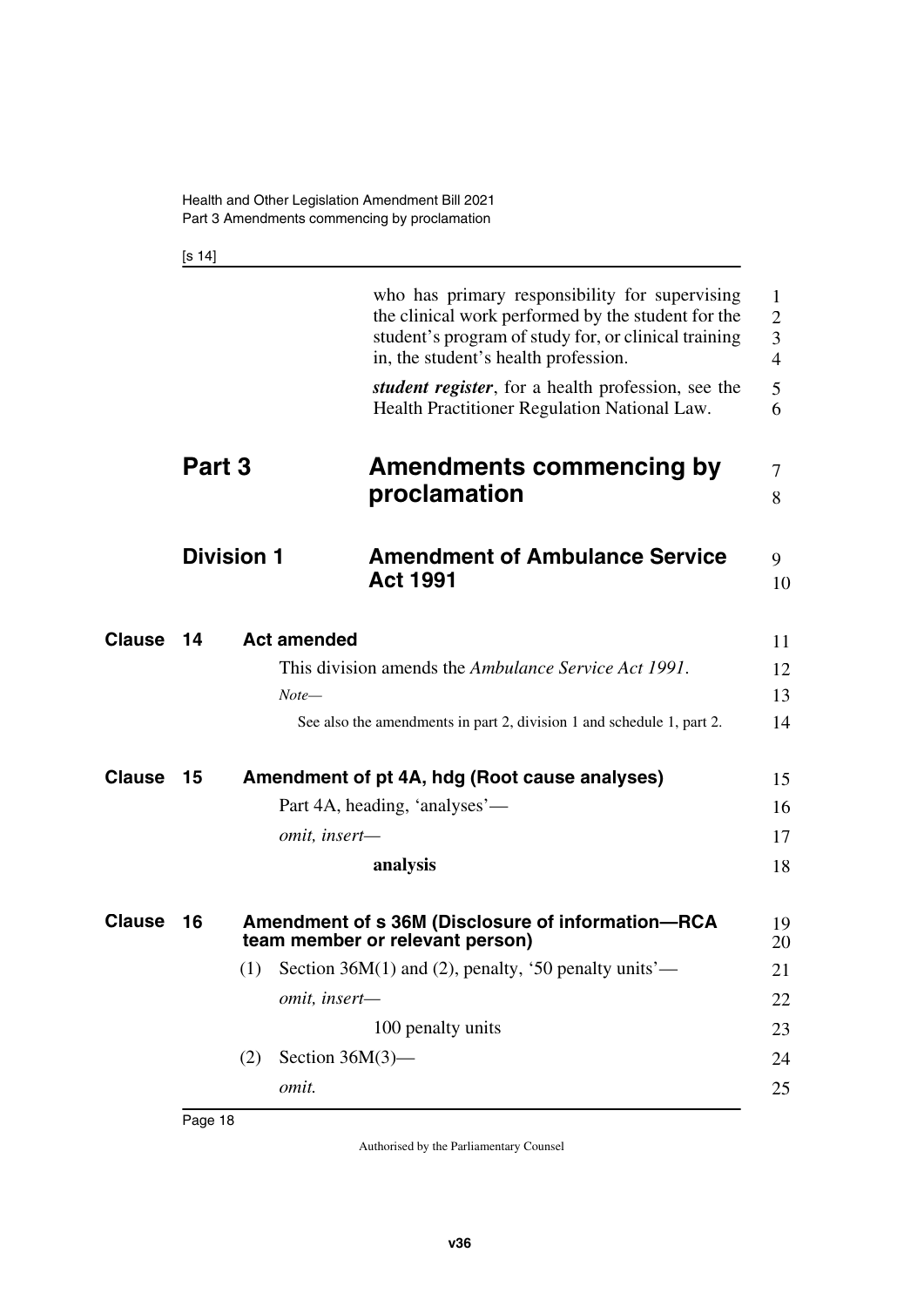Health and Other Legislation Amendment Bill 2021 Part 3 Amendments commencing by proclamation

<span id="page-20-7"></span><span id="page-20-6"></span><span id="page-20-5"></span><span id="page-20-4"></span><span id="page-20-3"></span><span id="page-20-2"></span><span id="page-20-1"></span><span id="page-20-0"></span>

|               |    | [s 17]                                                                                                                                                                                                              |                          |
|---------------|----|---------------------------------------------------------------------------------------------------------------------------------------------------------------------------------------------------------------------|--------------------------|
|               |    | (3)<br>Section $36M(4)$ —                                                                                                                                                                                           | $\mathbf{1}$             |
|               |    | <i>renumber</i> as section 36M(3).                                                                                                                                                                                  | $\overline{2}$           |
| <b>Clause</b> | 17 | Amendment of s 36N (Disclosure of<br>information-commissioning authority or relevant<br>person)                                                                                                                     | 3<br>$\overline{4}$<br>5 |
|               |    | Section 36 $N(1)$ , (3) and (5), penalty, '50 penalty units'—<br>(1)                                                                                                                                                | 6                        |
|               |    | omit, insert-                                                                                                                                                                                                       | 7                        |
|               |    | 100 penalty units                                                                                                                                                                                                   | 8                        |
|               |    | Section $36N(9)$ —<br>(2)                                                                                                                                                                                           | 9                        |
|               |    | omit.                                                                                                                                                                                                               | 10                       |
|               |    | Section $36N(10)$ and $(11)$ —<br>(3)                                                                                                                                                                               | 11                       |
|               |    | <i>renumber</i> as section $36N(9)$ and $(10)$ .                                                                                                                                                                    | 12                       |
| <b>Clause</b> | 18 | Amendment of s 36P (Giving of copy of RCA<br>report-medical director)                                                                                                                                               | 13<br>14                 |
|               |    | Section 36 $P(3)$ and (4), penalty, '50 penalty units'—                                                                                                                                                             | 15                       |
|               |    | omit, insert-                                                                                                                                                                                                       | 16                       |
|               |    | 100 penalty units                                                                                                                                                                                                   | 17                       |
| <b>Clause</b> | 19 | Replacement of ss 49 and 49A                                                                                                                                                                                        | 18                       |
|               |    | Sections 49 and 49A-                                                                                                                                                                                                | 19                       |
|               |    | omit, insert-                                                                                                                                                                                                       | 20                       |
|               |    | <b>Confidential information must not be</b><br>49<br>disclosed by designated officers                                                                                                                               | 21<br>22                 |
|               |    | (1)<br>A person who is or was a designated officer must<br>not, directly or indirectly, disclose confidential<br>information to<br>another person unless the<br>disclosure is required or permitted under this Act. | 23<br>24<br>25<br>26     |
|               |    | Maximum penalty—100 penalty units.                                                                                                                                                                                  | 27                       |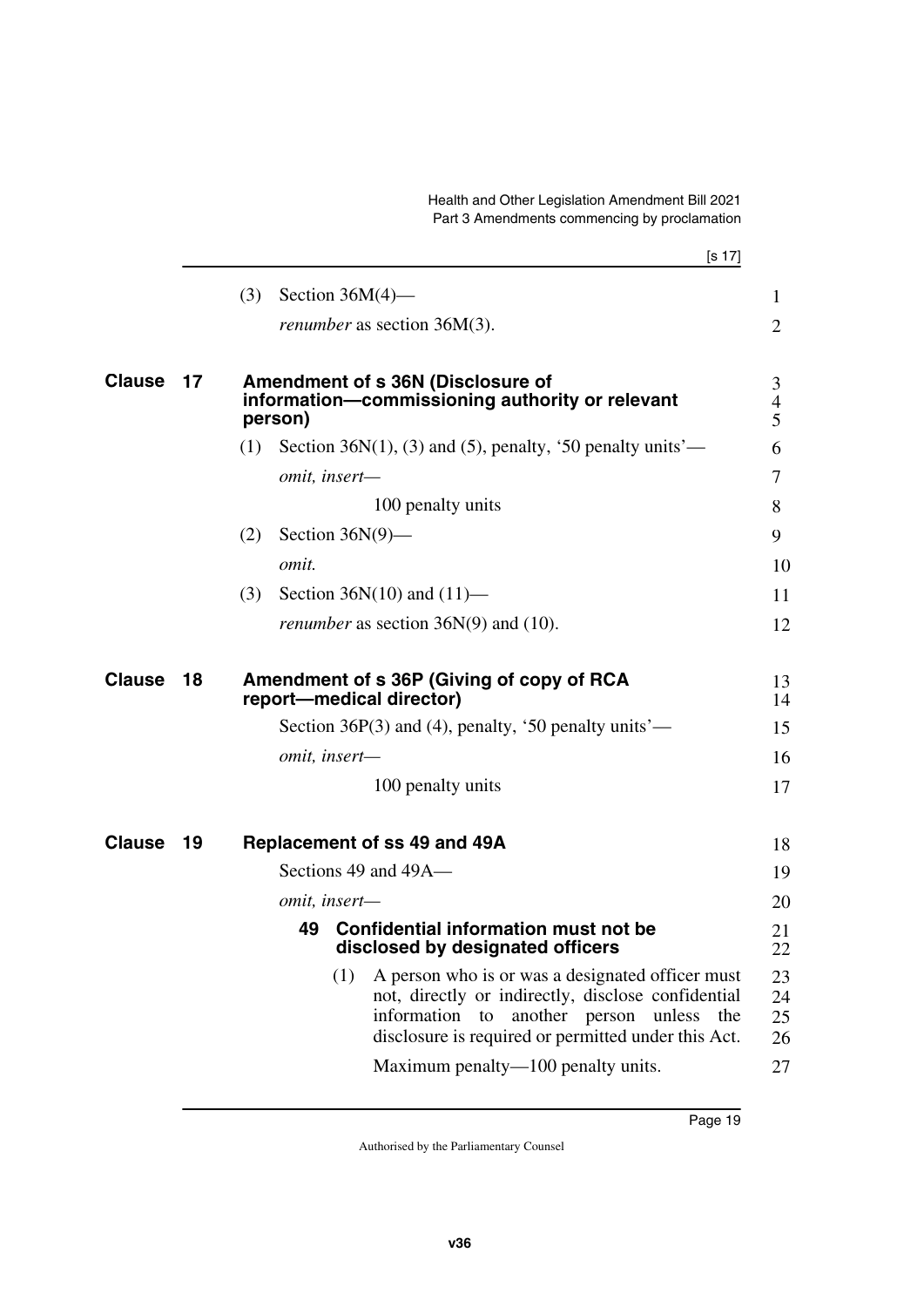[s 19]

<span id="page-21-1"></span><span id="page-21-0"></span>

|     | Note—                                                                                                                                                                                                | $\mathbf{1}$         |
|-----|------------------------------------------------------------------------------------------------------------------------------------------------------------------------------------------------------|----------------------|
|     | See also part 7, division 1 for disclosures of confidential<br>information permitted under this Act.                                                                                                 | $\frac{2}{3}$        |
| (2) | For subsection (1), another person includes<br>another designated officer.                                                                                                                           | 4<br>5               |
| (3) | Subsection (1) applies even if a person who could<br>identified from the disclosure<br>$\sigma$ f<br>be<br>the<br>confidential information is deceased.                                              | 6<br>7<br>8          |
|     | 49A Confidential information must not be<br>disclosed by informed person                                                                                                                             | 9<br>10              |
| (1) | This section applies if a person who is or was a<br>designated officer directly or indirectly discloses<br>confidential information to another person (the<br><i>informed person</i> ).              | 11<br>12<br>13<br>14 |
| (2) | The informed person must not, directly or<br>indirectly, disclose the confidential information to<br>another person unless the disclosure is required or<br>permitted under this Act or another law. | 15<br>16<br>17<br>18 |
|     | Maximum penalty—50 penalty units.                                                                                                                                                                    | 19                   |
| (3) | informed<br>disclose<br>the<br>The<br>person<br>may<br>confidential information-                                                                                                                     | 20<br>21             |
|     | to the person to whom the confidential<br>(a)<br>information relates; or                                                                                                                             | 22<br>23             |
|     | lawful purpose for which<br>(b)<br>for<br>$\mathbf{a}$<br>the<br>confidential<br>information<br>originally<br>was<br>disclosed to the informed person; or                                            | 24<br>25<br>26       |
|     | if an agreement mentioned in section 50L<br>(c)<br>requires or allows the disclosure—under the<br>agreement.                                                                                         | 27<br>28<br>29       |
| (4) | Subsection (2) applies even if a person who could<br>identified from the disclosure<br>of<br>the<br>be<br>confidential information is deceased.                                                      | 30<br>31<br>32       |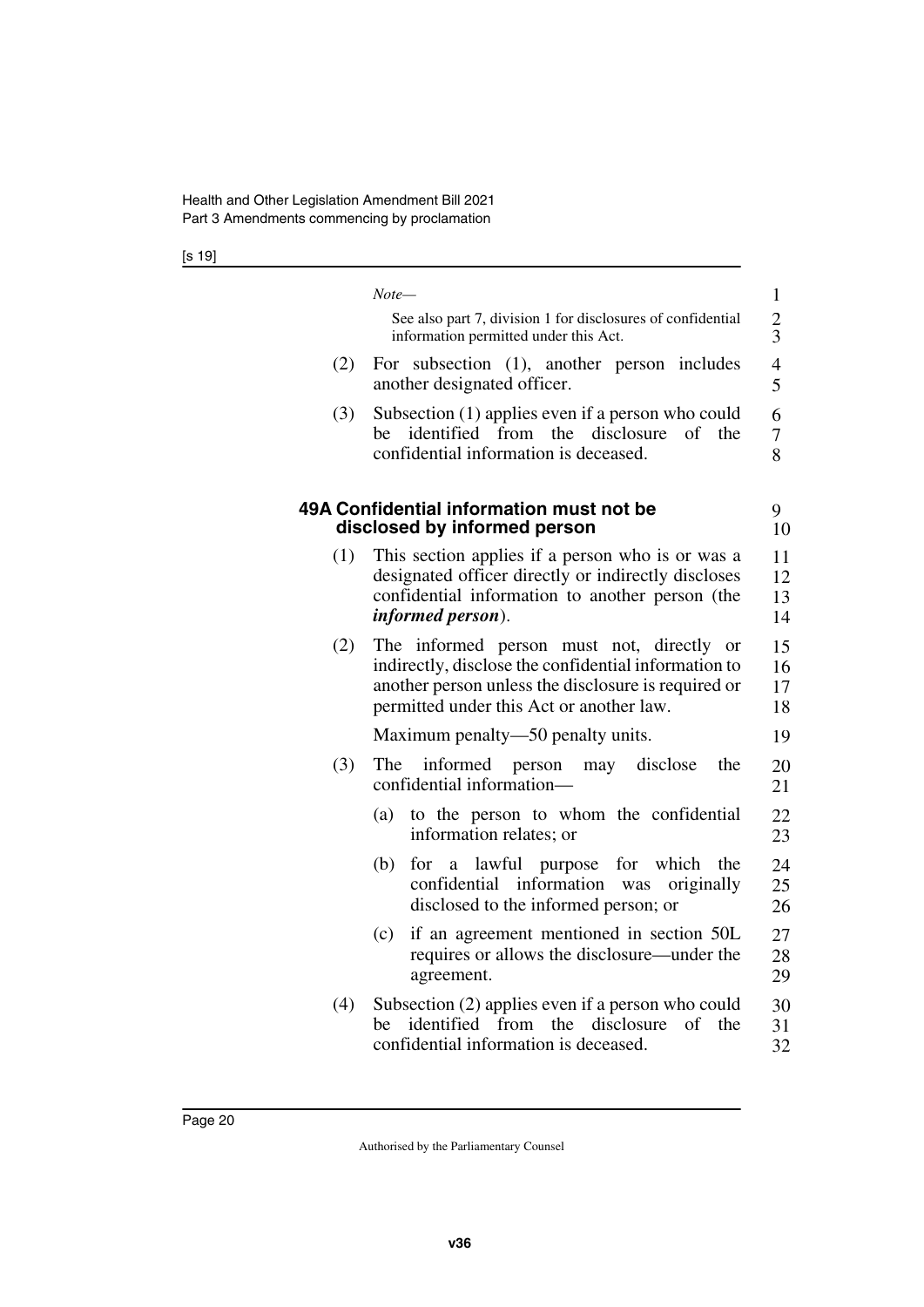<span id="page-22-9"></span><span id="page-22-8"></span><span id="page-22-7"></span><span id="page-22-6"></span><span id="page-22-5"></span><span id="page-22-4"></span><span id="page-22-3"></span><span id="page-22-2"></span><span id="page-22-1"></span><span id="page-22-0"></span>

| <b>Clause</b> | 20 | Amendment of s 50D (Definitions for div 1)                                                                                    | 1              |
|---------------|----|-------------------------------------------------------------------------------------------------------------------------------|----------------|
|               |    | Section 50D, definitions <i>confidential information</i><br>(1)<br>and                                                        | 2              |
|               |    | designated officer-                                                                                                           | 3              |
|               |    | <i>omit.</i>                                                                                                                  | 4              |
|               |    | Section 50D-<br>(2)                                                                                                           | 5              |
|               |    | insert-                                                                                                                       | 6              |
|               |    | <b>designated person</b> see the Hospital and Health<br><i>Boards Act 2011</i> , section 139A.                                | 7<br>8         |
| Clause 21     |    | Replacement of s 50E (Disclosure required or permitted<br>by law)                                                             | 9<br>10        |
|               |    | Section 50E-                                                                                                                  | 11             |
|               |    | omit, insert-                                                                                                                 | 12             |
|               |    | 50E Disclosure required or permitted by law                                                                                   | 13             |
|               |    | A designated officer may disclose confidential<br>information if the disclosure is required or<br>permitted by an Act or law. | 14<br>15<br>16 |
| Clause 22     |    | <b>Replacement of s 50F (Disclosure with consent)</b>                                                                         | 17             |
|               |    | Section 50F-                                                                                                                  | 18             |
|               |    | omit, insert-                                                                                                                 | 19             |
|               |    | 50F Disclosure to, or with consent of, person to<br>whom confidential information relates                                     | 20<br>21       |
|               |    | A designated officer may disclose confidential<br>(1)<br>information if-                                                      | 22<br>23       |
|               |    | (a) for confidential information relating to an<br>adult-                                                                     | 24<br>25       |
|               |    | the disclosure is to the adult; or<br>(i)                                                                                     | 26             |
|               |    | the adult consents to the disclosure; or<br>(i)                                                                               | 27             |
|               |    | for confidential information relating to a<br>(b)<br>$child-$                                                                 | 28<br>29       |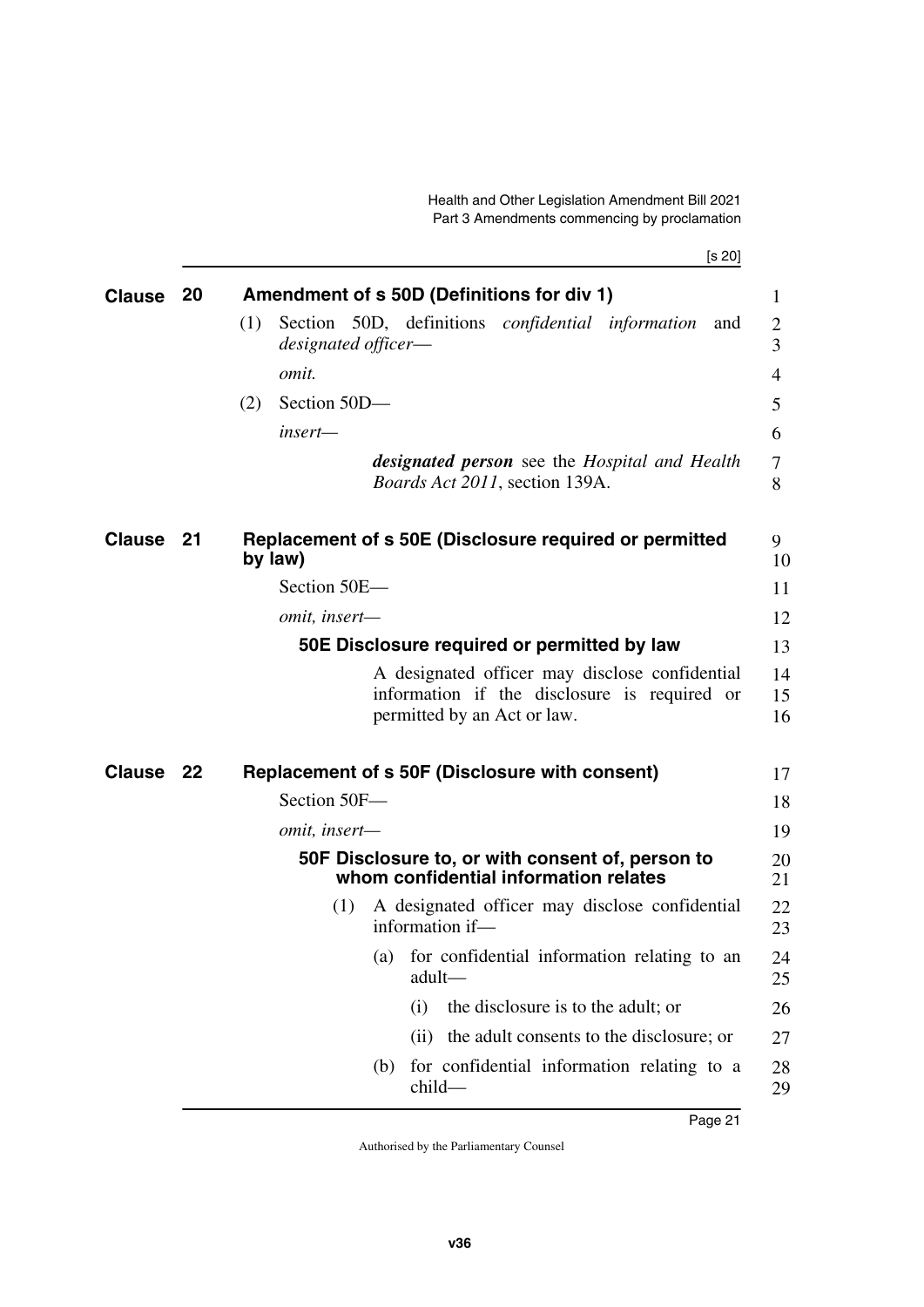[s 23]

|    |               | (i)              | the disclosure is to the child or an<br>authorised person for the child; or                                                                                                                                     | $\mathbf{1}$<br>$\overline{2}$ |
|----|---------------|------------------|-----------------------------------------------------------------------------------------------------------------------------------------------------------------------------------------------------------------|--------------------------------|
|    |               | (ii)             | the officer is a health professional who<br>reasonably believes<br>the<br>child has<br>capacity to consent and the child<br>consents to the disclosure; or                                                      | 3<br>4<br>5<br>6               |
|    |               |                  | (iii) the officer is a health professional who<br>reasonably believes the disclosure is in<br>the child's best interests; or                                                                                    | 7<br>8<br>9                    |
|    |               |                  | (iv) an authorised person for the child<br>consents to the disclosure.                                                                                                                                          | 10<br>11                       |
|    | (2)           | In this section— |                                                                                                                                                                                                                 | 12                             |
|    |               |                  | <i>authorised person</i> , for a child, means a person<br>who is authorised to consent on the child's behalf<br>to the disclosure of confidential information<br>relating to the child.                         | 13<br>14<br>15<br>16           |
|    |               | Example—         |                                                                                                                                                                                                                 | 17                             |
|    |               |                  | a parent or guardian of the child                                                                                                                                                                               | 18                             |
|    |               | information.     | <i>capacity to consent</i> , in relation to a child, means<br>the child is of sufficient age, and mental and<br>emotional maturity, to understand the nature of<br>consenting to the disclosure of confidential | 19<br>20<br>21<br>22<br>23     |
| 23 |               |                  | Replacement of s 50H (Disclosure of confidential                                                                                                                                                                | 24                             |
|    |               |                  | information for care or treatment of person)                                                                                                                                                                    | 25                             |
|    | Section 50H-  |                  |                                                                                                                                                                                                                 | 26                             |
|    | omit, insert- |                  |                                                                                                                                                                                                                 | 27                             |
|    |               |                  | 50H Disclosure for care or treatment of person                                                                                                                                                                  | 28                             |
|    |               |                  | A designated officer may disclose confidential<br>information if the disclosure is required for the<br>care or treatment of the person to whom the<br>information relates.                                      | 29<br>30<br>31<br>32           |
|    |               |                  |                                                                                                                                                                                                                 |                                |

<span id="page-23-3"></span><span id="page-23-2"></span><span id="page-23-1"></span><span id="page-23-0"></span>**Clause** 23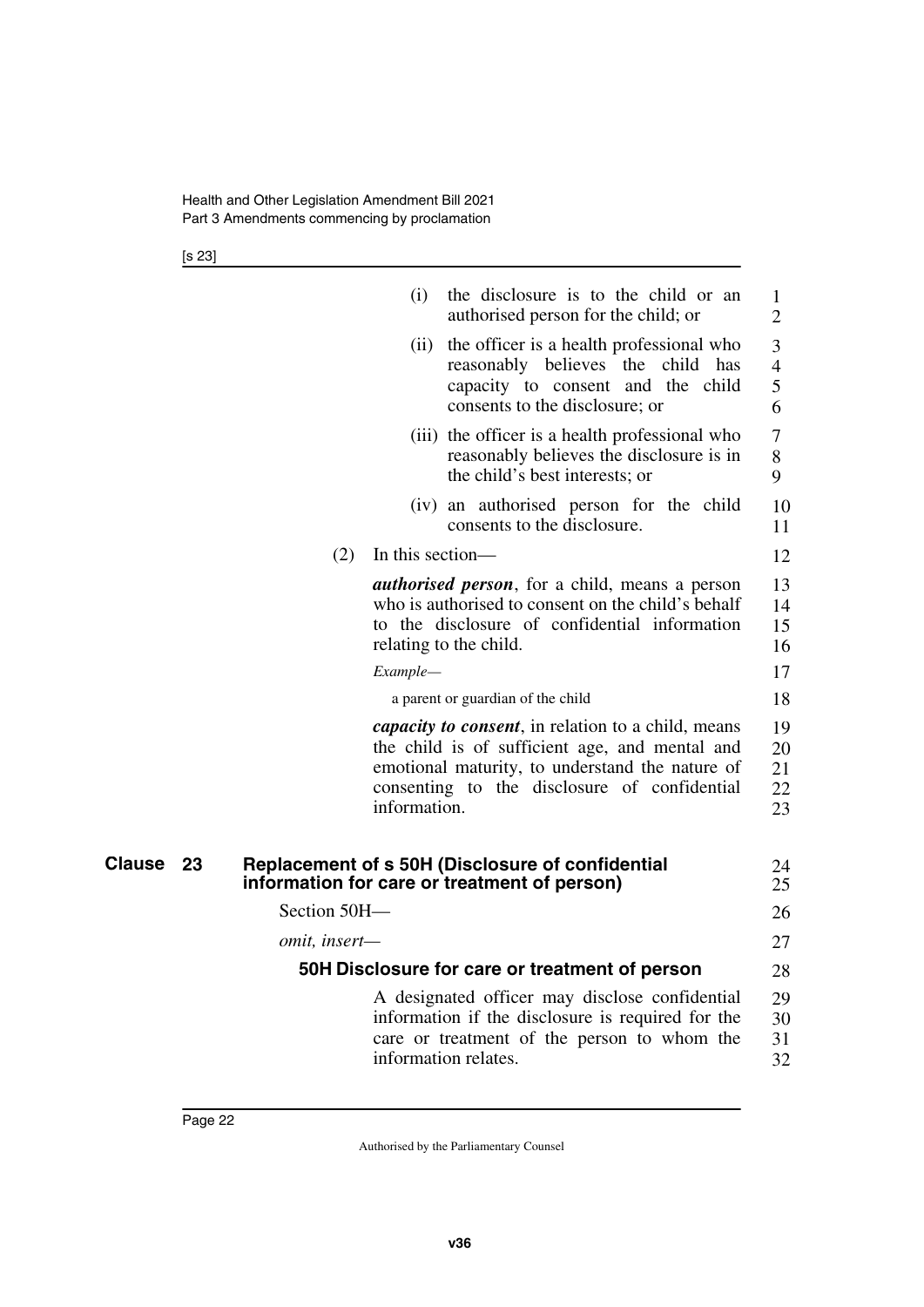<span id="page-24-3"></span><span id="page-24-2"></span>Health and Other Legislation Amendment Bill 2021 Part 3 Amendments commencing by proclamation

[s 24]

<span id="page-24-7"></span><span id="page-24-6"></span><span id="page-24-5"></span><span id="page-24-4"></span><span id="page-24-1"></span><span id="page-24-0"></span>

| <b>Clause</b> | 24 | Insertion of new s 50IA       |     |                                                                                                                                      |  |
|---------------|----|-------------------------------|-----|--------------------------------------------------------------------------------------------------------------------------------------|--|
|               |    | After section 50I-            |     |                                                                                                                                      |  |
|               |    | insert—                       |     |                                                                                                                                      |  |
|               |    | of child                      |     | 50IA Disclosure for protection, safety or wellbeing                                                                                  |  |
|               |    |                               |     | A designated officer may disclose confidential<br>information if-                                                                    |  |
|               |    |                               | (a) | the disclosure is for the protection, safety or<br>wellbeing of a child; and                                                         |  |
|               |    |                               | (b) | the information relates to someone other<br>than the child.                                                                          |  |
| Clause        | 25 | Insertion of new ss 50KA-50KC |     |                                                                                                                                      |  |
|               |    | After section 50K-            |     |                                                                                                                                      |  |
|               |    | insert—                       |     |                                                                                                                                      |  |
|               |    |                               |     | 50KA Disclosure for funding arrangements and<br>public health monitoring                                                             |  |
|               |    |                               |     | A designated officer may disclose confidential<br>information if-                                                                    |  |
|               |    |                               | (a) | the disclosure is to another designated<br>officer or to a designated person; and                                                    |  |
|               |    |                               | (b) | the disclosure and receipt of the confidential<br>information is—                                                                    |  |
|               |    |                               |     | for giving effect to or managing a<br>(i)<br>funding arrangement for the service; or                                                 |  |
|               |    |                               |     | for analysing, monitoring or evaluating<br>(11)<br>public health; and                                                                |  |
|               |    |                               | (c) | the person mentioned in paragraph (a) is<br>authorised in writing by the chief executive<br>to receive the confidential information. |  |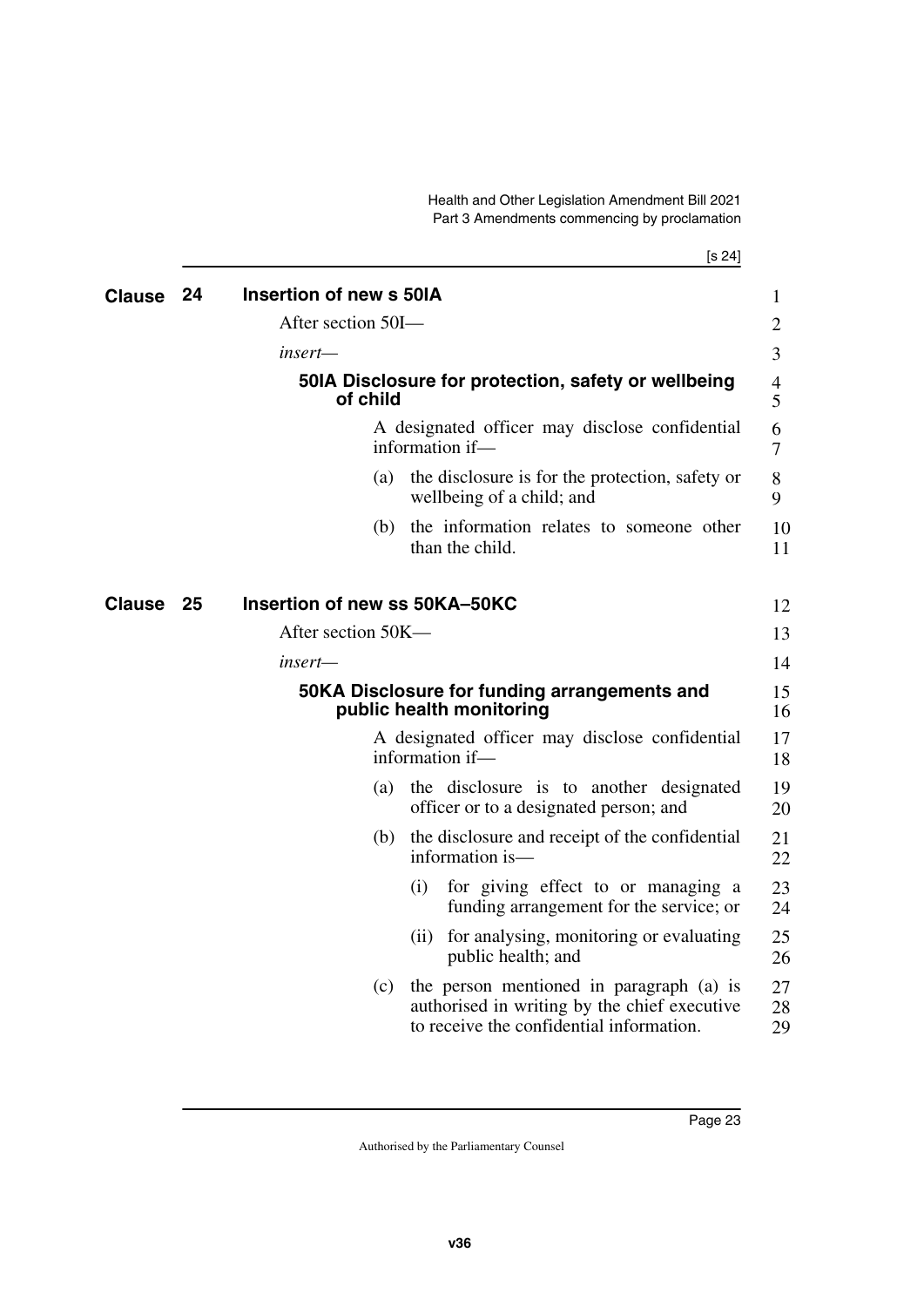#### [s 25]

<span id="page-25-3"></span><span id="page-25-2"></span><span id="page-25-1"></span><span id="page-25-0"></span>

|     | 50KB Disclosure for purposes relating to health<br>services                                                                                            | $\mathbf{1}$<br>$\overline{2}$ |  |  |  |  |  |  |
|-----|--------------------------------------------------------------------------------------------------------------------------------------------------------|--------------------------------|--|--|--|--|--|--|
| (1) | A designated officer may disclose confidential<br>information if-                                                                                      | 3<br>$\overline{\mathcal{L}}$  |  |  |  |  |  |  |
|     | the disclosure is for evaluating, managing,<br>(a)<br>monitoring or planning a health service,<br>including, for example, an ambulance<br>service; and |                                |  |  |  |  |  |  |
|     | the disclosure is to-<br>(b)                                                                                                                           | 9                              |  |  |  |  |  |  |
|     | (i)<br>another designated officer; or                                                                                                                  | 10                             |  |  |  |  |  |  |
|     | (ii)<br>a designated person; or                                                                                                                        | 11                             |  |  |  |  |  |  |
|     | (iii) an entity prescribed by regulation.                                                                                                              | 12                             |  |  |  |  |  |  |
| (2) | In this section-                                                                                                                                       |                                |  |  |  |  |  |  |
|     | <b>health</b> service see the Hospital and Health<br><i>Boards Act 2011</i> , section 15.                                                              | 14<br>15                       |  |  |  |  |  |  |
|     | 50KC Disclosure by chief executive or the<br>commissioner to lawyers                                                                                   | 16<br>17                       |  |  |  |  |  |  |
| (1) | This section applies to a designated officer who is<br>the chief executive or the commissioner.                                                        | 18<br>19                       |  |  |  |  |  |  |
| (2) | The designated officer may disclose confidential<br>information if-                                                                                    | 20<br>21                       |  |  |  |  |  |  |
|     | the disclosure is to a lawyer in relation to a<br>(a)<br>matter; and                                                                                   | 22<br>23                       |  |  |  |  |  |  |
|     | the lawyer is representing the State or the<br>(b)<br>service in relation to the matter.                                                               | 24<br>25                       |  |  |  |  |  |  |
| (3) | The lawyer may disclose the confidential<br>information in a proceeding, before a court or<br>tribunal, relating to the matter.                        | 26<br>27<br>28                 |  |  |  |  |  |  |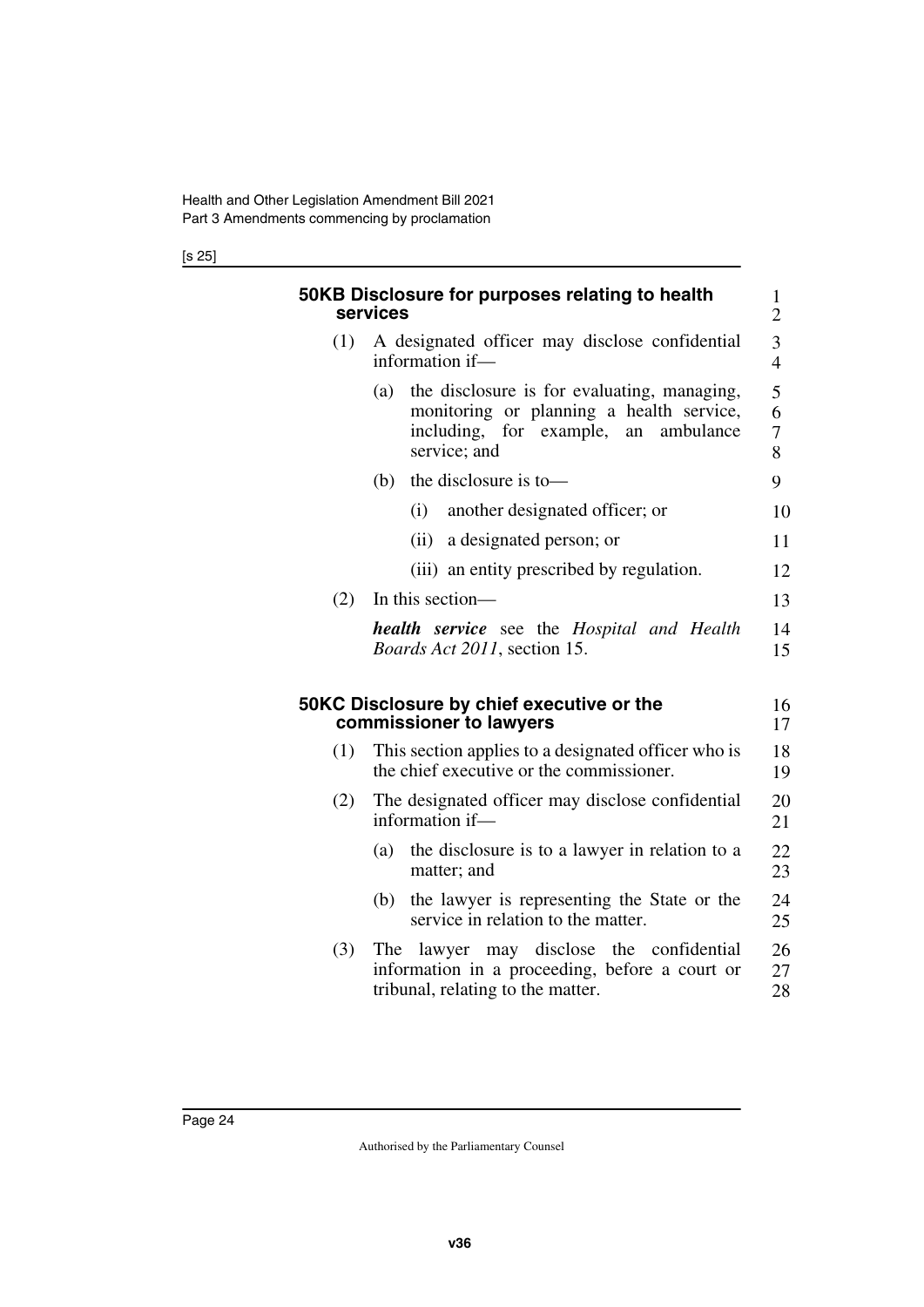[s 26]

<span id="page-26-3"></span><span id="page-26-2"></span><span id="page-26-1"></span><span id="page-26-0"></span>

| Clause | 26 |                      |                   | Replacement of s 50L (Disclosure to Commonwealth,<br>another State or Commonwealth or State entity)                                                              | 1<br>$\overline{2}$ |
|--------|----|----------------------|-------------------|------------------------------------------------------------------------------------------------------------------------------------------------------------------|---------------------|
|        |    | Section 50L-         |                   |                                                                                                                                                                  | 3                   |
|        |    | <i>omit, insert—</i> |                   |                                                                                                                                                                  | 4                   |
|        |    |                      |                   | 50L Disclosure to Commonwealth, another State,<br>or Commonwealth or State entity                                                                                | 5<br>6              |
|        |    | (1)                  |                   | A designated officer may disclose confidential<br>information to the Commonwealth or another<br>State, or an entity of the Commonwealth or<br>another State, if- | 7<br>8<br>9<br>10   |
|        |    |                      | $\left( a\right)$ | the disclosure is required or permitted under<br>an agreement between the State and the<br>Commonwealth, other State or entity; and                              | 11<br>12<br>13      |
|        |    |                      |                   | (b) the agreement is prescribed by regulation<br>for this paragraph; and                                                                                         | 14<br>15            |
|        |    |                      | (c)               | the chief executive considers the disclosure<br>to be in the public interest; and                                                                                | 16<br>17            |
|        |    |                      | (d)               | the chief executive states in writing that the<br>chief executive considers the disclosure to<br>be in the public interest.                                      | 18<br>19<br>20      |
|        |    | (2)                  |                   | A designated officer may disclose confidential<br>information to an entity of the State if-                                                                      | 21<br>22            |
|        |    |                      | (a)               | the disclosure is required or permitted under<br>an agreement between the service and the<br>entity; and                                                         | 23<br>24<br>25      |
|        |    |                      | (b)               | the agreement is prescribed by regulation<br>for this paragraph; and                                                                                             | 26<br>27            |
|        |    |                      | (c)               | the chief executive considers the disclosure<br>to be in the public interest; and                                                                                | 28<br>29            |
|        |    |                      | (d)               | the chief executive states in writing that the<br>chief executive considers the disclosure to<br>be in the public interest.                                      | 30<br>31<br>32      |
|        |    | (3)                  |                   | The Commonwealth, a State or an entity that<br>confidential<br>receives<br>information<br>under<br>an                                                            | 33<br>34            |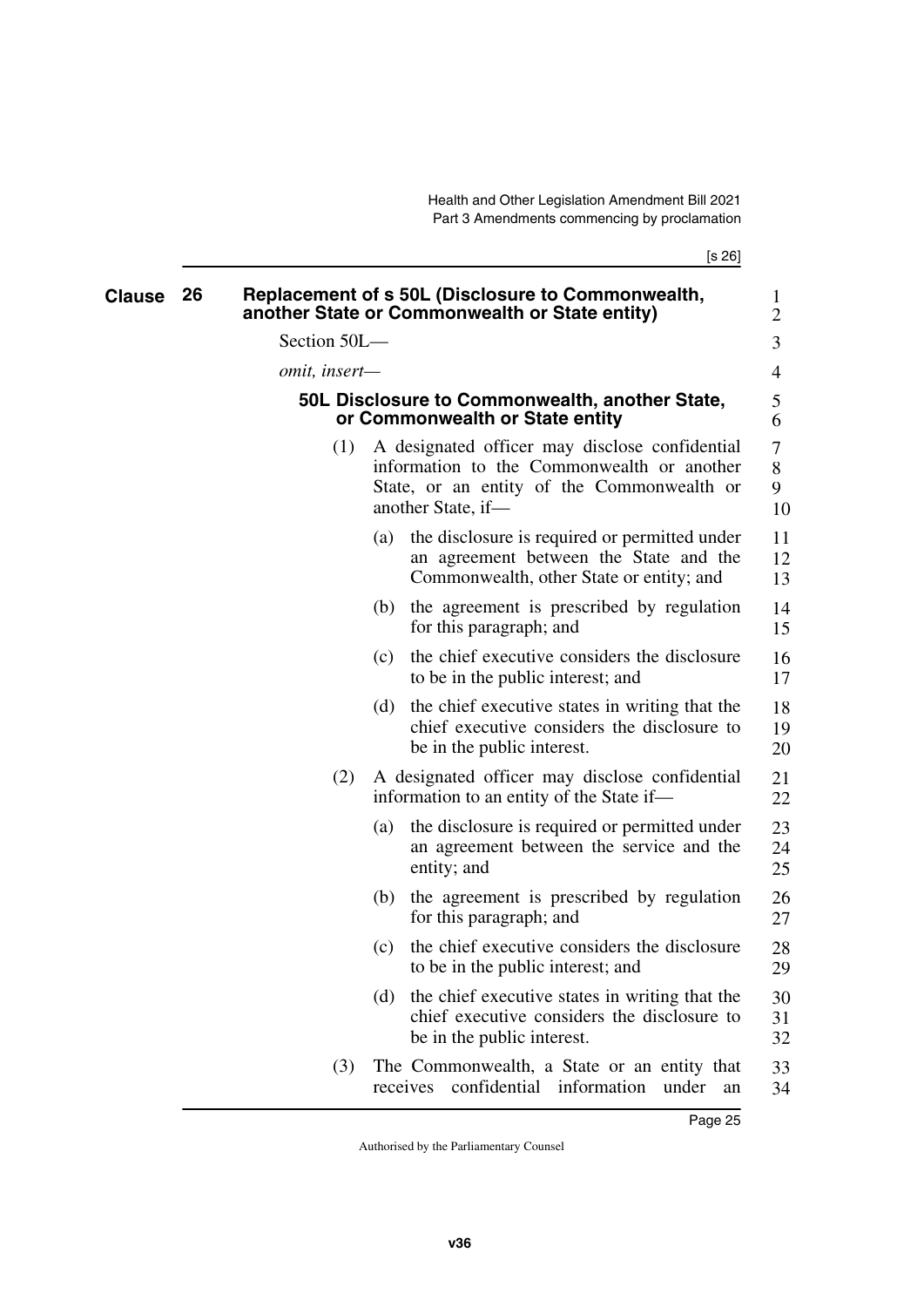[s 27]

<span id="page-27-1"></span><span id="page-27-0"></span>

|                     |     |                    |     | agreement mentioned in subsection $(1)$ or $(2)$ —                                                                                              | 1                |
|---------------------|-----|--------------------|-----|-------------------------------------------------------------------------------------------------------------------------------------------------|------------------|
|                     |     |                    | (a) | must not disclose the information to anyone<br>else unless allowed to do so under the<br>agreement or in writing by the chief<br>executive; and | 2<br>3<br>4<br>5 |
|                     |     |                    | (b) | must ensure the information is used only for<br>the purpose for which the information was<br>given under the agreement.                         | 6<br>7<br>8      |
|                     |     | (4)                |     | In this section—                                                                                                                                | 9                |
|                     |     |                    |     | <i>entity of the Commonwealth includes an entity</i><br>established under an Act of the Commonwealth.                                           | 10<br>11         |
|                     |     |                    |     | <i>entity of the State</i> includes a department or an<br>entity established under an Act for a public<br>purpose.                              | 12<br>13<br>14   |
| <b>Clause</b><br>27 |     | executive)         |     | Amendment of s 50P (Disclosure is authorised by chief                                                                                           | 15<br>16         |
|                     | (1) |                    |     | Section 50P(1), 'is authorised to'—                                                                                                             | 17               |
|                     |     | omit, insert-      |     |                                                                                                                                                 | 18               |
|                     |     |                    | may |                                                                                                                                                 | 19               |
|                     | (2) |                    |     | Section 50P(3)(a), 'subsection $(1)$ '—                                                                                                         | 20               |
|                     |     | omit, insert-      |     |                                                                                                                                                 | 21               |
|                     |     |                    |     | an authorisation mentioned in subsection $(2)(a)$                                                                                               | 22               |
|                     | (3) | Section $50P(5)$ — |     |                                                                                                                                                 | 23               |
|                     |     | omit, insert-      |     |                                                                                                                                                 | 24               |
|                     |     | (5)                |     | Despite section 22 and the Public Service Act<br>2008, section 103, the chief executive-                                                        | 25<br>26         |
|                     |     |                    | (a) | may delegate the power to give<br>an<br>authorisation mentioned in subsection $(2)(a)$<br>only to the commissioner; and                         | 27<br>28<br>29   |
|                     |     |                    | (b) | must not permit the subdelegation of the                                                                                                        | 30               |
|                     |     |                    |     | power.                                                                                                                                          | 31               |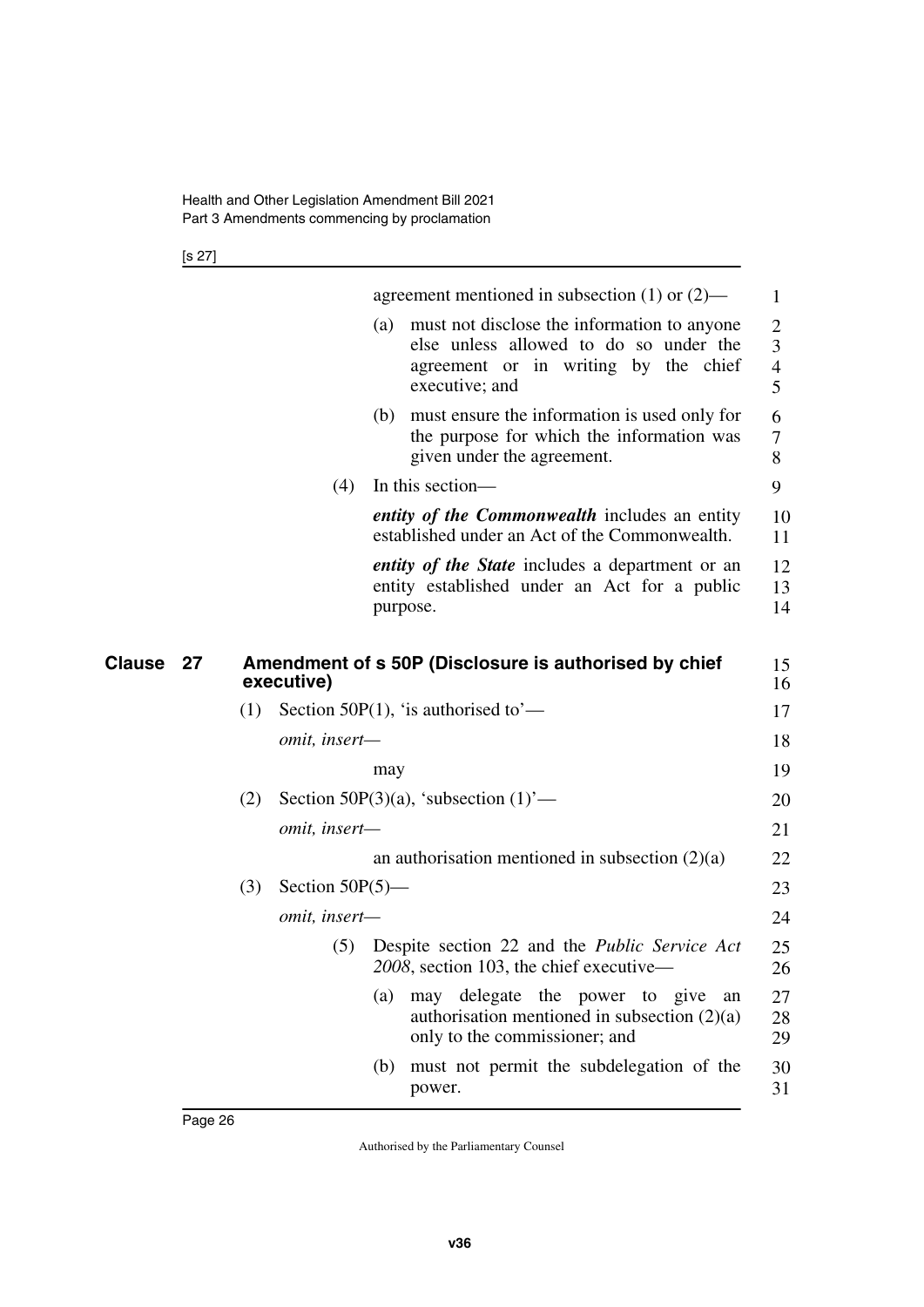<span id="page-28-5"></span><span id="page-28-4"></span><span id="page-28-3"></span><span id="page-28-2"></span><span id="page-28-1"></span><span id="page-28-0"></span>

|               |      | [s 28]                                                                                                                                                                                                                                       |                                |
|---------------|------|----------------------------------------------------------------------------------------------------------------------------------------------------------------------------------------------------------------------------------------------|--------------------------------|
| <b>Clause</b> | -28  | Amendment of s 50Q (Necessary or incidental<br>disclosure)                                                                                                                                                                                   | $\mathbf{1}$<br>$\overline{2}$ |
|               |      | Section 50Q, from 'is authorised' to 'designated person'—                                                                                                                                                                                    | 3                              |
|               |      | omit, insert-                                                                                                                                                                                                                                | $\overline{4}$                 |
|               |      | may disclose confidential information if the<br>disclosure                                                                                                                                                                                   | 5<br>6                         |
| <b>Clause</b> | -29  | Amendment, relocation and renumbering of s 50R<br>(Application of this division to former designated<br>officers)                                                                                                                            | 7<br>8<br>9                    |
|               |      | Section $50R(1)$ and $(2)$ —<br>(1)                                                                                                                                                                                                          | 10                             |
|               |      | omit, insert-                                                                                                                                                                                                                                | 11                             |
|               |      | (1)<br>A relevant provision applies to the disclosure of<br>confidential information by a former designated<br>officer in the same way as the provision applies to<br>the disclosure of confidential information by a<br>designated officer. | 12<br>13<br>14<br>15<br>16     |
|               |      | For subsection $(1)$ , a reference in the relevant<br>(2)<br>provision to a designated officer is taken to be a<br>reference to a former designated officer.                                                                                 | 17<br>18<br>19                 |
|               |      | (2)<br>Section $50R(3)$ —                                                                                                                                                                                                                    | 20                             |
|               |      | insert—                                                                                                                                                                                                                                      | 21                             |
|               |      | <i>relevant provision</i> means section 50E, 50F, 50IA,<br>50J, 50M, 50O or 50Q.                                                                                                                                                             | 22<br>23                       |
|               |      | Section 50R-<br>(3)                                                                                                                                                                                                                          | 24                             |
|               |      | <i>relocate</i> and <i>renumber</i> as section 50SA.                                                                                                                                                                                         | 25                             |
| <b>Clause</b> | - 30 | Insertion of new pt 8, div 9                                                                                                                                                                                                                 | 26                             |
|               |      | Part 8-                                                                                                                                                                                                                                      | 27                             |
|               |      | insert—                                                                                                                                                                                                                                      | 28                             |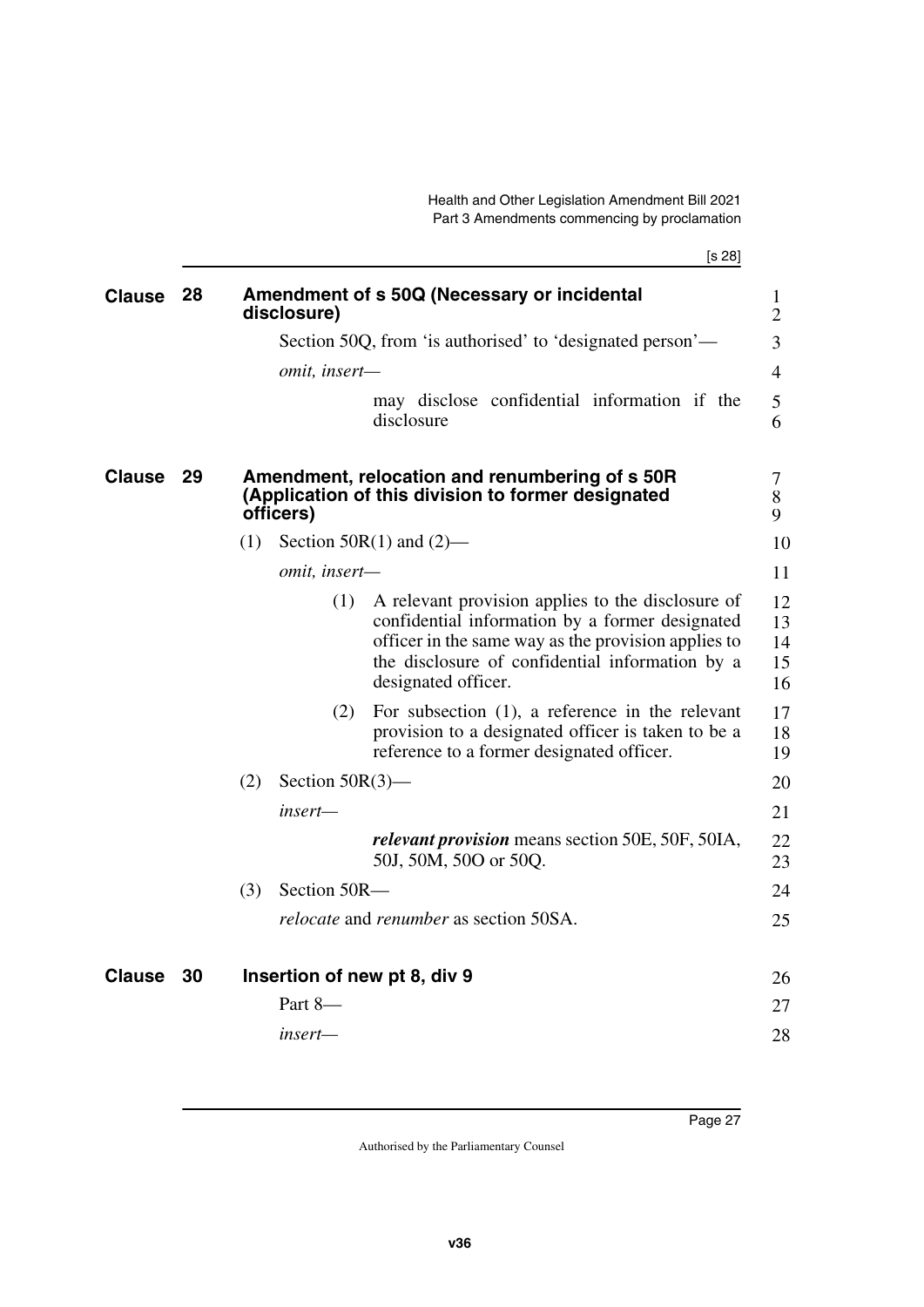[s 31]

<span id="page-29-5"></span><span id="page-29-4"></span><span id="page-29-3"></span><span id="page-29-2"></span><span id="page-29-1"></span><span id="page-29-0"></span>

|    | <b>Division 9</b>                      |                   | <b>Transitional provisions for</b><br><b>Health and Other</b><br><b>Legislation Amendment</b><br><b>Act 2021</b>                                                                      | $\mathbf{1}$<br>$\overline{2}$<br>3<br>$\overline{4}$ |
|----|----------------------------------------|-------------------|---------------------------------------------------------------------------------------------------------------------------------------------------------------------------------------|-------------------------------------------------------|
|    |                                        |                   | 103 Definition for division                                                                                                                                                           | 5                                                     |
|    |                                        | In this division- |                                                                                                                                                                                       | 6                                                     |
|    |                                        |                   | <i>new</i> , for a provision of this Act, means the<br>provision as in force on the commencement.                                                                                     | 7<br>8                                                |
|    |                                        |                   | 104 Application of new pt 7, div 1                                                                                                                                                    | 9                                                     |
|    |                                        |                   | Subject to section 105, new part 7, division 1<br>applies in relation to confidential information<br>whether the information came into existence<br>before or after the commencement. | 10<br>11<br>12<br>13                                  |
|    |                                        |                   | 105 Application of s 50L to agreements in force<br>immediately before commencement                                                                                                    | 14<br>15                                              |
|    | (1)                                    |                   | This section applies in relation to an agreement<br>mentioned in former section 50L that was in<br>effect immediately before the commencement.                                        | 16<br>17<br>18                                        |
|    | (2)                                    | agreement.        | New section 50L does not apply in relation to the                                                                                                                                     | 19<br>20                                              |
|    | (3)                                    |                   | Despite its repeal, former section 50L continues<br>to apply in relation to the agreement.                                                                                            | 21<br>22                                              |
|    | (4)                                    | In this section—  |                                                                                                                                                                                       | 23                                                    |
|    |                                        |                   | <i>former section 50L</i> means section 50L as in force<br>immediately before the commencement.                                                                                       | 24<br>25                                              |
| 31 | <b>Amendment of sch 1 (Dictionary)</b> |                   |                                                                                                                                                                                       | 26                                                    |
|    | Schedule 1-                            |                   |                                                                                                                                                                                       | 27                                                    |

<span id="page-29-9"></span><span id="page-29-8"></span><span id="page-29-7"></span><span id="page-29-6"></span>**Clause** 31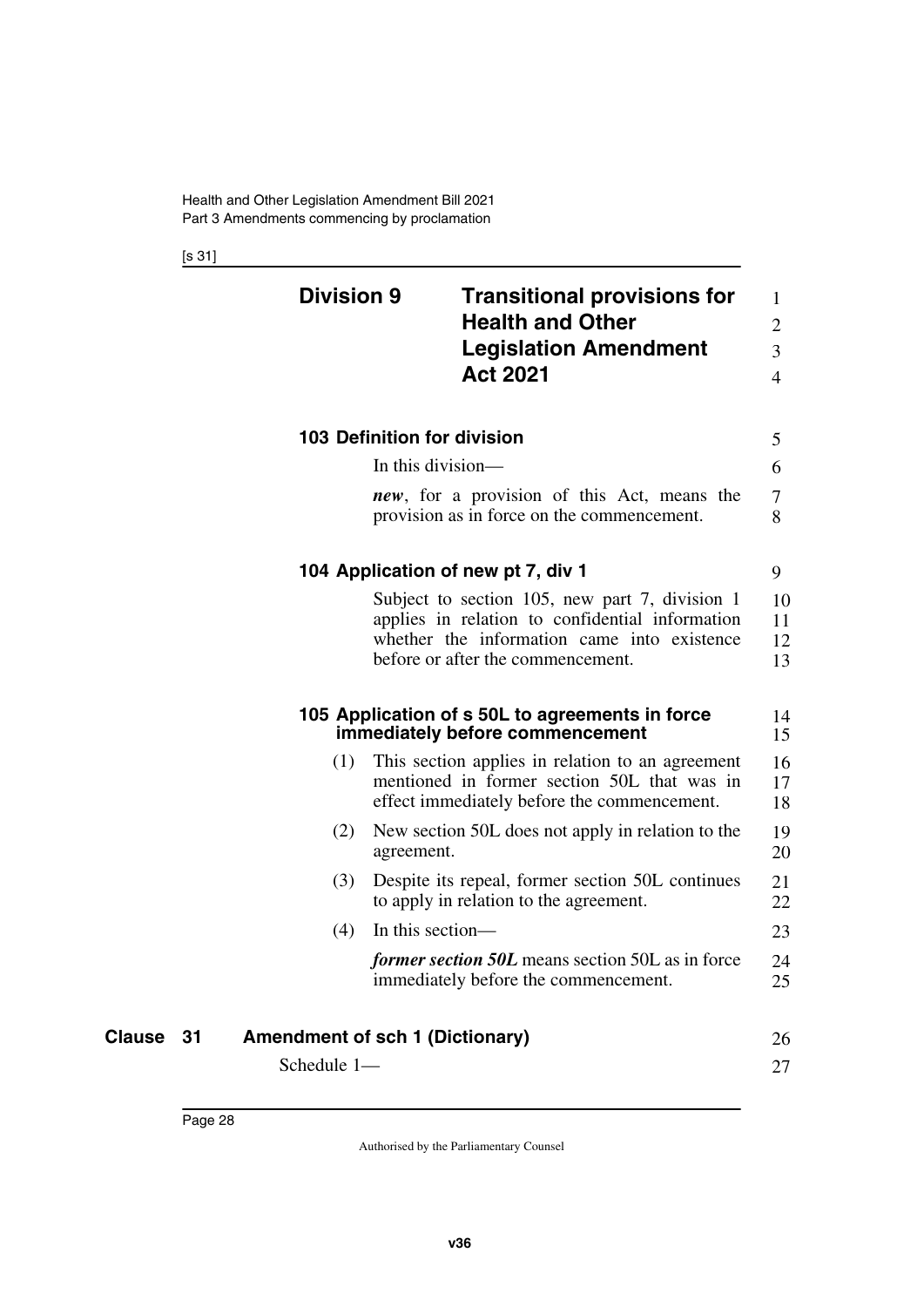Health and Other Legislation Amendment Bill 2021 Part 3 Amendments commencing by proclamation

[s 32]

<span id="page-30-5"></span><span id="page-30-4"></span><span id="page-30-3"></span><span id="page-30-2"></span><span id="page-30-1"></span><span id="page-30-0"></span>

|               |    | insert-            |     |                                                                                                         | $\mathbf{1}$             |
|---------------|----|--------------------|-----|---------------------------------------------------------------------------------------------------------|--------------------------|
|               |    |                    |     | <i>confidential information</i> means information—                                                      | $\overline{2}$           |
|               |    |                    | (a) | acquired by a person in the person's<br>capacity as a designated officer; and                           | 3<br>$\overline{4}$      |
|               |    |                    |     | (b) from which a person receiving, or who has<br>received, an ambulance service could be<br>identified. | 5<br>6<br>$\overline{7}$ |
|               |    |                    |     | <i>designated officer</i> means each of the following<br>persons-                                       | 8<br>9                   |
|               |    |                    | (a) | the chief executive;                                                                                    | 10                       |
|               |    |                    | (b) | the commissioner;                                                                                       | 11                       |
|               |    |                    | (c) | a service officer;                                                                                      | 12                       |
|               |    |                    | (d) | an honorary ambulance officer;                                                                          | 13                       |
|               |    |                    | (e) | a public service employee employed in the<br>service other than as a service officer;                   | 14<br>15                 |
|               |    |                    | (f) | an agent of the service.                                                                                | 16                       |
|               |    |                    |     | <i>designated person</i> , for part 7, division 1, see<br>section 50D.                                  | 17<br>18                 |
|               |    |                    |     | <i>health professional</i> , for part 7, division 1, see<br>section 50D.                                | 19<br>20                 |
|               |    | <b>Division 2</b>  |     | <b>Amendment of Hospital and Health</b><br><b>Boards Act 2011</b>                                       | 21<br>22                 |
| Clause        | 32 | <b>Act amended</b> |     |                                                                                                         | 23                       |
|               |    | 2011.              |     | This division amends the <i>Hospital and Health Boards Act</i>                                          | 24<br>25                 |
| <b>Clause</b> | 33 |                    |     | Amendment of s 139 (Definitions for pt 7)                                                               | 26                       |
|               |    | (1)                |     | Section 139, definitions <i>prescribed health practitioner</i> and<br>relevant health practitioner-     | 27<br>28                 |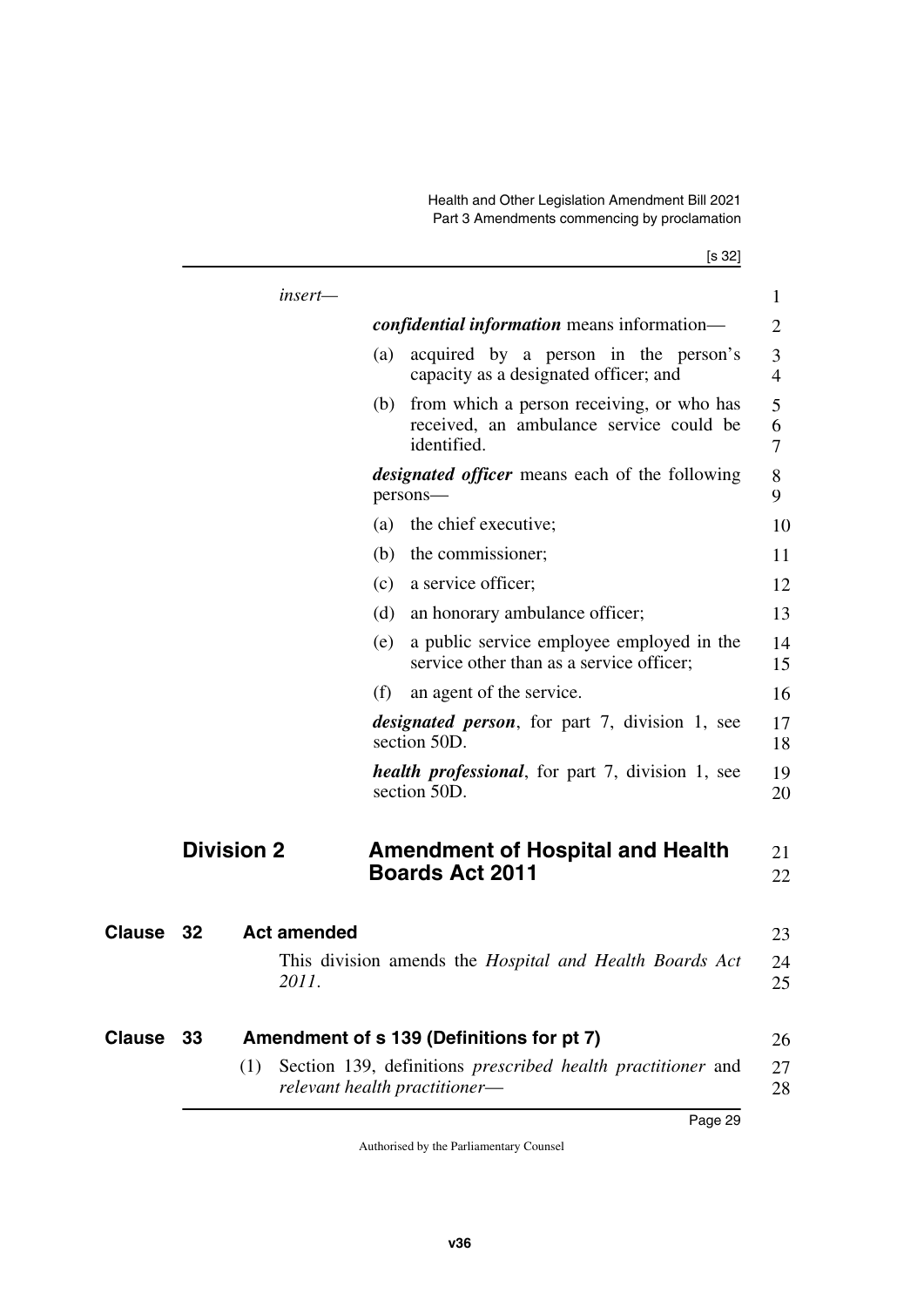[s 34]

<span id="page-31-3"></span><span id="page-31-2"></span><span id="page-31-1"></span><span id="page-31-0"></span>

|               |    |     | <i>omit.</i>                                                                                                                 | $\mathbf{1}$   |
|---------------|----|-----|------------------------------------------------------------------------------------------------------------------------------|----------------|
|               |    | (2) | Section 139-                                                                                                                 | $\overline{2}$ |
|               |    |     | insert—                                                                                                                      | 3              |
|               |    |     | <i>prescribed health professional</i> means—                                                                                 | $\overline{4}$ |
|               |    |     | a health professional, other than a person<br>(a)<br>mentioned in section $139A(1)$ , who is<br>prescribed by regulation; or | 5<br>6<br>7    |
|               |    |     | a person who was a health professional<br>(b)<br>mentioned in paragraph (a).                                                 | 8<br>9         |
|               |    | (3) | Section 139, definition <i>confidential information</i> , paragraph<br>$(b)$ , 'practitioner'—                               | 10<br>11       |
|               |    |     | omit, insert-                                                                                                                | 12             |
|               |    |     | professional                                                                                                                 | 13             |
|               |    |     |                                                                                                                              |                |
| <b>Clause</b> | 34 |     | Amendment of s 142 (Confidential information must not<br>be disclosed by designated persons)                                 | 14<br>15       |
|               |    |     | Section 142(2), 'practitioner'—                                                                                              | 16             |
|               |    |     | omit, insert-                                                                                                                | 17             |
|               |    |     | professional                                                                                                                 | 18             |
| <b>Clause</b> | 35 |     | Amendment of s 142A (Confidential information must not                                                                       | 19             |
|               |    |     | be disclosed by prescribed health practitioners)                                                                             | 20             |
|               |    | (1) | Section 142A, heading, 'practitioners'—                                                                                      | 21             |
|               |    |     | omit, insert-                                                                                                                | 22             |
|               |    |     | professionals                                                                                                                | 23             |
|               |    | (2) | Section $142A(1)$ and (2), 'practitioner'—                                                                                   | 24             |
|               |    |     | omit, insert-                                                                                                                | 25             |
|               |    |     | professional                                                                                                                 | 26             |
|               |    |     |                                                                                                                              |                |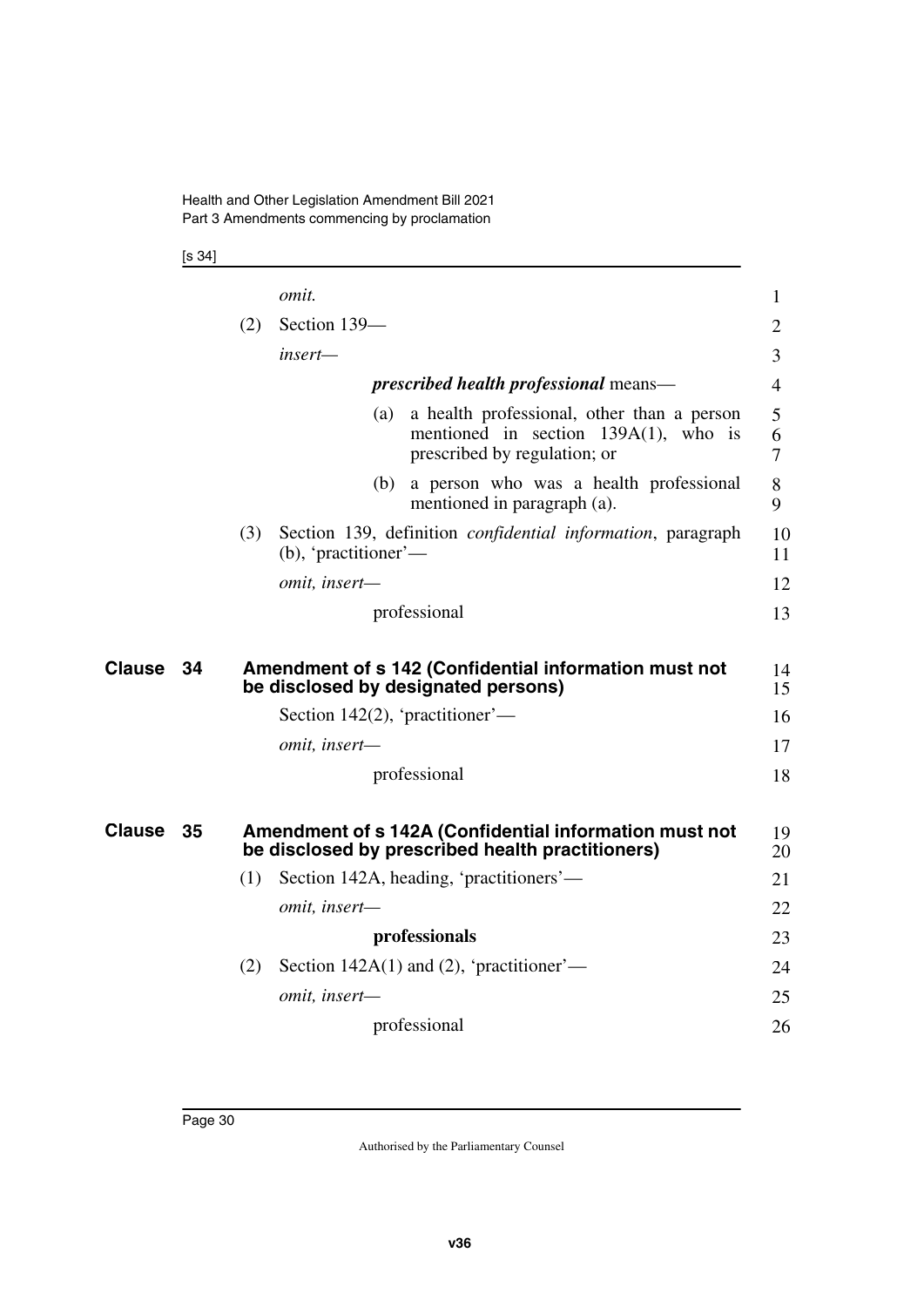<span id="page-32-9"></span><span id="page-32-8"></span><span id="page-32-7"></span><span id="page-32-6"></span><span id="page-32-5"></span><span id="page-32-4"></span><span id="page-32-3"></span><span id="page-32-2"></span><span id="page-32-1"></span><span id="page-32-0"></span>

| <b>Clause</b> | 36  | Amendment of s 143 (Disclosure required or permitted by<br>law)                                          | $\mathbf{1}$<br>$\overline{2}$ |
|---------------|-----|----------------------------------------------------------------------------------------------------------|--------------------------------|
|               |     | Section 143 $(2)$ (e) and $(3)$ , 'practitioner'—                                                        | 3                              |
|               |     | omit, insert-                                                                                            | 4                              |
|               |     | professional                                                                                             | 5                              |
| <b>Clause</b> | -37 | Amendment of s 144 (Disclosure with consent)                                                             | 6                              |
|               |     | Section 144, 'practitioner'—                                                                             | 7                              |
|               |     | omit, insert-                                                                                            | 8                              |
|               |     | professional                                                                                             | 9                              |
| <b>Clause</b> | -38 | Amendment of s 145 (Disclosure of confidential<br>information for care or treatment of person)           | 10<br>11                       |
|               |     | Section 145, 'practitioner'—                                                                             | 12                             |
|               |     | omit, insert-                                                                                            | 13                             |
|               |     | professional                                                                                             | 14                             |
| <b>Clause</b> | -39 | Amendment of s 146 (Disclosure to person who has<br>sufficient interest in health and welfare of person) | 15<br>16                       |
|               |     | Section 146(1), 'health practitioner'—                                                                   | 17                             |
|               |     | omit, insert-                                                                                            | 18                             |
|               |     | health professional                                                                                      | 19                             |
| <b>Clause</b> | 40  | Amendment of s 147 (Disclosure to lessen or prevent<br>serious risk to life, health or safety)           | 20<br>21                       |
|               |     | Section 147, 'practitioner'—                                                                             | 22                             |
|               |     | omit, insert-                                                                                            | 23                             |
|               |     | professional                                                                                             | 24                             |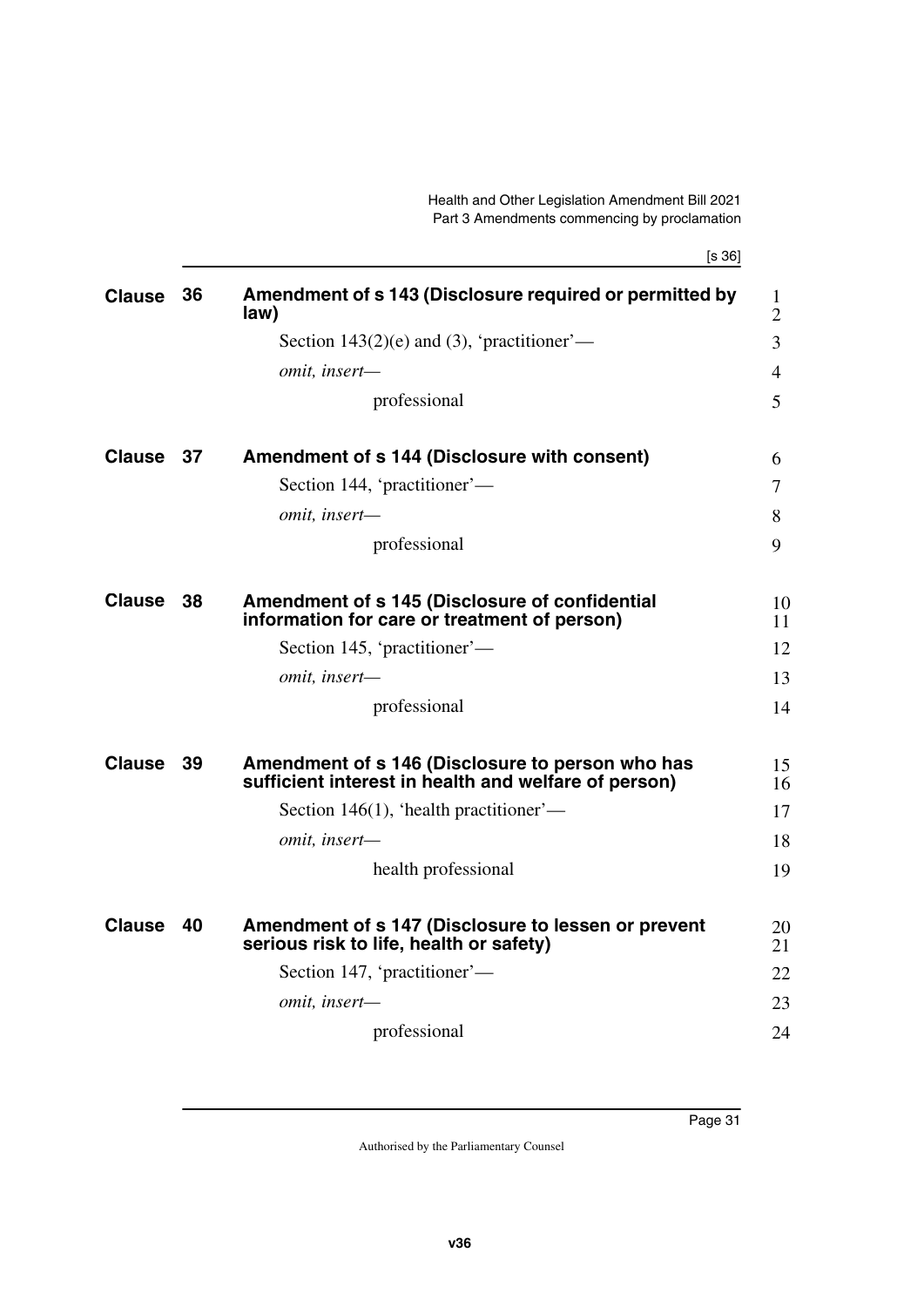<span id="page-33-3"></span><span id="page-33-1"></span><span id="page-33-0"></span>[s 41]

<span id="page-33-9"></span><span id="page-33-8"></span><span id="page-33-7"></span><span id="page-33-6"></span><span id="page-33-5"></span><span id="page-33-4"></span><span id="page-33-2"></span>

| <b>Clause</b> | 41 | Amendment of s 148 (Disclosure for the protection, safety<br>or wellbeing of a child)     | $\mathbf{1}$<br>$\overline{2}$ |
|---------------|----|-------------------------------------------------------------------------------------------|--------------------------------|
|               |    | Section 148(2), 'practitioner'—                                                           | 3                              |
|               |    | omit, insert-                                                                             | 4                              |
|               |    | professional                                                                              | 5                              |
| <b>Clause</b> | 42 | Amendment of s 154 (Disclosure to or by relevant chief<br>executive)                      | 6<br>7                         |
|               |    | Section 154(1), 'practitioner'—                                                           | 8                              |
|               |    | omit, insert-                                                                             | 9                              |
|               |    | professional                                                                              | 10                             |
| <b>Clause</b> | 43 | Amendment of s 155 (Disclosure to health practitioner<br>registration board)              | 11<br>12                       |
|               |    | Section 155, 'prescribed health practitioner'—                                            | 13                             |
|               |    | omit, insert-                                                                             | 14                             |
|               |    | prescribed health professional                                                            | 15                             |
| <b>Clause</b> | 44 | Amendment of s 156 (Disclosure to health ombudsman)                                       | 16                             |
|               |    | Section 156, 'prescribed health practitioner'—                                            | 17                             |
|               |    | omit, insert-                                                                             | 18                             |
|               |    | prescribed health professional                                                            | 19                             |
| <b>Clause</b> | 45 | Amendment of s 157 (Disclosure to person performing<br>functions under Coroners Act 2003) | 20<br>21                       |
|               |    | Section 157, 'practitioner'—                                                              | 22                             |
|               |    | omit, insert-                                                                             | 23                             |
|               |    | professional                                                                              | 24                             |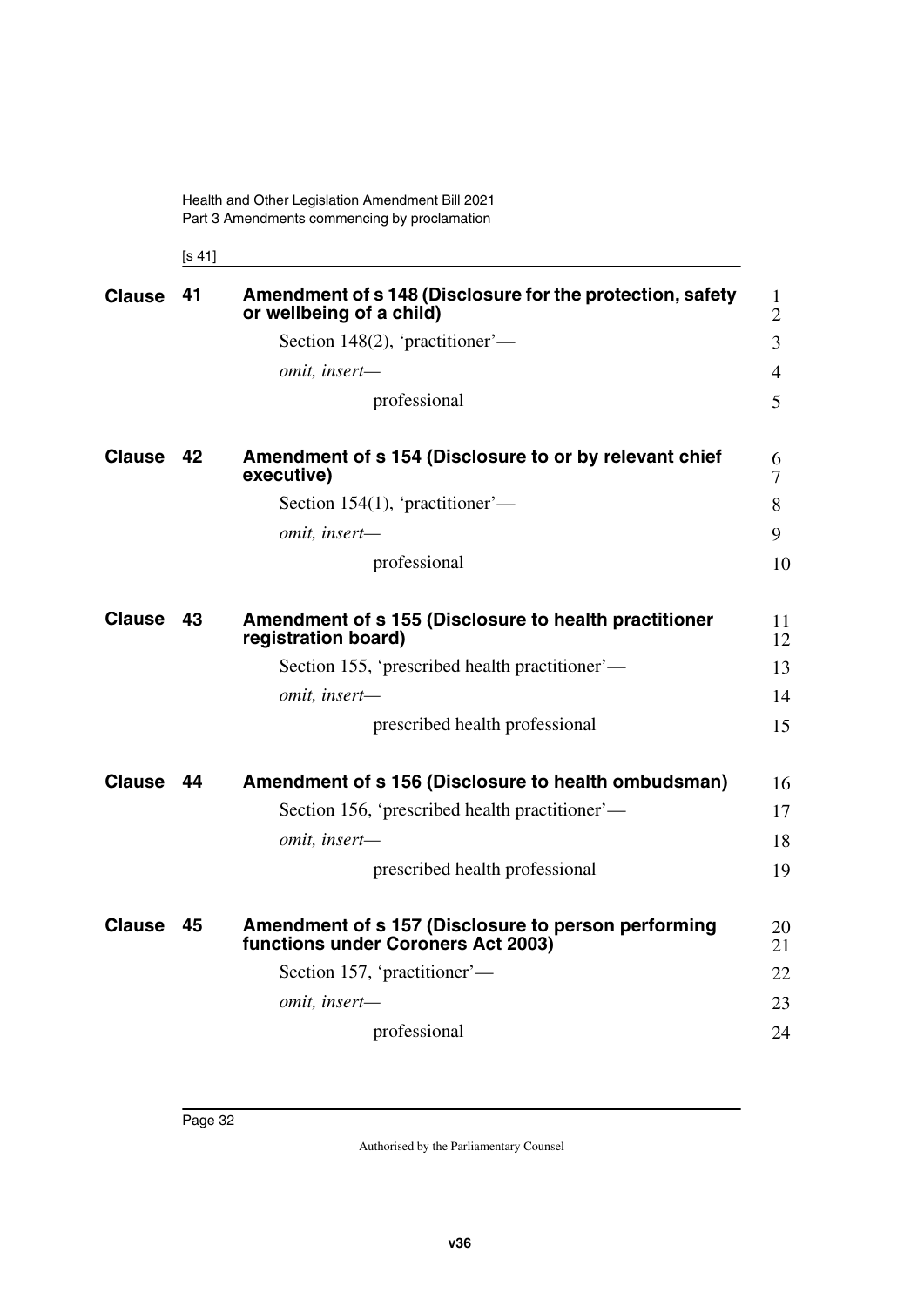<span id="page-34-3"></span><span id="page-34-2"></span>Health and Other Legislation Amendment Bill 2021 Part 3 Amendments commencing by proclamation

[s 46]

<span id="page-34-9"></span><span id="page-34-8"></span><span id="page-34-7"></span><span id="page-34-6"></span><span id="page-34-5"></span><span id="page-34-4"></span><span id="page-34-1"></span><span id="page-34-0"></span>

| <b>Clause</b> | 46 | Insertion of new s 157B                                                                                                                                                                                                                                                                                                                                                                     | 1                                        |
|---------------|----|---------------------------------------------------------------------------------------------------------------------------------------------------------------------------------------------------------------------------------------------------------------------------------------------------------------------------------------------------------------------------------------------|------------------------------------------|
|               |    | Before section 158—                                                                                                                                                                                                                                                                                                                                                                         | 2                                        |
|               |    | insert—                                                                                                                                                                                                                                                                                                                                                                                     | 3                                        |
|               |    | 157B Disclosure to person performing functions<br>under Mental Health Act 2016                                                                                                                                                                                                                                                                                                              | 4<br>5                                   |
|               |    | designated person or prescribed health<br>A<br>disclose<br>professional<br>confidential<br>may<br>information if the disclosure is to a person who<br>requires the confidential information to perform a<br>function under the Mental Health Act 2016, other<br>than for the preparation of an annual report.<br>$Note-$<br>See also the <i>Mental Health Act 2016</i> , section 778(3)(a). | 6<br>7<br>8<br>9<br>10<br>11<br>12<br>13 |
| <b>Clause</b> | 47 | <b>Amendment of s 159 (Disclosure to Australian Red Cross</b><br>Society)                                                                                                                                                                                                                                                                                                                   | 14<br>15                                 |
|               |    | Section 159, 'practitioner'—                                                                                                                                                                                                                                                                                                                                                                | 16                                       |
|               |    | omit, insert-                                                                                                                                                                                                                                                                                                                                                                               | 17                                       |
|               |    | professional                                                                                                                                                                                                                                                                                                                                                                                | 18                                       |
| <b>Clause</b> | 48 | Amendment of pt 7, div 4, hdg (Access by prescribed<br>health practitioner to prescribed information system)                                                                                                                                                                                                                                                                                | 19<br>20                                 |
|               |    | Part 7, division 4, heading, 'practitioner'—                                                                                                                                                                                                                                                                                                                                                | 21                                       |
|               |    | omit, insert-                                                                                                                                                                                                                                                                                                                                                                               | 22                                       |
|               |    | professional                                                                                                                                                                                                                                                                                                                                                                                | 23                                       |
| <b>Clause</b> | 49 | Amendment of s 161C (Prescribed health practitioner<br>may access prescribed information system and particular<br>information)                                                                                                                                                                                                                                                              | 24<br>25<br>26                           |
|               |    | Section 161C, heading and subsections $(1)$ , $(2)$ and $(3)$ ,<br>'practitioner'—                                                                                                                                                                                                                                                                                                          | 27<br>28                                 |
|               |    | omit, insert-                                                                                                                                                                                                                                                                                                                                                                               | 29                                       |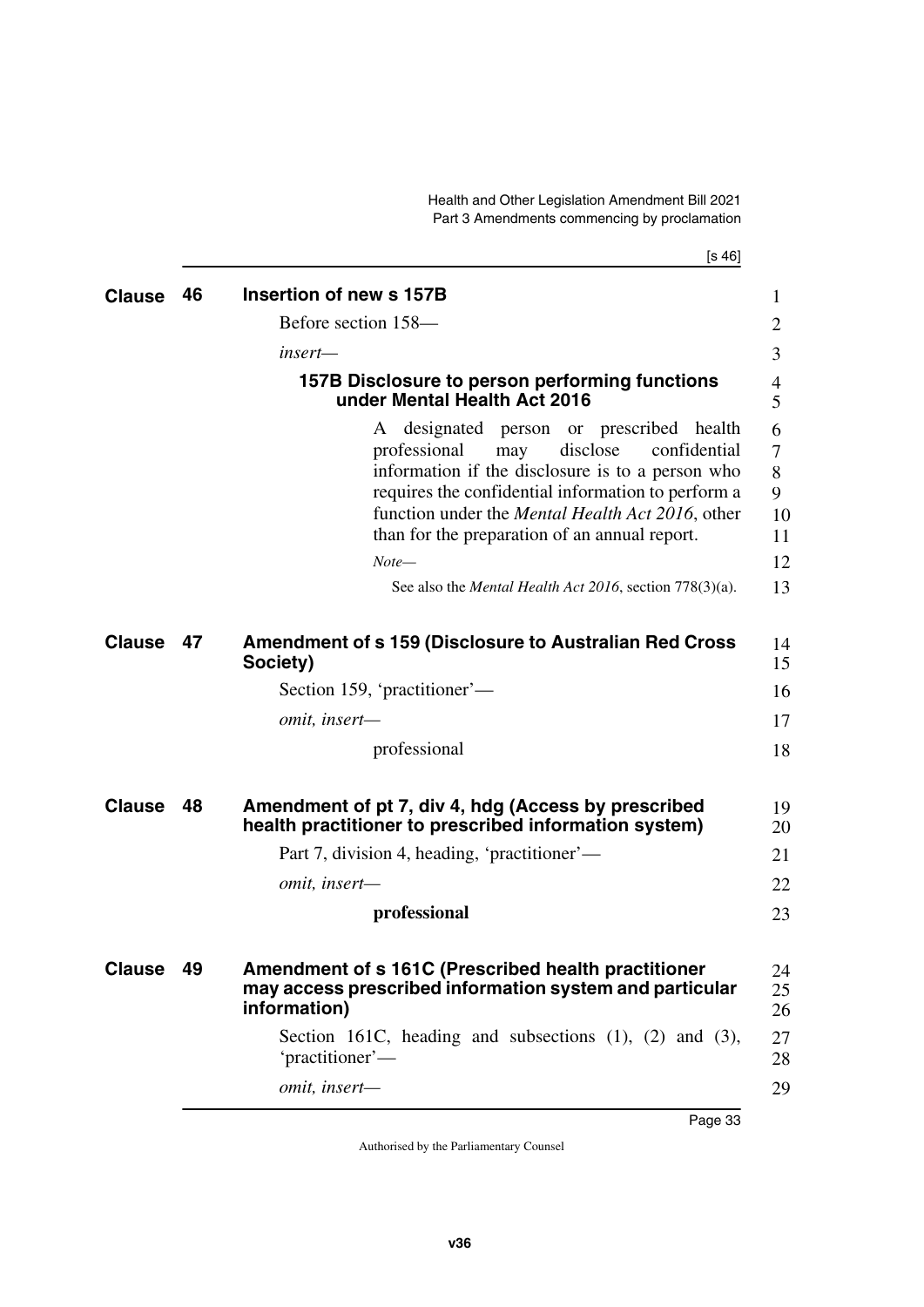<span id="page-35-3"></span><span id="page-35-1"></span><span id="page-35-0"></span>[s 50]

<span id="page-35-9"></span><span id="page-35-8"></span><span id="page-35-7"></span><span id="page-35-6"></span><span id="page-35-5"></span><span id="page-35-4"></span><span id="page-35-2"></span>

|               |                   |     | professional                                                                                              | $\mathbf{1}$ |          |
|---------------|-------------------|-----|-----------------------------------------------------------------------------------------------------------|--------------|----------|
| <b>Clause</b> | - 50              |     | <b>Amendment of sch 2 (Dictionary)</b>                                                                    | 2            |          |
|               |                   | (1) | Schedule 2, definitions <i>prescribed</i> health <i>practitioner</i> and<br>relevant health practitioner- | 3<br>4       |          |
|               |                   |     | omit.                                                                                                     | 5            |          |
|               |                   | (2) | Schedule 2-                                                                                               | 6            |          |
|               |                   |     | insert—                                                                                                   | 7            |          |
|               |                   |     | <i>prescribed health professional, for part 7, see</i><br>section 139.                                    | 8<br>9       |          |
|               | <b>Division 3</b> |     | <b>Amendment of Mental Health Act</b><br>2016                                                             |              | 10       |
|               |                   |     |                                                                                                           |              | 11       |
| <b>Clause</b> | 51                |     | <b>Act amended</b>                                                                                        |              | 12       |
|               |                   |     | This division amends the <i>Mental Health Act 2016</i> .                                                  |              | 13       |
|               |                   |     | Note—                                                                                                     |              | 14       |
|               |                   |     | See also the amendments in schedule 1, part 2.                                                            |              | 15       |
| <b>Clause</b> | - 52              |     | Amendment of s 38 (Action before exercising powers)                                                       |              | 16       |
|               |                   |     | Section 38(d), after 'public'—                                                                            |              | 17       |
|               |                   |     | insert—                                                                                                   |              | 18       |
|               |                   |     | sector                                                                                                    |              | 19       |
| <b>Clause</b> | - 53              |     | Amendment of s 116 (Decision about unsoundness of<br>mind and diminished responsibility)                  |              | 20<br>21 |
|               |                   |     | Section 116(2), 'section $117'$ —                                                                         |              | 22       |
|               |                   |     | omit, insert-                                                                                             |              | 23       |
|               |                   |     | sections 117 and 117A                                                                                     |              | 24       |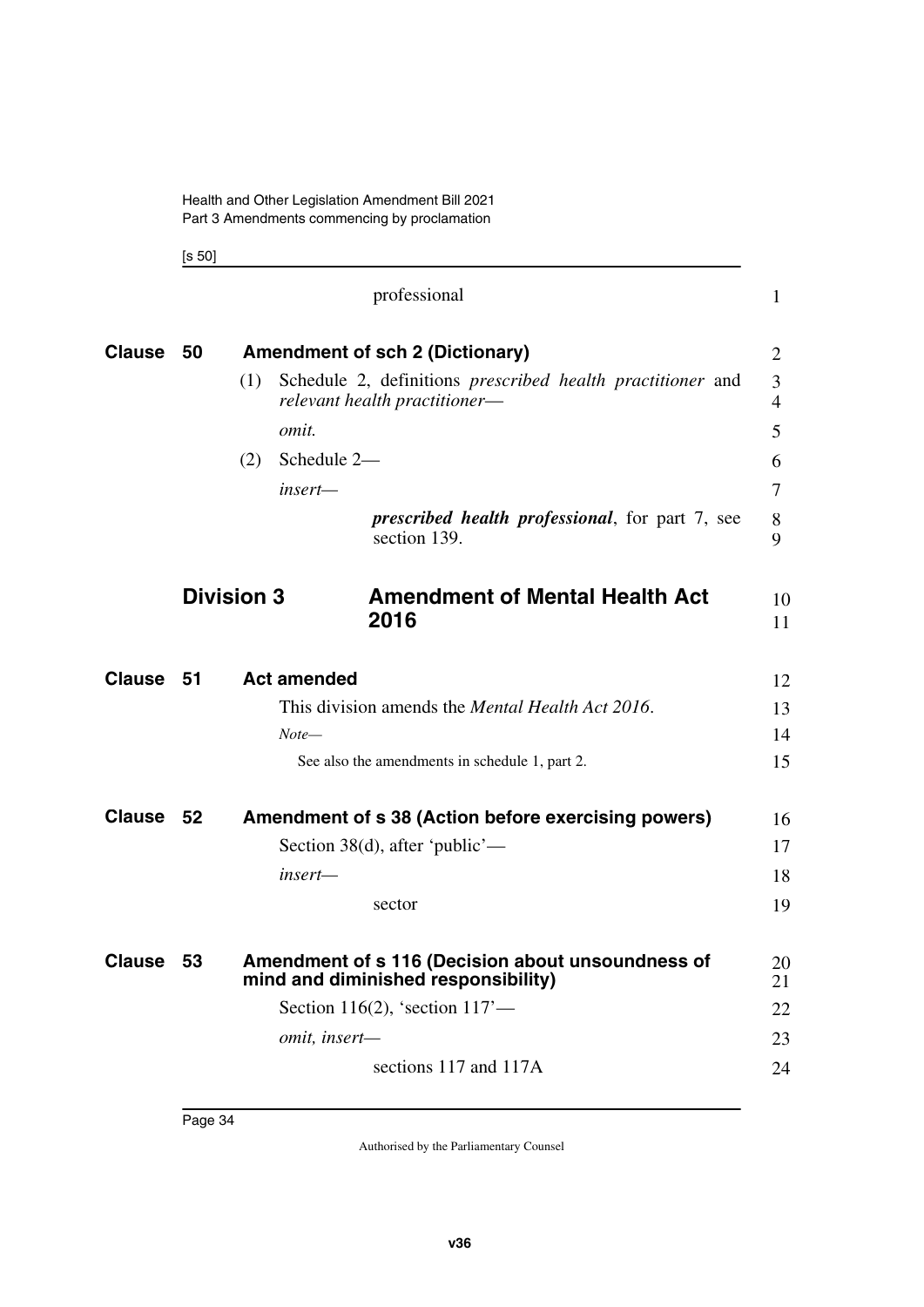$[s 54]$ 

| <b>Clause</b> | 54 | Insertion of new s 117A                                                         | 1                                                                                                                                                                                                                                                                                                                             |  |
|---------------|----|---------------------------------------------------------------------------------|-------------------------------------------------------------------------------------------------------------------------------------------------------------------------------------------------------------------------------------------------------------------------------------------------------------------------------|--|
|               |    | After section 117-                                                              | 2                                                                                                                                                                                                                                                                                                                             |  |
|               |    | insert—                                                                         | 3                                                                                                                                                                                                                                                                                                                             |  |
|               |    | 117A Substantial dispute about fact relied on in<br>expert report               | 4<br>5                                                                                                                                                                                                                                                                                                                        |  |
|               |    | (1)<br>the court on the reference.                                              | The Mental Health Court may not make a<br>6<br>decision under section $116(1)(a)$ or (b) if the court<br>$\overline{7}$<br>is satisfied there is a substantial dispute about a<br>8<br>fact (a <i>material fact</i> ) that is material to an opinion<br>9<br>stated in an expert's report received in evidence by<br>10<br>11 |  |
|               |    | (2)<br>may relate to-                                                           | Without limiting subsection (1), a material fact<br>12<br>13                                                                                                                                                                                                                                                                  |  |
|               |    | (a)<br>allegedly committed; or                                                  | the person's relevant circumstances before,<br>14<br>at the time, or after the offence was<br>15<br>16                                                                                                                                                                                                                        |  |
|               |    | (b)<br>offence was allegedly committed.                                         | an event, act or omission related to the<br>17<br>offence, whether the event, act or omission<br>18<br>happened before, at the time, or after the<br>19<br>20                                                                                                                                                                 |  |
| <b>Clause</b> | 55 | Amendment of s 118 (Decision about fitness for trial)                           | 21                                                                                                                                                                                                                                                                                                                            |  |
|               |    | Section 118(1)(b), after 'section $117'$ —                                      | 22                                                                                                                                                                                                                                                                                                                            |  |
|               |    | insert-                                                                         | 23                                                                                                                                                                                                                                                                                                                            |  |
|               |    | or 117A                                                                         | 24                                                                                                                                                                                                                                                                                                                            |  |
| <b>Clause</b> | 56 | Insertion of new s 157A                                                         | 25                                                                                                                                                                                                                                                                                                                            |  |
|               |    | After section 157-                                                              | 26                                                                                                                                                                                                                                                                                                                            |  |
|               |    | insert—                                                                         | 27                                                                                                                                                                                                                                                                                                                            |  |
|               |    | 157A Admissibility of expert's report in proceeding<br>before Magistrates Court | 28<br>29                                                                                                                                                                                                                                                                                                                      |  |
|               |    | (1)                                                                             | This section applies if an expert's report is<br>30                                                                                                                                                                                                                                                                           |  |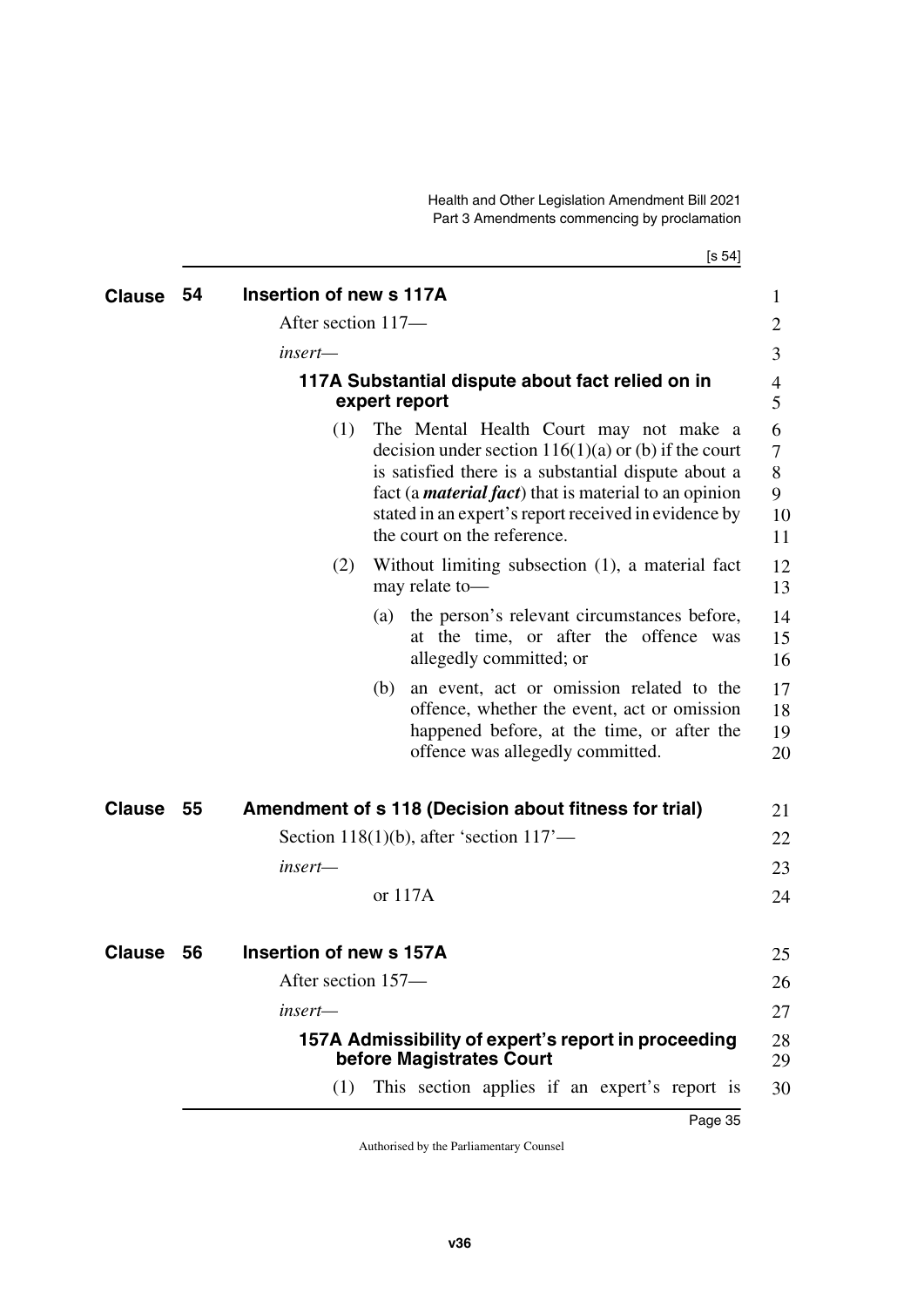[s 57]

|                     |               | received in evidence by the Mental Health Court<br>on a reference in relation to a person for an<br>offence.                                                                       | 1<br>$\overline{2}$<br>3 |
|---------------------|---------------|------------------------------------------------------------------------------------------------------------------------------------------------------------------------------------|--------------------------|
|                     | (2)           | The report is admissible in a proceeding before a<br>Magistrates Court for the purpose of deciding<br>whether-                                                                     | $\overline{4}$<br>5<br>6 |
|                     |               | to dismiss a complaint for the offence under<br>(a)<br>section 172; or                                                                                                             | 7<br>8                   |
|                     |               | to adjourn the hearing of a complaint for the<br>(b)<br>offence under section 173.                                                                                                 | 9<br>10                  |
| Clause<br>57        |               | Insertion of new ch 5, pt 5, div 4, sdiv 1, hdg                                                                                                                                    | 11                       |
|                     |               | Before section 166—                                                                                                                                                                | 12                       |
|                     | insert—       |                                                                                                                                                                                    | 13                       |
|                     |               | <b>Subdivision 1</b><br><b>Making forensic orders</b>                                                                                                                              | 14                       |
| <b>Clause</b><br>58 |               | Replacement of s 167 (Person subject to existing<br>treatment authority or treatment support order)                                                                                | 15<br>16                 |
|                     | Section 167-  |                                                                                                                                                                                    | 17                       |
|                     | omit, insert- |                                                                                                                                                                                    | 18                       |
|                     |               | 166A Person subject to existing treatment support<br>order                                                                                                                         | 19<br>20                 |
|                     | (1)           | This section applies if the Mental Health Court is<br>required under this chapter to make a forensic<br>order for a person who is already subject to a<br>treatment support order. | 21<br>22<br>23<br>24     |
|                     | (2)           | The court may—                                                                                                                                                                     |                          |
|                     |               | revoke the treatment support order and make<br>(a)                                                                                                                                 | 25                       |
|                     |               | a forensic order for the person; or                                                                                                                                                | 26<br>27                 |
|                     |               | amend the treatment support order to-<br>(b)                                                                                                                                       | 28                       |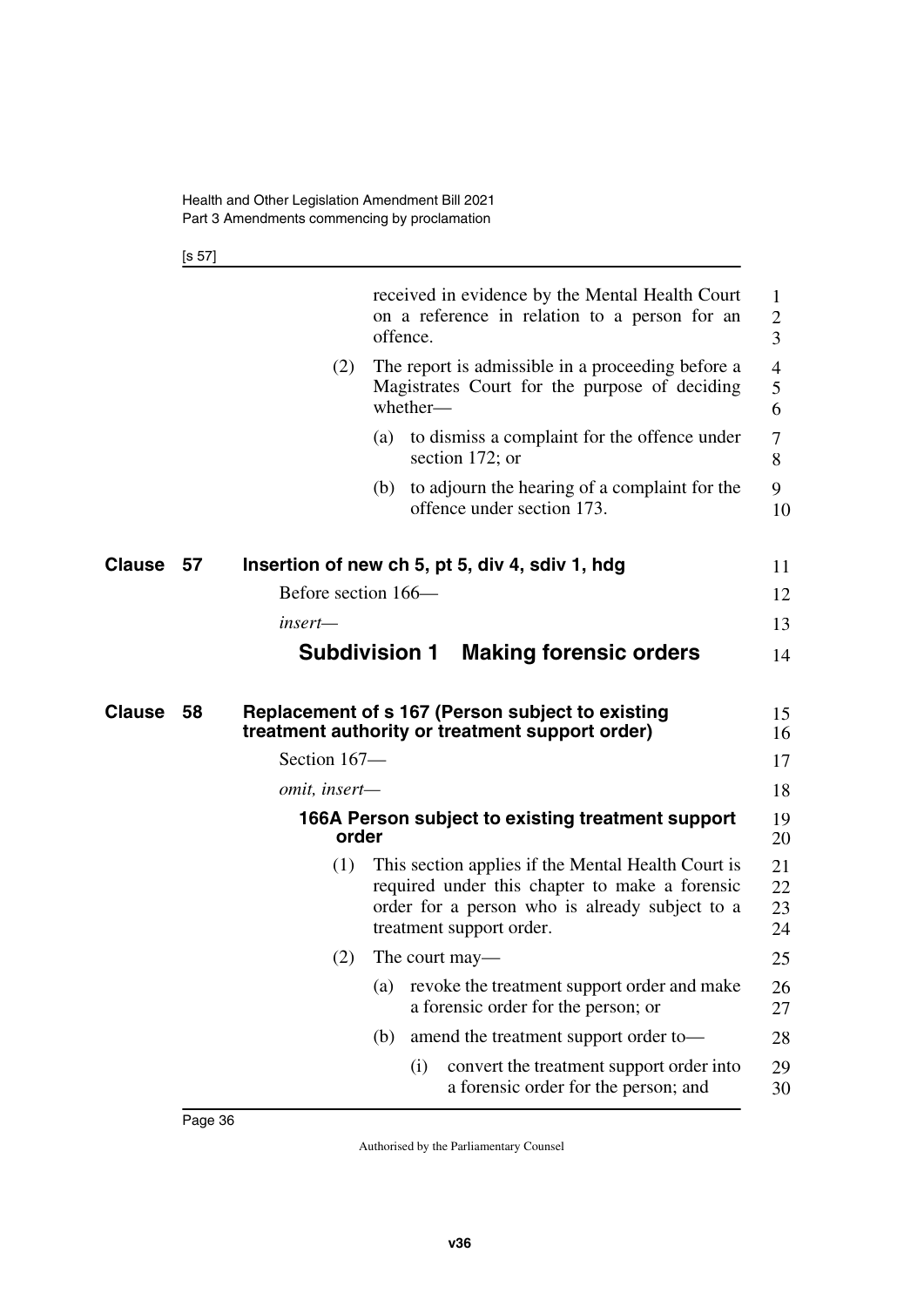[s 59] (ii) make other necessary changes to the order. *Note—* If there is an information notice relating to the person, the revocation or amendment of the treatment support order under subsection (2) does not affect the information notice. See section 322. **167 Person subject to existing treatment authority** (1) This section applies if the Mental Health Court makes a forensic order (mental health) for a person who is subject to a treatment authority. (2) On the making of the forensic order (mental health), the treatment authority ends. (3) Nothing in this section prevents the court making a forensic order (disability) for a person who is subject to a treatment authority. (4) If a treatment authority for a person is inconsistent with a forensic order (disability) for the person, the forensic order (disability) prevails to the extent of the inconsistency. **Subdivision 2 Making treatment support orders 59 Insertion of new ss 167B and 167C Clause** 23 After section 167A *insert—* **167B Person subject to existing forensic order** (1) This section applies if the Mental Health Court is required under this chapter to make a treatment support order for a person who is already subject 1 2 3 4 5 6 7 8  $\mathbf{Q}$ 10 11 12 13 14 15 16 17 18 19 20 21 22 24 25 26  $27$ 28 29

30

to a forensic order.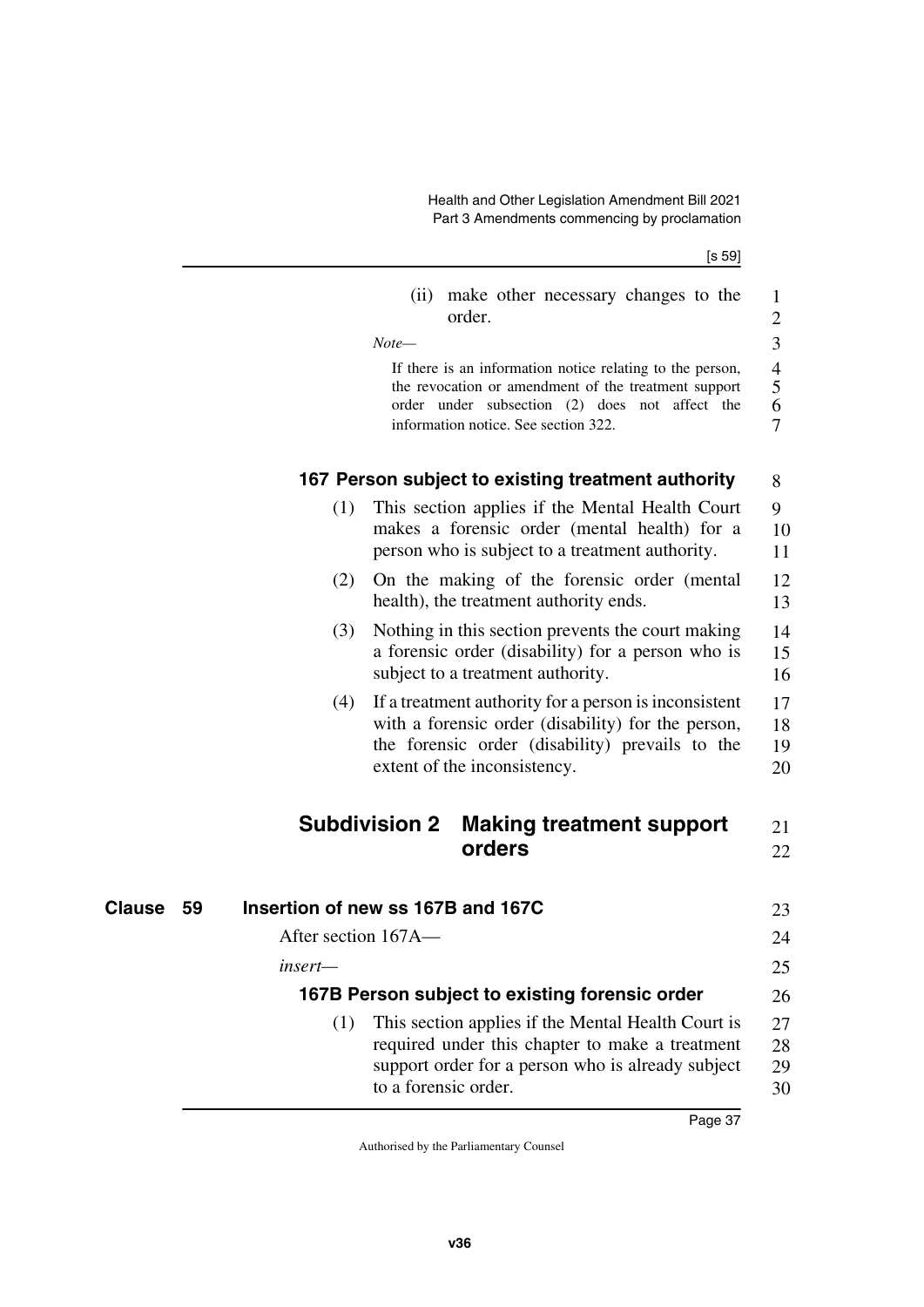[s 60]

|    | (2)                   | The court may—                                                                                                                                                                                     | 1                    |
|----|-----------------------|----------------------------------------------------------------------------------------------------------------------------------------------------------------------------------------------------|----------------------|
|    |                       | revoke the forensic order and make<br>(a)<br><sub>a</sub><br>treatment support order for the person; or                                                                                            | 2<br>3               |
|    |                       | amend the forensic order to-<br>(b)                                                                                                                                                                | 4                    |
|    |                       | convert the forensic order into<br>(i)<br>a<br>treatment support order for the person;<br>and                                                                                                      | 5<br>6<br>7          |
|    |                       | make other necessary changes to the<br>(i)<br>order.                                                                                                                                               | 8<br>9               |
|    |                       | $Note-$                                                                                                                                                                                            | 10                   |
|    |                       | If there is an information notice relating to the person,<br>the revocation or amendment of the forensic order under<br>subsection (2) does not affect the information notice.<br>See section 322. | 11<br>12<br>13<br>14 |
|    |                       | 167C Person subject to existing treatment<br>authority                                                                                                                                             | 15<br>16             |
|    | (1)                   | This section applies if the Mental Health Court<br>makes a treatment support order for a person who<br>is already subject to a treatment authority.                                                | 17<br>18<br>19       |
|    | (2)                   | On the making of the treatment support order, the<br>treatment authority ends.                                                                                                                     | 20<br>21             |
| 60 | admissible)           | Amendment of s 180A (Particular statements not                                                                                                                                                     | 22<br>23             |
|    | Section 180A-         |                                                                                                                                                                                                    | 24                   |
|    | insert—               |                                                                                                                                                                                                    | 25                   |
|    | (4)                   | Also, subsection $(1)(b)$ does not apply to a<br>proceeding before the Mental Health Court.                                                                                                        | 26<br>27             |
| 61 | person)               | Amendment of s 223 (Who is a nominated support                                                                                                                                                     | 28<br>29             |
|    | Section $223(6)(b)$ — |                                                                                                                                                                                                    | 30                   |

**Clause** 60

**Clause** 61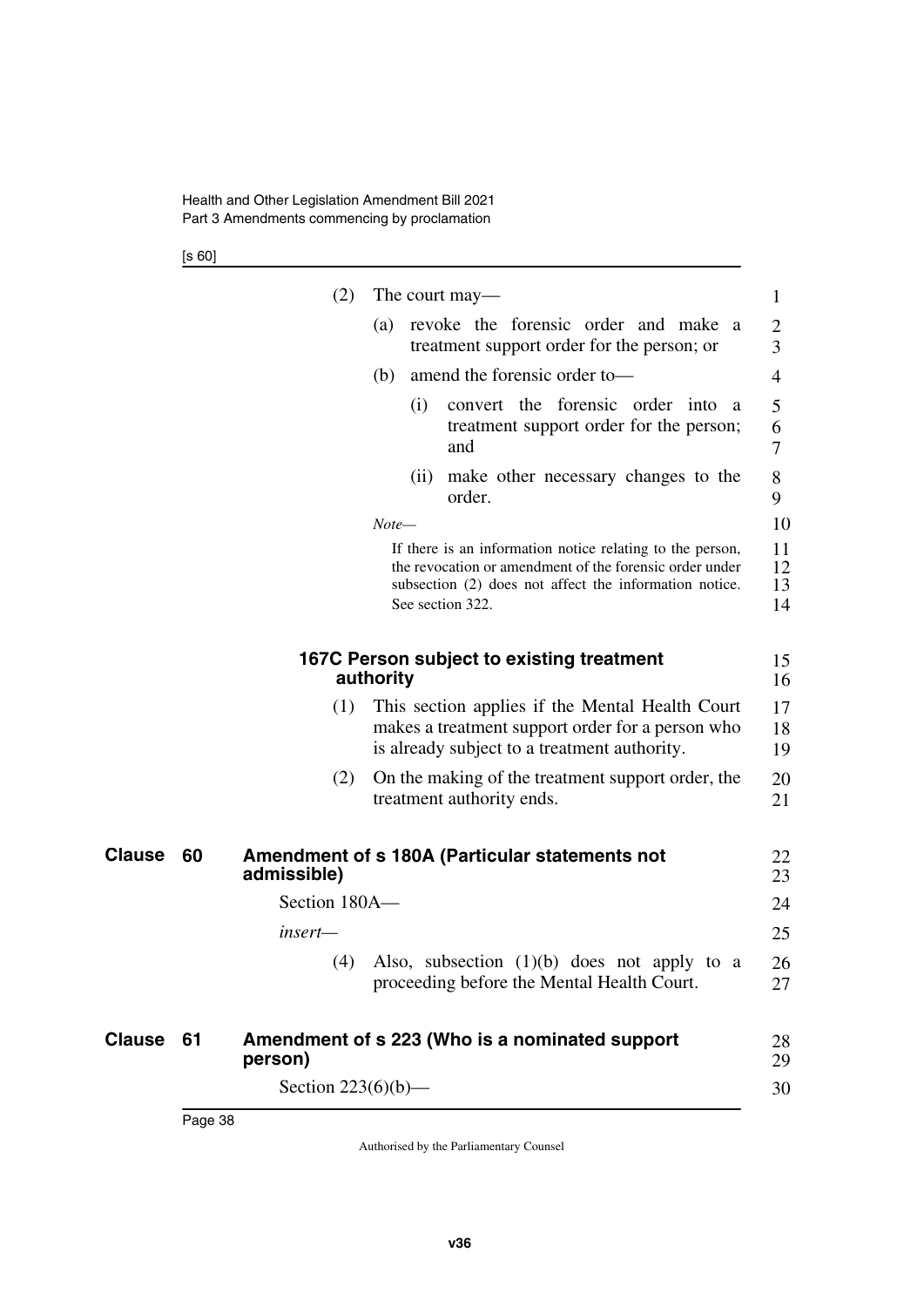|               |    | [s 62]                                                                                                                                                                                                                                                                                                            |
|---------------|----|-------------------------------------------------------------------------------------------------------------------------------------------------------------------------------------------------------------------------------------------------------------------------------------------------------------------|
|               |    | omit, insert-<br>$\mathbf{1}$                                                                                                                                                                                                                                                                                     |
|               |    | freely and voluntarily make the appointment<br>(b)<br>$\mathbf{2}$<br>or revocation; and<br>3                                                                                                                                                                                                                     |
|               |    | communicate<br>the<br>(c)<br>appointment<br>4<br><b>or</b><br>revocation.<br>5                                                                                                                                                                                                                                    |
| <b>Clause</b> | 62 | Amendment of s 233 (Requirements for informed<br>6<br>consent)<br>7                                                                                                                                                                                                                                               |
|               |    | Section $233(1)(c)$ —<br>(1)<br>8                                                                                                                                                                                                                                                                                 |
|               |    | omit.<br>9                                                                                                                                                                                                                                                                                                        |
|               |    | Section $233(2)(b)$ —<br>(2)<br>10                                                                                                                                                                                                                                                                                |
|               |    | omit, insert-<br>11                                                                                                                                                                                                                                                                                               |
|               |    | freely and voluntarily make the decision;<br>12<br>(b)<br>and<br>13                                                                                                                                                                                                                                               |
|               |    | communicate the decision.<br>14<br>(c)                                                                                                                                                                                                                                                                            |
| Clause        | 63 | Amendment of s 236 (Performance of electroconvulsive<br>15<br>therapy with consent or tribunal approval)<br>16                                                                                                                                                                                                    |
|               |    | Section 236(1)(a) to $(c)$ —<br>17                                                                                                                                                                                                                                                                                |
|               |    | 18<br>omit, insert-                                                                                                                                                                                                                                                                                               |
|               |    | for a patient who is an adult—<br>19<br>(a)                                                                                                                                                                                                                                                                       |
|               |    | if the adult is unable to give informed<br>(i)<br>20<br>consent to the treatment or is subject to<br>21<br>a treatment authority, forensic order or<br>22<br>treatment support order—the tribunal<br>23<br>has approved under section 509 the<br>24<br>performance of the therapy on the<br>25<br>adult; or<br>26 |
|               |    | otherwise-the<br>adult<br>27<br>(ii)<br>has<br>given<br>informed consent to the treatment; or<br>28                                                                                                                                                                                                               |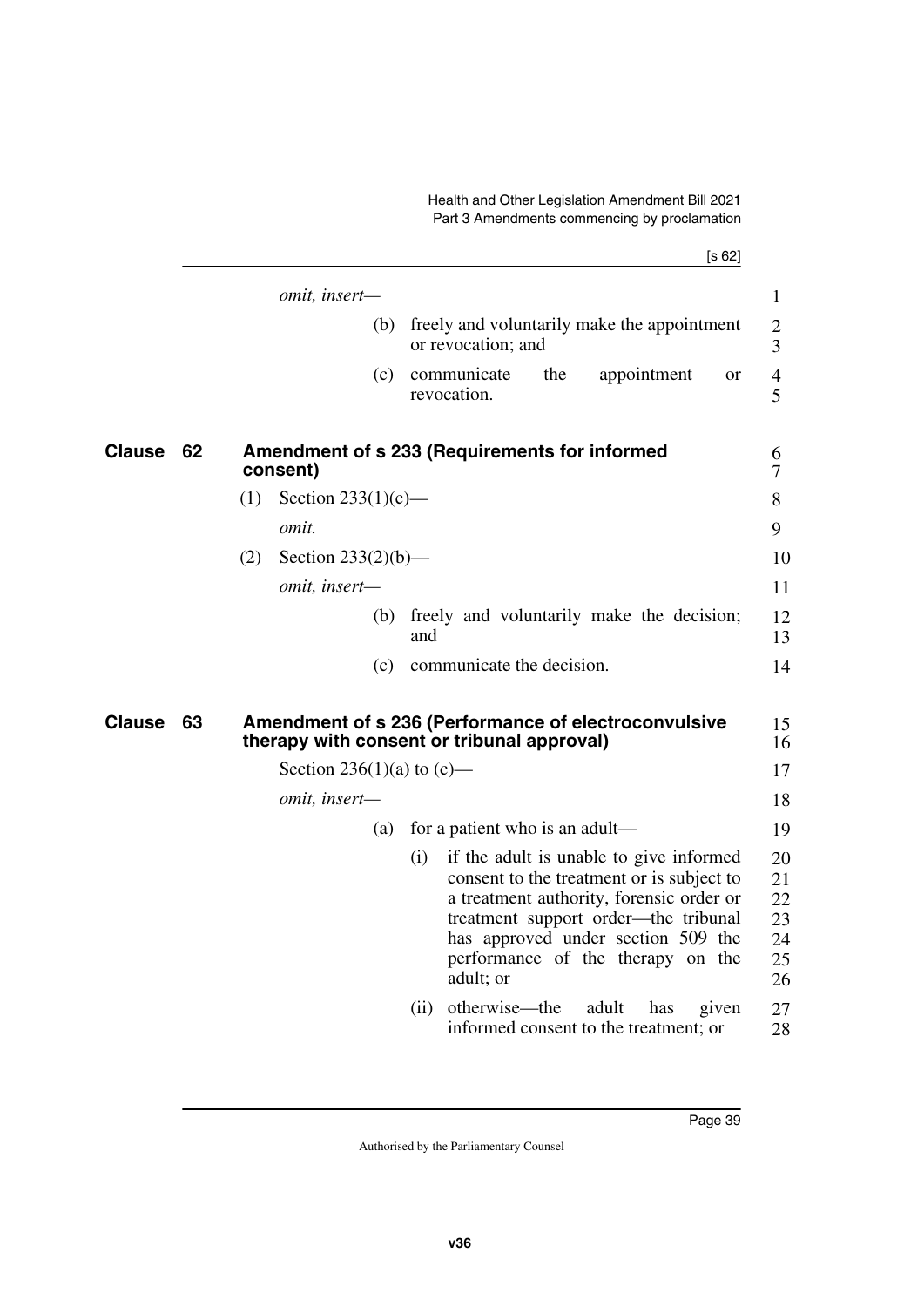[s 64]

|               |      | for a patient who is a minor—the tribunal<br>(b)<br>approved under section 509<br>the<br>has<br>performance of the therapy on the minor.                  | 1<br>2<br>$\overline{3}$ |
|---------------|------|-----------------------------------------------------------------------------------------------------------------------------------------------------------|--------------------------|
| <b>Clause</b> | - 64 | Amendment of s 288 (Communication about patient with<br>others)                                                                                           | 4<br>5                   |
|               |      | Section 288(3), definition <i>capacity</i> , paragraph $(b)$ —                                                                                            | 6                        |
|               |      | omit, insert-                                                                                                                                             | 7                        |
|               |      | freely and voluntarily make the request; and<br>(b)                                                                                                       | 8                        |
|               |      | communicate the request.<br>(c)                                                                                                                           | 9                        |
| <b>Clause</b> | 65   | Amendment of s 307 (Annual report)                                                                                                                        | 10                       |
|               |      | Section $307(2)(b)(viii)$ —<br>(1)                                                                                                                        | 11                       |
|               |      | omit.                                                                                                                                                     | 12                       |
|               |      | Section $307(2)$ —<br>(2)                                                                                                                                 | 13                       |
|               |      | insert—                                                                                                                                                   | 14                       |
|               |      | statistical data about information notices<br>(h)<br>given under part 6.                                                                                  | 15<br>16                 |
|               |      | Example of statistical data about information<br>notices—                                                                                                 | 17<br>18                 |
|               |      | the number of applications for information notices<br>made                                                                                                | 19<br>20                 |
| <b>Clause</b> | 66   | Amendment of s 317 (Definitions for pt 6)                                                                                                                 | 21                       |
|               |      | Section 317, definition relevant patient-<br>(1)                                                                                                          | 22                       |
|               |      | omit.                                                                                                                                                     | 23                       |
|               |      | Section 317-<br>(2)                                                                                                                                       | 24                       |
|               |      | insert-                                                                                                                                                   | 25                       |
|               |      | <i>relevant day</i> , for a forensic order or treatment<br>support order that has ended, whether by<br>revocation by the tribunal or otherwise, means the | 26<br>27<br>28           |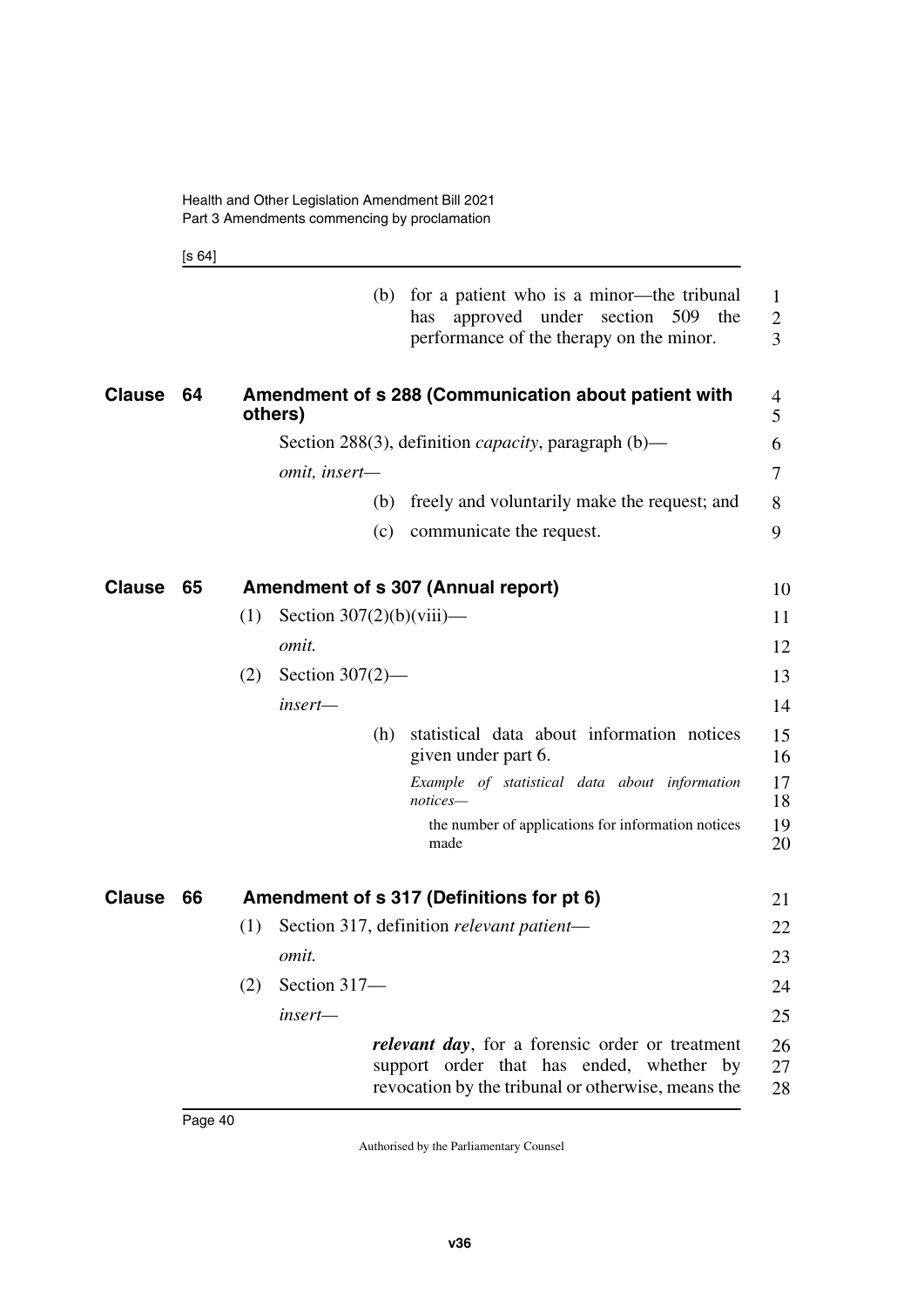$[s 67]$ 

|               |    |     |               |         |      | later of the following days—                                                                                                             | 1                   |
|---------------|----|-----|---------------|---------|------|------------------------------------------------------------------------------------------------------------------------------------------|---------------------|
|               |    |     |               | (a)     |      | the day the order ended;                                                                                                                 | 2                   |
|               |    |     |               | (b)     |      | if an appeal against the ending of the order<br>may be started under chapter 13, part 3—                                                 | 3<br>$\overline{4}$ |
|               |    |     |               |         | (i)  | the last day on which the notice of<br>appeal may be filed under section 541;<br><sub>or</sub>                                           | 5<br>6<br>$\tau$    |
|               |    |     |               |         | (ii) | if the notice of appeal is filed under<br>section 541—the day the appeal is<br>decided or otherwise discontinued.                        | 8<br>9<br>10        |
|               |    |     |               |         |      | <i>relevant patient</i> means a patient of an authorised<br>mental health service who-                                                   | 11<br>12            |
|               |    |     |               | (a)     |      | is subject to a forensic order or treatment<br>support order; or                                                                         | 13<br>14            |
|               |    |     |               | (b)     |      | was subject to a forensic order or treatment<br>support order that has ended, if the relevant<br>day for the order has not passed.       | 15<br>16<br>17      |
| Clause        | 67 |     |               |         |      | <b>Amendment of s 318 (Application)</b>                                                                                                  | 18                  |
|               |    |     | Section 318-  |         |      |                                                                                                                                          | 19                  |
|               |    |     | insert-       |         |      |                                                                                                                                          | 20                  |
|               |    |     | (3)           |         |      | In this section—                                                                                                                         | 21                  |
|               |    |     |               | passed. |      | forensic order includes a forensic order that has<br>ended if the relevant day for the order has not                                     | 22<br>23<br>24      |
|               |    |     |               |         |      | <i>treatment support order</i> includes a treatment<br>support order that has ended if the relevant day for<br>the order has not passed. | 25<br>26<br>27      |
| <b>Clause</b> | 68 |     |               |         |      | Amendment of s 319 (Decision on application)                                                                                             | 28                  |
|               |    | (1) |               |         |      | Section 319(2)(d), 'section $323(1)(b)$ '—                                                                                               | 29                  |
|               |    |     | omit, insert- |         |      |                                                                                                                                          | 30                  |
|               |    |     |               |         |      |                                                                                                                                          |                     |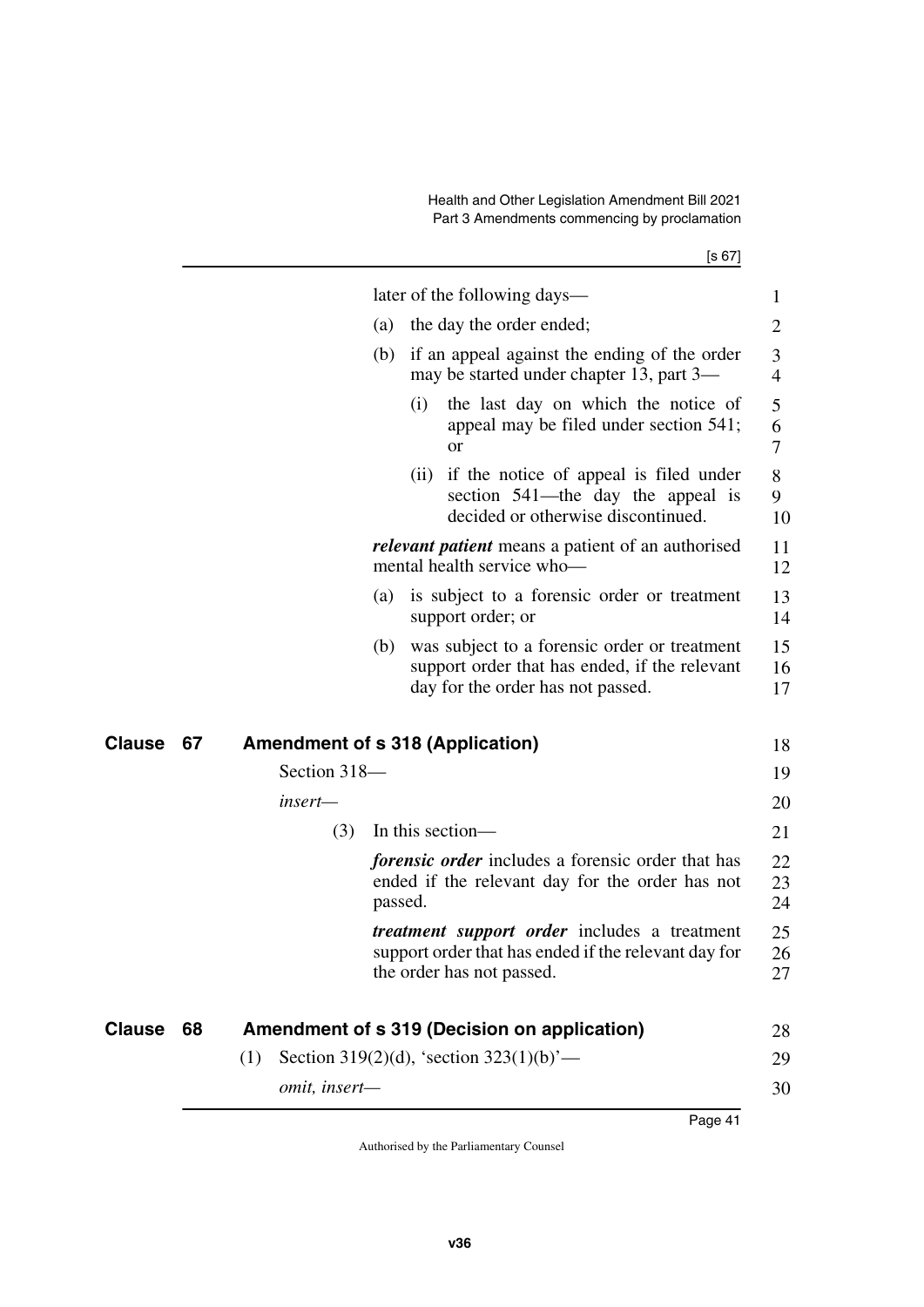[s 69]

|                     |     |                       |         | section $323(2)(b)$                                                                                                                                                                       | 1                |
|---------------------|-----|-----------------------|---------|-------------------------------------------------------------------------------------------------------------------------------------------------------------------------------------------|------------------|
|                     | (2) | Section $319(4)$ —    |         |                                                                                                                                                                                           | 2                |
|                     |     | omit, insert-         |         |                                                                                                                                                                                           | 3                |
|                     |     | (4)                   |         | The chief psychiatrist must refuse to approve the<br>application if the chief psychiatrist is satisfied-                                                                                  | 4<br>5           |
|                     |     |                       | (a)     | if the application states that the applicant's<br>nominee will be<br>entitled to<br>receive<br>information under the notice—the nominee<br>is not suitable to receive the information; or | 6<br>7<br>8<br>9 |
|                     |     |                       | (b)     | the person in relation to whom the<br>application was made is not, or is no longer,<br>a relevant patient.                                                                                | 10<br>11<br>12   |
|                     | (3) | Section 319-          |         |                                                                                                                                                                                           | 13               |
|                     |     | insert-               |         |                                                                                                                                                                                           | 14               |
|                     |     | (8)                   |         | In this section—                                                                                                                                                                          | 15               |
|                     |     |                       | passed. | <i>forensic order</i> includes a forensic order that has<br>ended if the relevant day for the order has not                                                                               | 16<br>17<br>18   |
|                     |     |                       |         | <i>treatment support order</i> includes a treatment<br>support order that has ended if the relevant day for<br>the order has not passed.                                                  | 19<br>20<br>21   |
| <b>Clause</b><br>69 |     |                       |         | Replacement of ss 322 and 323                                                                                                                                                             | 22               |
|                     |     | Sections 322 and 323- |         |                                                                                                                                                                                           | 23               |
|                     |     | omit, insert-         |         |                                                                                                                                                                                           | 24               |
|                     |     |                       |         | 322 Duration of information notice                                                                                                                                                        | 25               |
|                     |     |                       |         | (1) An information notice relating to a relevant<br>patient ceases to have effect on the earliest of the<br>following days—                                                               | 26<br>27<br>28   |
|                     |     |                       | (a)     | if the relevant patient's forensic order or<br>treatment support order ends and the patient<br>is not subject to any other forensic order or                                              | 29<br>30<br>31   |
|                     |     |                       |         |                                                                                                                                                                                           |                  |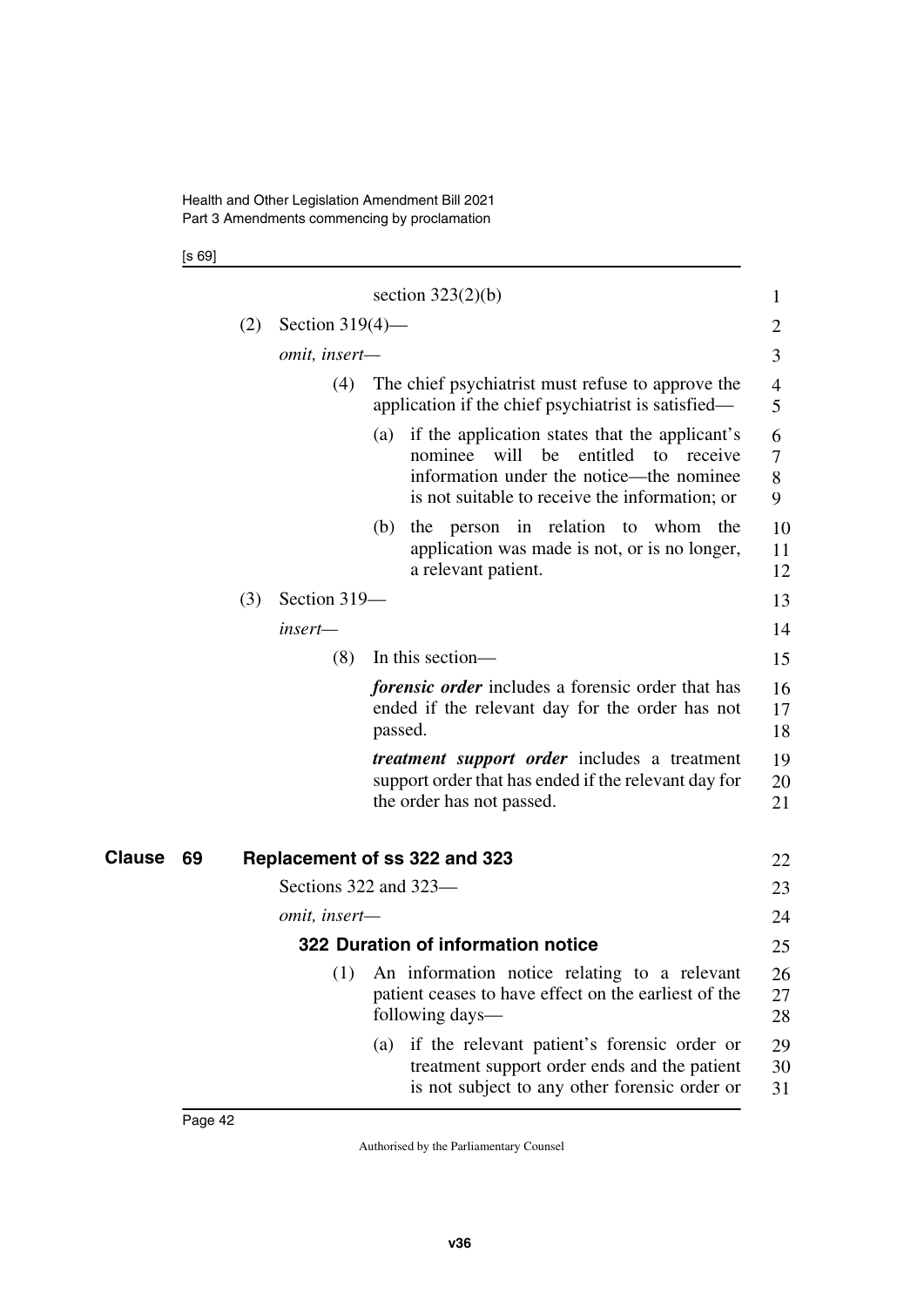[s 69]

|     |     | treatment support order—the relevant day<br>for the forensic order or treatment support<br>order that has ended;                                                                                                                                        | $\mathbf{1}$<br>$\overline{c}$<br>$\overline{3}$ |
|-----|-----|---------------------------------------------------------------------------------------------------------------------------------------------------------------------------------------------------------------------------------------------------------|--------------------------------------------------|
|     | (b) | if the relevant patient has been transferred<br>under chapter 12, part 10, division 2 to an<br>interstate mental health service or another<br>country—the<br>day the patient<br>leaves<br>Queensland;                                                   | $\overline{4}$<br>5<br>6<br>7<br>8               |
|     | (c) | if the person entitled to receive information<br>the<br>notice<br>notifies<br>under<br>the<br>chief<br>psychiatrist the person no longer wishes to<br>receive the information—the day the person<br>gives the notice;                                   | 9<br>10<br>11<br>12<br>13                        |
|     | (d) | if the chief psychiatrist revokes<br>the<br>information notice under section 323—the<br>day the notice is revoked.                                                                                                                                      | 14<br>15<br>16                                   |
| (2) |     | Within 7 days after an information notice ceases<br>to have effect under subsection $(1)(a)$ , $(b)$ or $(c)$ ,<br>the chief psychiatrist must give the person who<br>was entitled to receive information under the<br>notice a written notice stating- | 17<br>18<br>19<br>20<br>21                       |
|     | (a) | the information notice has ceased to have<br>effect; and                                                                                                                                                                                                | 22<br>23                                         |
|     | (b) | the reason the information notice ceased to<br>have effect; and                                                                                                                                                                                         | 24<br>25                                         |
|     | (c) | if the information notice ceased to have<br>effect under subsection $(1)(a)$ or $(b)$ —the<br>person is not entitled to appeal the ceasing<br>of effect of the information notice.                                                                      | 26<br>27<br>28<br>29                             |
| (3) |     | Despite subsection $(1)(b)$ , if the relevant patient<br>returns to Queensland before the patient's<br>forensic order or treatment support order ends<br>under section 528-                                                                             | 30<br>31<br>32<br>33                             |
|     | (a) | the information notice is reinstated on the<br>day the relevant patient<br>returns<br>to<br>Queensland; and                                                                                                                                             | 34<br>35<br>36                                   |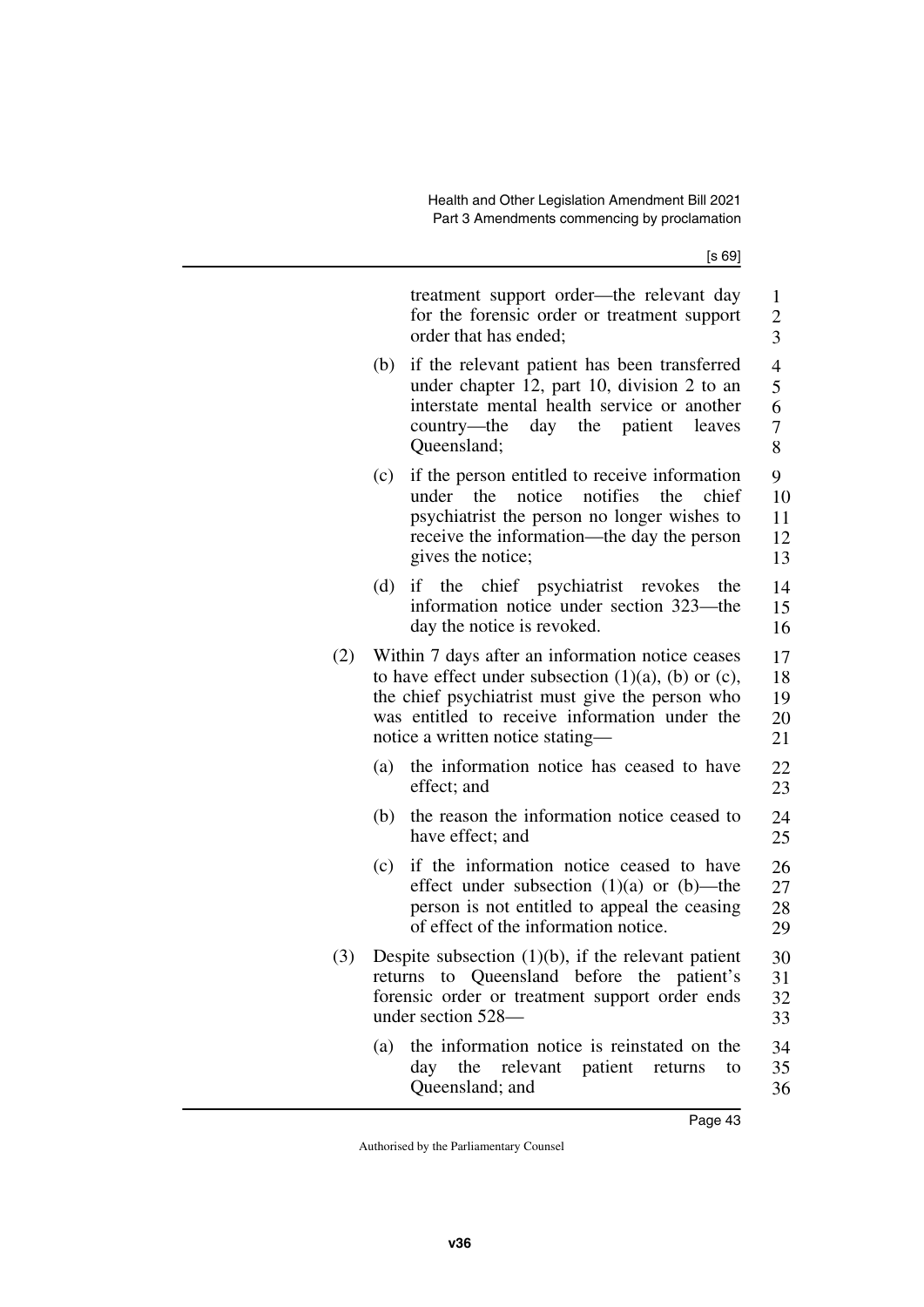[s 69]

|     | within 7 days after the chief psychiatrist<br>(b)<br>becomes aware the relevant patient has<br>Queensland, the<br>chief<br>returned to<br>must give notice<br>psychiatrist<br>of the<br>reinstatement of the information notice to<br>the person entitled to receive information<br>under the notice. | $\mathbf{1}$<br>$\overline{2}$<br>3<br>$\overline{4}$<br>5<br>6<br>7 |
|-----|-------------------------------------------------------------------------------------------------------------------------------------------------------------------------------------------------------------------------------------------------------------------------------------------------------|----------------------------------------------------------------------|
|     | 323 Revocation of information notice                                                                                                                                                                                                                                                                  | 8                                                                    |
| (1) | The chief psychiatrist must revoke an information<br>notice relating to a relevant patient if the chief<br>psychiatrist is satisfied disclosure of information<br>under the notice is likely to-                                                                                                      | 9<br>10<br>11<br>12                                                  |
|     | result in serious harm to the relevant<br>(a)<br>patient's health or welfare; or                                                                                                                                                                                                                      | 13<br>14                                                             |
|     | put the safety of the relevant patient or<br>(b)<br>someone else at serious risk.                                                                                                                                                                                                                     | 15<br>16                                                             |
| (2) | The chief psychiatrist may revoke an information<br>notice relating to a relevant patient if—                                                                                                                                                                                                         | 17<br>18                                                             |
|     | the chief psychiatrist is unable, after making<br>(a)<br>reasonable efforts, to locate the person<br>entitled to receive information under the<br>notice; or                                                                                                                                          | 19<br>20<br>21<br>22                                                 |
|     | (b)<br>the person entitled to receive information<br>under the notice has contravened section<br>326.                                                                                                                                                                                                 | 23<br>24<br>25                                                       |
| (3) | However, before revoking an information notice<br>under subsection $(2)(b)$ , the chief psychiatrist<br>must give the person a reasonable opportunity to<br>make a submission to the chief psychiatrist about<br>why the notice should not be revoked.                                                | 26<br>27<br>28<br>29<br>30                                           |
| (4) | Within 7 days after an information notice is<br>revoked under this section, the chief psychiatrist<br>must give the person who was entitled to receive<br>under the information<br>information<br>notice<br>a                                                                                         | 31<br>32<br>33<br>34                                                 |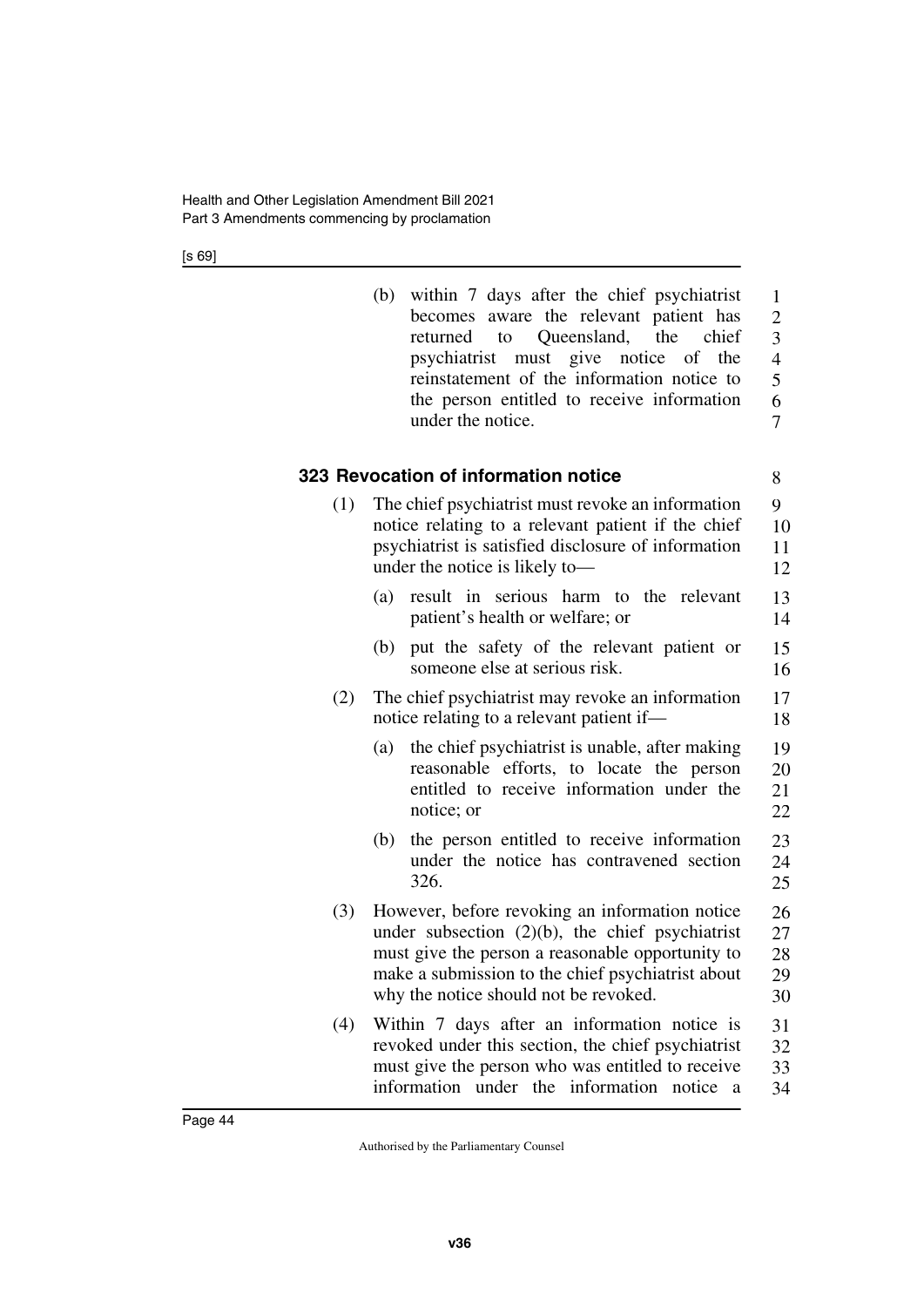[s 70]

|               |    |                              |     | written notice stating—                                                                                                                | 1                   |
|---------------|----|------------------------------|-----|----------------------------------------------------------------------------------------------------------------------------------------|---------------------|
|               |    |                              | (a) | the information notice has been revoked and<br>has ceased to have effect; and                                                          | $\overline{2}$<br>3 |
|               |    |                              |     | (b) the reasons for the decision to revoke the<br>information notice; and                                                              | $\overline{4}$<br>5 |
|               |    |                              | (c) | that the person may appeal to the tribunal<br>against the decision within 28 days after the<br>person receives the written notice; and | 6<br>$\tau$<br>8    |
|               |    |                              | (d) | how the appeal may be made.                                                                                                            | 9                   |
| Clause        | 70 |                              |     | Amendment of s 350 (Definition for pt 5)                                                                                               | 10                  |
|               |    |                              |     |                                                                                                                                        |                     |
|               |    | and $(d)$ —                  |     | Section 350, definition <i>transfer considerations</i> , paragraphs (c)                                                                | 11<br>12            |
|               |    | omit, insert-                |     |                                                                                                                                        | 13                  |
|               |    |                              |     | (c) if relevant, security requirements for the<br>person; and                                                                          | 14<br>15            |
|               |    |                              | (d) | without limiting paragraphs (a) to (c),<br>whether the transfer is appropriate in the<br>circumstances.                                | 16<br>17<br>18      |
|               |    |                              |     | Example of when a transfer under this part may be<br>appropriate-                                                                      | 19<br>20            |
|               |    |                              |     | to allow the person to be in closer proximity to their<br>family, carers or other support persons                                      | 21<br>22            |
| <b>Clause</b> | 71 | agreement of administrators) |     | Amendment of s 351 (Transfer between services by                                                                                       | 23<br>24            |
|               |    | (1)                          |     | Section 351(3), from 'regard to'—                                                                                                      | 25                  |
|               |    | omit, insert-                |     |                                                                                                                                        | 26                  |
|               |    |                              |     | regard to-                                                                                                                             | 27                  |
|               |    |                              | (a) | the transfer considerations for the person;<br>and                                                                                     | 28<br>29            |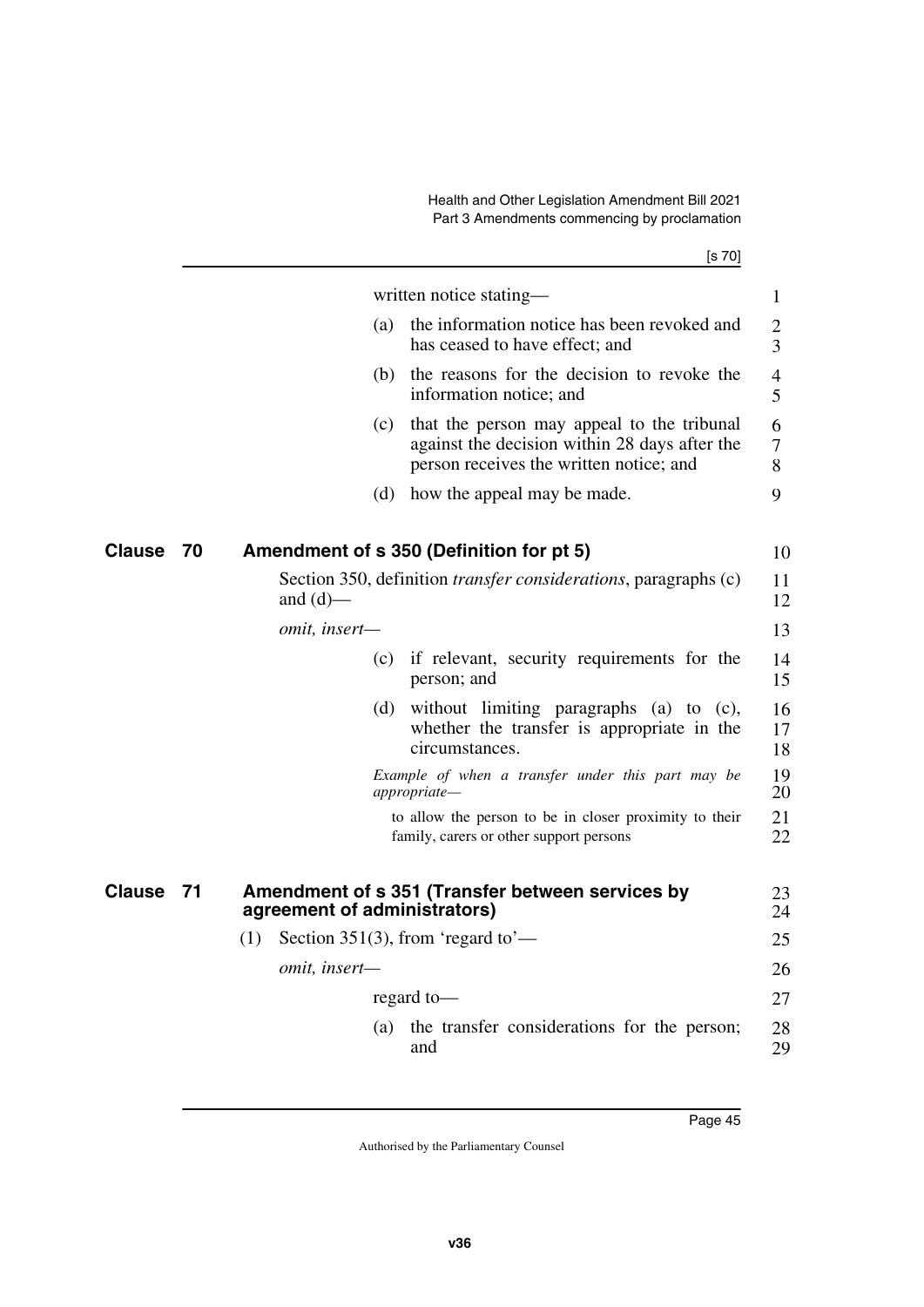[s 72]

|           |    | (b) to the greatest extent practicable, the views,<br>1<br>wishes and preferences of the person.<br>$\overline{2}$    |
|-----------|----|-----------------------------------------------------------------------------------------------------------------------|
|           |    | Section 351(5), from 'regard to'—<br>(2)<br>3                                                                         |
|           |    | omit, insert-<br>4                                                                                                    |
|           |    | regard to-<br>5                                                                                                       |
|           |    | the transfer considerations for the person;<br>(a)<br>6<br>and<br>7                                                   |
|           |    | to the greatest extent practicable, the views,<br>(b)<br>8<br>wishes and preferences of the person.<br>9              |
| Clause    | 72 | Amendment of s 352 (Transfer between services by<br>10<br>requirement of chief psychiatrist)<br>11                    |
|           |    | 12<br>Section 352(3), from 'regard to'—                                                                               |
|           |    | omit, insert-<br>13                                                                                                   |
|           |    | 14<br>regard to-                                                                                                      |
|           |    | 15<br>the transfer considerations for the person;<br>(a)<br>16<br>and                                                 |
|           |    | 17<br>to the greatest extent practicable, the views,<br>(b)<br>wishes and preferences of the person.<br>18            |
| Clause    | 73 | Amendment of s 353 (Transfer between authorised<br>19<br>mental health service and forensic disability service)<br>20 |
|           |    | Section $353(3)$ —<br>21                                                                                              |
|           |    | insert—<br>22                                                                                                         |
|           |    | to the greatest extent practicable, the views,<br>23<br>(c)<br>wishes and preferences of the person.<br>24            |
| Clause 74 |    | Amendment of s 354 (Transfer of person subject to<br>25<br>treatment authority to another State)<br>26                |
|           |    | Section $354(2)(a)$ and $(b)$ —<br>(1)<br>27                                                                          |
|           |    | omit, insert-<br>28                                                                                                   |
|           |    |                                                                                                                       |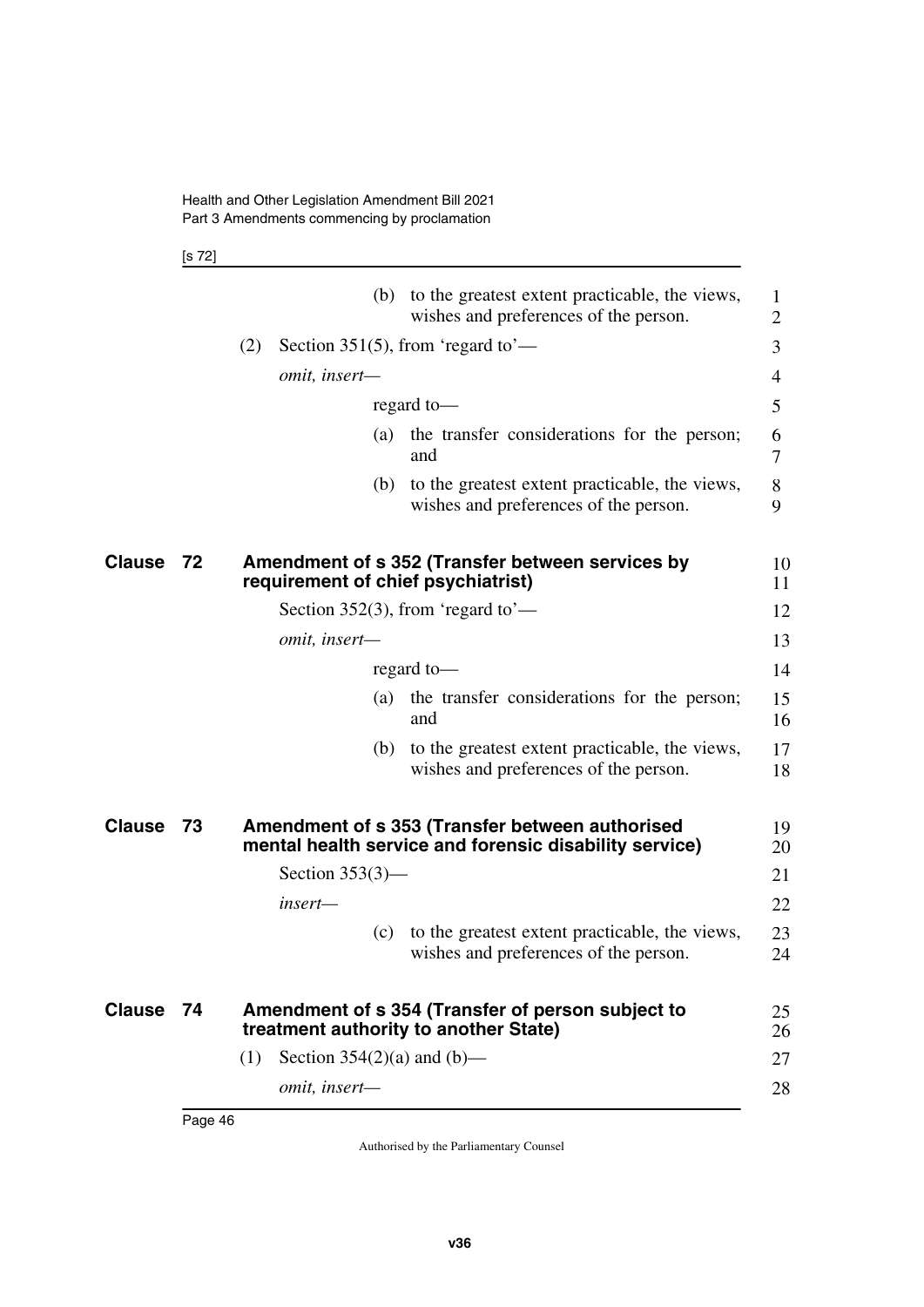|                     |         | [s 75]                                                                                                                                                                                                                                           |                            |
|---------------------|---------|--------------------------------------------------------------------------------------------------------------------------------------------------------------------------------------------------------------------------------------------------|----------------------------|
|                     |         | (a)<br>appropriate treatment and care is available<br>for the person at the interstate mental health<br>service; and                                                                                                                             | 1<br>$\overline{2}$<br>3   |
|                     |         | (b) the transfer is otherwise appropriate in the<br>circumstances.                                                                                                                                                                               | 4<br>5                     |
|                     |         | Example of when a transfer under this section may be<br>appropriate-                                                                                                                                                                             | 6<br>7                     |
|                     |         | to allow the person to be in closer proximity to their<br>family, carers or other support persons                                                                                                                                                | 8<br>9                     |
|                     | (2)     | Section 354-                                                                                                                                                                                                                                     | 10                         |
|                     | insert— |                                                                                                                                                                                                                                                  | 11                         |
|                     |         | (2A)<br>In deciding whether the transfer is appropriate in<br>the circumstances under subsection $(2)(b)$ , the<br>administrator must, to the greatest extent<br>practicable, have regard to the views, wishes and<br>preferences of the person. | 12<br>13<br>14<br>15<br>16 |
|                     | (3)     | Section 354(2A) and $(3)$ —                                                                                                                                                                                                                      | 17                         |
|                     |         | <i>renumber</i> as section 354(3) and (4).                                                                                                                                                                                                       | 18                         |
| <b>Clause</b><br>75 |         | Amendment of s 355 (Transfer of person subject to<br>interstate order from another State)                                                                                                                                                        | 19<br>20                   |
|                     | (1)     | Section $355(2)(a)$ —                                                                                                                                                                                                                            | 21                         |
|                     | omit.   |                                                                                                                                                                                                                                                  | 22                         |
|                     | (2)     | Section $355(2)$ —                                                                                                                                                                                                                               | 23                         |
|                     | insert- |                                                                                                                                                                                                                                                  | 24                         |
|                     |         | (d) the transfer is otherwise appropriate in the<br>circumstances.                                                                                                                                                                               | 25<br>26                   |
|                     |         | Example of when a transfer under this section may be<br>appropriate-                                                                                                                                                                             | 27<br>28                   |
|                     |         | to allow the person to be in closer proximity to their<br>family, carers or other support persons                                                                                                                                                | 29<br>30                   |
|                     | (3)     | Section 355(2)(b) to (d)—                                                                                                                                                                                                                        | 31                         |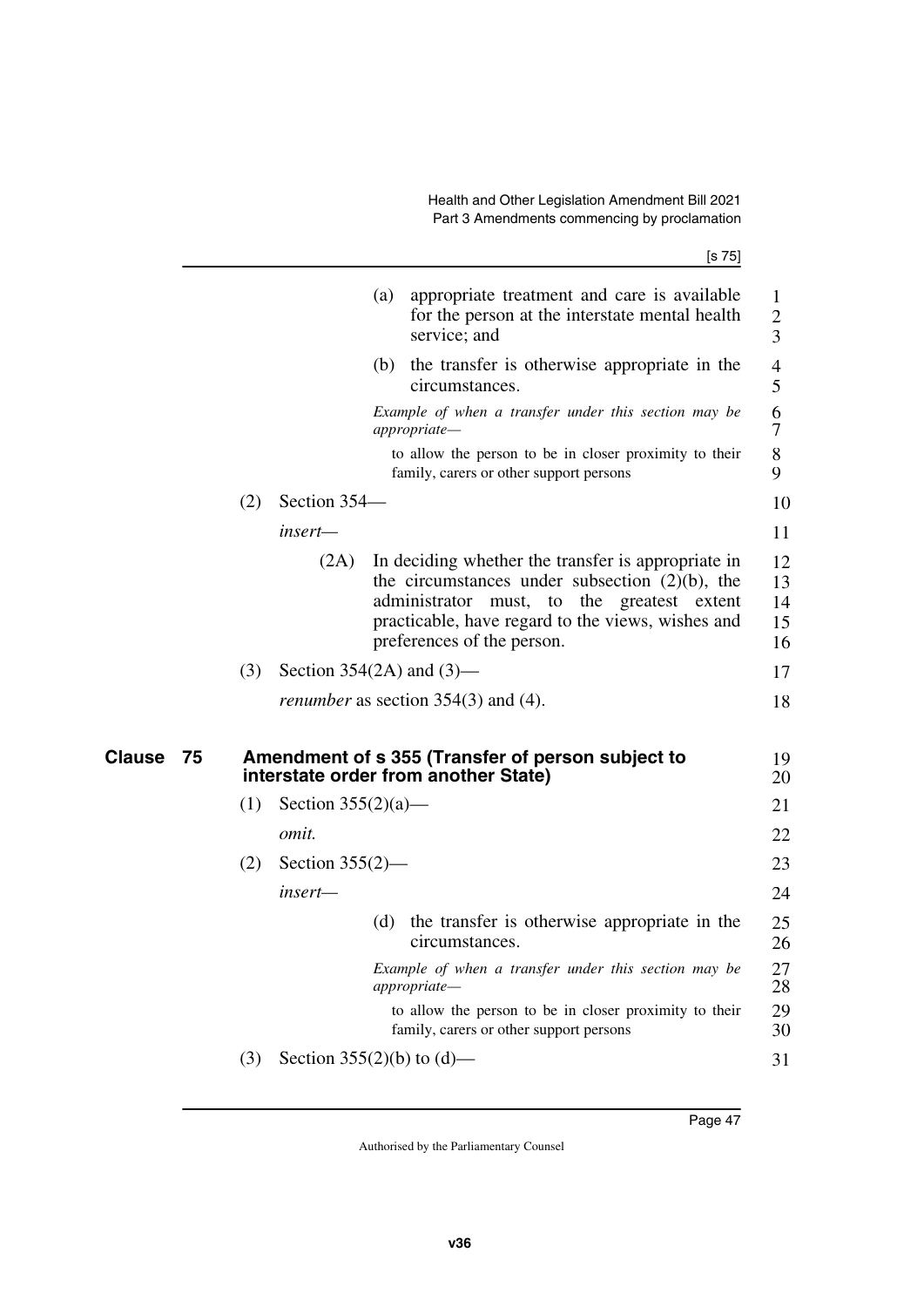[s 76]

|                     |     |               | <i>renumber</i> as section $355(2)(a)$ to (c).                                                                                                                                                                                           | 1                                    |
|---------------------|-----|---------------|------------------------------------------------------------------------------------------------------------------------------------------------------------------------------------------------------------------------------------------|--------------------------------------|
|                     | (4) | Section 355-  |                                                                                                                                                                                                                                          | $\overline{2}$                       |
|                     |     | insert—       |                                                                                                                                                                                                                                          | 3                                    |
|                     |     | (2A)          | In deciding whether the transfer is appropriate in<br>the circumstances under subsection $(2)(c)$ , the<br>administrator must, to the greatest extent<br>practicable, have regard to the views, wishes and<br>preferences of the person. | 4<br>5<br>6<br>$\boldsymbol{7}$<br>8 |
|                     | (5) |               | Section 355(2A) to $(7)$ —                                                                                                                                                                                                               | 9                                    |
|                     |     |               | <i>renumber</i> as section $355(3)$ to (8).                                                                                                                                                                                              | 10                                   |
| <b>Clause</b><br>76 |     |               | Replacement of s 368 (Apprehension of person absent<br>from interstate mental health service)                                                                                                                                            | 11<br>12                             |
|                     |     | Section 368-  |                                                                                                                                                                                                                                          | 13                                   |
|                     |     | omit, insert- |                                                                                                                                                                                                                                          | 14                                   |
|                     |     |               | 368 Apprehension, detention and transport of<br>person absent from interstate mental health<br>service                                                                                                                                   | 15<br>16<br>17                       |
|                     |     | (1)           | authorised<br>An<br>person<br>may<br>apprehend,<br>in<br>Queensland, a person (the <i>absent person</i> )—                                                                                                                               | 18<br>19                             |
|                     |     |               | who is absent without permission from an<br>(a)<br>interstate mental health service; and                                                                                                                                                 | 20<br>21                             |
|                     |     |               | for whom an apprehension authority has<br>(b)<br>been issued under a corresponding law of<br>the State (the <i>other State</i> ) in which the<br>interstate mental health service is located.                                            | 22<br>23<br>24<br>25                 |
|                     |     | (2)           | The apprehension authority is taken to be a<br>warrant for apprehension of the absent person, by<br>an authorised person, under this Act.                                                                                                | 26<br>27<br>28                       |
|                     |     | (3)           | If the absent person is apprehended under this<br>section, the absent person may be—                                                                                                                                                     | 29<br>30                             |
|                     |     |               | transported, by an authorised person, to-<br>(a)                                                                                                                                                                                         | 31                                   |
|                     |     |               |                                                                                                                                                                                                                                          |                                      |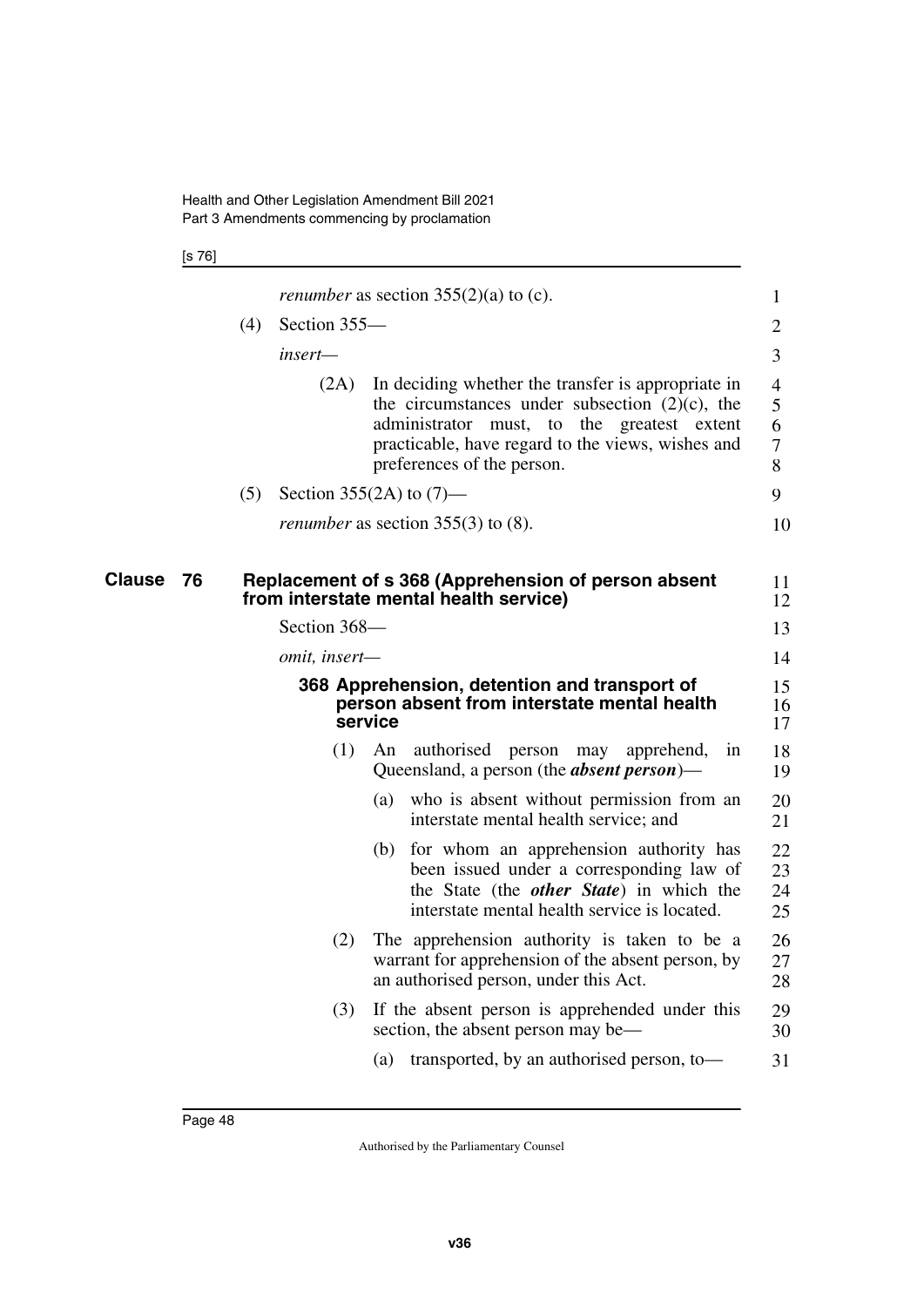|                     | (i)<br>an interstate mental health service in<br>the other State; or                                                                                                                                                                                                          | $\mathbf{1}$<br>$\overline{2}$                             |
|---------------------|-------------------------------------------------------------------------------------------------------------------------------------------------------------------------------------------------------------------------------------------------------------------------------|------------------------------------------------------------|
|                     | (ii)<br>an authorised mental health service; or                                                                                                                                                                                                                               | 3                                                          |
|                     | detained in an authorised mental health<br>(b)<br>service for the period reasonably necessary<br>to enable the administrator of the service to<br>make arrangements for the absent person to<br>be transported to an interstate mental health<br>service under paragraph (a). | $\overline{4}$<br>5<br>6<br>$\boldsymbol{7}$<br>$8\,$<br>9 |
| (4)                 | the absent person is detained<br>Before<br><b>or</b><br>transported under this section, an authorised<br>person must explain to the absent person why the<br>absent person is being detained or transported.                                                                  | 10<br>11<br>12<br>13                                       |
| (5)                 | Subsection (6) applies if a corresponding law<br>confers a function or power on a person (an<br><i>interstate person</i> ) in relation to the apprehension<br>of the absent person.                                                                                           | 14<br>15<br>16<br>17                                       |
| (6)                 | The interstate person may, in Queensland,<br>perform the function, or exercise the power, to the<br>extent necessary to assist in the apprehension,<br>detention or transport, under this section, of the<br>absent person.                                                   | 18<br>19<br>20<br>21<br>22                                 |
| (7)                 | In this section-                                                                                                                                                                                                                                                              | 23                                                         |
|                     | <i>apprehension authority</i> , in relation to a person,<br>means a warrant, or another document (however<br>described), that authorises the apprehension of the<br>person.                                                                                                   | 24<br>25<br>26<br>27                                       |
| <b>Clause</b><br>77 | Amendment of s 383 (Purpose of pt 7)                                                                                                                                                                                                                                          | 28                                                         |
|                     | Section 383(b), 'particular', second mention—                                                                                                                                                                                                                                 | 29                                                         |
| omit.               |                                                                                                                                                                                                                                                                               | 30                                                         |
|                     |                                                                                                                                                                                                                                                                               |                                                            |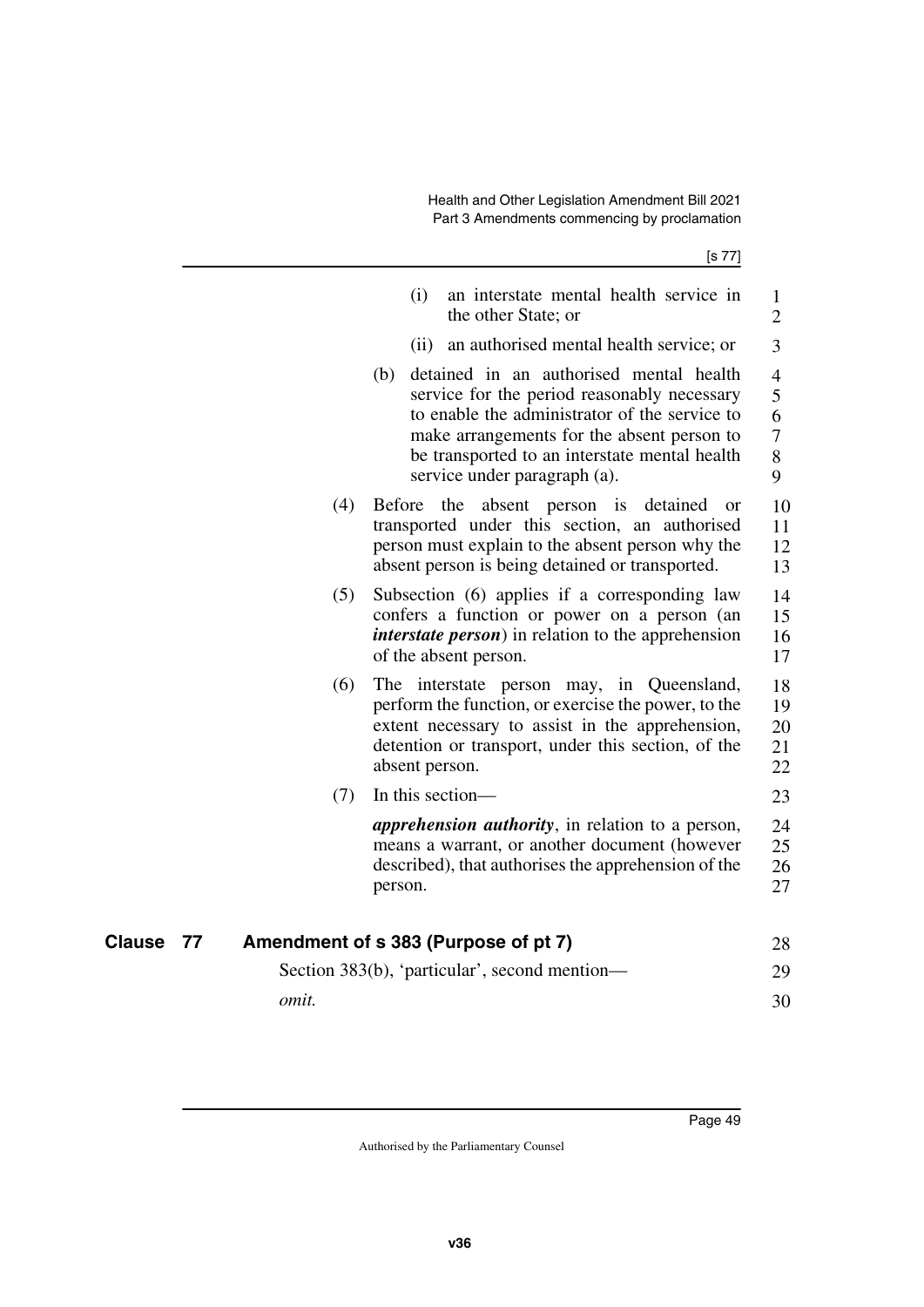[s 78]

| <b>Clause</b> | 78 | Amendment of s 427 (Transfer to another authorised<br>mental health service) |                                                                                                                                                                                                                   |                      |  |  |  |
|---------------|----|------------------------------------------------------------------------------|-------------------------------------------------------------------------------------------------------------------------------------------------------------------------------------------------------------------|----------------------|--|--|--|
|               |    | Section $427(2)(d)$ —                                                        |                                                                                                                                                                                                                   | 3                    |  |  |  |
|               |    | omit, insert-                                                                |                                                                                                                                                                                                                   | 4                    |  |  |  |
|               |    |                                                                              | (d) to the greatest extent practicable, the views,<br>wishes and preferences of the person;                                                                                                                       | 5<br>6               |  |  |  |
|               |    |                                                                              | without limiting paragraphs (a) to (d),<br>(e)<br>whether the transfer is appropriate in the<br>circumstances.                                                                                                    | 7<br>8<br>9          |  |  |  |
|               |    |                                                                              | Example of when a transfer under this section may be<br>appropriate-                                                                                                                                              | 10<br>11             |  |  |  |
|               |    |                                                                              | to allow the person to be in closer proximity to their<br>family, carers or other support persons                                                                                                                 | 12<br>13             |  |  |  |
| <b>Clause</b> | 79 | Amendment of s 435 (Requirement to conduct periodic<br>review suspended)     |                                                                                                                                                                                                                   |                      |  |  |  |
|               |    | (1)                                                                          | Section 435(1), after 'service'—                                                                                                                                                                                  | 16                   |  |  |  |
|               |    | insert-                                                                      |                                                                                                                                                                                                                   | 17                   |  |  |  |
|               |    |                                                                              | or another country                                                                                                                                                                                                | 18                   |  |  |  |
|               |    | (2)<br>Section $435(2)$ —                                                    |                                                                                                                                                                                                                   | 19                   |  |  |  |
|               |    | omit, insert-                                                                |                                                                                                                                                                                                                   | 20                   |  |  |  |
|               |    | (2)                                                                          | The tribunal is not required to conduct a periodic<br>review of the forensic order under section $433(1)$<br>while the person is out of Queensland because of<br>the person's transfer under part 10, division 2. | 21<br>22<br>23<br>24 |  |  |  |
| <b>Clause</b> | 80 | forensic patient)                                                            | Amendment of s 456 (Transfer of responsibility for                                                                                                                                                                |                      |  |  |  |
|               |    | Section $456(2)(f)$ —                                                        |                                                                                                                                                                                                                   | 27                   |  |  |  |
|               |    | omit, insert-                                                                |                                                                                                                                                                                                                   | 28                   |  |  |  |
|               |    |                                                                              | (f)<br>to the greatest extent practicable, the views,<br>wishes and preferences of the person;                                                                                                                    | 29<br>30             |  |  |  |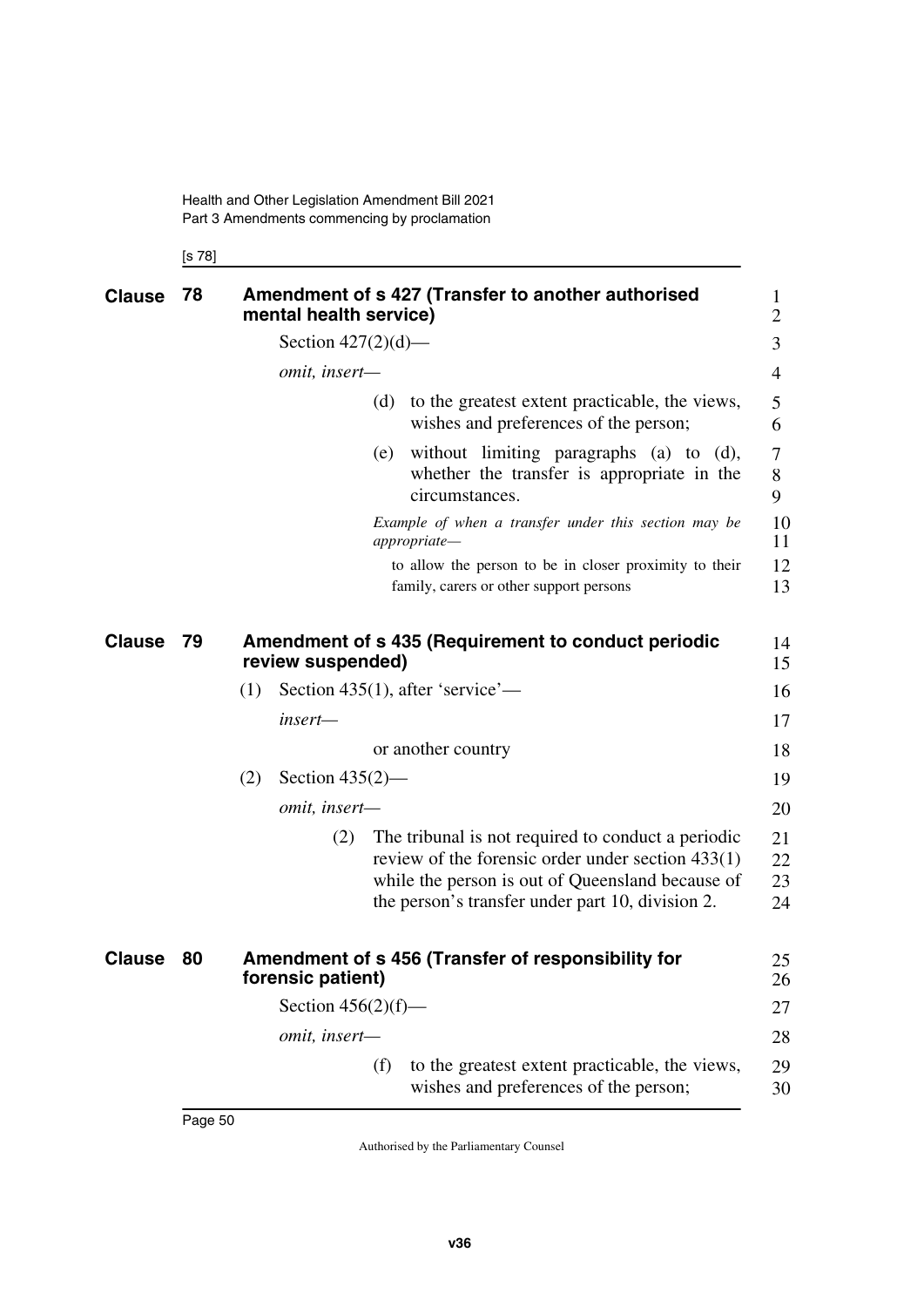| ł | ۰,<br>× |
|---|---------|
|---|---------|

|               |    |                           | $(g)$ without limiting paragraphs (a) to $(f)$ ,<br>whether the transfer is appropriate in the<br>circumstances.                                                                                                              | 1<br>$\mathbf{2}$<br>3        |  |  |  |
|---------------|----|---------------------------|-------------------------------------------------------------------------------------------------------------------------------------------------------------------------------------------------------------------------------|-------------------------------|--|--|--|
|               |    |                           | Example of when a transfer under this section may be<br>appropriate-                                                                                                                                                          | $\overline{\mathcal{L}}$<br>5 |  |  |  |
|               |    |                           | to allow the person to be in closer proximity to their<br>family, carers or other support persons                                                                                                                             | 6<br>$\overline{7}$           |  |  |  |
| <b>Clause</b> | 81 | review suspended)         | Amendment of s 467 (Requirement to conduct periodic                                                                                                                                                                           |                               |  |  |  |
|               |    | (1)                       | Section 467(1), after 'service'—                                                                                                                                                                                              | 10                            |  |  |  |
|               |    | insert-                   |                                                                                                                                                                                                                               | 11                            |  |  |  |
|               |    |                           | or another country                                                                                                                                                                                                            | 12                            |  |  |  |
|               |    | (2)<br>Section $467(2)$ — |                                                                                                                                                                                                                               | 13                            |  |  |  |
|               |    | omit, insert-             |                                                                                                                                                                                                                               | 14                            |  |  |  |
|               |    | (2)                       | The tribunal is not required to conduct a periodic<br>review of the treatment support order under<br>section $465(1)$ while the person is out of<br>Queensland because of the person's transfer<br>under part 10, division 2. | 15<br>16<br>17<br>18<br>19    |  |  |  |
| Clause        | 82 | mental health service)    | Amendment of s 479 (Transfer to another authorised                                                                                                                                                                            | 20<br>21                      |  |  |  |
|               |    | Section $479(2)(e)$ —     |                                                                                                                                                                                                                               | 22                            |  |  |  |
|               |    | omit, insert-             |                                                                                                                                                                                                                               | 23                            |  |  |  |
|               |    |                           | to the greatest extent practicable, the views,<br>(e)<br>wishes and preferences of the person;                                                                                                                                | 24<br>25                      |  |  |  |
|               |    |                           | (f)<br>without limiting paragraphs (a) to (e),<br>whether the transfer is appropriate in the<br>circumstances.                                                                                                                | 26<br>27<br>28                |  |  |  |
|               |    |                           |                                                                                                                                                                                                                               |                               |  |  |  |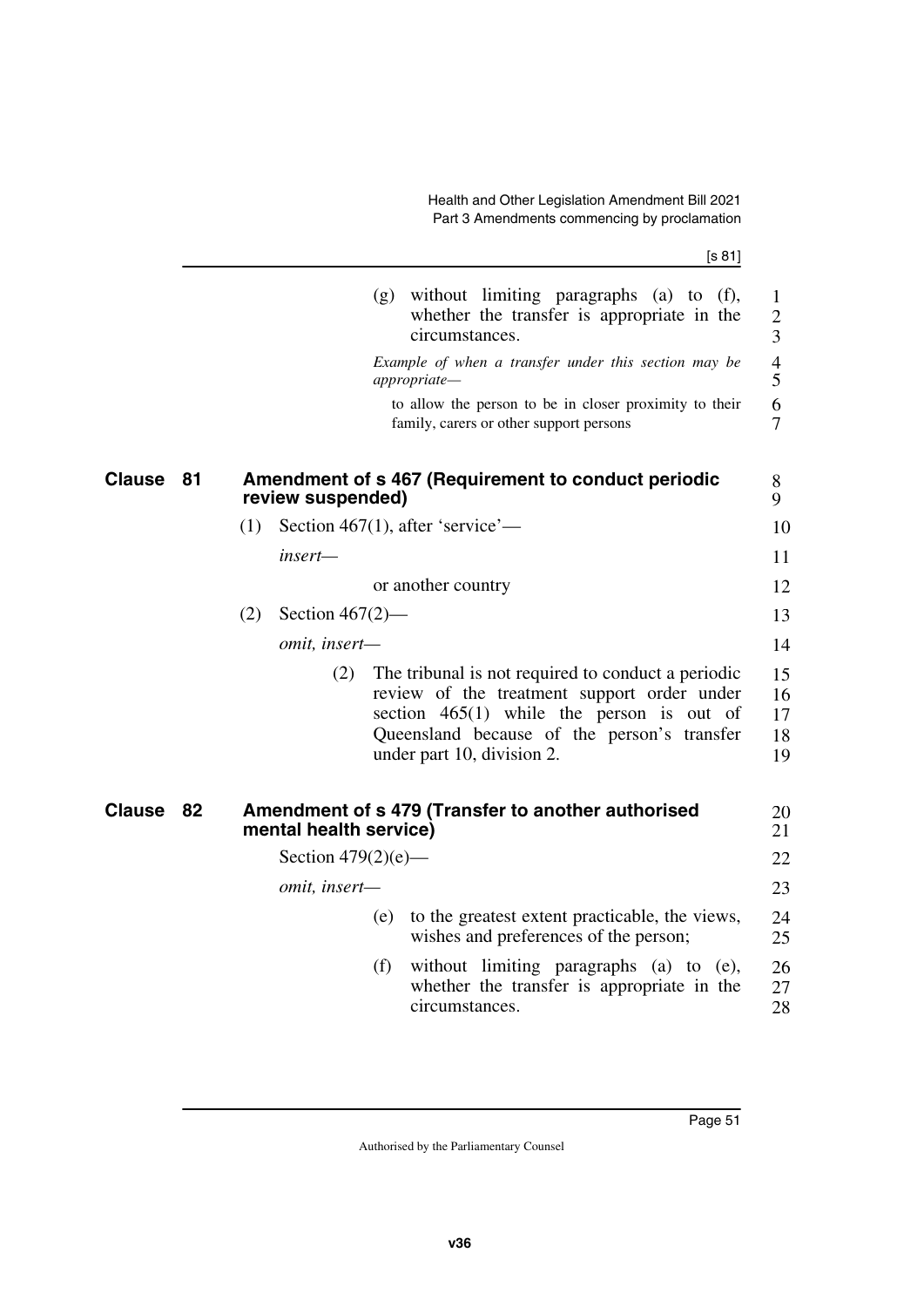[s 83]

|               |    |     |                       | appropriate— | Example of when a transfer under this section may be                                                                                                                                               | $\mathbf{1}$<br>$\overline{2}$ |
|---------------|----|-----|-----------------------|--------------|----------------------------------------------------------------------------------------------------------------------------------------------------------------------------------------------------|--------------------------------|
|               |    |     |                       |              | to allow the person to be in closer proximity to their<br>family, carers or other support persons                                                                                                  | 3<br>$\overline{4}$            |
| <b>Clause</b> | 83 |     |                       |              | Amendment of s 507 (Who may apply)                                                                                                                                                                 | 5                              |
|               |    |     | Section $507(a)$ —    |              |                                                                                                                                                                                                    | 6                              |
|               |    |     | omit, insert-         |              |                                                                                                                                                                                                    | 7                              |
|               |    |     | (a)                   |              | the person is an adult who is—                                                                                                                                                                     | 8                              |
|               |    |     |                       | (i)          | subject<br>treatment<br>to<br>a<br>authority,<br>forensic order or treatment support<br>order; or                                                                                                  | 9<br>10<br>11                  |
|               |    |     |                       | (i)          | unable to give informed consent to the<br>therapy; or                                                                                                                                              | 12<br>13                       |
| <b>Clause</b> | 84 |     |                       |              | Amendment of s 509 (Decision on application)                                                                                                                                                       | 14                             |
|               |    | (1) | Section $509(2)(a)$ — |              |                                                                                                                                                                                                    | 15                             |
|               |    |     | omit, insert-         |              |                                                                                                                                                                                                    | 16                             |
|               |    |     | (a)                   |              | if the person is an adult—                                                                                                                                                                         | 17                             |
|               |    |     |                       | (i)          | whether the adult is able to give<br>informed consent to the therapy; and                                                                                                                          | 18<br>19                       |
|               |    |     |                       |              | (ii) to the greatest extent practicable, any<br>views, wishes and preferences the adult<br>about the<br>expressed<br>therapy,<br>has<br>whether in an advance health directive<br>or otherwise; or | 20<br>21<br>22<br>23<br>24     |
|               |    | (2) |                       |              | Section 509(2)(b), 'application relates to'—                                                                                                                                                       | 25                             |
|               |    |     | omit, insert-         |              |                                                                                                                                                                                                    | 26                             |
|               |    |     |                       | person is    |                                                                                                                                                                                                    | 27                             |
|               |    |     |                       |              |                                                                                                                                                                                                    |                                |
|               |    | (3) | Section $509(3)$ —    |              |                                                                                                                                                                                                    | 28                             |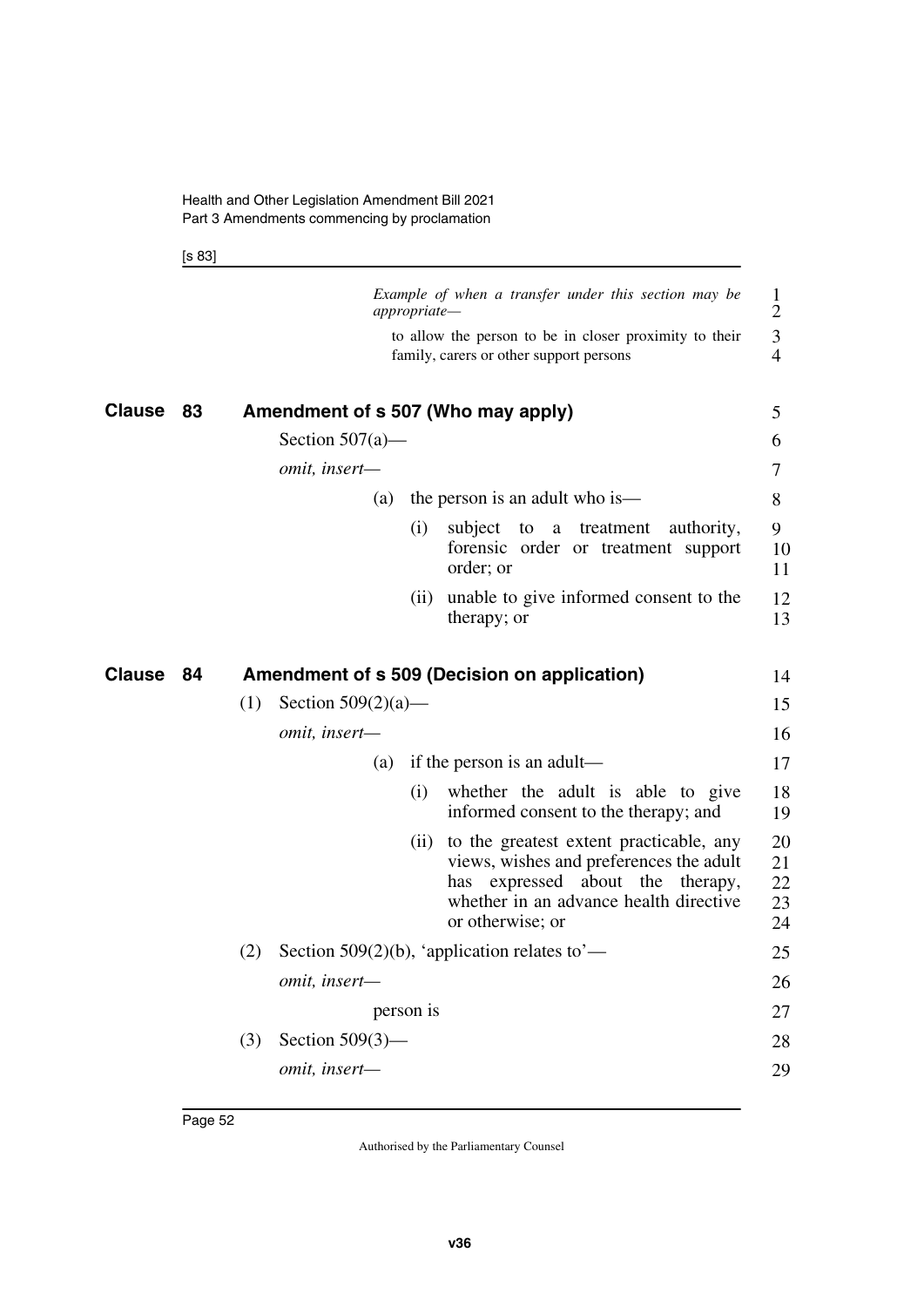| (3)  | Subject to subsections $(4)$ to $(6)$ , the tribunal may<br>give the approval only if the tribunal is satisfied<br>the person is— |                                                                                                                                                                                        |                  |  |  |  |  |
|------|-----------------------------------------------------------------------------------------------------------------------------------|----------------------------------------------------------------------------------------------------------------------------------------------------------------------------------------|------------------|--|--|--|--|
|      | (a)                                                                                                                               | an adult who is not able to give informed<br>consent to the therapy, whether or not the<br>adult is subject to a treatment authority,<br>forensic order or treatment support order; or | 4<br>5<br>6<br>7 |  |  |  |  |
|      | (b)                                                                                                                               | an adult who is-                                                                                                                                                                       | 8                |  |  |  |  |
|      |                                                                                                                                   | (i)<br>able to give informed consent to the<br>therapy; and                                                                                                                            | 9<br>10          |  |  |  |  |
|      |                                                                                                                                   | (ii)<br>subject<br>treatment<br>authority,<br>to<br>$\mathbf{a}$<br>forensic order<br>or treatment<br>support<br>order; or                                                             | 11<br>12<br>13   |  |  |  |  |
|      | (c)                                                                                                                               | a minor.                                                                                                                                                                               | 14               |  |  |  |  |
| (3A) | If subsection $(3)(a)$ applies, the tribunal must also<br>be satisfied—                                                           |                                                                                                                                                                                        |                  |  |  |  |  |
|      | (a)                                                                                                                               | therapy has clinical merit<br>the<br>and<br><sup>is</sup><br>appropriate in the circumstances; and                                                                                     | 17<br>18         |  |  |  |  |
|      | (b)                                                                                                                               | evidence supports the effectiveness of the<br>therapy for the adult's particular mental<br>illness; and                                                                                | 19<br>20<br>21   |  |  |  |  |
|      | (c)                                                                                                                               | if the therapy has previously been performed<br>on the adult-of the effectiveness of the<br>therapy for the adult.                                                                     | 22<br>23<br>24   |  |  |  |  |
| (3B) | If subsection $(3)(b)$ applies, the tribunal must also<br>be satisfied-                                                           |                                                                                                                                                                                        |                  |  |  |  |  |
|      | (a)                                                                                                                               | the applicant has given the<br>adult<br>the<br>explanation required under section 234; and                                                                                             | 27<br>28         |  |  |  |  |
|      | (b)                                                                                                                               | the adult has given informed consent to the<br>therapy under chapter 7, part 10.                                                                                                       | 29<br>30         |  |  |  |  |
| (3C) |                                                                                                                                   | If subsection $(3)(c)$ applies, the tribunal must also<br>be satisfied-                                                                                                                | 31<br>32         |  |  |  |  |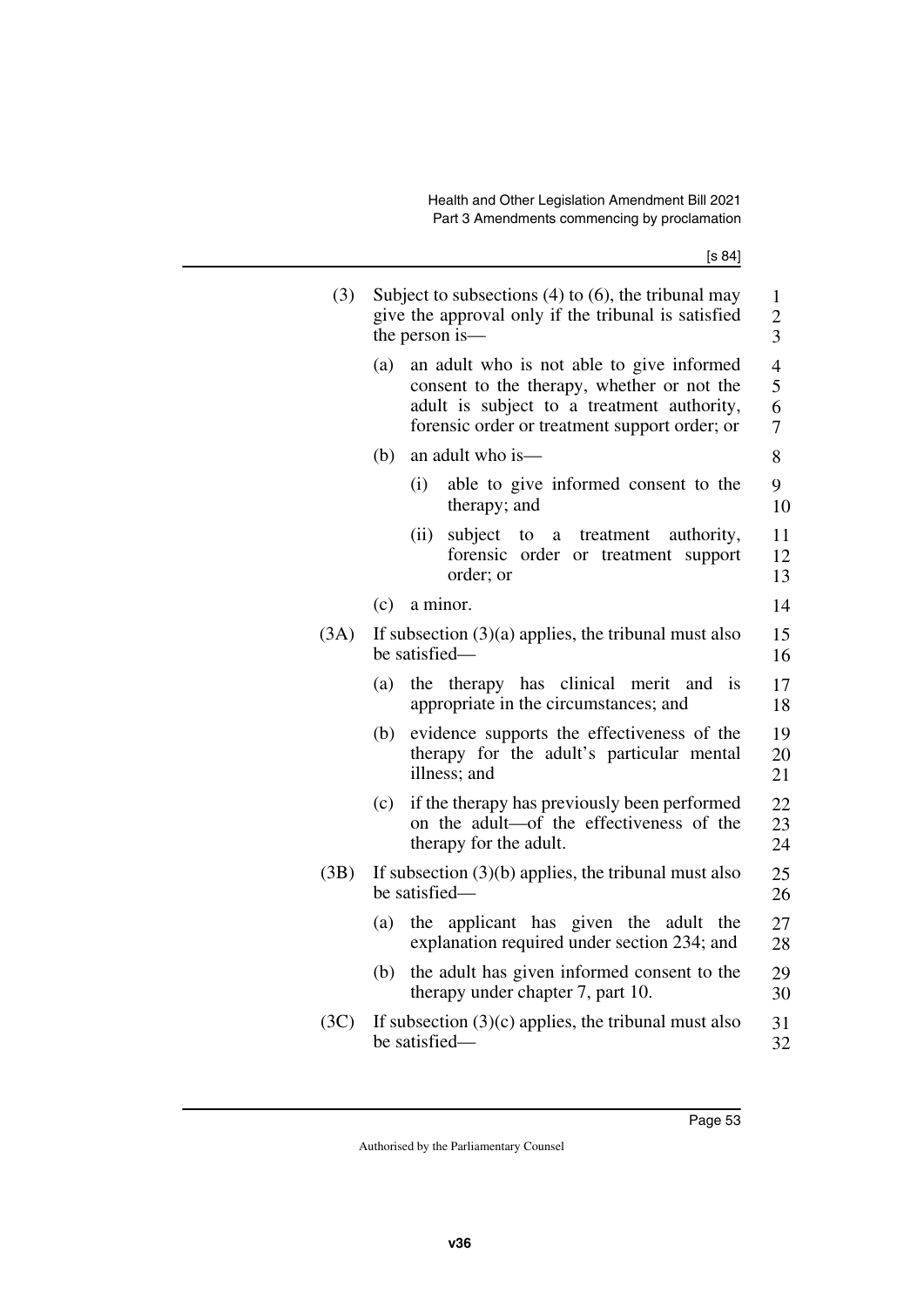[s 85]

|              |     | (a)                                          |                    | the therapy has clinical merit and is<br>appropriate in the circumstances; and                                                                                                                                                                                      | $\mathbf{1}$<br>$\overline{2}$ |
|--------------|-----|----------------------------------------------|--------------------|---------------------------------------------------------------------------------------------------------------------------------------------------------------------------------------------------------------------------------------------------------------------|--------------------------------|
|              |     | (b)                                          |                    | evidence supports the effectiveness of the<br>therapy for-                                                                                                                                                                                                          | 3<br>$\overline{4}$            |
|              |     |                                              | $\left( 1 \right)$ | the minor's particular mental illness;<br>and                                                                                                                                                                                                                       | 5<br>6                         |
|              |     |                                              |                    | (ii) persons of the minor's age; and                                                                                                                                                                                                                                | 7                              |
|              |     | (c)                                          |                    | if the therapy has previously been performed<br>on the minor-of the effectiveness of the<br>therapy for the minor; and                                                                                                                                              | 8<br>9<br>10                   |
|              |     | (d)                                          |                    | the performance of the therapy on the minor<br>is in the minor's best interests.                                                                                                                                                                                    | 11<br>12                       |
|              | (4) | Section 509(3A) to $(4)$ —                   |                    |                                                                                                                                                                                                                                                                     | 13                             |
|              |     | <i>renumber</i> as section 509(4) to $(7)$ . |                    |                                                                                                                                                                                                                                                                     | 14                             |
|              |     |                                              |                    |                                                                                                                                                                                                                                                                     |                                |
| Clause<br>85 |     |                                              |                    | Amendment of s 513 (Definitions for div 1)                                                                                                                                                                                                                          | 15                             |
|              | (1) |                                              |                    | Section 513, definition interstate transfer requirements—                                                                                                                                                                                                           | 16                             |
|              |     | omit.                                        |                    |                                                                                                                                                                                                                                                                     | 17                             |
|              | (2) | Section 513-                                 |                    |                                                                                                                                                                                                                                                                     | 18                             |
|              |     | insert-                                      |                    |                                                                                                                                                                                                                                                                     | 19                             |
|              |     |                                              |                    | <i>interstate transfer approval</i> , in relation to a<br>person, means an approval under this division for<br>the transfer of the person from an interstate<br>mental health service to an authorised mental<br>health service or the forensic disability service. | 20<br>21<br>22<br>23<br>24     |
|              |     |                                              |                    | <i>patient seeking transfer means—</i>                                                                                                                                                                                                                              | 25                             |
|              |     | (a)                                          |                    | in relation to an interstate transfer approval,<br>the person who is the subject of the<br>approval; or                                                                                                                                                             | 26<br>27<br>28                 |
|              |     | (b)                                          |                    | in relation to an application for an interstate<br>transfer approval, the person who would be                                                                                                                                                                       | 29<br>30                       |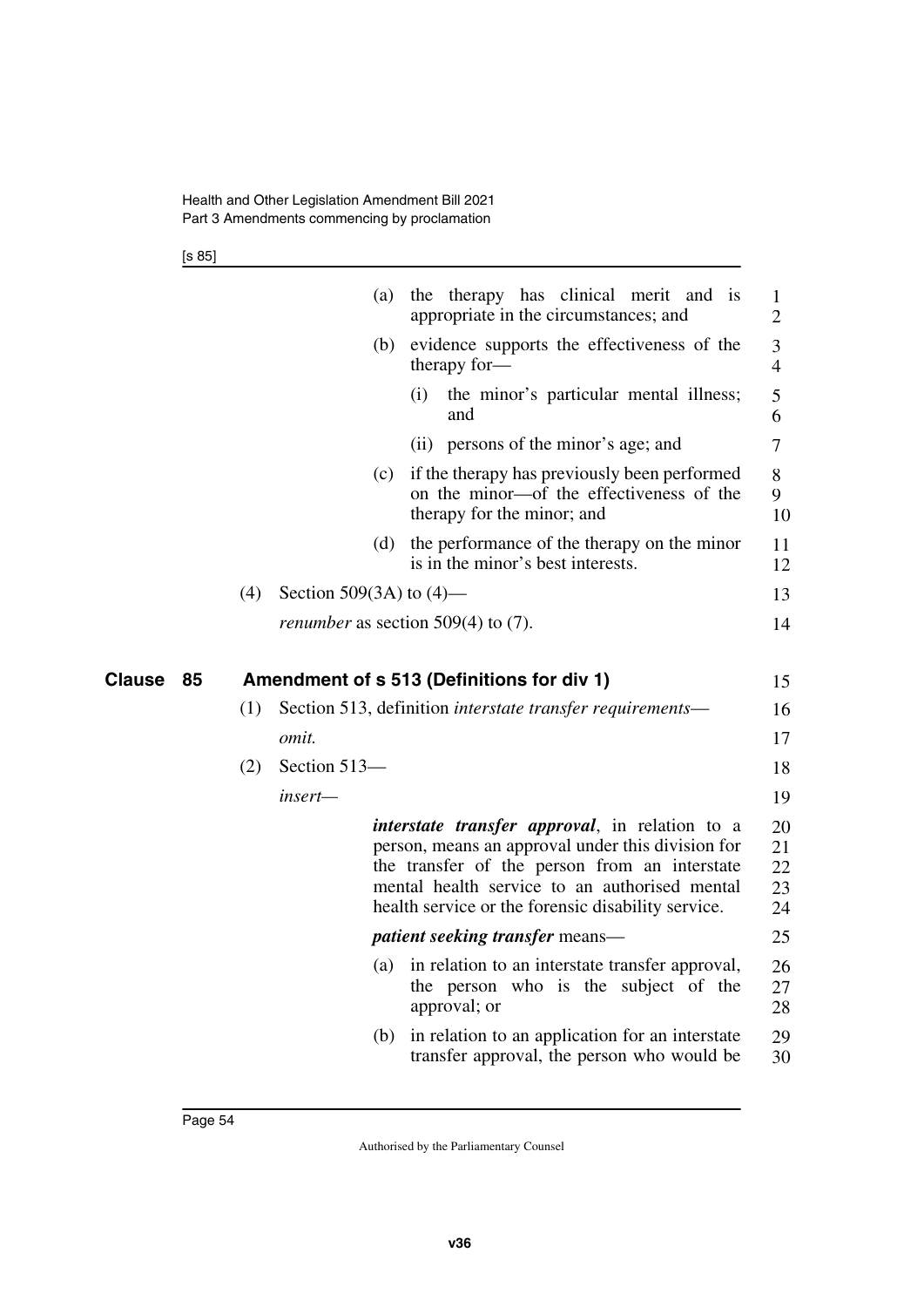|               |    |               |     |         | [s 86]                                                                                                                                                                           |                            |
|---------------|----|---------------|-----|---------|----------------------------------------------------------------------------------------------------------------------------------------------------------------------------------|----------------------------|
|               |    |               |     |         | the subject of the approval if the approval<br>were granted.                                                                                                                     | $\mathbf{1}$<br>2          |
| <b>Clause</b> | 86 |               |     |         | <b>Replacement of s 515 (Requirements for application)</b>                                                                                                                       | 3                          |
|               |    | Section 515-  |     |         |                                                                                                                                                                                  | 4                          |
|               |    | omit, insert- |     |         |                                                                                                                                                                                  | 5                          |
|               |    |               |     |         | 515 Requirements for application                                                                                                                                                 | 6                          |
|               |    | (1)           |     |         | The application must—                                                                                                                                                            | 7                          |
|               |    |               | (a) |         | state the reasons why the transfer is<br>appropriate in the circumstances; and                                                                                                   | 8<br>9                     |
|               |    |               |     |         | Example of when a transfer under this division may<br>be appropriate-                                                                                                            | 10<br>11                   |
|               |    |               |     |         | to allow the patient seeking transfer to be in closer<br>proximity to their family, carers or other support<br>persons                                                           | 12<br>13<br>14             |
|               |    |               | (b) | state-  |                                                                                                                                                                                  | 15                         |
|               |    |               |     | (i)     | the authorised mental health service<br>proposed to be responsible for the<br>patient seeking transfer; or                                                                       | 16<br>17<br>18             |
|               |    |               |     | (i)     | that the forensic disability service is<br>proposed to be responsible for the<br>patient seeking transfer; and                                                                   | 19<br>20<br>21             |
|               |    |               | (c) | include | a written<br>the<br>statement from<br>responsible person<br>that complies<br>with<br>subsection (2).                                                                             | 22<br>23<br>24             |
|               |    | (2)           |     |         | For subsection $(1)(c)$ , the written statement must<br>state the responsible person considers—                                                                                  | 25<br>26                   |
|               |    |               | (a) | either- |                                                                                                                                                                                  | 27                         |
|               |    |               |     | (i)     | if<br>subsection<br>(1)(b)(i)<br>applies-appropriate<br>and<br>treatment<br>care is available for the patient seeking<br>transfer at the authorised mental health<br>service; or | 28<br>29<br>30<br>31<br>32 |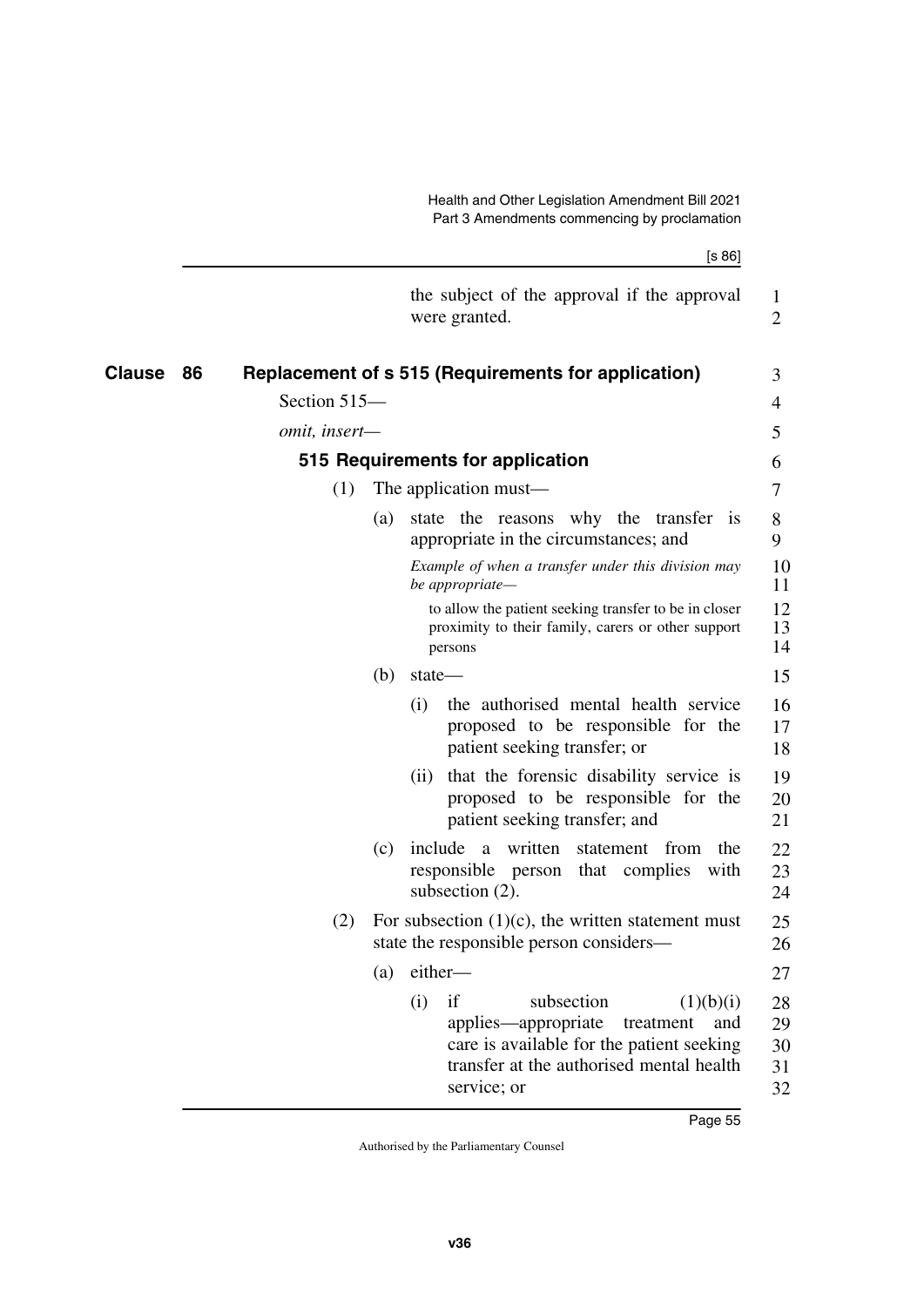[s 87]

|               |    |                            |     | (ii)<br>if<br>subsection<br>(1)(b)(ii)<br>applies—appropriate care is available<br>for the patient seeking transfer at the<br>forensic disability service; and | $\mathbf{1}$<br>$\overline{2}$<br>3<br>$\overline{4}$ |
|---------------|----|----------------------------|-----|----------------------------------------------------------------------------------------------------------------------------------------------------------------|-------------------------------------------------------|
|               |    |                            | (b) | the arrangements for the transfer<br>are<br>adequate to protect the safety of the<br>community.                                                                | 5<br>6<br>$\overline{7}$                              |
|               |    | (3)                        |     | In this section-                                                                                                                                               | 8                                                     |
|               |    |                            |     | <i>responsible person</i> means—                                                                                                                               | 9                                                     |
|               |    |                            | (a) | if an authorised mental health service is<br>proposed to be responsible for the patient<br>seeking transfer—the chief psychiatrist; or                         | 10<br>11<br>12                                        |
|               |    |                            |     | (b) if the forensic disability service is proposed<br>to be responsible for the patient seeking<br>transfer—the director of forensic disability.               | 13<br>14<br>15                                        |
| <b>Clause</b> | 87 |                            |     | Amendment of s 516 (Notice of hearing)                                                                                                                         | 16                                                    |
|               |    |                            |     | Section $516(1)(a)$ and (b), 'the person'—                                                                                                                     | 17                                                    |
|               |    | omit, insert-              |     |                                                                                                                                                                | 18                                                    |
|               |    |                            |     | the patient seeking transfer                                                                                                                                   | 19                                                    |
| Clause        | 88 |                            |     | Amendment of s 517 (Decision on application)                                                                                                                   | 20                                                    |
|               |    | Section 517(1) and $(2)$ — |     |                                                                                                                                                                | 21                                                    |
|               |    | omit, insert-              |     |                                                                                                                                                                | 22                                                    |
|               |    | (1)                        |     | In deciding the application, the tribunal must—                                                                                                                | 23                                                    |
|               |    |                            | (a) | to the greatest extent practicable, have<br>regard to the views, wishes and preferences<br>of the patient seeking transfer; and                                | 24<br>25<br>26                                        |
|               |    |                            | (b) | approve, or refuse to approve, the transfer.                                                                                                                   | 27                                                    |
|               |    | (2)                        |     | The tribunal may approve the transfer only if<br>satisfied-                                                                                                    | 28<br>29                                              |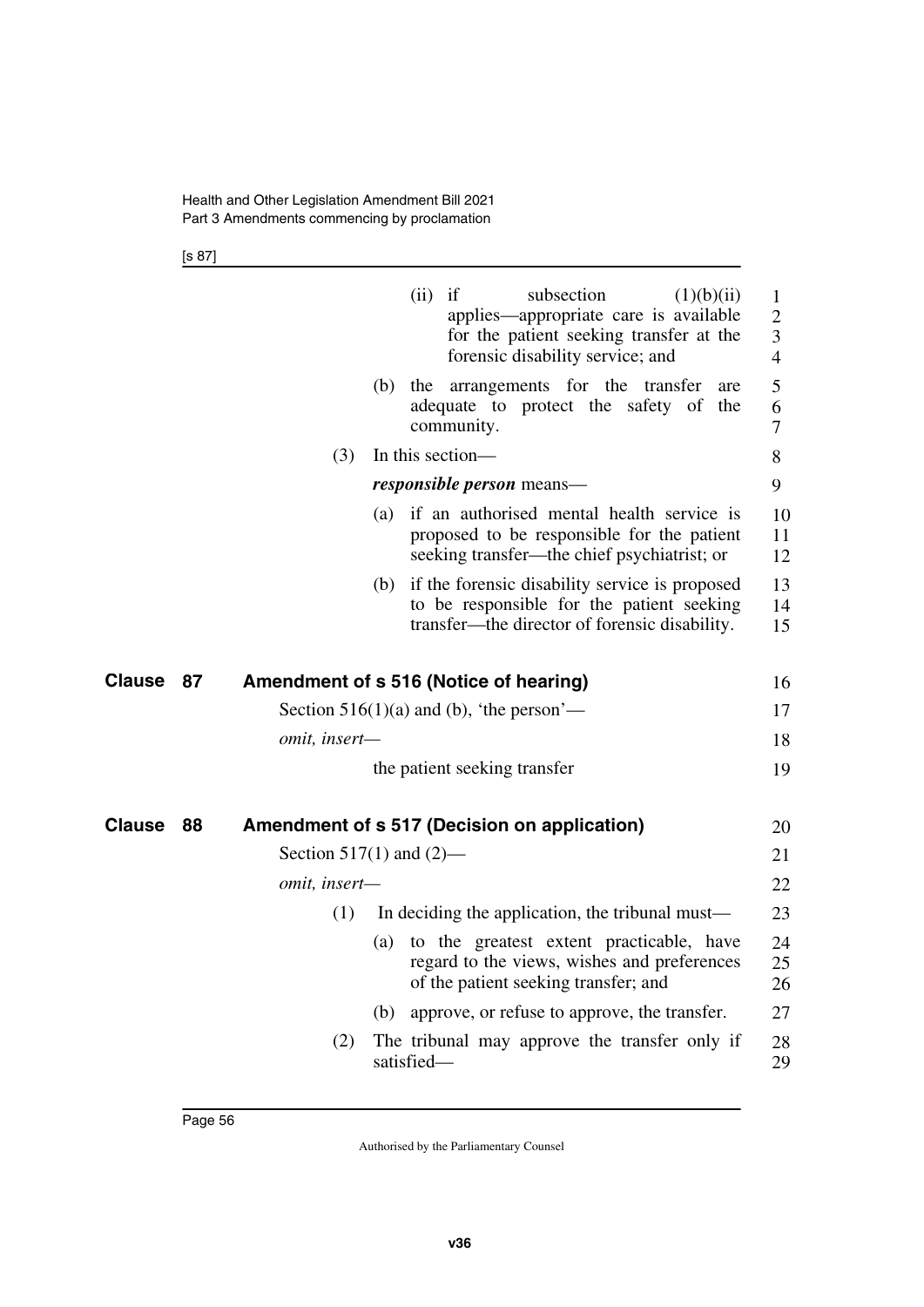[s 89]

|    |     | (a)                                           | the  | transfer<br>circumstances; and | $\frac{1}{1}$ | appropriate                                                                                                                                                                                                                                                                     | in       | the        | $\mathbf{1}$<br>$\mathbf{2}$              |
|----|-----|-----------------------------------------------|------|--------------------------------|---------------|---------------------------------------------------------------------------------------------------------------------------------------------------------------------------------------------------------------------------------------------------------------------------------|----------|------------|-------------------------------------------|
|    |     |                                               |      | be appropriate-                |               | Example of when a transfer under this division may                                                                                                                                                                                                                              |          |            | $\overline{\mathbf{3}}$<br>$\overline{4}$ |
|    |     |                                               |      | persons                        |               | to allow the patient seeking transfer to be in closer<br>proximity to their family, carers or other support                                                                                                                                                                     |          |            | 5<br>6<br>7                               |
|    |     | (b)                                           |      | either-                        |               |                                                                                                                                                                                                                                                                                 |          |            | 8                                         |
|    |     |                                               | (i)  | patient                        |               | if an authorised mental health service is<br>stated in the application—appropriate<br>treatment and care is available for the<br>seeking transfer<br>authorised mental health service; or                                                                                       | at       | the        | 9<br>10<br>11<br>12<br>13                 |
|    |     |                                               | (ii) | service; and                   |               | if the forensic disability service is<br>stated in the application—appropriate<br>care is available for the patient seeking<br>transfer at the forensic                                                                                                                         |          | disability | 14<br>15<br>16<br>17<br>18                |
|    |     | (c)                                           |      | property; and                  |               | a forensic order (mental health) or forensic<br>order (disability) is necessary, because of<br>the mental condition of the patient seeking<br>transfer, to protect the safety of the<br>community, including, for example, from<br>the risk of serious harm to other persons or |          |            | 19<br>20<br>21<br>22<br>23<br>24<br>25    |
|    |     | (d)                                           | the  | community.                     |               | arrangements for the<br>adequate to protect the safety of                                                                                                                                                                                                                       | transfer | are<br>the | 26<br>27<br>28                            |
|    |     |                                               |      |                                |               |                                                                                                                                                                                                                                                                                 |          |            |                                           |
| 89 |     | Amendment of s 518 (Making of forensic order) |      |                                |               |                                                                                                                                                                                                                                                                                 |          |            | 29                                        |
|    | (1) | Section 518(1), (2) and (3), 'the person'—    |      |                                |               |                                                                                                                                                                                                                                                                                 |          |            | 30                                        |
|    |     | omit, insert-                                 |      |                                |               |                                                                                                                                                                                                                                                                                 |          |            | 31                                        |
|    |     |                                               |      | the patient seeking transfer   |               |                                                                                                                                                                                                                                                                                 |          |            | 32                                        |
|    | (2) | Section 518(2)(b), 'the person's'—            |      |                                |               |                                                                                                                                                                                                                                                                                 |          |            | 33                                        |

**Clause** 89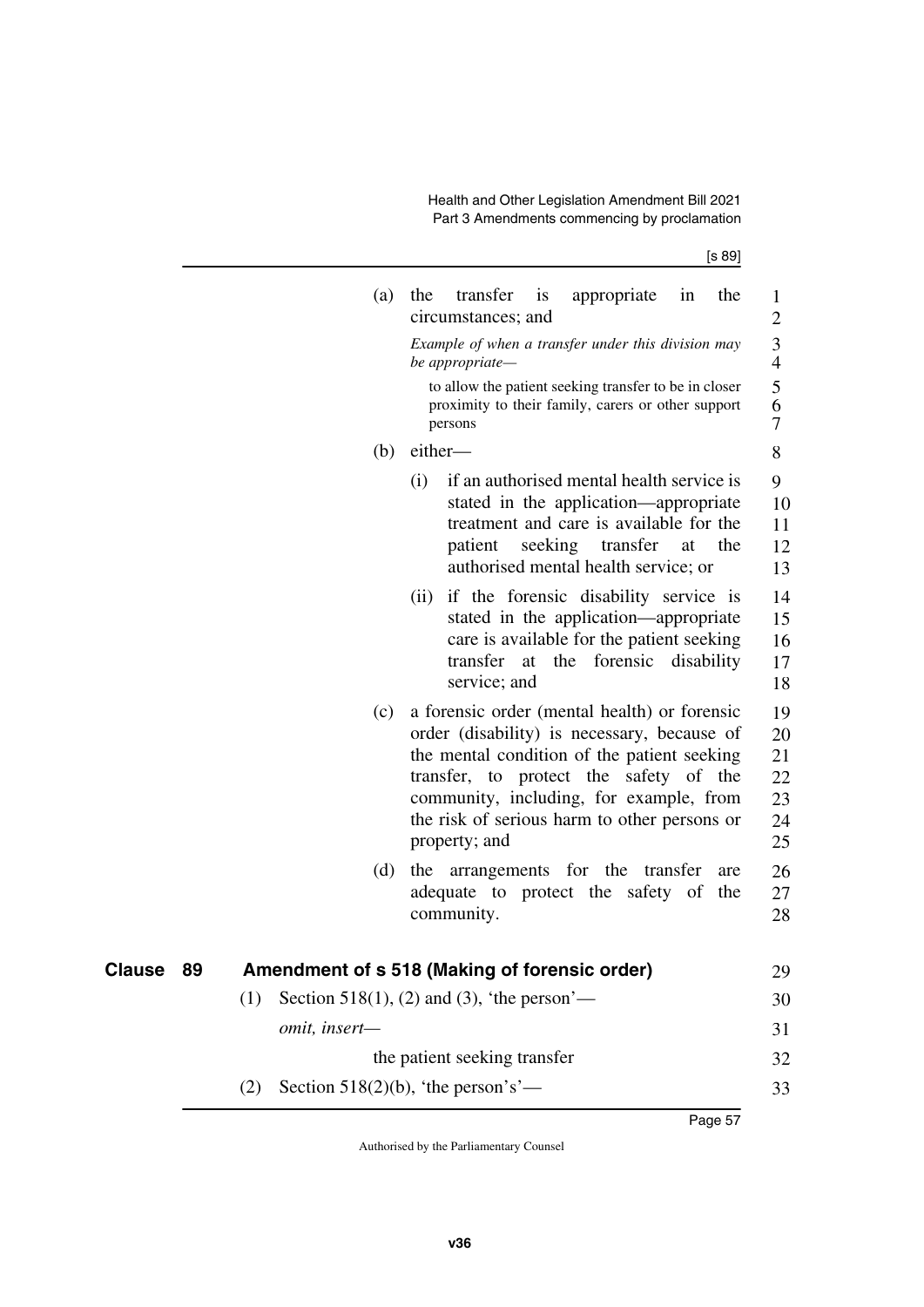[s 90]

|              | omit, insert-                                                                                                                                                                     | 1                    |
|--------------|-----------------------------------------------------------------------------------------------------------------------------------------------------------------------------------|----------------------|
|              | the patient's                                                                                                                                                                     | $\overline{2}$       |
|              | (3)<br>Section $518(4)(b)$ , the person subject to the interstate<br>forensic order'—                                                                                             | 3<br>$\overline{4}$  |
|              | omit, insert-                                                                                                                                                                     | 5                    |
|              | the patient seeking transfer                                                                                                                                                      | 6                    |
| Clause<br>90 | Replacement of ss 519 and 520                                                                                                                                                     | 7                    |
|              | Sections 519 and 520-                                                                                                                                                             | 8                    |
|              | omit, insert-                                                                                                                                                                     | 9                    |
|              | 519 When interstate transfer approval takes effect                                                                                                                                | 10                   |
|              | An interstate transfer approval takes effect-                                                                                                                                     | 11                   |
|              | if the tribunal imposes 1 or more conditions<br>(a)<br>on the approval that must be satisfied before<br>the approval takes effect—when all of the<br>conditions are satisfied; or | 12<br>13<br>14<br>15 |
|              | (b) otherwise—on the granting of the approval.                                                                                                                                    | 16                   |
|              | 520 Transport of patient seeking transfer under<br>interstate transfer approval                                                                                                   | 17<br>18             |
|              | This section applies if an interstate transfer<br>(1)<br>approval is in effect.                                                                                                   | 19<br>20             |
|              | (2)<br>The patient seeking transfer may be transported<br>under the approval by—                                                                                                  | 21<br>22             |
|              | if the approval states that a particular entity<br>(a)<br>may transport the patient seeking transfer<br>under the approval—the stated entity; or                                  | 23<br>24<br>25       |
|              | otherwise—<br>(b)                                                                                                                                                                 | 26                   |
|              | (i)<br>an authorised person; or                                                                                                                                                   | 27                   |
|              |                                                                                                                                                                                   |                      |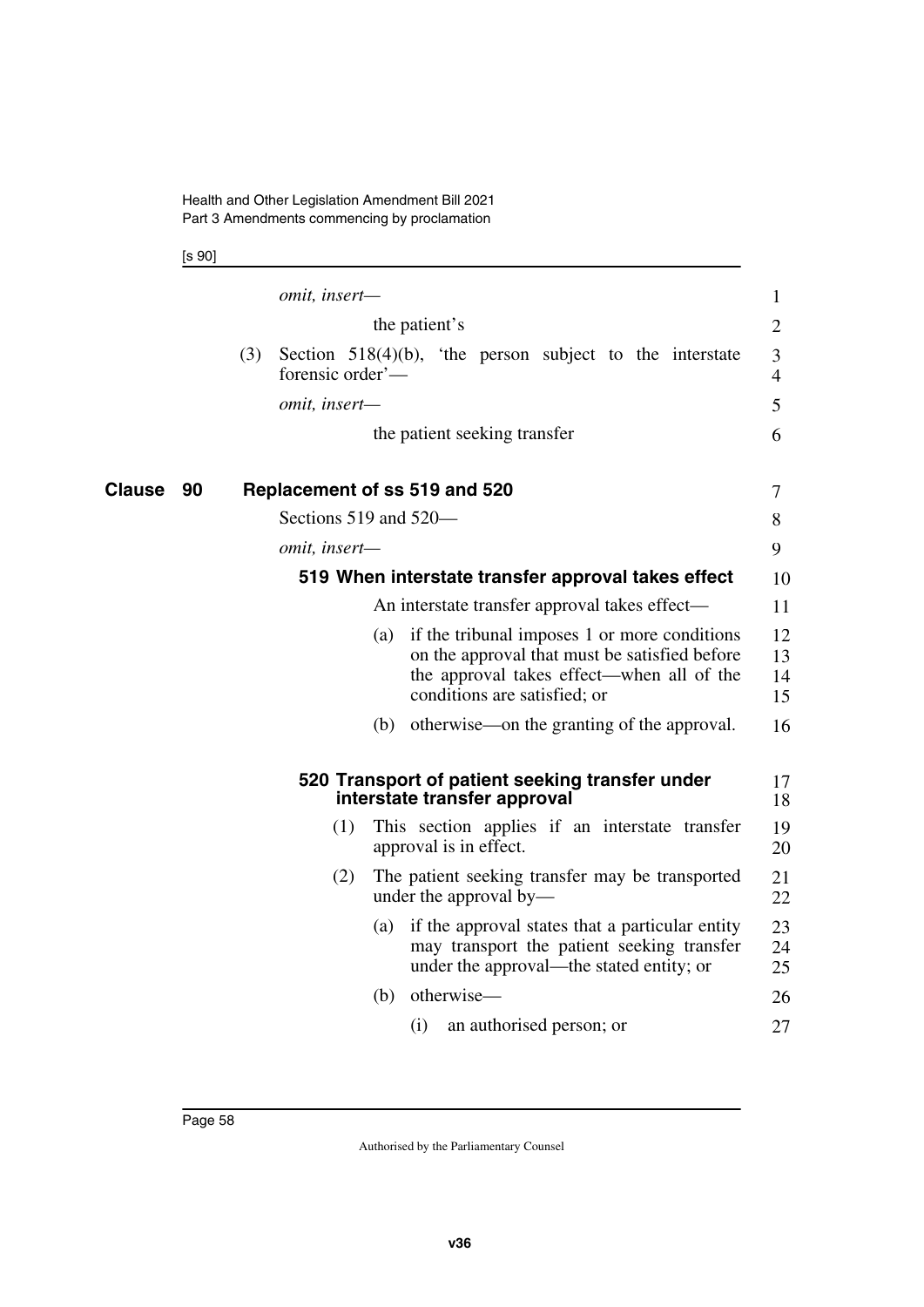$[s \underline{91}]$ 

|              |               |                  | $Note-$<br>For the powers of an authorised person<br>when detaining and transporting a person,<br>see chapter 11, part 6, division 5.                                                                                                                                | $\mathbf{1}$<br>$\overline{2}$<br>3<br>$\overline{4}$ |
|--------------|---------------|------------------|----------------------------------------------------------------------------------------------------------------------------------------------------------------------------------------------------------------------------------------------------------------------|-------------------------------------------------------|
|              |               |                  | (ii) if the patient seeking transfer is to be<br>transported to the forensic disability<br>service-an<br>authorised<br>practitioner<br>under the Forensic Disability Act; or                                                                                         | 5<br>6<br>7<br>8                                      |
|              |               |                  | (iii) a person who is authorised under a<br>corresponding law to transport the<br>patient seeking transfer from<br>an<br>interstate mental health service to an<br>authorised mental health service or the<br>forensic disability service.                           | 9<br>10<br>11<br>12<br>13<br>14                       |
|              | (3)           | (2).             | As soon as practicable after the approval takes<br>effect, the administrator of the responsible service<br>for the patient seeking transfer must arrange for<br>the patient to be transported to the responsible<br>service by an entity authorised under subsection | 15<br>16<br>17<br>18<br>19<br>20                      |
|              | (4)           | In this section— |                                                                                                                                                                                                                                                                      | 21                                                    |
|              |               |                  | <i>responsible service</i> , for a patient seeking transfer<br>under an interstate transfer approval, means—                                                                                                                                                         | 22<br>23                                              |
|              |               |                  | (a) if an authorised mental health service is<br>stated in the approval—the authorised<br>mental health service; or                                                                                                                                                  | 24<br>25<br>26                                        |
|              |               | (b)<br>the       | if the forensic disability service is stated in<br>approval—the<br>forensic<br>disability<br>service.                                                                                                                                                                | 27<br>28<br>29                                        |
|              |               |                  |                                                                                                                                                                                                                                                                      |                                                       |
| Clause<br>91 |               |                  | Replacement of s 521 (Definition for div 2)                                                                                                                                                                                                                          | 30                                                    |
|              | Section 521-  |                  |                                                                                                                                                                                                                                                                      | 31                                                    |
|              | omit, insert- |                  |                                                                                                                                                                                                                                                                      | 32                                                    |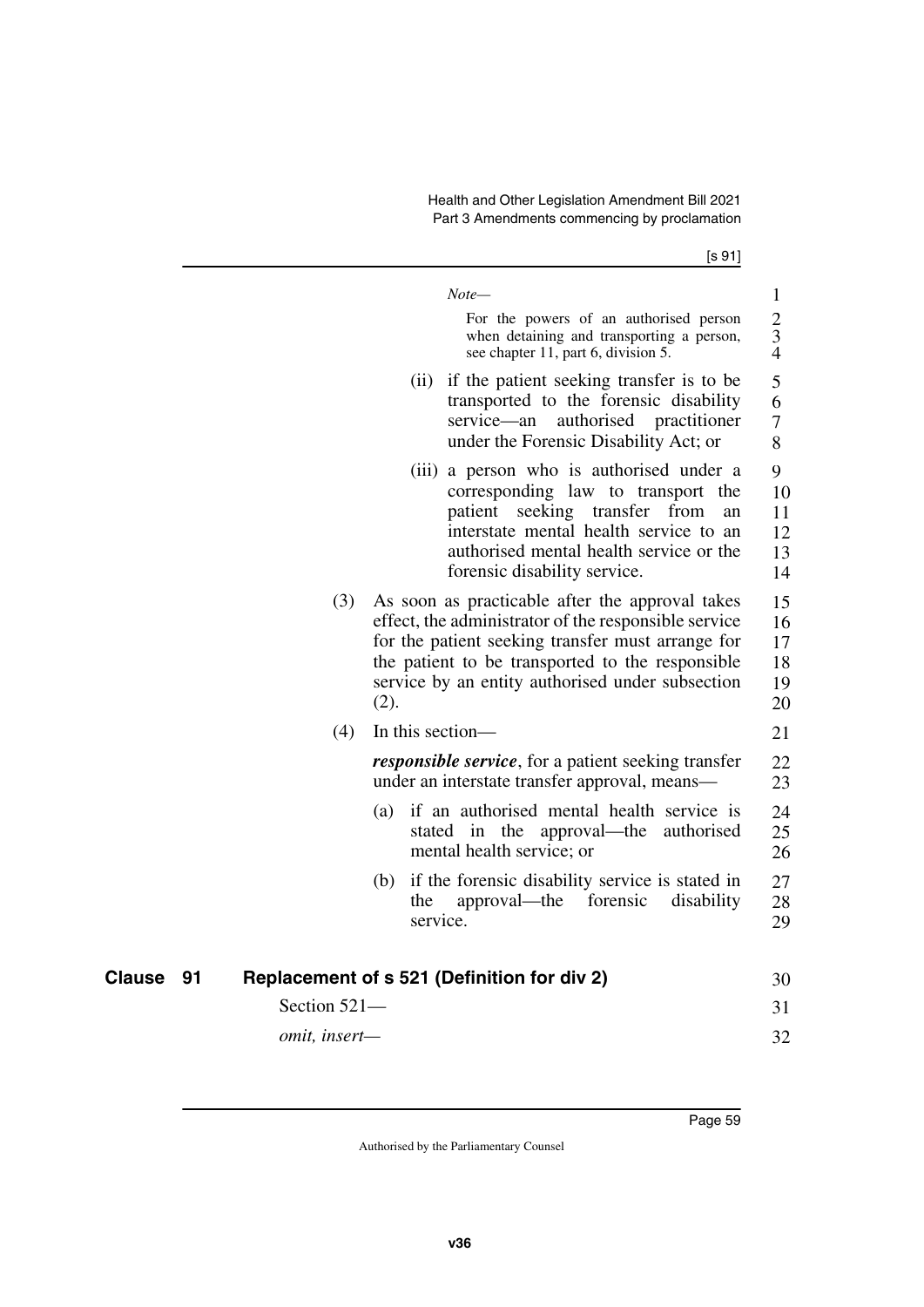[s 91]

| In this division-                                                                                                                                                                                                                                                     | $\overline{c}$                               |
|-----------------------------------------------------------------------------------------------------------------------------------------------------------------------------------------------------------------------------------------------------------------------|----------------------------------------------|
| <i>international transfer approval</i> , in relation to a<br>person, means an approval under this division for<br>the transfer of the person from an authorised<br>mental health service, or the forensic disability<br>service, to another country.                  | 3<br>$\overline{\mathcal{L}}$<br>5<br>6<br>7 |
| <i>interstate transfer approval</i> , in relation to a<br>person, means an approval under this division for<br>the transfer of the person from an authorised<br>mental health service, or the forensic disability<br>service, to an interstate mental health service. | 8<br>9<br>10<br>11<br>12                     |
| <i>patient seeking transfer means—</i>                                                                                                                                                                                                                                | 13                                           |
| international<br>relation to<br>transfer<br>(a)<br>in<br>an<br>approval or interstate transfer approval, the<br>person who is the subject of the approval; or                                                                                                         | 14<br>15<br>16                               |
| relation<br>application<br>(b)<br>for<br>in<br>to<br>an<br>an<br>international transfer approval or interstate<br>transfer approval, the person who would be<br>the subject of the approval if the approval<br>were granted.                                          | 17<br>18<br>19<br>20<br>21                   |
| <i>responsible service</i> , for a patient seeking transfer,<br>means-                                                                                                                                                                                                | 22<br>23                                     |
| if an authorised mental health service is<br>(a)<br>responsible for the patient seeking transfer<br>before the patient is transferred under this<br>division—the<br>authorised<br>health<br>mental<br>service; or                                                     | 24<br>25<br>26<br>27<br>28                   |
| if<br>forensic<br>disability<br>(b)<br>the<br>service<br><sup>1</sup> S<br>responsible for the patient seeking transfer<br>before the patient is transferred under this<br>division—the forensic disability service.                                                  | 29<br>30<br>31<br>32                         |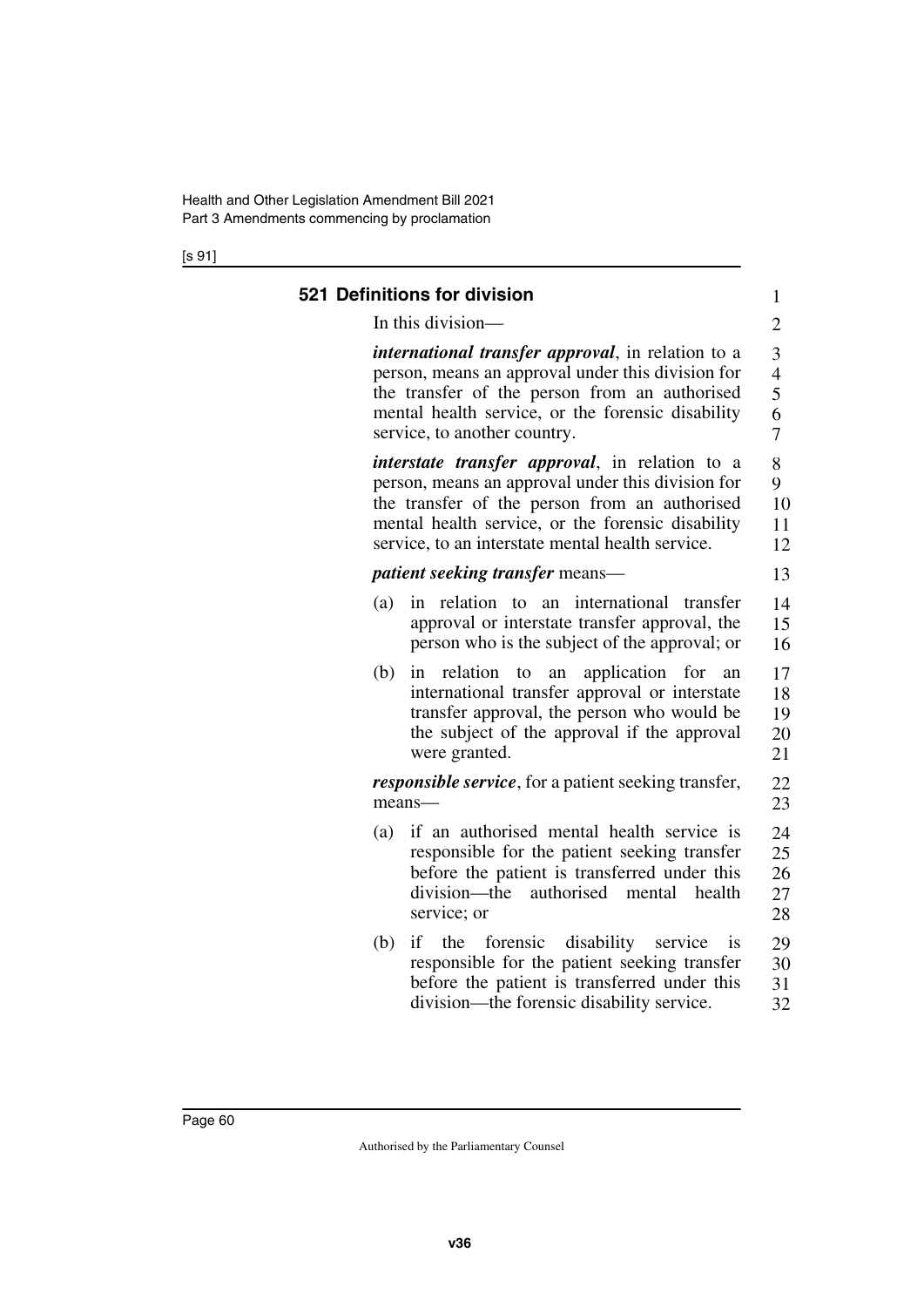|               |    | [s 92]                                                                                                                 |                |
|---------------|----|------------------------------------------------------------------------------------------------------------------------|----------------|
| <b>Clause</b> | 92 | Amendment of s 522 (Who may apply)                                                                                     | $\mathbf{1}$   |
|               |    | Section 522(1), from 'authorised mental health service'—                                                               | 2              |
|               |    | omit, insert-                                                                                                          | 3              |
|               |    | authorised mental health service, or the forensic<br>disability service, to-                                           | 4<br>5         |
|               |    | a stated interstate mental health service; or<br>(a)                                                                   | 6              |
|               |    | a stated country.<br>(b)                                                                                               | 7              |
| Clause        | 93 | Replacement of s 523 (Requirements for application)                                                                    | 8              |
|               |    | Section 523-                                                                                                           | 9              |
|               |    | omit, insert-                                                                                                          | 10             |
|               |    | 523 Requirements for application                                                                                       | 11             |
|               |    | The application must—<br>(1)                                                                                           | 12             |
|               |    | state the reasons why the transfer is<br>(a)<br>appropriate in the circumstances; and                                  | 13<br>14       |
|               |    | Example of when a transfer under this division may<br>be appropriate-                                                  | 15<br>16       |
|               |    | to allow the patient seeking transfer to be in closer<br>proximity to their family, carers or other support<br>persons | 17<br>18<br>19 |
|               |    | (b) include a written<br>statement from<br>the<br>responsible person that complies with<br>subsection (2).             | 20<br>21<br>22 |
|               |    | (2)<br>For subsection $(1)(b)$ , the written statement must<br>state the responsible person considers—                 | 23<br>24       |
|               |    | $(a)$ either-                                                                                                          | 25             |
|               |    | (i)<br>if an authorised mental health service is<br>responsible for the patient seeking<br>transfer-                   | 26<br>27<br>28 |
|               |    | (A) for an application for an interstate<br>transfer<br>approval—appropriate<br>treatment and care is available for    | 29<br>30<br>31 |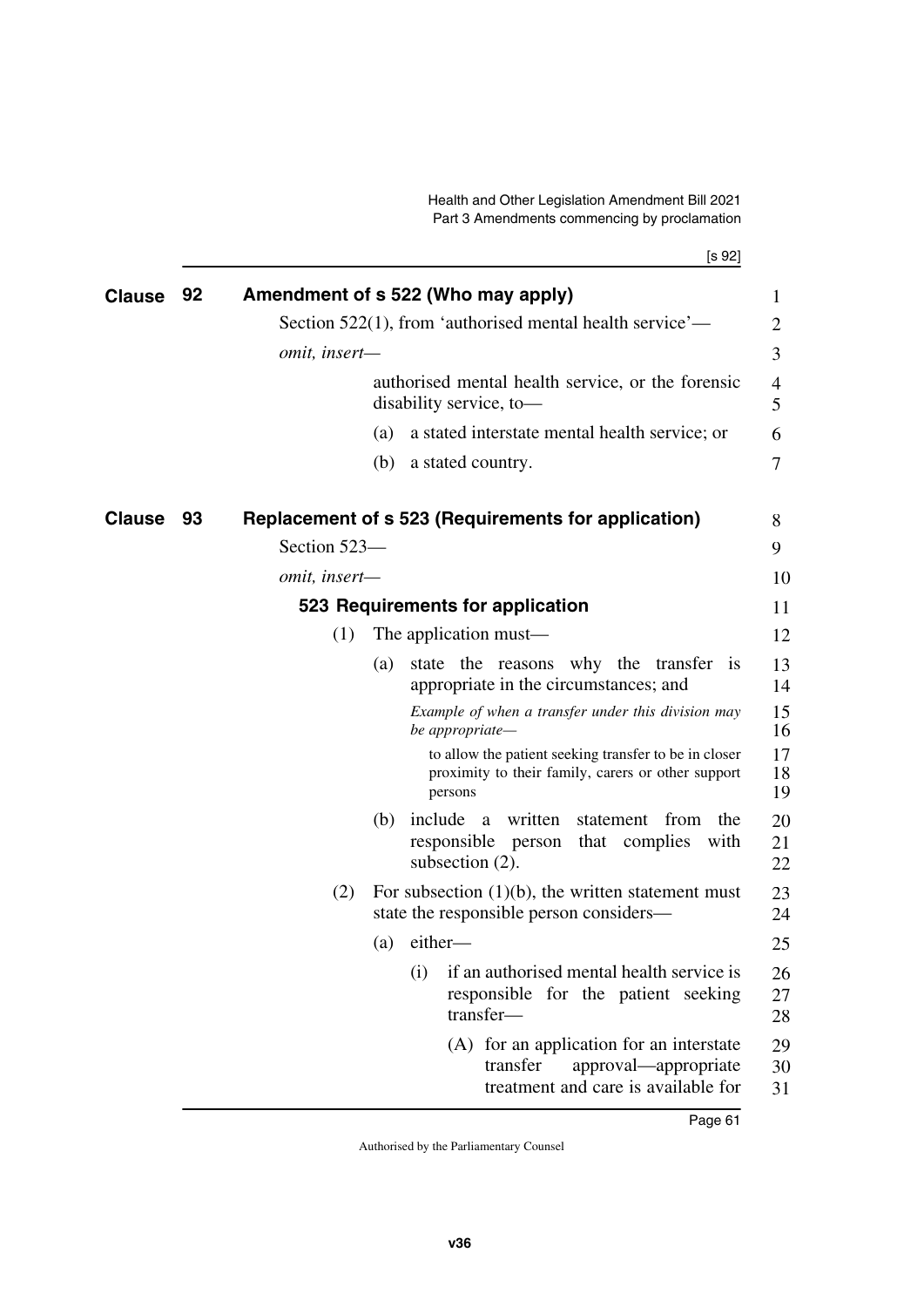[s 93]

| the patient seeking transfer at the<br>1<br>interstate mental health service<br>$\overline{c}$<br>3<br>stated in the application; or<br>$\overline{4}$<br>for an application<br>(B)<br>for<br>an<br>5<br>international<br>transfer<br>6<br>approval—appropriate treatment<br>and care is available for the<br>$\overline{7}$ |
|------------------------------------------------------------------------------------------------------------------------------------------------------------------------------------------------------------------------------------------------------------------------------------------------------------------------------|
|                                                                                                                                                                                                                                                                                                                              |
| 8<br>patient seeking transfer in the<br>country stated in the application;<br>9<br>10<br><b>or</b>                                                                                                                                                                                                                           |
| if the forensic disability service is<br>(ii)<br>11<br>responsible for the patient seeking<br>12<br>transfer-<br>13                                                                                                                                                                                                          |
| (A) for an application for an interstate<br>14<br>approval—appropriate<br>transfer<br>15<br>care is available for the patient<br>16<br>seeking transfer at the interstate<br>17<br>mental health service stated in the<br>18<br>application; or<br>19                                                                        |
| for<br>an application<br>(B)<br>for<br>20<br>an<br>international<br>transfer<br>21<br>22<br>approval—appropriate<br>care is<br>available for the patient seeking<br>23<br>transfer in the country stated in<br>24<br>the application; and<br>25                                                                              |
| (b)<br>the arrangements for the transfer<br>26<br>are<br>adequate to protect the safety of<br>the<br>27<br>community; and<br>28                                                                                                                                                                                              |
| for an application for an interstate transfer<br>(c)<br>29<br>approval—the transfer is, or may be,<br>30<br>permitted under a law of the State in which<br>31<br>the interstate mental health service stated in<br>32<br>the application is located.<br>33                                                                   |
| In this section-<br>34                                                                                                                                                                                                                                                                                                       |
| <i>responsible person</i> means—<br>35                                                                                                                                                                                                                                                                                       |

 $(3)$  In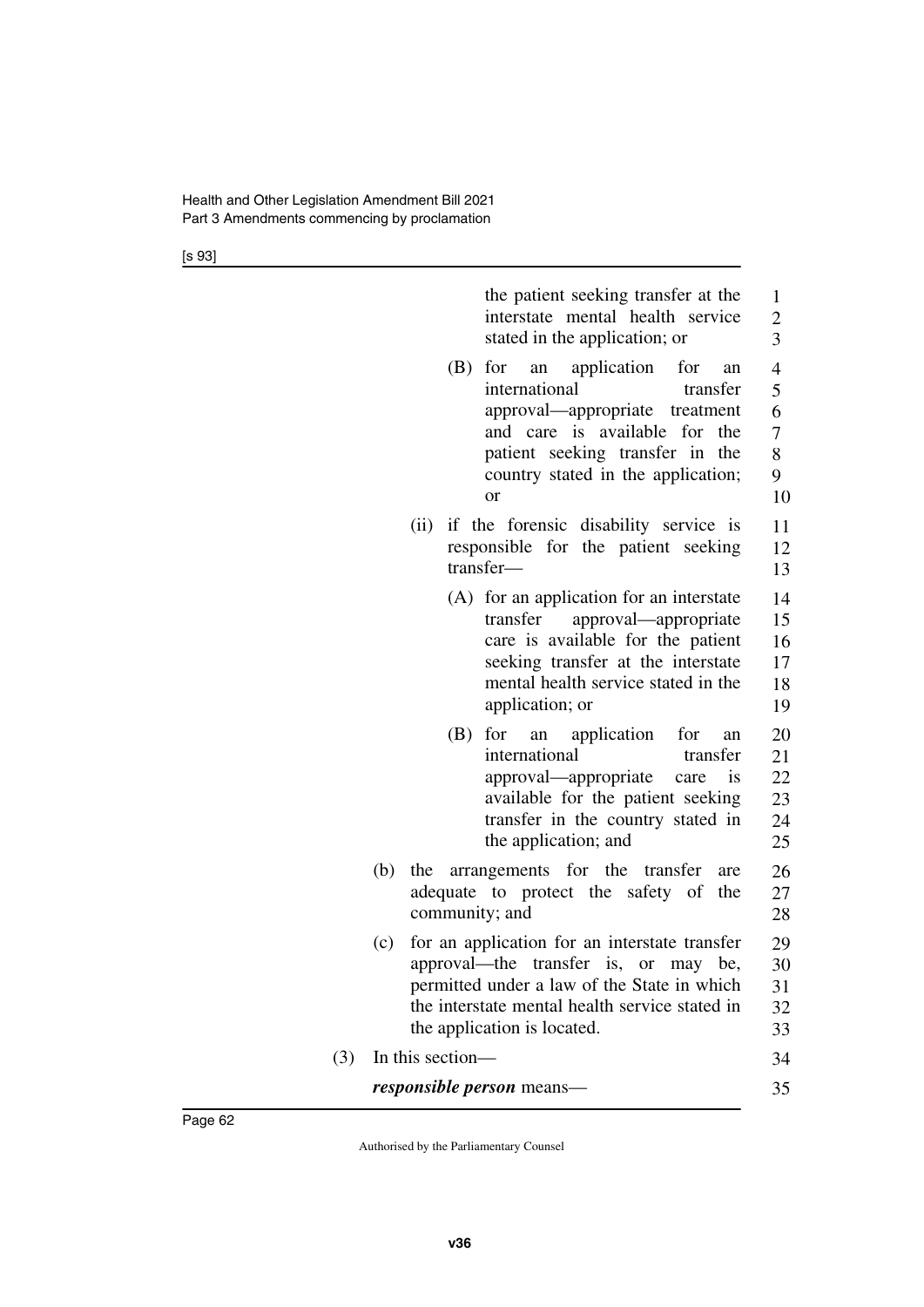[s 94]

|               |    |                              | (a) | if an authorised mental health service is<br>responsible<br>for<br>the<br>patient<br>seeking<br>transfer—the chief psychiatrist; or                             | 1<br>$\overline{2}$<br>3 |
|---------------|----|------------------------------|-----|-----------------------------------------------------------------------------------------------------------------------------------------------------------------|--------------------------|
|               |    |                              | (b) | forensic<br>disability<br>if<br>the<br>service<br><b>1S</b><br>responsible<br>for<br>the<br>patient<br>seeking<br>transfer-the director of forensic disability. | 4<br>5<br>6              |
| <b>Clause</b> | 94 |                              |     | Amendment of s 524 (Notice of hearing)                                                                                                                          | 7                        |
|               |    |                              |     | Section $524(1)(a)$ to (d), 'the person'—                                                                                                                       | 8                        |
|               |    | omit, insert-                |     |                                                                                                                                                                 | 9                        |
|               |    |                              |     | the patient seeking transfer                                                                                                                                    | 10                       |
| <b>Clause</b> | 95 |                              |     | Amendment of s 525 (Decision on application)                                                                                                                    | 11                       |
|               |    | Section $525(1)$ and $(2)$ — |     |                                                                                                                                                                 | 12                       |
|               |    | omit, insert-                |     |                                                                                                                                                                 | 13                       |
|               |    | (1)                          |     | In deciding the application, the tribunal must—                                                                                                                 | 14                       |
|               |    |                              | (a) | to the greatest extent practicable, have<br>regard to the views, wishes and preferences<br>of the patient seeking transfer; and                                 | 15<br>16<br>17           |
|               |    |                              | (b) | approve, or refuse to approve, the transfer.                                                                                                                    | 18                       |
|               |    | (2)                          |     | The tribunal may approve the transfer only if<br>satisfied-                                                                                                     | 19<br>20                 |
|               |    |                              | (a) | the<br>transfer<br>appropriate<br>the<br>1S<br>in<br>circumstances; and                                                                                         | 21<br>22                 |
|               |    |                              |     | Example of when a transfer under this division may<br>be appropriate—                                                                                           | 23<br>24                 |
|               |    |                              |     | to allow the patient seeking transfer to be in closer<br>proximity to their family, carers or other support<br>persons                                          | 25<br>26<br>27           |
|               |    |                              | (b) | either-                                                                                                                                                         | 28                       |
|               |    |                              |     |                                                                                                                                                                 |                          |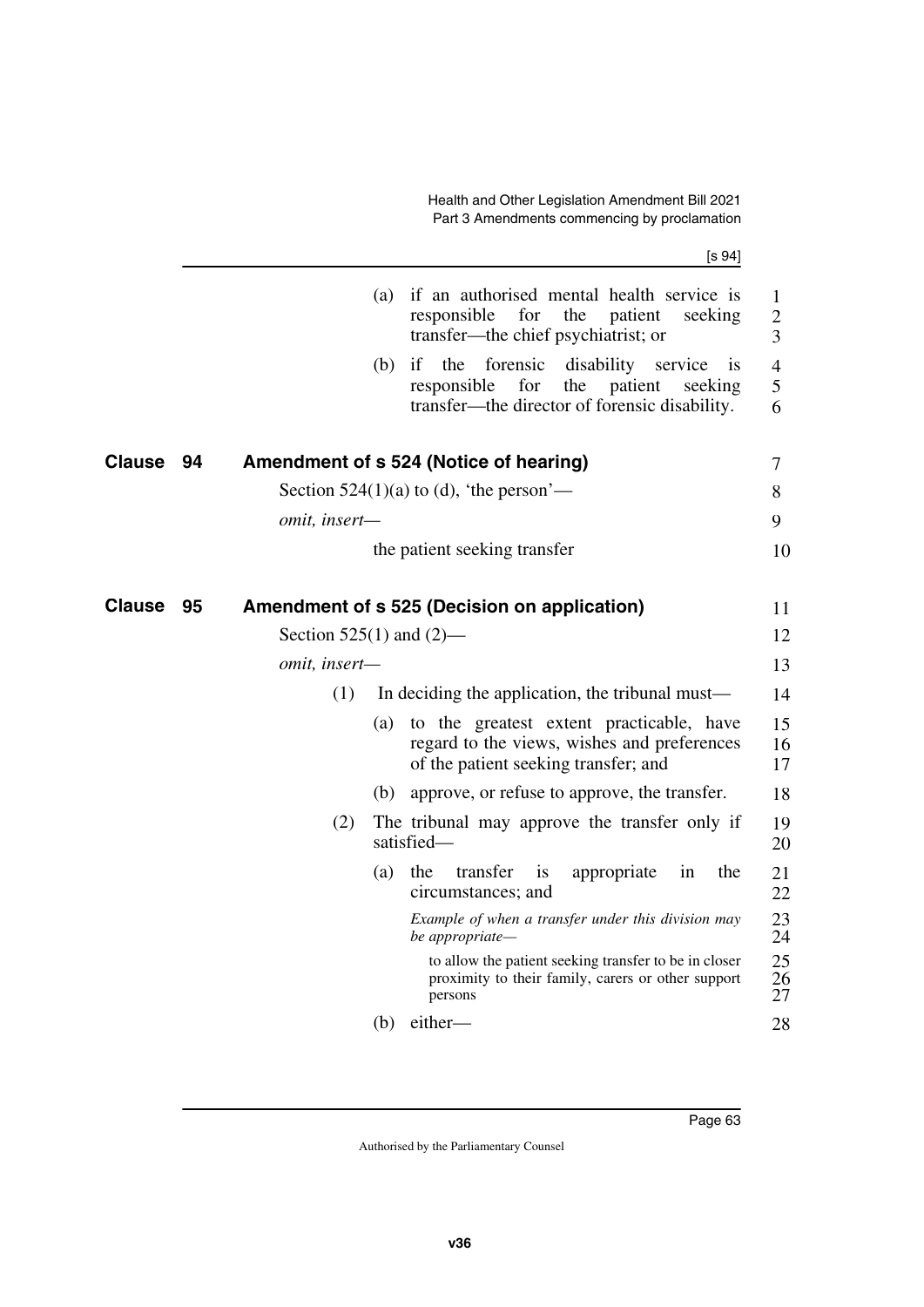[s 95]

|     | (i)  | if an authorised mental health service is<br>responsible for the patient seeking<br>transfer-                                                                                                                                          | 1<br>$\frac{2}{3}$                                   |
|-----|------|----------------------------------------------------------------------------------------------------------------------------------------------------------------------------------------------------------------------------------------|------------------------------------------------------|
|     |      | for an application for an interstate<br>(A)<br>approval—appropriate<br>transfer<br>treatment and care is available for<br>the patient seeking transfer at the<br>interstate mental health service<br>stated in the application; or     | $\overline{4}$<br>5<br>6<br>$\overline{7}$<br>8<br>9 |
|     |      | for<br>application<br>for<br>(B)<br>an<br>an<br>international<br>transfer<br>approval-appropriate treatment<br>and care is available for the<br>patient seeking transfer in the<br>country stated in the application;<br><sub>or</sub> | 10<br>11<br>12<br>13<br>14<br>15<br>16               |
|     | (ii) | if the forensic disability service is<br>responsible for the patient seeking<br>transfer-                                                                                                                                              | 17<br>18<br>19                                       |
|     |      | (A) for an application for an interstate<br>approval—appropriate<br>transfer<br>care is available for the patient<br>seeking transfer at the interstate<br>mental health service stated in the<br>application; or                      | 20<br>21<br>22<br>23<br>24<br>25                     |
|     |      | (B)<br>for<br>application<br>for<br>an<br>an<br>international<br>transfer<br>approval—appropriate<br>is<br>care<br>available for the patient seeking<br>transfer in the country stated in<br>the application; and                      | 26<br>27<br>28<br>29<br>30<br>31                     |
|     |      | (c) the arrangements for the transfer<br>are<br>adequate to protect the safety of<br>the<br>community; and                                                                                                                             | 32<br>33<br>34                                       |
| (d) |      | for an application for an interstate transfer<br>approval—the transfer is, or may be,<br>permitted under a law of the State in which                                                                                                   | 35<br>36<br>37                                       |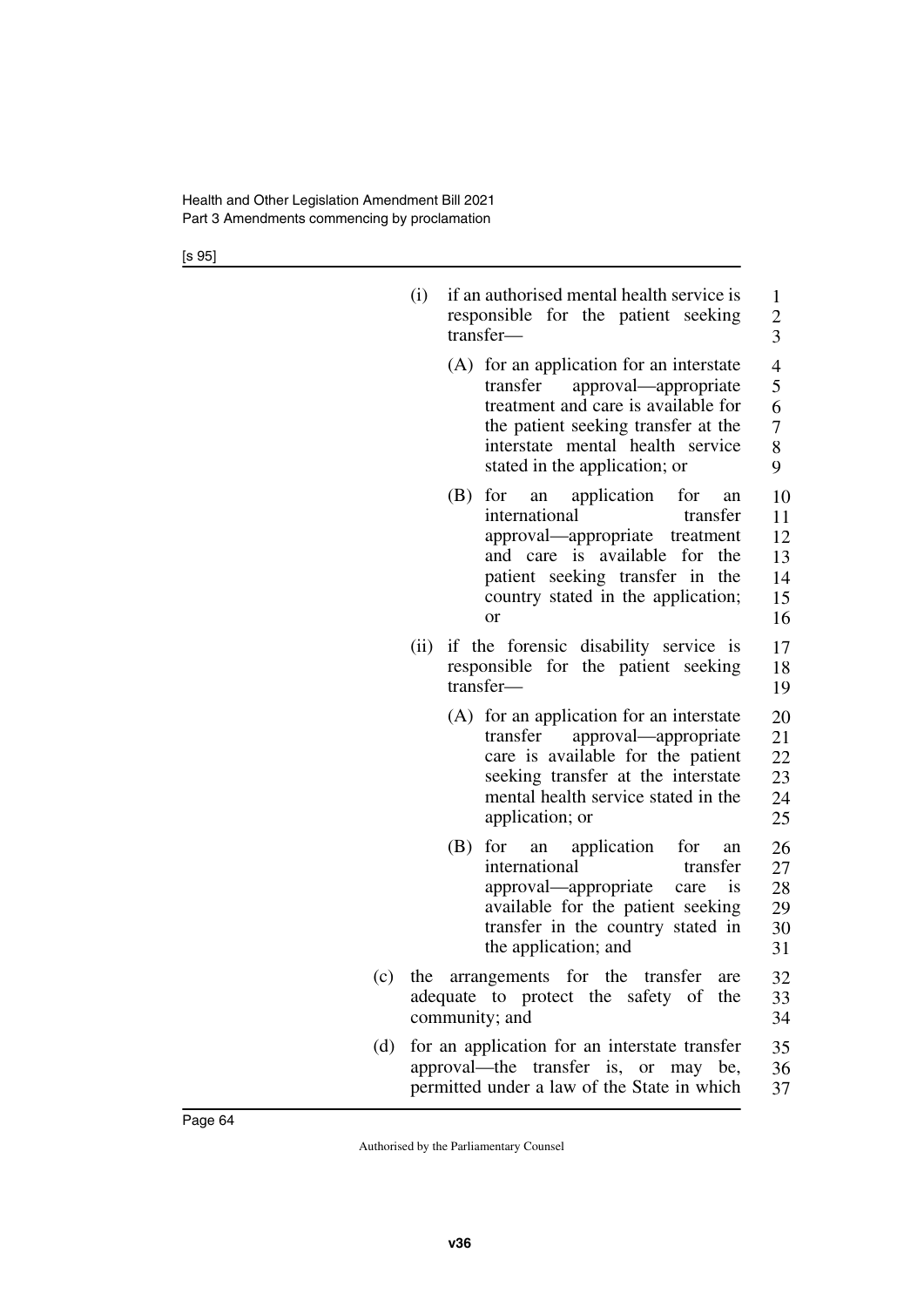|        |                                 | [s 96]                                                                                                                                                                            |                      |
|--------|---------------------------------|-----------------------------------------------------------------------------------------------------------------------------------------------------------------------------------|----------------------|
|        |                                 | the interstate mental health service stated in<br>the application is located.                                                                                                     | 1<br>$\overline{2}$  |
| Clause | Replacement of ss 526-528<br>96 |                                                                                                                                                                                   | 3                    |
|        | Sections $526$ to $528$ —       |                                                                                                                                                                                   | 4                    |
|        | <i>omit, insert—</i>            |                                                                                                                                                                                   | 5                    |
|        |                                 | 526 When interstate transfer approval or<br>international transfer approval takes effect                                                                                          | 6<br>7               |
|        |                                 | An interstate transfer approval or international<br>transfer approval takes effect—                                                                                               | 8<br>9               |
|        |                                 | if the tribunal imposes 1 or more conditions<br>(a)<br>on the approval that must be satisfied before<br>the approval takes effect—when all of the<br>conditions are satisfied; or | 10<br>11<br>12<br>13 |
|        |                                 | (b) otherwise—on the granting of the approval.                                                                                                                                    | 14                   |
|        |                                 | 527 Transport of patient seeking transfer under<br>interstate transfer approval                                                                                                   | 15<br>16             |
|        | (1)                             | This section applies if an interstate transfer<br>approval is in effect.                                                                                                          | 17<br>18             |
|        | (2)                             | The patient seeking transfer may be transported<br>under the approval by—                                                                                                         | 19<br>20             |
|        |                                 | if the approval states that a particular entity<br>(a)<br>may transport the patient seeking transfer<br>under the approval—the stated entity; or                                  | 21<br>22<br>23       |
|        |                                 | otherwise—<br>(b)                                                                                                                                                                 | 24                   |
|        |                                 | (i)<br>an authorised person; or                                                                                                                                                   | 25                   |
|        |                                 | $Note-$                                                                                                                                                                           | 26                   |
|        |                                 | For the powers of an authorised person<br>when detaining and transporting a person,<br>see chapter 11, part 6, division 5.                                                        | 27<br>28<br>29       |
|        |                                 | if the patient seeking transfer is to be<br>(i)<br>transported from the forensic disability                                                                                       | 30<br>31             |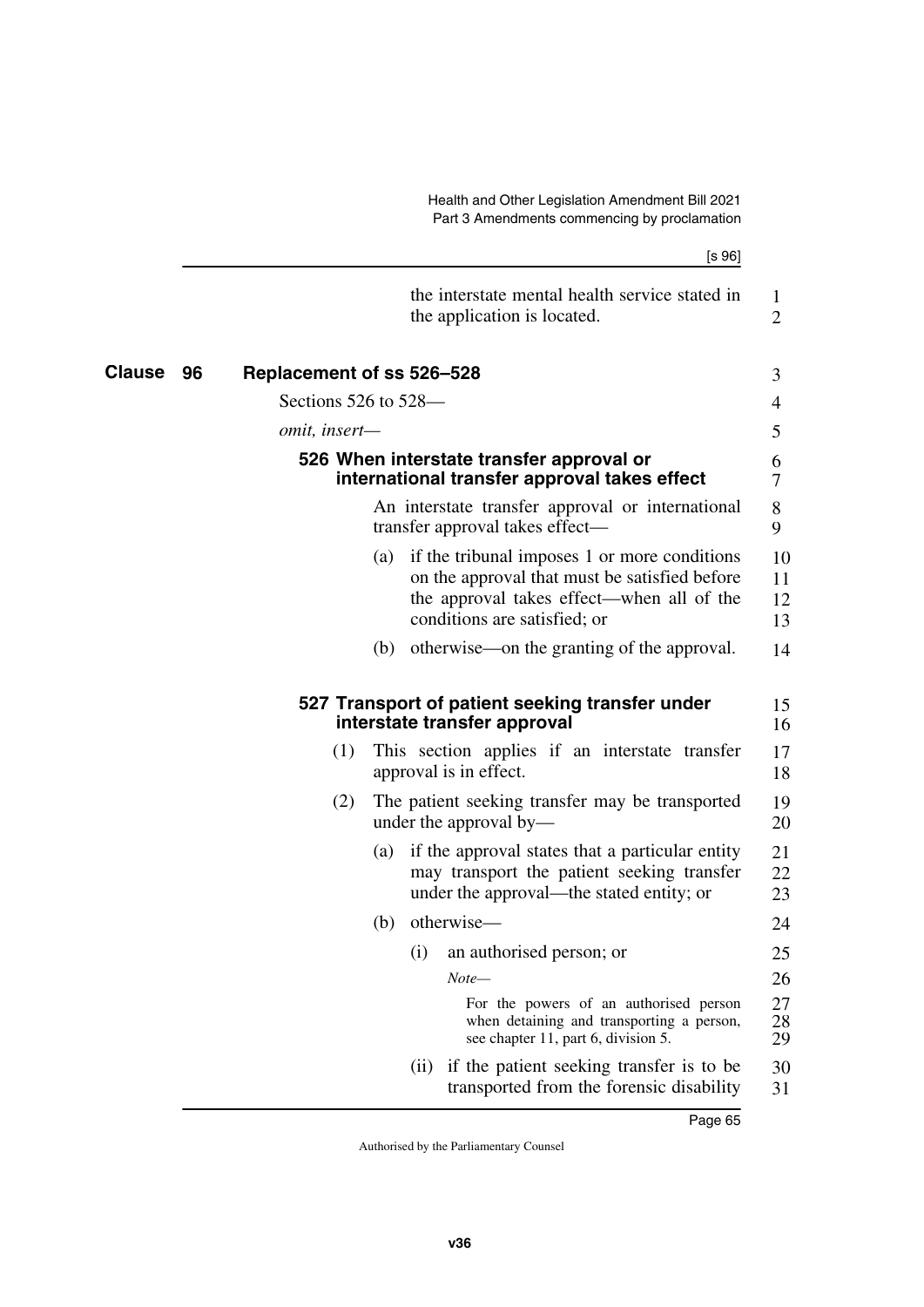[s 96]

|     | service—an authorised practitioner<br>under the Forensic Disability Act; or                                                                                                                                                                                                                                      | $\mathbf{1}$<br>$\overline{2}$                       |  |  |  |  |  |
|-----|------------------------------------------------------------------------------------------------------------------------------------------------------------------------------------------------------------------------------------------------------------------------------------------------------------------|------------------------------------------------------|--|--|--|--|--|
|     | a person who is authorised under a<br>(iii)<br>corresponding law to transport<br>the<br>patient seeking transfer<br>from<br>the<br>responsible service for the patient to<br>the interstate mental health service<br>stated in the approval.                                                                     | 3<br>$\overline{4}$<br>5<br>6<br>$\overline{7}$<br>8 |  |  |  |  |  |
| (3) | As soon as practicable after the approval takes<br>effect, the administrator of the responsible service<br>for the patient seeking transfer must arrange for<br>the patient to be transported to the interstate<br>mental health service stated in the approval by an<br>entity authorised under subsection (2). | 9<br>10<br>11<br>12<br>13<br>14                      |  |  |  |  |  |
|     | 527A Transport of patient seeking transfer under<br>international transfer approval                                                                                                                                                                                                                              | 15<br>16                                             |  |  |  |  |  |
| (1) | This section applies if an international transfer<br>approval is in effect.                                                                                                                                                                                                                                      |                                                      |  |  |  |  |  |
| (2) | The patient seeking transfer may be transported<br>under the approval by-                                                                                                                                                                                                                                        | 19<br>20                                             |  |  |  |  |  |
|     | if the approval states that a particular entity<br>(a)<br>may transport the patient seeking transfer<br>under the approval—the stated entity; or                                                                                                                                                                 | 21<br>22<br>23                                       |  |  |  |  |  |
|     | otherwise-<br>(b)                                                                                                                                                                                                                                                                                                | 24                                                   |  |  |  |  |  |
|     | an authorised person; or<br>(i)                                                                                                                                                                                                                                                                                  | 25                                                   |  |  |  |  |  |
|     | Note—                                                                                                                                                                                                                                                                                                            | 26                                                   |  |  |  |  |  |
|     | For the powers of an authorised person<br>when detaining and transporting a person,<br>see chapter 11, part 6, division 5.                                                                                                                                                                                       | 27<br>28<br>29                                       |  |  |  |  |  |
|     | if the patient seeking transfer is to be<br>(ii)<br>transported from the forensic disability<br>service-an<br>authorised<br>practitioner<br>under the Forensic Disability Act.                                                                                                                                   | 30<br>31<br>32<br>33                                 |  |  |  |  |  |
|     |                                                                                                                                                                                                                                                                                                                  |                                                      |  |  |  |  |  |

(3) As soon as practicable after the approval takes 34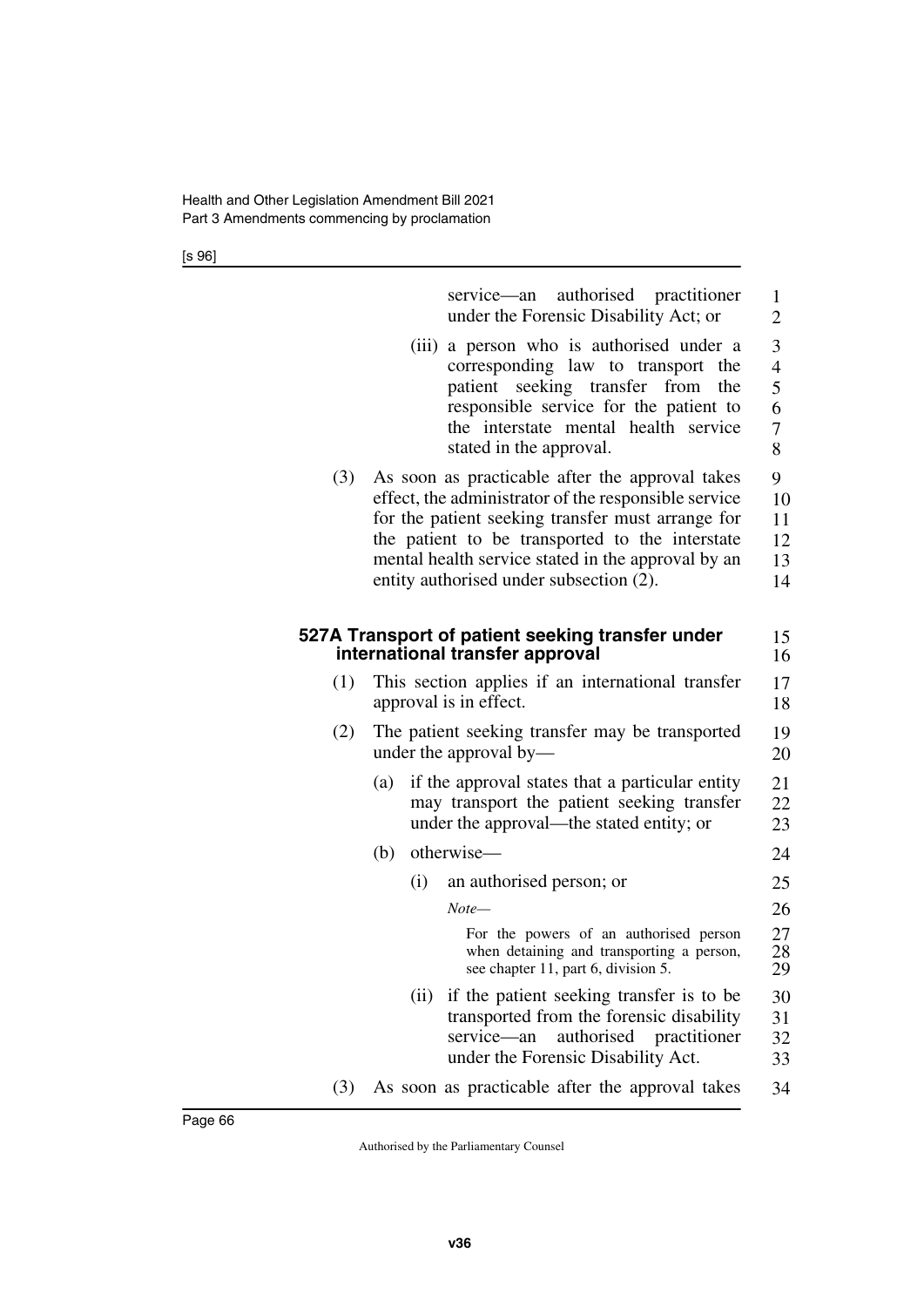[s 97]

6

16

effect, the administrator of the responsible service for the patient seeking transfer must arrange for the patient to be transported to the country stated in the approval by an entity authorised under subsection (2). 1 2 3 4 5

## **528 Effect on order**

- (1) This section applies to a forensic order (mental health), forensic order (disability) or treatment support order to which a patient seeking transfer is subject when the patient is transferred under an interstate transfer approval or an international transfer approval. 7 8 9 10 11 12
- (2) The order has effect only if the patient seeking transfer returns to Queensland and while the patient is in Queensland. 13 14 15

## (3) Also, the order ends—

- (a) on the last day of any non-revocation period for the order if, on that day, the patient seeking transfer has been out of Queensland for a continuous period of at least 3 years; or 17 18 19 20
- (b) if paragraph (a) does not apply—if the patient seeking transfer is out of Queensland for a continuous period of 3 years. 21 22 23

## (4) In this section— 24

*out of Queensland*, in relation to a patient seeking transfer, means out of Queensland because of the transfer of the patient under an interstate transfer approval or international transfer approval. 25 26 27 28

| <b>Clause 97</b> | Amendment of s 532 (Definitions for pt 2)                                                         | 29 |
|------------------|---------------------------------------------------------------------------------------------------|----|
|                  | Section 532, definition <i>decision notice</i> , $\cdot$ , 322(3) <sup><math>\cdot</math></sup> — | 30 |
|                  | omit.                                                                                             |    |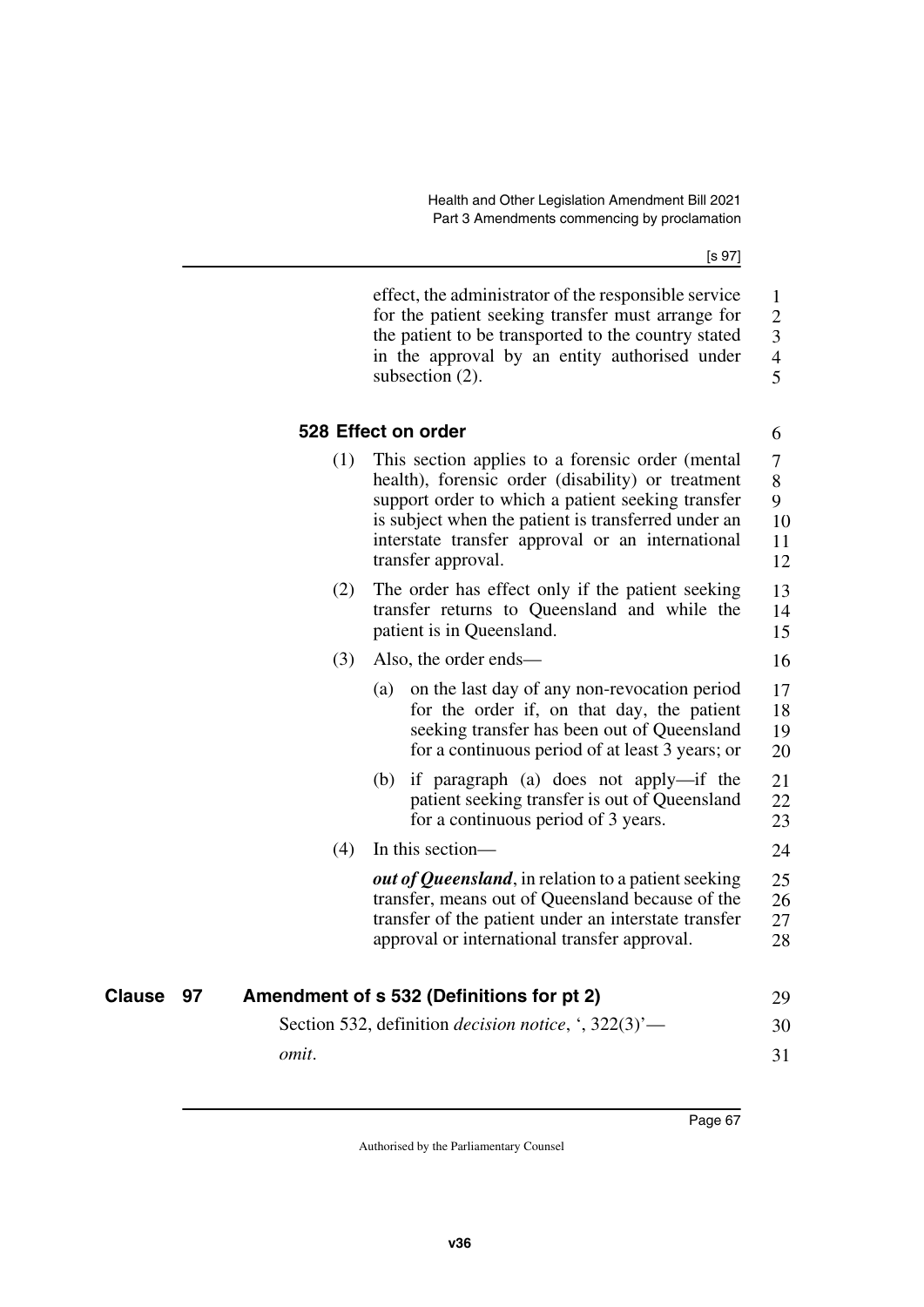[s 98]

| <b>Clause</b> | 98 |               |     | Amendment of s 740 (Appointment of representative)                                      | 1              |
|---------------|----|---------------|-----|-----------------------------------------------------------------------------------------|----------------|
|               |    |               |     | Section 740(5), from 'ability to understand'—                                           | $\overline{2}$ |
|               |    | omit, insert- |     |                                                                                         | 3              |
|               |    |               |     | ability to-                                                                             | 4              |
|               |    |               | (a) | understand the nature and effect of the<br>decision to waive the right; and             | 5<br>6         |
|               |    |               | (b) | freely and voluntarily make the decision to<br>waive the right; and                     | 7<br>8         |
|               |    |               | (c) | communicate the decision to waive the<br>right.                                         | 9<br>10        |
| <b>Clause</b> | 99 |               |     | Amendment of s 776 (Definitions for ch 17)                                              | 11             |
|               |    | Section 776-  |     |                                                                                         | 12             |
|               |    | insert-       |     |                                                                                         | 13             |
|               |    |               |     | <i>relevant person</i> means each of the following<br>persons-                          | 14<br>15       |
|               |    |               | (a) | the chief psychiatrist;                                                                 | 16             |
|               |    |               | (b) | the administrator of an authorised mental<br>health service;                            | 17<br>18       |
|               |    |               | (c) | the director of forensic disability;                                                    | 19             |
|               |    |               | (d) | the administrator of the forensic disability<br>service;                                | 20<br>21       |
|               |    |               | (e) | an authorised doctor;                                                                   | 22             |
|               |    |               | (f) | an authorised mental health practitioner;                                               | 23             |
|               |    |               | (g) | a member of the tribunal;                                                               | 24             |
|               |    |               | (h) | a member of the staff of the tribunal or<br>registry;                                   | 25<br>26       |
|               |    |               | (i) | an assisting clinician;                                                                 | 27             |
|               |    |               | (i) | a person representing another person at the<br>hearing of a proceeding in the tribunal; | 28<br>29       |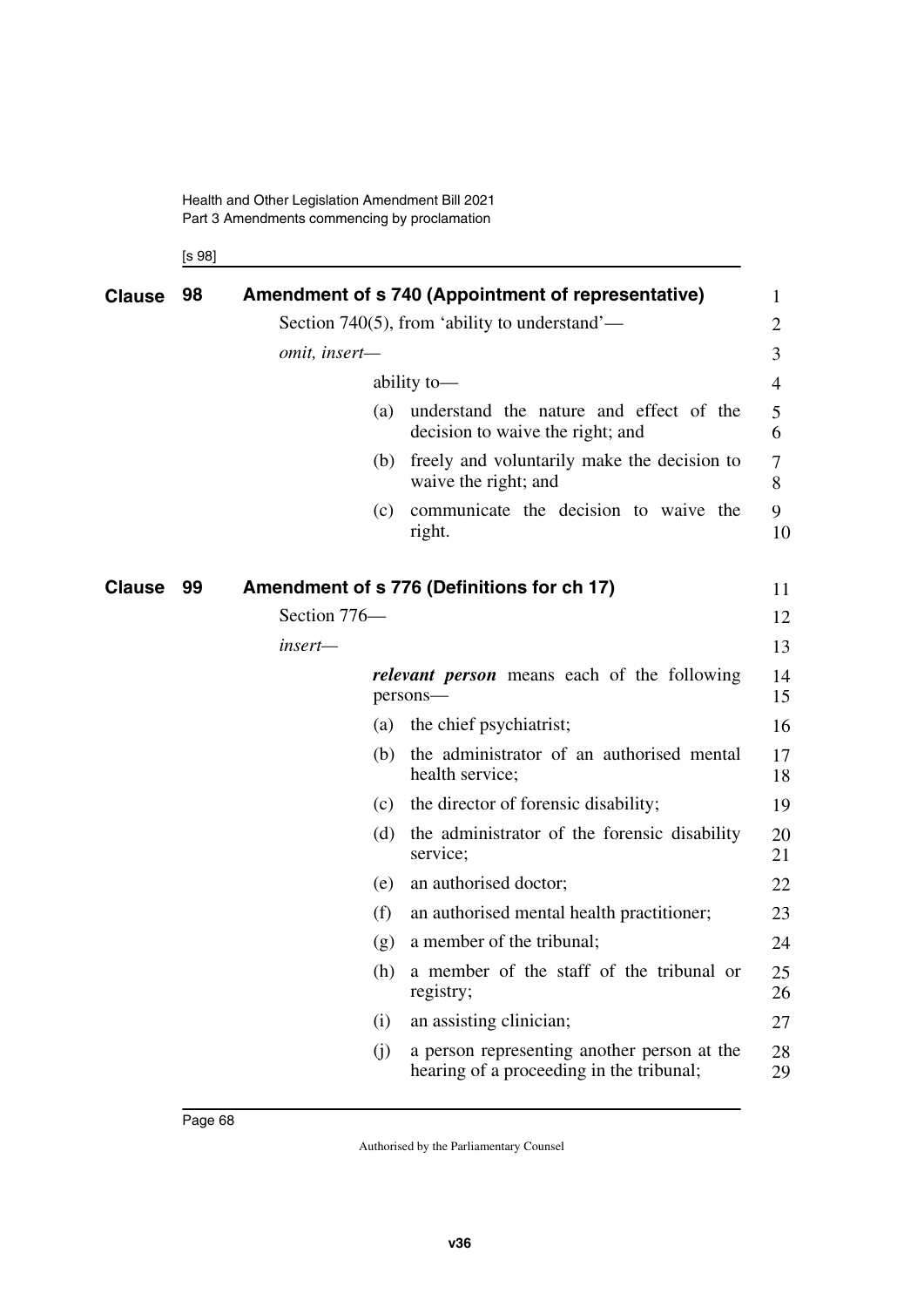|                      |                               | (k)                | a member of a person's support network<br>accompanying the person under section 739<br>at the hearing of a proceeding in the<br>tribunal; | $\mathbf 1$<br>$\overline{2}$<br>3<br>$\overline{4}$ |
|----------------------|-------------------------------|--------------------|-------------------------------------------------------------------------------------------------------------------------------------------|------------------------------------------------------|
|                      |                               | (1)                | an examining practitioner conducting an<br>examination under a court examination<br>order or an order mentioned in section<br>721(1);     | 5<br>6<br>7<br>8                                     |
|                      |                               |                    | (m) a designated person performing a function<br>under this Act;                                                                          | 9<br>10                                              |
|                      |                               | (n)                | an independent patient rights adviser;                                                                                                    | 11                                                   |
|                      |                               | $\left( 0 \right)$ | an inspector;                                                                                                                             | 12                                                   |
|                      |                               | (p)                | an authorised person.                                                                                                                     | 13                                                   |
| 100<br><b>Clause</b> | Replacement of ss 778 and 779 |                    |                                                                                                                                           | 14                                                   |
|                      | Sections 778 and 779-         |                    |                                                                                                                                           | 15                                                   |
|                      | omit, insert-                 |                    |                                                                                                                                           | 16                                                   |
|                      |                               | information        | 778 Offence to use or disclose personal                                                                                                   | 17<br>18                                             |
|                      | (1)                           |                    | This section applies to a person who-                                                                                                     | 19                                                   |
|                      |                               | (a)                | is, or has been, a relevant person; and                                                                                                   | 20                                                   |
|                      |                               | (b)                | acquires, or acquired, personal information<br>in the person's capacity as a relevant person.                                             | 21<br>22                                             |
|                      | (2)                           |                    | The person must not use the personal information<br>or disclose the information to anyone else.                                           | 23<br>24                                             |
|                      |                               |                    | Maximum penalty—100 penalty units.                                                                                                        | 25                                                   |
|                      | (3)                           |                    | However, the person may use or disclose the<br>personal information—                                                                      | 26<br>27                                             |
|                      |                               | (a)                | to the extent necessary to allow—                                                                                                         | 28                                                   |
|                      |                               |                    | the person to perform the person's<br>(1)<br>functions under this Act; or                                                                 | 29<br>30                                             |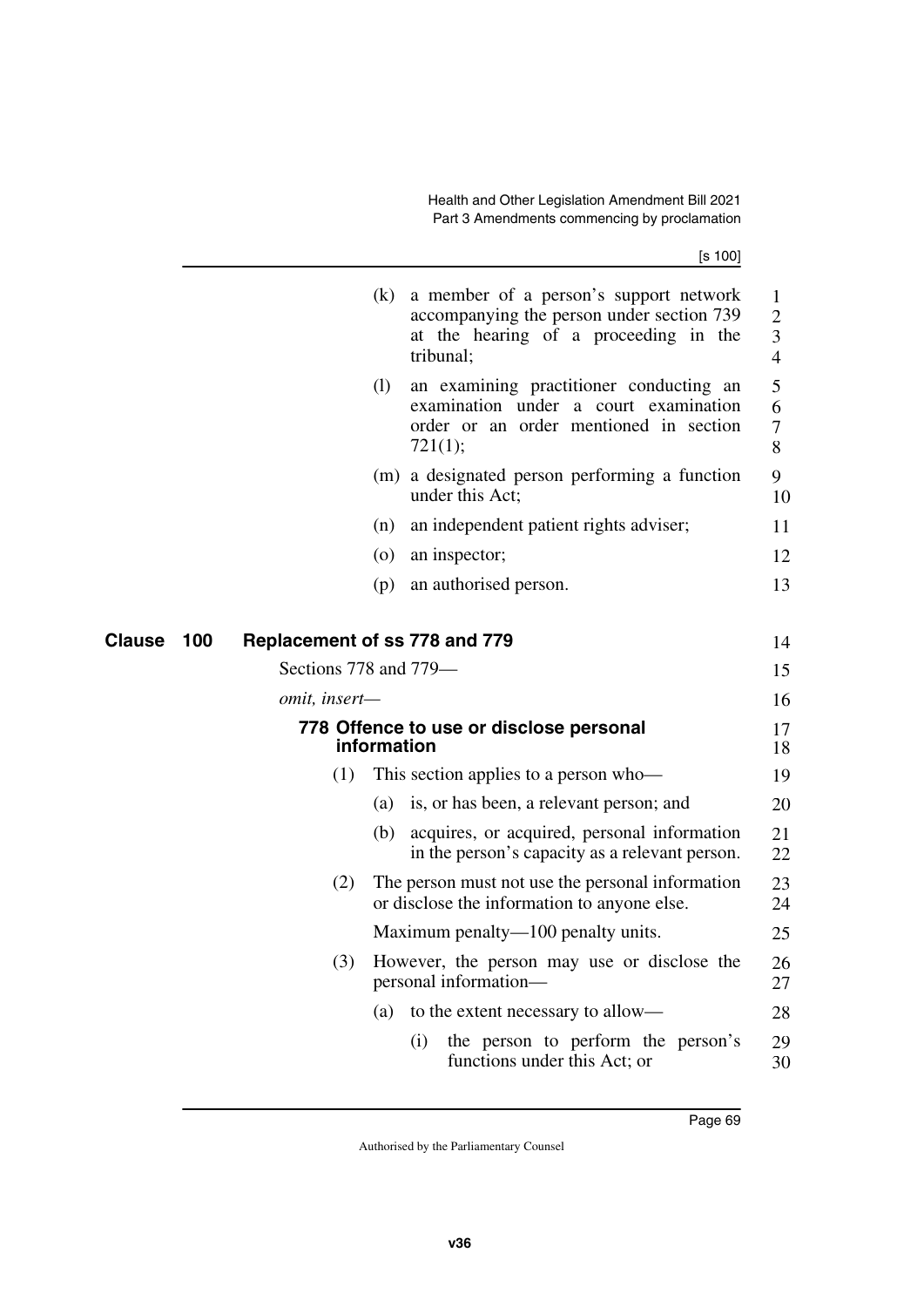[s 101]

|        |     | or                                                                          | (ii) another relevant person to perform the<br>other person's functions under this Act;                                                                                                | 1<br>2<br>3        |
|--------|-----|-----------------------------------------------------------------------------|----------------------------------------------------------------------------------------------------------------------------------------------------------------------------------------|--------------------|
|        |     | by law; or                                                                  | (b) if the use or disclosure is permitted under<br>part 3 or is otherwise required or permitted                                                                                        | 4<br>5<br>6        |
|        |     | $Note-$                                                                     |                                                                                                                                                                                        | 7                  |
|        |     |                                                                             | See also the Hospital and Health Boards Act<br>2011, part 7 in relation to use and disclosure of<br>confidential information, under section 139 of that<br>Act, by designated persons. | 8<br>9<br>10<br>11 |
|        |     |                                                                             | (c) if the person to whom the information<br>relates consents to the use or disclosure.                                                                                                | 12<br>13           |
| Clause | 101 | Amendment of s 781 (Disclosure to identify and offer<br>support to victims) |                                                                                                                                                                                        | 14<br>15           |
|        |     | Section $781(2)$ , from 'information'—                                      |                                                                                                                                                                                        | 16                 |
|        |     | omit, insert-                                                               |                                                                                                                                                                                        | 17                 |
|        |     | information-                                                                |                                                                                                                                                                                        | 18                 |
|        |     | (a)                                                                         | to offer support services to a person who is,<br>or may be, a victim; or                                                                                                               | 19<br>20           |
|        |     | (b)                                                                         | to assist in the identification of a person<br>mentioned in paragraph (a) for the purpose<br>mentioned in that paragraph.                                                              | 21<br>22<br>23     |
| Clause | 102 |                                                                             | Amendment of s 797 (Protection of official from liability)                                                                                                                             | 24                 |
|        |     | (1)                                                                         | Section 797(4), definition <i>official</i> , after paragraph $(a)$ —                                                                                                                   | 25                 |
|        |     | insert—                                                                     |                                                                                                                                                                                        | 26                 |
|        |     | (aa) the chief psychiatrist; or                                             |                                                                                                                                                                                        | 27                 |
|        |     |                                                                             | (ab) the director of forensic disability; or                                                                                                                                           | 28                 |
|        |     | (2)                                                                         | Section 797(4), definition <i>official</i> , paragraph (g), $(f)$ —                                                                                                                    | 29                 |
|        |     | omit, insert-                                                               |                                                                                                                                                                                        | 30                 |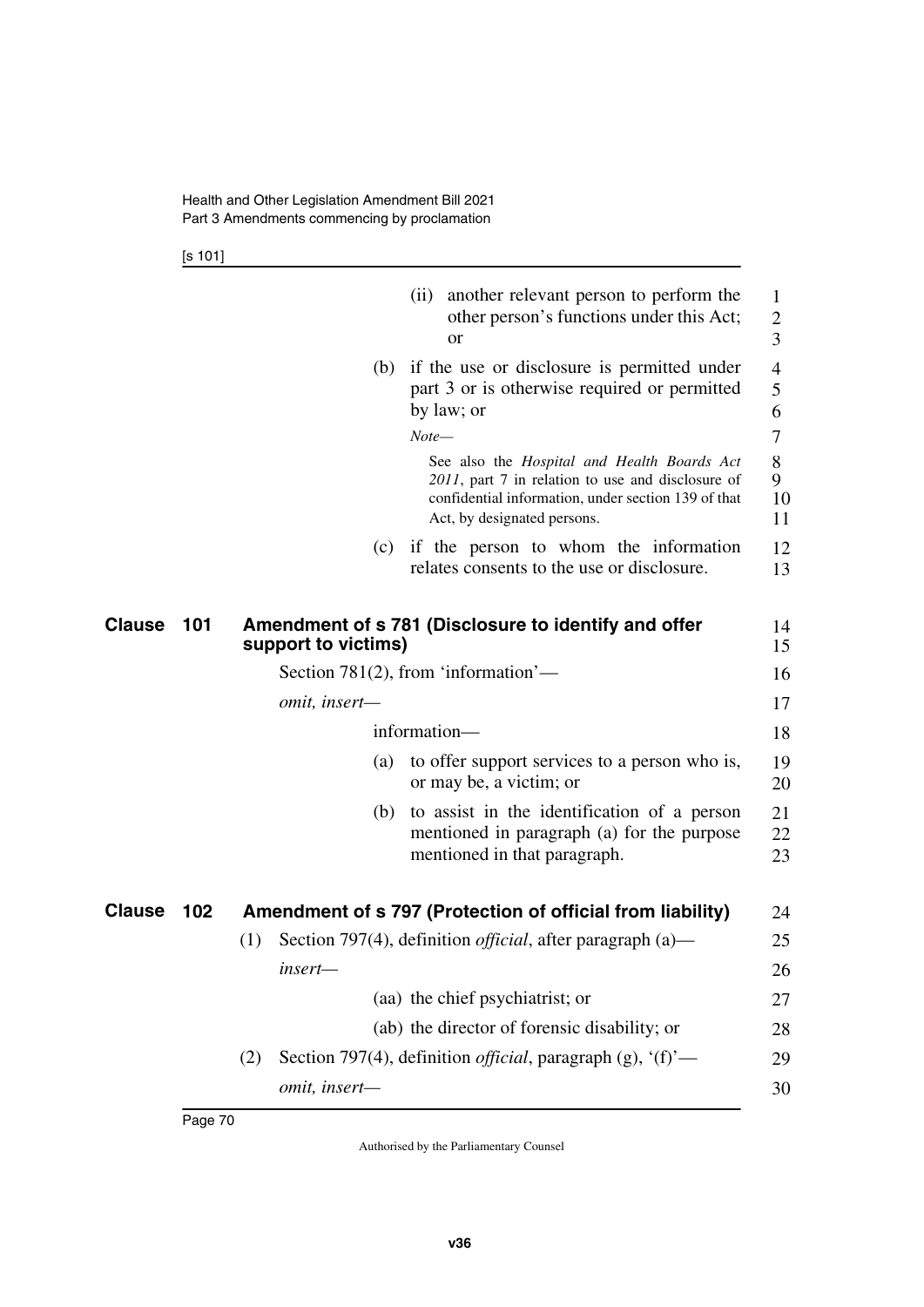|               |     |                                           | [s 103]                                                                                                      |
|---------------|-----|-------------------------------------------|--------------------------------------------------------------------------------------------------------------|
|               |     | (h)                                       |                                                                                                              |
|               |     | (3)                                       | Section 797(4), definition <i>official</i> , paragraphs (aa) to $(g)$ —                                      |
|               |     | <i>renumber</i> as paragraphs (b) to (i). |                                                                                                              |
| <b>Clause</b> | 103 | <b>Hospital Foundations Act 2018)</b>     | Replacement of ch 21, hdg (Transitional provision for                                                        |
|               |     | Chapter 21, heading—                      |                                                                                                              |
|               |     | omit, insert-                             |                                                                                                              |
|               |     |                                           | <b>Chapter 21 Other transitional</b>                                                                         |
|               |     |                                           | provisions                                                                                                   |
|               |     | Part 1                                    | <b>Transitional provision</b>                                                                                |
|               |     |                                           | for Hospital                                                                                                 |
|               |     |                                           | <b>Foundations Act 2018</b>                                                                                  |
| <b>Clause</b> | 104 | Insertion of new ch 21, pt 2              |                                                                                                              |
|               |     | Chapter $21-$                             |                                                                                                              |
|               |     | insert—                                   |                                                                                                              |
|               |     | Part 2                                    | <b>Transitional provisions</b>                                                                               |
|               |     |                                           | for Health and Other                                                                                         |
|               |     |                                           | Legislation                                                                                                  |
|               |     |                                           | <b>Amendment Act 2021</b>                                                                                    |
|               |     | 865 Definitions for part                  |                                                                                                              |
|               |     | In this part—                             |                                                                                                              |
|               |     |                                           | <i>former</i> , for a provision of this Act, means the<br>provision as in force from time to time before the |
|               |     | commencement.                             |                                                                                                              |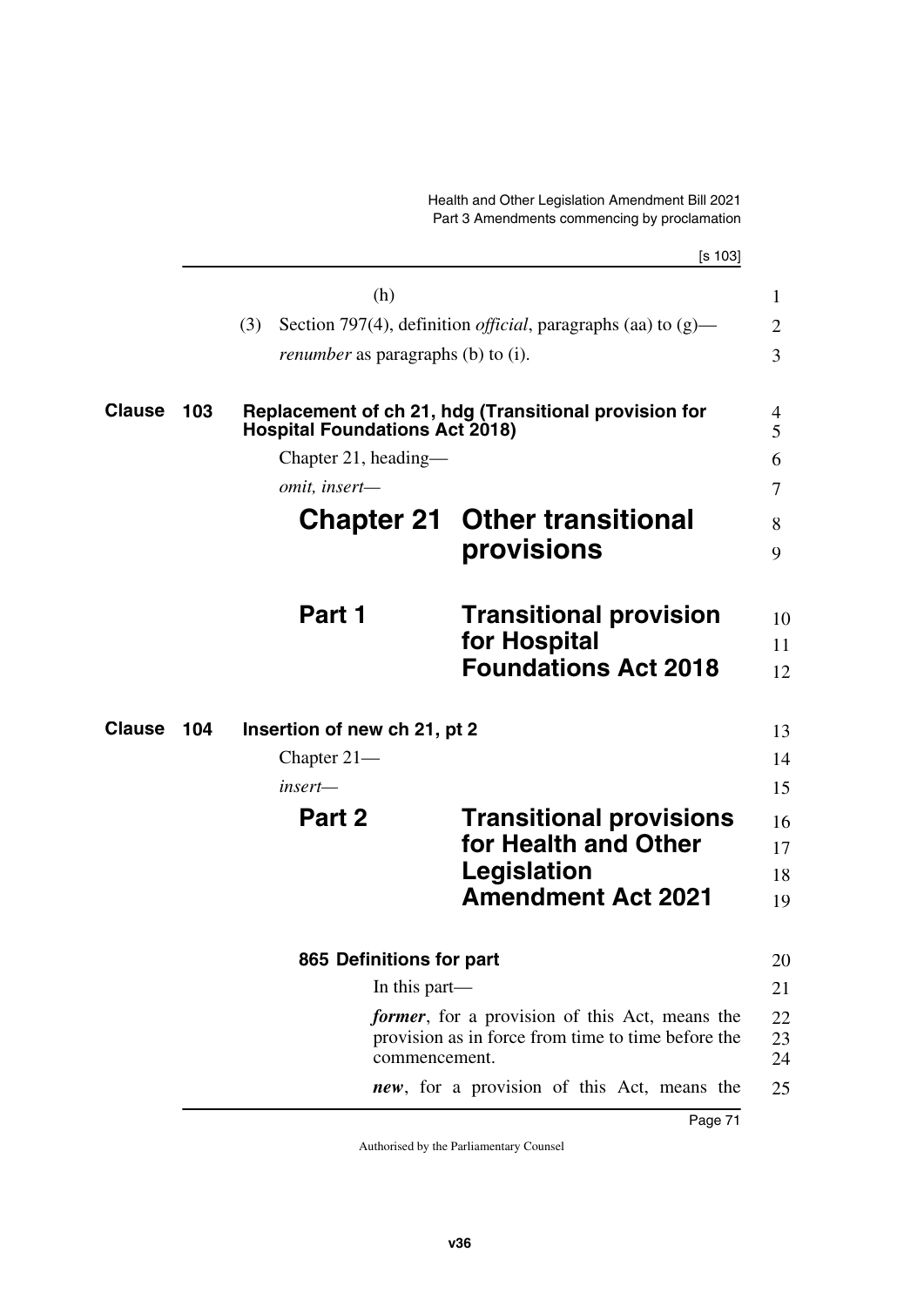[s 104]

|     | provision as in force on the commencement.                                                                         | 1              |
|-----|--------------------------------------------------------------------------------------------------------------------|----------------|
|     | 866 Application of new s 117A to reference made<br>before commencement                                             | 2<br>3         |
| (1) | This section applies if—                                                                                           | $\overline{4}$ |
|     | before the commencement, a reference in<br>(a)<br>relation to a person was made to the Mental<br>Health Court; and | 5<br>6<br>7    |
|     | immediately before the commencement, the<br>(b)<br>reference had not been decided by the court.                    | 8<br>9         |
| (2) | This section also applies if—                                                                                      | 10             |
|     | (a)<br>after the commencement, a reference in<br>relation to a person is made to the Mental<br>Health Court; and   | 11<br>12<br>13 |
|     | the offence in relation to the reference was<br>(b)<br>committed<br>before<br>the<br>allegedly<br>commencement.    | 14<br>15<br>16 |
| (3) | New section 117A applies in relation to the<br>reference.                                                          | 17<br>18       |
|     | 867 Application of new s 157A to reference made<br>before commencement                                             | 19<br>20       |
| (1) | This section applies if—                                                                                           | 21             |
|     | before the commencement, a reference in<br>(a)<br>relation to a person was made to the Mental<br>Health Court; and | 22<br>23<br>24 |
|     | immediately before the commencement, the<br>(b)<br>reference had not been decided by the court.                    | 25<br>26       |
| (2) | This section also applies if—                                                                                      | 27             |
|     | after the commencement, a reference in<br>(a)<br>relation to a person is made to the Mental<br>Health Court; and   | 28<br>29<br>30 |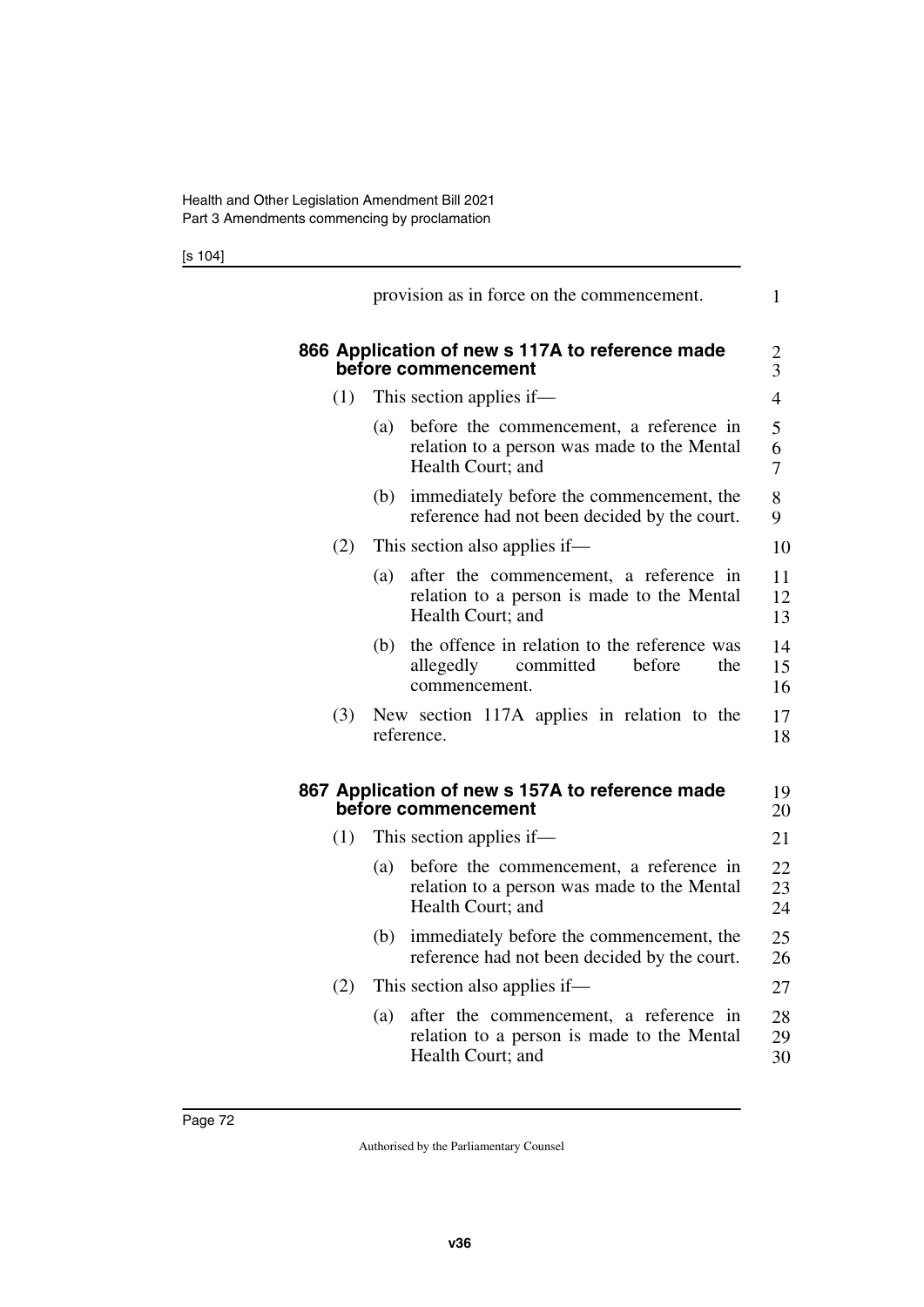$[s 104]$ 

|     | the offence in relation to the reference was<br>(b)<br>committed<br>allegedly<br>before<br>the<br>commencement.                                                                                                                    | $\mathbf{1}$<br>$\overline{2}$<br>$\overline{3}$ |
|-----|------------------------------------------------------------------------------------------------------------------------------------------------------------------------------------------------------------------------------------|--------------------------------------------------|
| (3) | New section 157A applies in relation to the<br>reference.                                                                                                                                                                          | $\overline{4}$<br>5                              |
|     | 868 Application of new ss 317, 322 and 323                                                                                                                                                                                         | 6                                                |
|     | New sections 317, 322 and 323 apply in relation<br>to an information notice in effect under chapter<br>10, part 6 from the commencement, whether the<br>before<br>notice<br>made<br>after<br>or<br>the<br>was<br>commencement.     | 7<br>8<br>9<br>10<br>11                          |
|     | 869 Apprehension and transport of persons                                                                                                                                                                                          | 12                                               |
|     | New section 368 applies in relation to the<br>apprehension and transport of a person from the<br>whether<br>the<br>apprehension<br>commencement,<br>after<br>issued before<br>the<br>authority<br>was<br>$\alpha$<br>commencement. | 13<br>14<br>15<br>16<br>17                       |
|     | 870 Application of new s 509                                                                                                                                                                                                       | 18                                               |
| (1) | Subsection $(2)$ applies if—                                                                                                                                                                                                       | 19                                               |
|     | before the commencement, an application<br>(a)<br>for an approval was made under former<br>section 507; and                                                                                                                        | 20<br>21<br>22                                   |
|     | immediately before the commencement, the<br>(b)<br>application had not been decided.                                                                                                                                               | 23<br>24                                         |
| (2) | New section 509 applies in relation to the<br>application.                                                                                                                                                                         | 25<br>26                                         |
|     | 871 Application of new ch 12, pt 10                                                                                                                                                                                                | 27                                               |
| (1) | Subsection $(2)$ applies if—                                                                                                                                                                                                       | 28                                               |
|     |                                                                                                                                                                                                                                    |                                                  |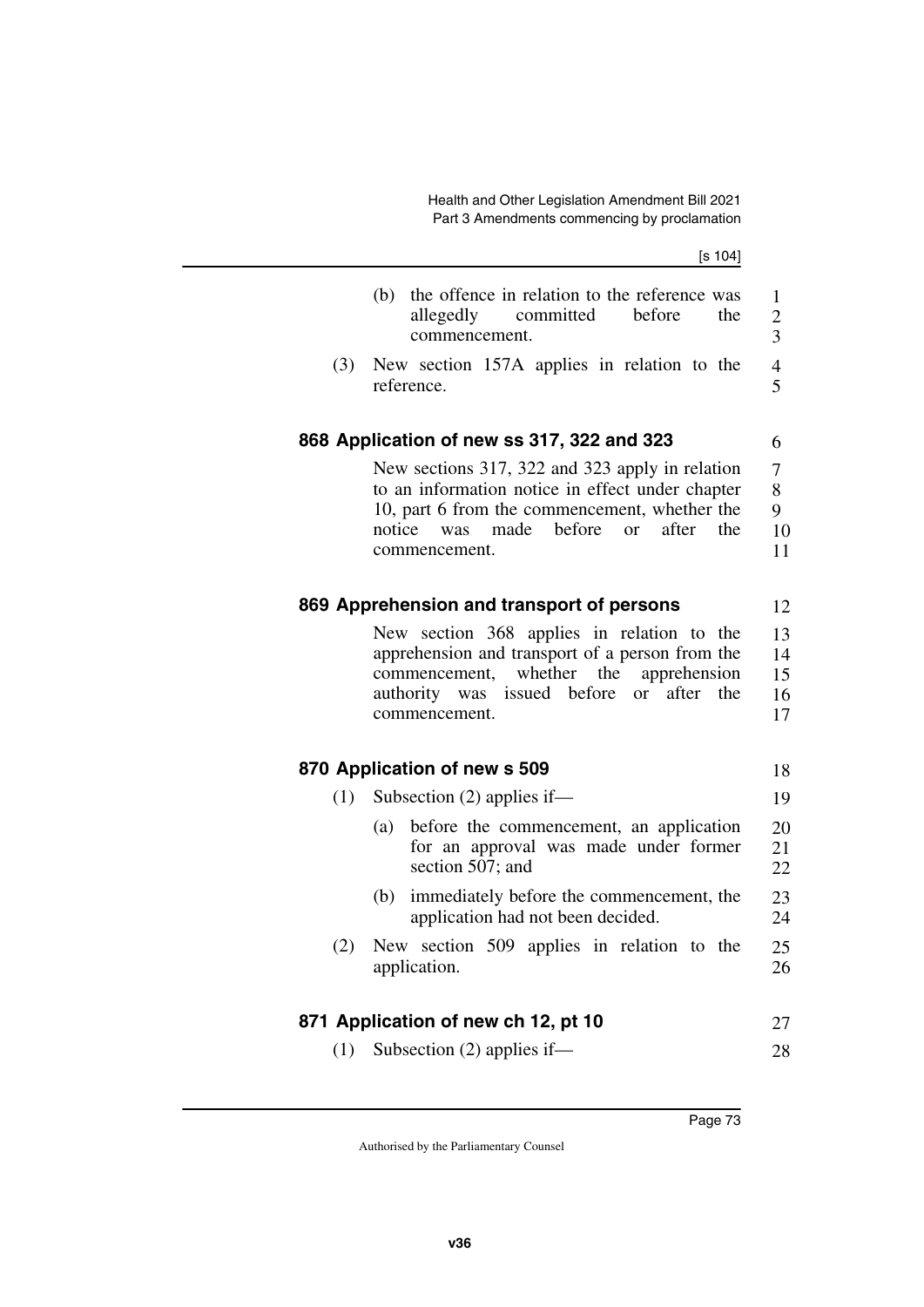[s 105]

|     | (a)<br>before the commencement, an application<br>for an approval was made under former<br>chapter 12, part 10; and                                                                                                                                                                                                                                         | $\mathbf{1}$<br>$\overline{c}$<br>$\overline{3}$ |
|-----|-------------------------------------------------------------------------------------------------------------------------------------------------------------------------------------------------------------------------------------------------------------------------------------------------------------------------------------------------------------|--------------------------------------------------|
|     | immediately before the commencement, the<br>(b)<br>application had not been decided.                                                                                                                                                                                                                                                                        | $\overline{4}$<br>5                              |
| (2) | New chapter 12, part 10 applies in relation to the<br>application.                                                                                                                                                                                                                                                                                          | 6<br>7                                           |
| (3) | If the application does not include information<br>required under new section 515—                                                                                                                                                                                                                                                                          | 8<br>9                                           |
|     | (a)<br>the tribunal must give the applicant a written<br>request for the information; and                                                                                                                                                                                                                                                                   | 10<br>11                                         |
|     | if the applicant complies with the request<br>(b)<br>within any period stated in the request—the<br>application is taken to comply, and to<br>always have complied, with new section<br>515, but only to the extent the application<br>would have complied with new section 515<br>if the information were included in the<br>application when it was made. | 12<br>13<br>14<br>15<br>16<br>17<br>18<br>19     |
| (4) | Also, new chapter 12, part 10 applies in relation to<br>a person who is subject to an interstate forensic<br>order, forensic order (mental health), forensic<br>order (disability) or treatment support order,<br>whether the order was made before or after the<br>commencement.                                                                           | 20<br>21<br>22<br>23<br>24<br>25                 |
|     | 872 Application of new s 778                                                                                                                                                                                                                                                                                                                                | 26                                               |
|     | New section 778 applies to a person mentioned in<br>section $778(1)$ whether the person acquired or<br>acquires the personal information before or after<br>the commencement.                                                                                                                                                                               | 27<br>28<br>29<br>30                             |

## **Clause 105 Amendment of sch 3 (Dictionary)** 31

(1) Schedule 3, definitions *interstate transfer requirements* and *relevant person*— 32 33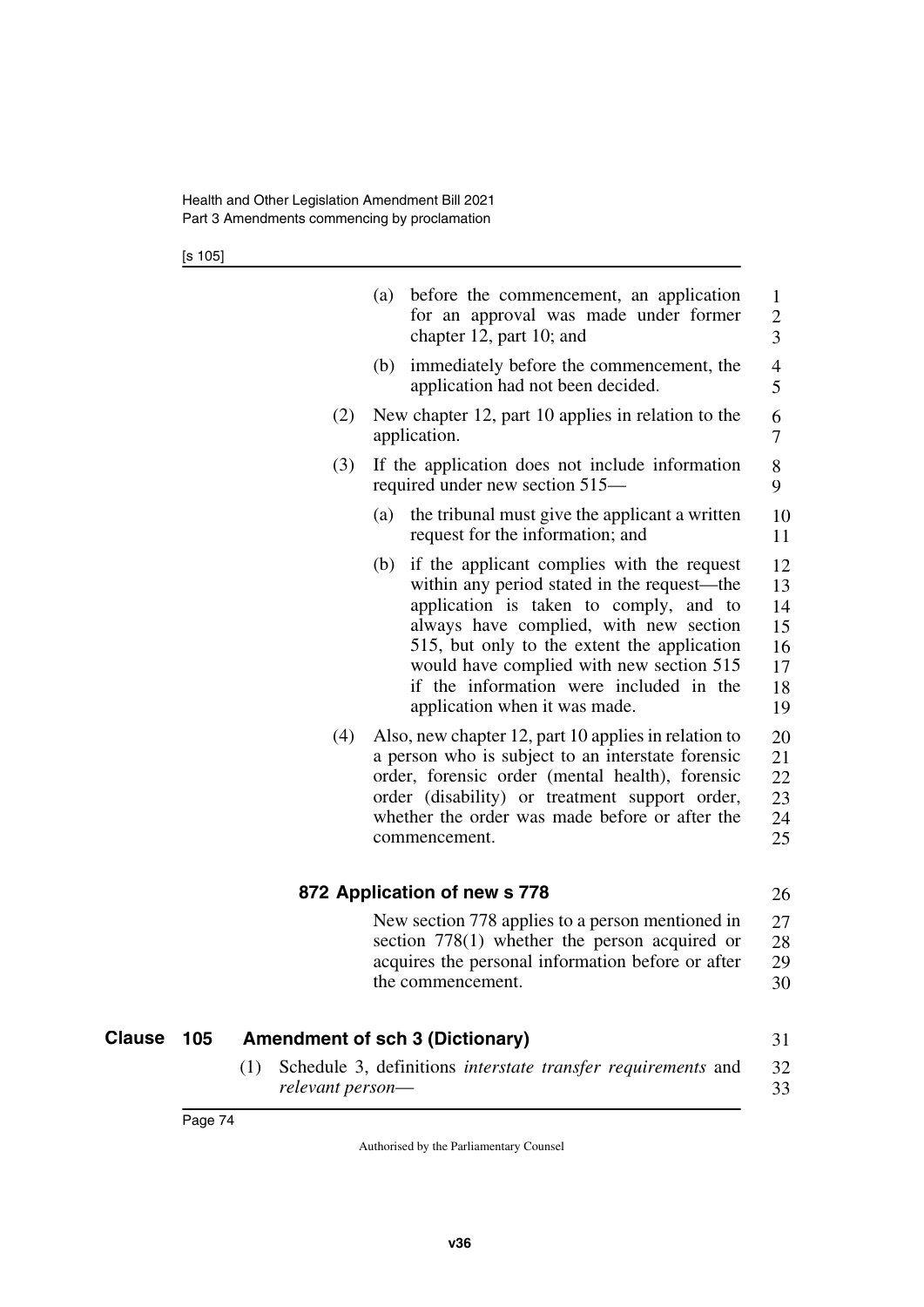|         | [s 105]                                                                                                                                 |                                                                                                          |
|---------|-----------------------------------------------------------------------------------------------------------------------------------------|----------------------------------------------------------------------------------------------------------|
| omit.   |                                                                                                                                         | 1                                                                                                        |
|         |                                                                                                                                         | 2                                                                                                        |
| insert— |                                                                                                                                         | 3                                                                                                        |
|         | <i>international transfer approval</i> , in relation to a<br>person, for chapter 12, part 10, division 2, see<br>section 521.           | 4<br>5<br>6                                                                                              |
|         | <i>interstate transfer approval</i> , in relation to a<br>person-                                                                       | 7<br>8                                                                                                   |
|         | for chapter 12, part 10, division 1, see<br>(a)<br>section 513; or                                                                      | 9<br>10                                                                                                  |
|         | for chapter 12, part 10, division 2, see<br>(b)<br>section 521.                                                                         | 11<br>12                                                                                                 |
|         | patient seeking transfer—                                                                                                               | 13                                                                                                       |
|         | for chapter 12, part 10, division 1, see<br>(a)<br>section $513$ ; or                                                                   | 14<br>15                                                                                                 |
|         | for chapter 12, part 10, division 2, see<br>(b)<br>section 521.                                                                         | 16<br>17                                                                                                 |
|         | <i>relevant day</i> , for a forensic order or treatment<br>support order that has ended, for chapter 10, part<br>$6$ , see section 317. | 18<br>19<br>20                                                                                           |
|         | relevant person—                                                                                                                        | 21                                                                                                       |
|         | for chapter $16$ , part 2, division<br>6,<br>(a)<br>subdivision 2, see section $728(1)(a)$ and<br>$(2)(a)$ ; or                         | 22<br>23<br>24                                                                                           |
|         | for chapter 17, see section 776.<br>(b)                                                                                                 | 25                                                                                                       |
|         | <i>responsible service</i> , for a patient seeking transfer,<br>for chapter 12, part 10, division 2, see section $521$ .                | 26<br>27                                                                                                 |
|         |                                                                                                                                         | 28<br>29                                                                                                 |
|         |                                                                                                                                         | 30                                                                                                       |
|         | support                                                                                                                                 | 31                                                                                                       |
|         |                                                                                                                                         | Schedule 3-<br>Schedule 3, definition interested person, paragraph (a),<br>'supported'—<br>omit, insert- |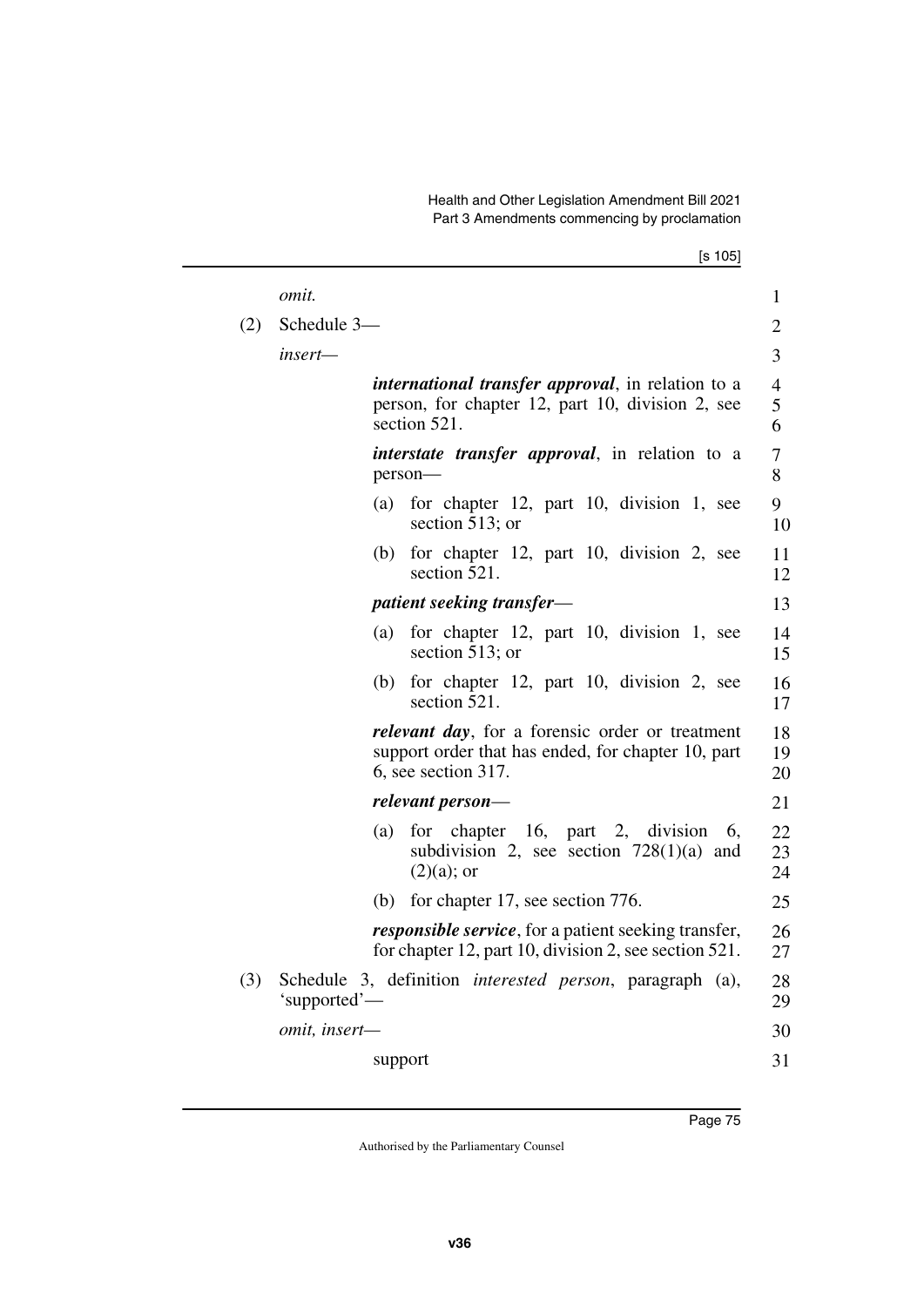[s 106]

|               | <b>Division 4</b> |     |                                 | <b>Amendment of Public Health</b><br>(Infection Control for Personal<br><b>Appearance Services) Act 2003</b>                                                                                                                 | $\mathbf{1}$<br>$\mathbf{2}$<br>$\overline{3}$ |
|---------------|-------------------|-----|---------------------------------|------------------------------------------------------------------------------------------------------------------------------------------------------------------------------------------------------------------------------|------------------------------------------------|
| <b>Clause</b> | 106               |     | <b>Act amended</b>              |                                                                                                                                                                                                                              | $\overline{4}$                                 |
|               |                   |     |                                 | This division amends the <i>Public Health (Infection Control for</i><br>Personal Appearance Services) Act 2003.                                                                                                              | 5<br>6                                         |
|               |                   |     | $Note-$                         | See also the amendments in schedule 1, part 2.                                                                                                                                                                               | 7<br>8                                         |
| <b>Clause</b> | 107               |     |                                 | Amendment of s 44 (Applications for renewal of licence)                                                                                                                                                                      | 9                                              |
|               |                   | (1) |                                 | Section 44(2), 'at least 1 month'—                                                                                                                                                                                           | 10                                             |
|               |                   |     | omit, insert-                   |                                                                                                                                                                                                                              | 11                                             |
|               |                   |     |                                 | within 60 days                                                                                                                                                                                                               | 12                                             |
|               |                   | (2) | Section $44(5)(a)$ —            |                                                                                                                                                                                                                              | 13                                             |
|               |                   |     | omit, insert-                   |                                                                                                                                                                                                                              | 14                                             |
|               |                   |     | (a)                             | whether, under section 35, the applicant is a<br>suitable person to hold the licence; and                                                                                                                                    | 15<br>16                                       |
|               |                   |     |                                 | (aa) whether, under section 36, the premises at<br>which higher risk personal appearance<br>services are to be provided under the<br>licence, if the application is granted, are<br>suitable for providing the services; and | 17<br>18<br>19<br>20<br>21                     |
|               |                   | (3) | Section $44(5)(aa)$ and $(b)$ — |                                                                                                                                                                                                                              | 22                                             |
|               |                   |     |                                 | <i>renumber</i> as section $44(5)(b)$ and (c).                                                                                                                                                                               | 23                                             |
| Clause        | 108               |     |                                 | Amendment of s 46 (Licence taken to be in force while<br>application for renewal is considered)                                                                                                                              | 24<br>25                                       |
|               |                   |     |                                 | Section $46(1)$ , from 'until the application'—                                                                                                                                                                              | 26                                             |
|               |                   |     | omit, insert-                   |                                                                                                                                                                                                                              | 27                                             |
|               |                   |     |                                 |                                                                                                                                                                                                                              |                                                |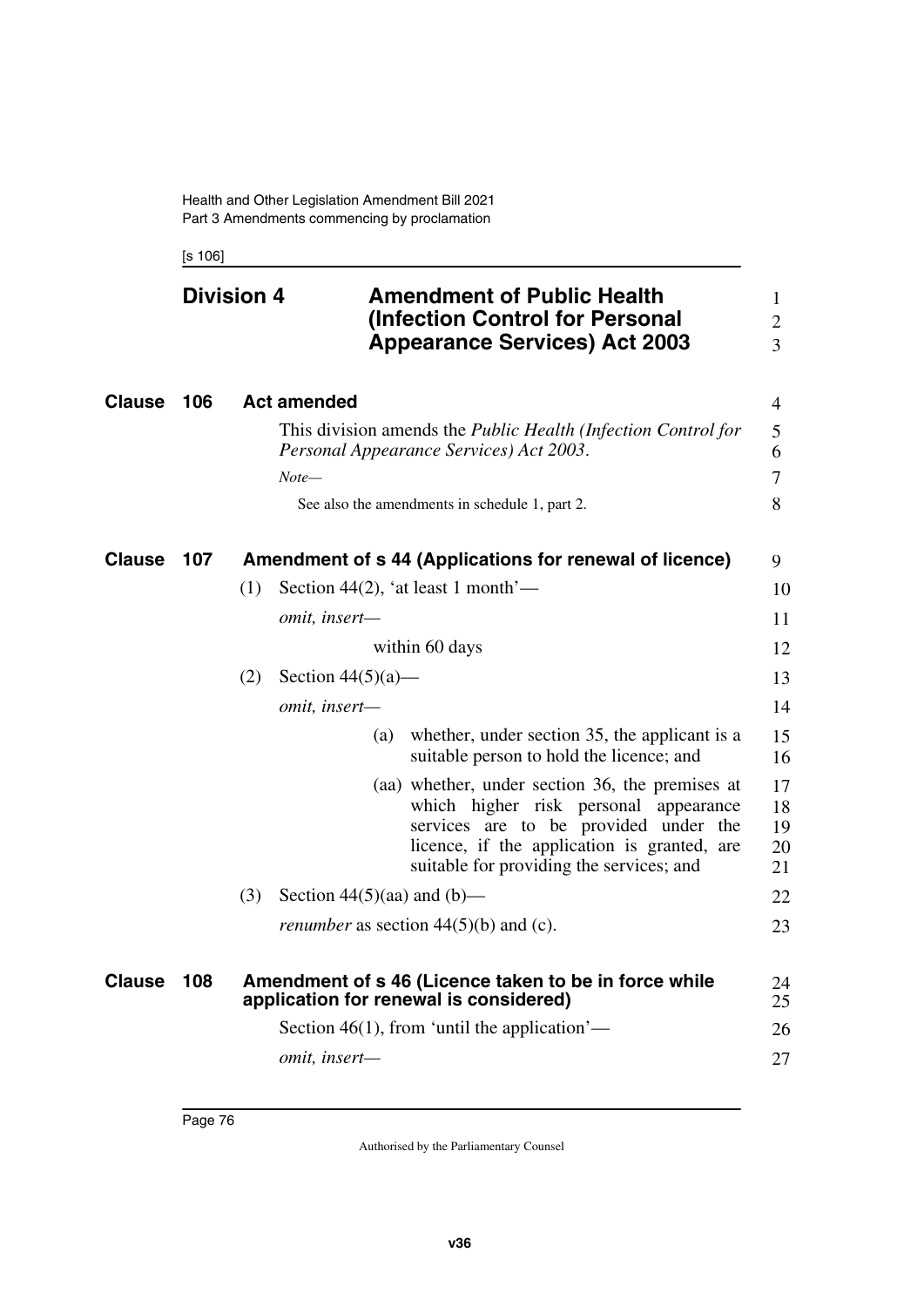[s 109]

|                      |                    | until the application is—                                                                                                                     | $\mathbf 1$    |
|----------------------|--------------------|-----------------------------------------------------------------------------------------------------------------------------------------------|----------------|
|                      |                    | decided under section 44; or<br>(a)                                                                                                           | $\overline{2}$ |
|                      |                    | taken to have been withdrawn under section<br>(b)<br>$45(2)$ ; or                                                                             | 3<br>4         |
|                      |                    | otherwise withdrawn.<br>(c)                                                                                                                   | 5              |
| 109<br><b>Clause</b> |                    | Insertion of new pt 4, div 2A                                                                                                                 | 6              |
|                      | Part 4-            |                                                                                                                                               | 7              |
|                      | insert-            |                                                                                                                                               | 8              |
|                      | <b>Division 2A</b> | <b>Restoration of licences</b>                                                                                                                | 9              |
|                      |                    | 46A Applications for restoration of licence                                                                                                   | 10             |
|                      | (1)                | If a person's licence expires, the person may<br>apply to the local government that issued the<br>licence for the restoration of the licence. | 11<br>12<br>13 |
|                      | (2)                | The application must be made within 30 days<br>after the licence expires.                                                                     | 14<br>15       |
|                      | (3)                | The application must comply with section 58.                                                                                                  | 16             |
|                      | (4)                | The local government must consider the<br>application and decide to-                                                                          | 17<br>18       |
|                      |                    | restore the licence; or<br>(a)                                                                                                                | 19             |
|                      |                    | (b) restore the licence subject to conditions; or                                                                                             | 20             |
|                      |                    | refuse to restore the licence.<br>(c)                                                                                                         | 21             |
|                      | (5)                | In deciding whether to grant the application, the<br>local government may have regard to-                                                     | 22<br>23       |
|                      |                    | whether, under section 35, the applicant is a<br>(a)<br>suitable person to hold the licence; and                                              | 24<br>25       |
|                      |                    | (b) whether, under section 36, the premises at<br>which higher risk personal appearance<br>services are to be provided under the              | 26<br>27<br>28 |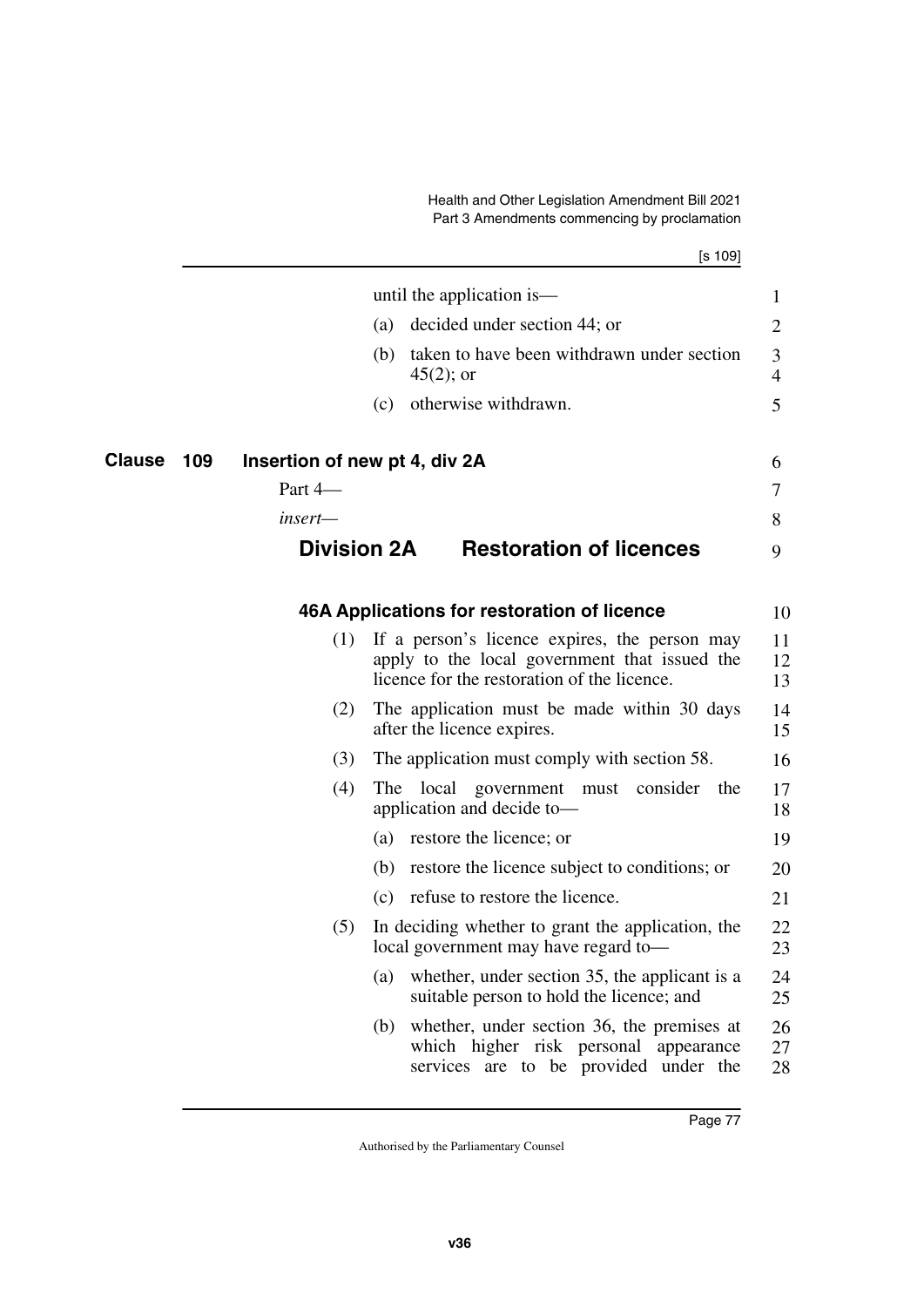[s 109]

|     | licence, if the application is granted, are<br>suitable for providing the services; and                                                                                                                                                                    | $\mathbf{1}$<br>2                       |
|-----|------------------------------------------------------------------------------------------------------------------------------------------------------------------------------------------------------------------------------------------------------------|-----------------------------------------|
|     | the results of inspections to monitor<br>(c)<br>compliance with this Act during the term of<br>the licence that ended on the expiry of the<br>licence.                                                                                                     | 3<br>$\overline{\mathcal{A}}$<br>5<br>6 |
| (6) | If the local government decides to restore the<br>licence, with or without conditions—                                                                                                                                                                     | 7<br>8                                  |
|     | (a)<br>the<br>local government must give<br>the<br>applicant notice of the decision; and                                                                                                                                                                   | 9<br>10                                 |
|     | the licence continues in force for the period<br>(b)<br>of up to 3 years stated in the licence, or in<br>the notice mentioned in paragraph (a),<br>starting on the day the licence would have<br>expired but for section 46C.                              | 11<br>12<br>13<br>14<br>15              |
| (7) | The local government must immediately give the<br>applicant an information notice for the following<br>decisions-                                                                                                                                          | 16<br>17<br>18                          |
|     | a decision to restore the licence subject to<br>(a)<br>conditions;                                                                                                                                                                                         | 19<br>20                                |
|     | a decision to refuse to restore the licence.<br>(b)                                                                                                                                                                                                        | 21                                      |
| (8) | An expired licence may be restored, with or<br>without conditions, by-                                                                                                                                                                                     | 22<br>23                                |
|     | endorsing the expired licence with details of<br>(a)<br>the restoration; or                                                                                                                                                                                | 24<br>25                                |
|     | issuing another licence.<br>(b)                                                                                                                                                                                                                            | 26                                      |
|     | 46B Inquiries into application for restoration of<br>licence                                                                                                                                                                                               | 27<br>28                                |
| (1) | Before deciding the application, the local<br>government may, by notice given to the applicant,<br>require the applicant to give the local government,<br>within a reasonable period of at least 40 days<br>stated in the notice, further information or a | 29<br>30<br>31<br>32<br>33              |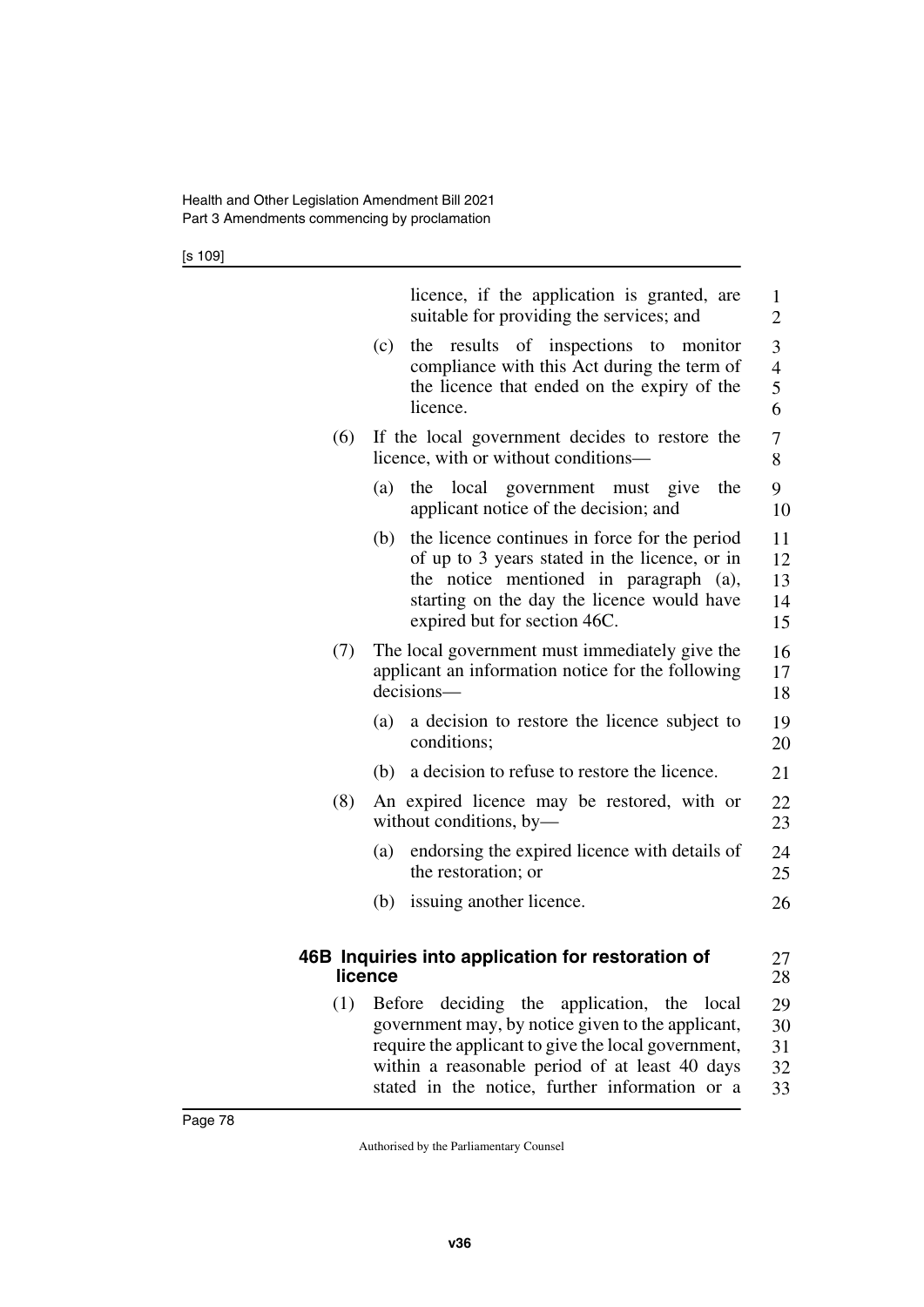|        |     |                          | document the local government reasonably<br>requires to decide the application.                                                                               | $\mathbf 1$<br>$\overline{2}$ |
|--------|-----|--------------------------|---------------------------------------------------------------------------------------------------------------------------------------------------------------|-------------------------------|
|        |     | (2)                      | The applicant is taken to have withdrawn the<br>application if, within the stated period, the<br>applicant does not comply with the requirement.              | 3<br>$\overline{4}$<br>5      |
|        |     |                          | 46C Expired licence taken to be in force while<br>application for restoration is considered                                                                   | 6<br>7                        |
|        |     | (1)                      | If an application is made under section 46A, the<br>expired licence is taken to be in force—                                                                  | 8<br>9                        |
|        |     |                          | from the day after the day on which the<br>(a)<br>licence would otherwise have expired; and                                                                   | 10<br>11                      |
|        |     |                          | until the application is—<br>(b)                                                                                                                              | 12                            |
|        |     |                          | decided under section 46A; or<br>(i)                                                                                                                          | 13                            |
|        |     |                          | taken to have been withdrawn under<br>(ii)<br>section $46B(2)$ ; or                                                                                           | 14<br>15                      |
|        |     |                          | (iii) otherwise withdrawn.                                                                                                                                    | 16                            |
|        |     | (2)                      | However, if the application is refused, the expired<br>licence continues in force until the information<br>notice for the decision is given to the applicant. | 17<br>18<br>19                |
|        |     | (3)                      | This section does not apply if the licence is earlier<br>suspended or cancelled.                                                                              | 20<br>21                      |
| Clause | 110 |                          | <b>Amendment of s 58 (Applications)</b>                                                                                                                       | 22                            |
|        |     | Section $58(1)$ —<br>(1) |                                                                                                                                                               | 23                            |
|        |     | insert-                  |                                                                                                                                                               | 24                            |
|        |     |                          | (ba) an application for the restoration of a licence<br>under section 46A;                                                                                    | 25<br>26                      |
|        |     | (2)                      | Section 58(1)(ba) to (d)—                                                                                                                                     | 27                            |
|        |     |                          | <i>renumber</i> as section $58(1)(c)$ to (e).                                                                                                                 | 28                            |
|        |     |                          |                                                                                                                                                               |                               |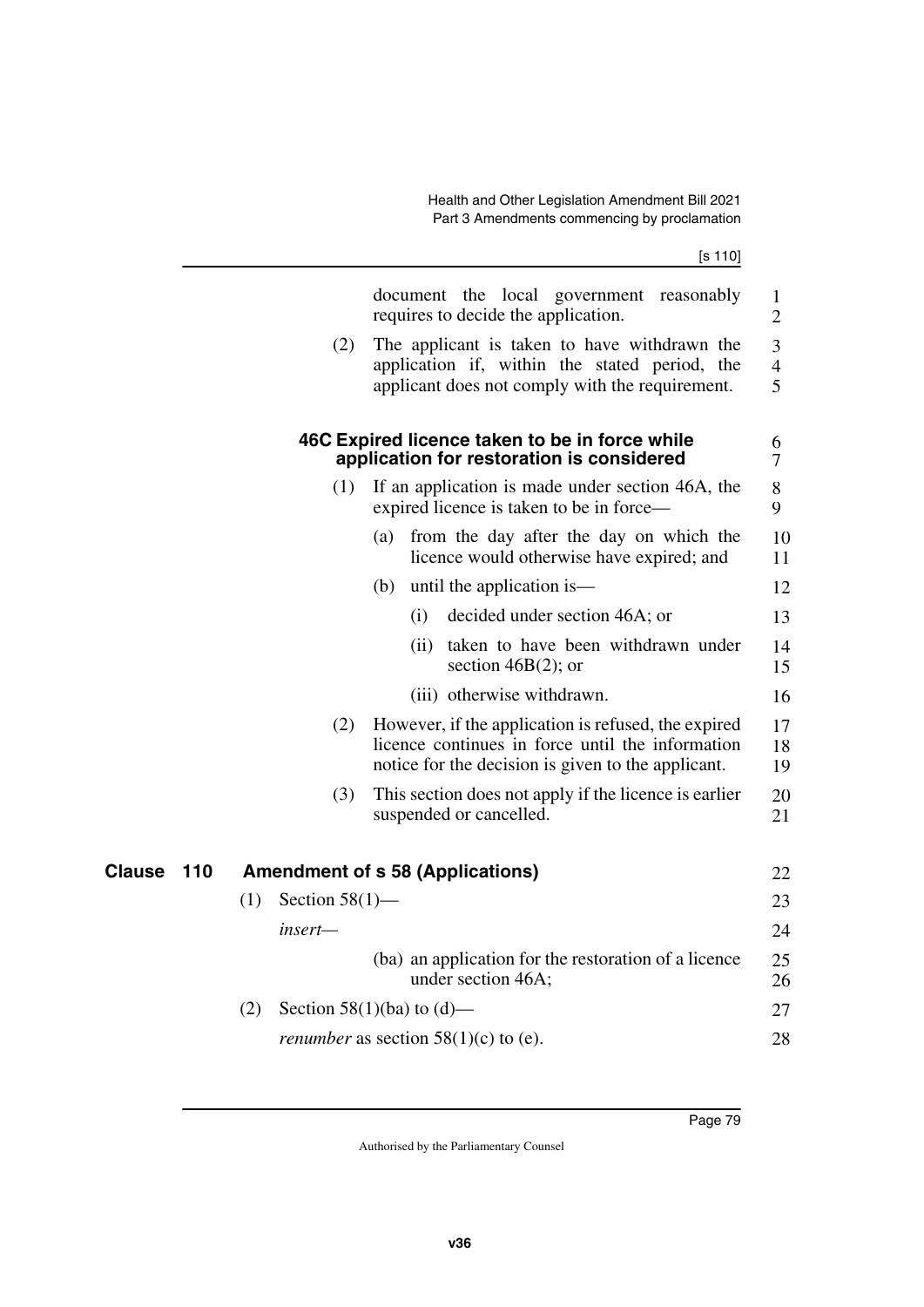[s 111]

| <b>Clause</b> | 111 | Insertion of new pt 10, div 1, hdg<br>Before section 149-<br>insert—                                 |     |                                                                    |                                                                                                                                                            | 1<br>2<br>3          |
|---------------|-----|------------------------------------------------------------------------------------------------------|-----|--------------------------------------------------------------------|------------------------------------------------------------------------------------------------------------------------------------------------------------|----------------------|
|               |     | <b>Division 1</b>                                                                                    |     |                                                                    | <b>Transitional provisions for</b><br>Act No. 81 of 2003                                                                                                   | 4<br>5               |
| <b>Clause</b> | 112 | Insertion of new pt 10, div 2<br>Part 10-<br>insert—<br><b>Division 2</b><br><b>Health and Other</b> |     | <b>Transitional provisions for</b><br><b>Legislation Amendment</b> | 6<br>7<br>8<br>9<br>10<br>11                                                                                                                               |                      |
|               |     |                                                                                                      |     |                                                                    | <b>Act 2021</b>                                                                                                                                            | 12                   |
|               |     |                                                                                                      |     |                                                                    | 161 Continuing application of former pt 4, div 2                                                                                                           | 13                   |
|               |     | (1)                                                                                                  |     |                                                                    | This section applies if—                                                                                                                                   | 14                   |
|               |     |                                                                                                      | (a) |                                                                    | before the commencement, a person made<br>an application under former section 44; and                                                                      | 15<br>16             |
|               |     |                                                                                                      | (b) |                                                                    | immediately before the commencement, the<br>application-                                                                                                   | 17<br>18             |
|               |     |                                                                                                      |     | (i)                                                                | had not been decided under former<br>section 44; and                                                                                                       | 19<br>20             |
|               |     |                                                                                                      |     | (ii)                                                               | was not taken to have been withdrawn<br>under section $45(2)$ ; and                                                                                        | 21<br>22             |
|               |     |                                                                                                      |     |                                                                    | (iii) had not been otherwise withdrawn.                                                                                                                    | 23                   |
|               |     | (2)                                                                                                  |     | commenced.                                                         | Former part 4, division 2 continues to apply in<br>relation to the application as if the <i>Health and</i><br>Other Legislation Amendment Act 2021 had not | 24<br>25<br>26<br>27 |
|               |     | (3)                                                                                                  |     |                                                                    | In this section-                                                                                                                                           | 28                   |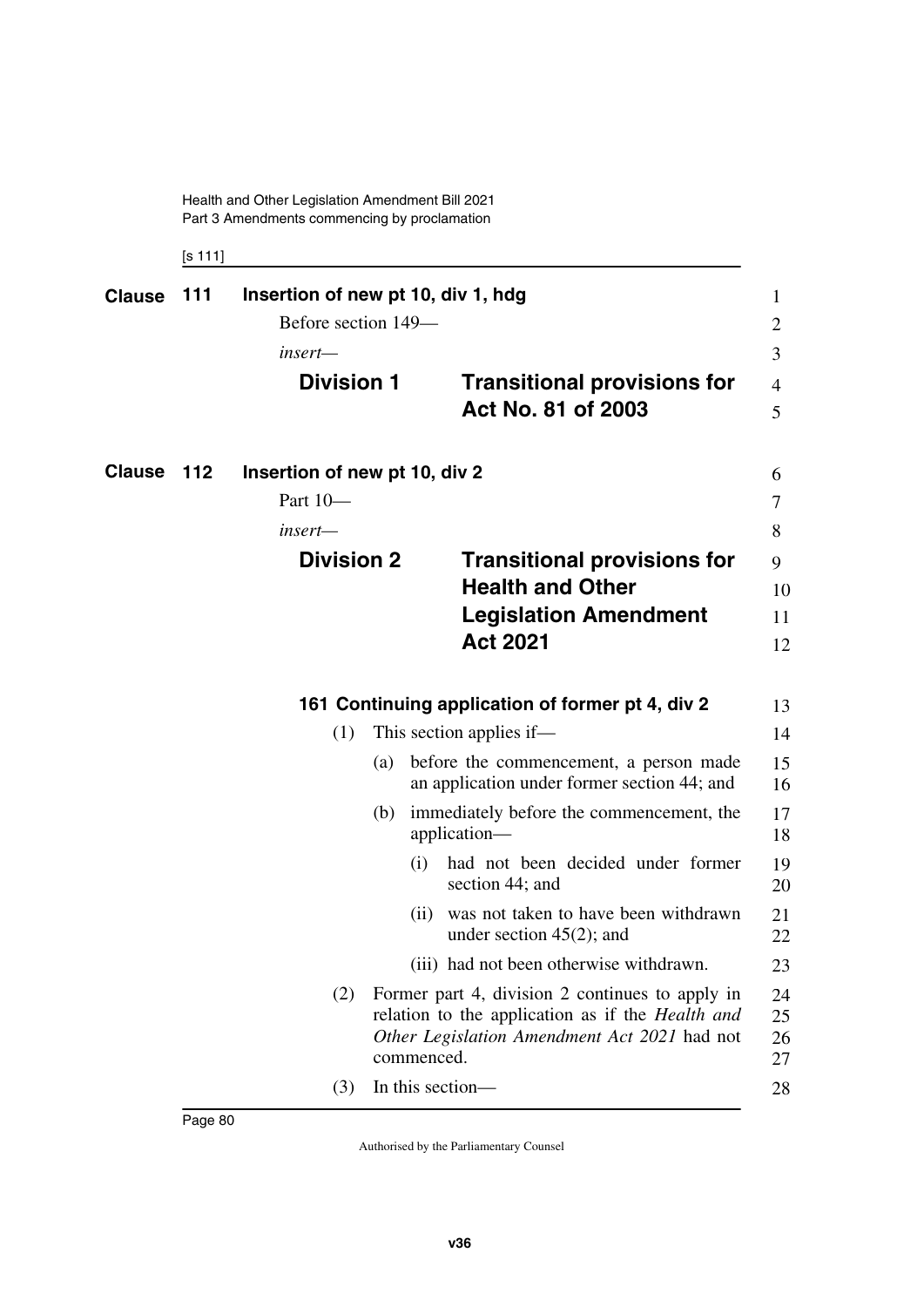|            | commencement.                                                   |                                                                                                                                                                                                                                                                                                                                                                                                                             |
|------------|-----------------------------------------------------------------|-----------------------------------------------------------------------------------------------------------------------------------------------------------------------------------------------------------------------------------------------------------------------------------------------------------------------------------------------------------------------------------------------------------------------------|
|            | 162 Application of pt 4, div 2A                                 |                                                                                                                                                                                                                                                                                                                                                                                                                             |
|            | This section applies if—<br>(1)                                 |                                                                                                                                                                                                                                                                                                                                                                                                                             |
|            | commencement; and                                               |                                                                                                                                                                                                                                                                                                                                                                                                                             |
|            | (b)<br>expired.                                                 |                                                                                                                                                                                                                                                                                                                                                                                                                             |
|            | (2)<br>licence.                                                 |                                                                                                                                                                                                                                                                                                                                                                                                                             |
|            |                                                                 |                                                                                                                                                                                                                                                                                                                                                                                                                             |
|            | 1999                                                            |                                                                                                                                                                                                                                                                                                                                                                                                                             |
| Clause 113 | <b>Act amended</b>                                              |                                                                                                                                                                                                                                                                                                                                                                                                                             |
|            | This division amends the Radiation Safety Act 1999.             |                                                                                                                                                                                                                                                                                                                                                                                                                             |
|            | $Note-$                                                         |                                                                                                                                                                                                                                                                                                                                                                                                                             |
|            | See also the amendments in schedule 1, part 2.                  |                                                                                                                                                                                                                                                                                                                                                                                                                             |
| 114        | Amendment of s 51 (Procedural requirements for<br>applications) |                                                                                                                                                                                                                                                                                                                                                                                                                             |
|            | (1) Section $51(1)(c)(ii)$ and $(iii)$ —                        |                                                                                                                                                                                                                                                                                                                                                                                                                             |
|            | omit.                                                           |                                                                                                                                                                                                                                                                                                                                                                                                                             |
|            | Section $51(1)(c)(iv)$ —<br>(2)                                 |                                                                                                                                                                                                                                                                                                                                                                                                                             |
|            | <i>renumber</i> as section $51(1)(c)(ii)$ .                     |                                                                                                                                                                                                                                                                                                                                                                                                                             |
|            | Section 51-<br>(3)                                              |                                                                                                                                                                                                                                                                                                                                                                                                                             |
|            | insert-                                                         |                                                                                                                                                                                                                                                                                                                                                                                                                             |
|            |                                                                 | [s 113]<br><i>former</i> , for a provision of this Act, means the<br>provision as in force from time to time before the<br>(a) a person's licence expired before the<br>on the commencement, the period under<br>section $46A(2)$ , for making an application<br>for restoration of the licence, has not<br>Part 4, division 2A applies in relation to the<br><b>Division 5</b><br><b>Amendment of Radiation Safety Act</b> |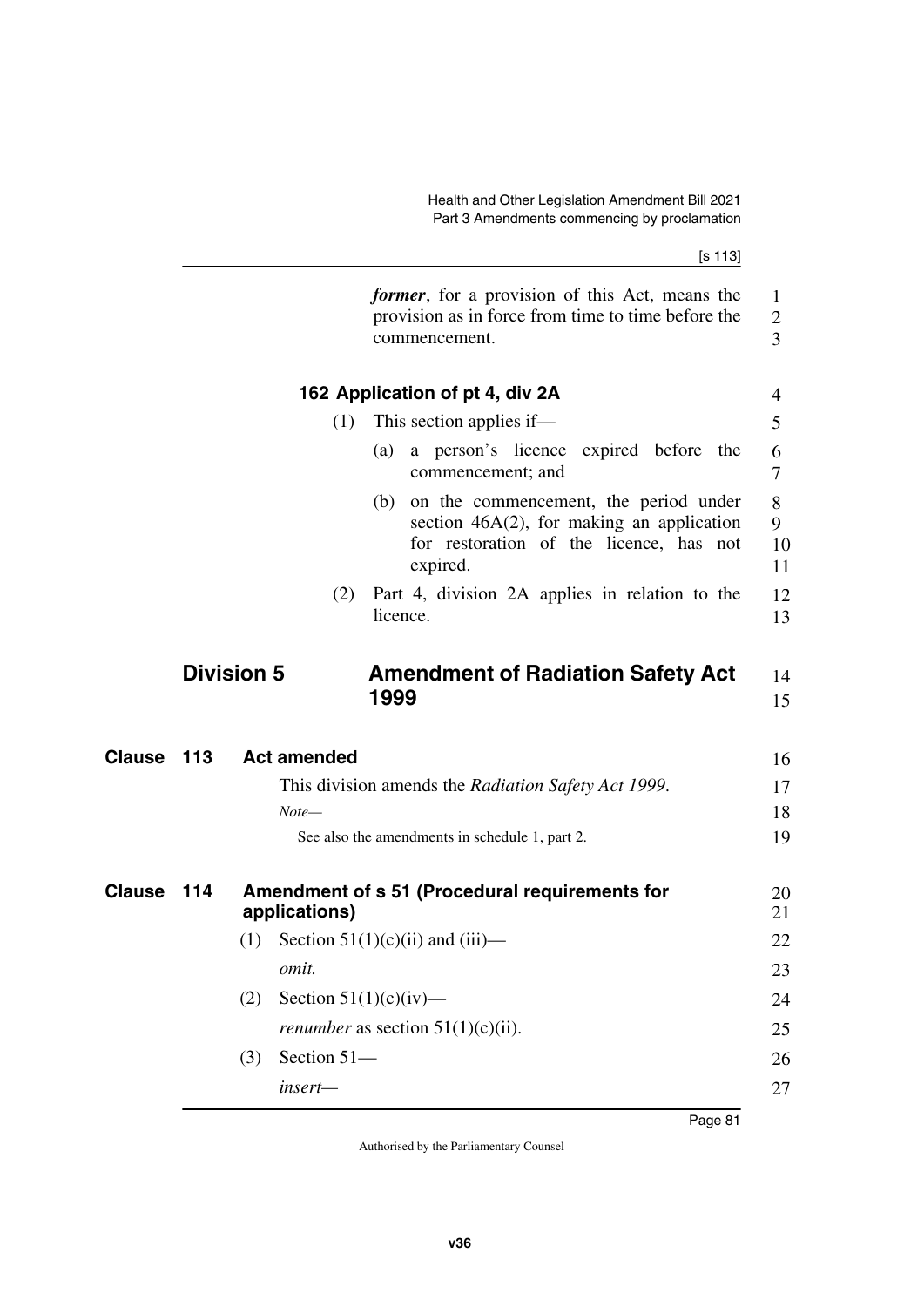[s 115]

|               |     | (1A)               | If the application is for an Act instrument<br>prescribed by regulation for this subsection, the<br>application must also be accompanied by—                   | $\mathbf{1}$<br>$\mathbf{2}$<br>3 |
|---------------|-----|--------------------|----------------------------------------------------------------------------------------------------------------------------------------------------------------|-----------------------------------|
|               |     |                    | (a) if the applicant is an individual—proof, to<br>the satisfaction of the chief executive, of the<br>individual's identity; or                                | $\overline{4}$<br>5<br>6          |
|               |     |                    | (b) if the applicant is required to appoint a<br>nominated person—proof, to the satisfaction<br>of the chief executive, of the nominated<br>person's identity. | $\overline{7}$<br>8<br>9<br>10    |
|               |     | (4)                | Section 51(6), 'subsection $(5)(b)$ '—                                                                                                                         | 11                                |
|               |     | omit, insert-      |                                                                                                                                                                | 12                                |
|               |     |                    | subsection $(6)(b)$                                                                                                                                            | 13                                |
|               |     | (5)                | Section 51(1A) to $(8)$ —                                                                                                                                      | 14                                |
|               |     |                    | <i>renumber</i> as section $51(2)$ to (9).                                                                                                                     | 15                                |
|               |     |                    |                                                                                                                                                                |                                   |
|               |     | <b>Division 6</b>  | <b>Amendment of Transplantation and</b><br><b>Anatomy Act 1979</b>                                                                                             | 16<br>17                          |
| Clause        | 115 | <b>Act amended</b> |                                                                                                                                                                | 18                                |
|               |     |                    |                                                                                                                                                                |                                   |
|               |     | 1979.              | This division amends the <i>Transplantation and Anatomy Act</i>                                                                                                | 19<br>20                          |
| <b>Clause</b> | 116 |                    | Amendment of s 4 (Interpretation)                                                                                                                              | 21                                |
|               |     |                    | Section 4, definition <i>tissue</i> —                                                                                                                          | 22                                |
|               |     | omit, insert-      |                                                                                                                                                                | 23                                |
|               |     |                    | tissue—                                                                                                                                                        | 24                                |
|               |     |                    | (a)<br>means-                                                                                                                                                  | 25                                |
|               |     |                    | an organ, blood or part of-<br>(i)                                                                                                                             | 26                                |
|               |     |                    | $(A)$ a human body; or                                                                                                                                         | 27                                |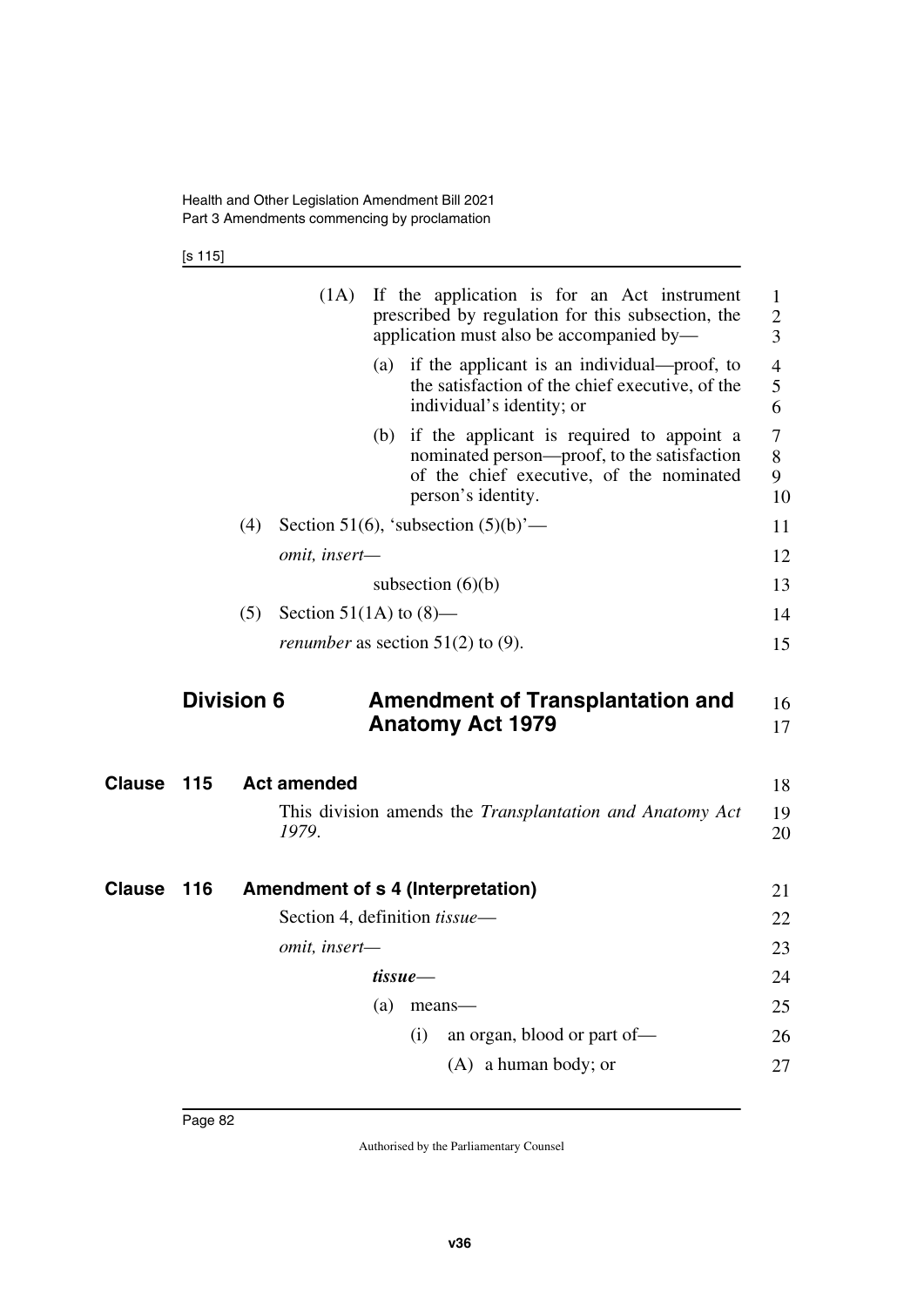## Health and Other Legislation Amendment Bill 2021 Part 4 Minor and consequential amendments

|               |        |                     |      | (B) a human foetus; or                                                                                                | 1                   |
|---------------|--------|---------------------|------|-----------------------------------------------------------------------------------------------------------------------|---------------------|
|               |        |                     | (ii) | a substance extracted from an organ,<br>blood or part of-                                                             | $\overline{2}$<br>3 |
|               |        |                     |      | $(A)$ a human body; or                                                                                                | 4                   |
|               |        |                     |      | (B) a human foetus; but                                                                                               | 5                   |
|               |        | (b)                 |      | does not include—                                                                                                     | 6                   |
|               |        |                     | (i)  | immunoglobulins; or                                                                                                   | 7                   |
|               |        |                     | (11) | laboratory reagents, or reference and<br>control materials, derived wholly or in<br>part from pooled human plasma; or | 8<br>9<br>10        |
|               |        |                     |      | (iii) human milk.                                                                                                     | 11                  |
|               | Part 4 |                     |      | <b>Minor and consequential</b>                                                                                        | 12                  |
|               |        |                     |      | amendments                                                                                                            | 13                  |
| <b>Clause</b> | 117    | <b>Acts amended</b> |      |                                                                                                                       | 14                  |
|               |        |                     |      | Schedule 1 amends the Acts it mentions.                                                                               | 15                  |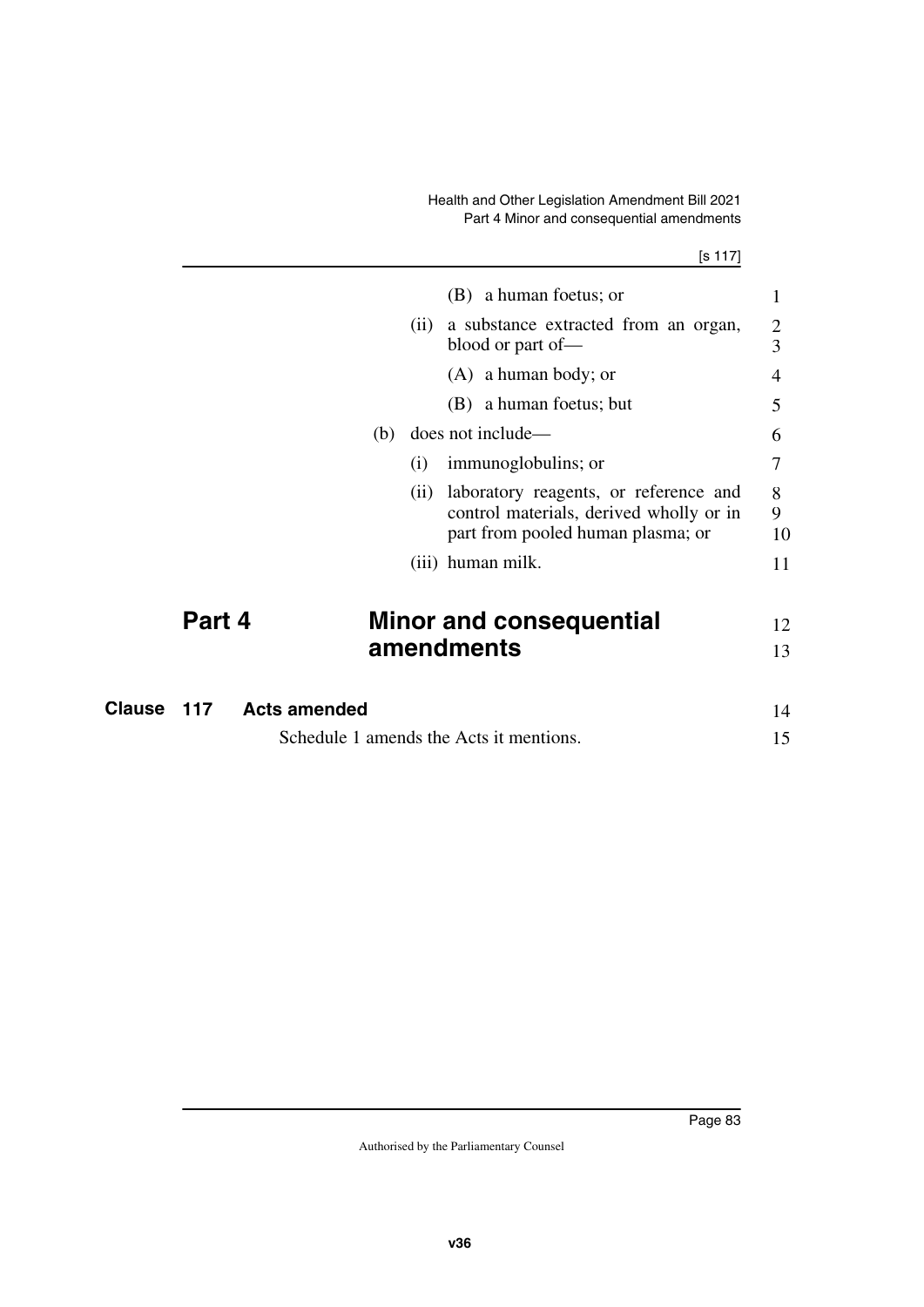Schedule 1

| <b>Schedule 1</b>                   | <b>Minor and consequential</b><br>amendments                                                                                                 | 1.<br>$\overline{2}$ |
|-------------------------------------|----------------------------------------------------------------------------------------------------------------------------------------------|----------------------|
|                                     | section 117                                                                                                                                  | 3                    |
| Part 1                              | <b>Amendments commencing on</b><br>assent                                                                                                    | 4<br>5               |
| <b>Corrective Services Act 2006</b> |                                                                                                                                              | 6                    |
| 1                                   | Section 306A, definition targeted substance-                                                                                                 | 7                    |
| omit, insert-                       |                                                                                                                                              | 8                    |
|                                     | targeted substance means a substance, other than<br>a dangerous drug, that may impair a person's<br>physical or mental capacity.             | 9<br>10<br>11        |
|                                     | <b>Water Supply (Safety and Reliability) Act 2008</b>                                                                                        | 12                   |
| Section 399F(1)(h)-<br>1            |                                                                                                                                              | 13                   |
| omit, insert-                       |                                                                                                                                              | 14                   |
|                                     | the <i>Medicines and Poisons Act 2019</i> , to the<br>(h)<br>extent it applies to a pest control activity<br>within the meaning of that Act; | 15<br>16<br>17       |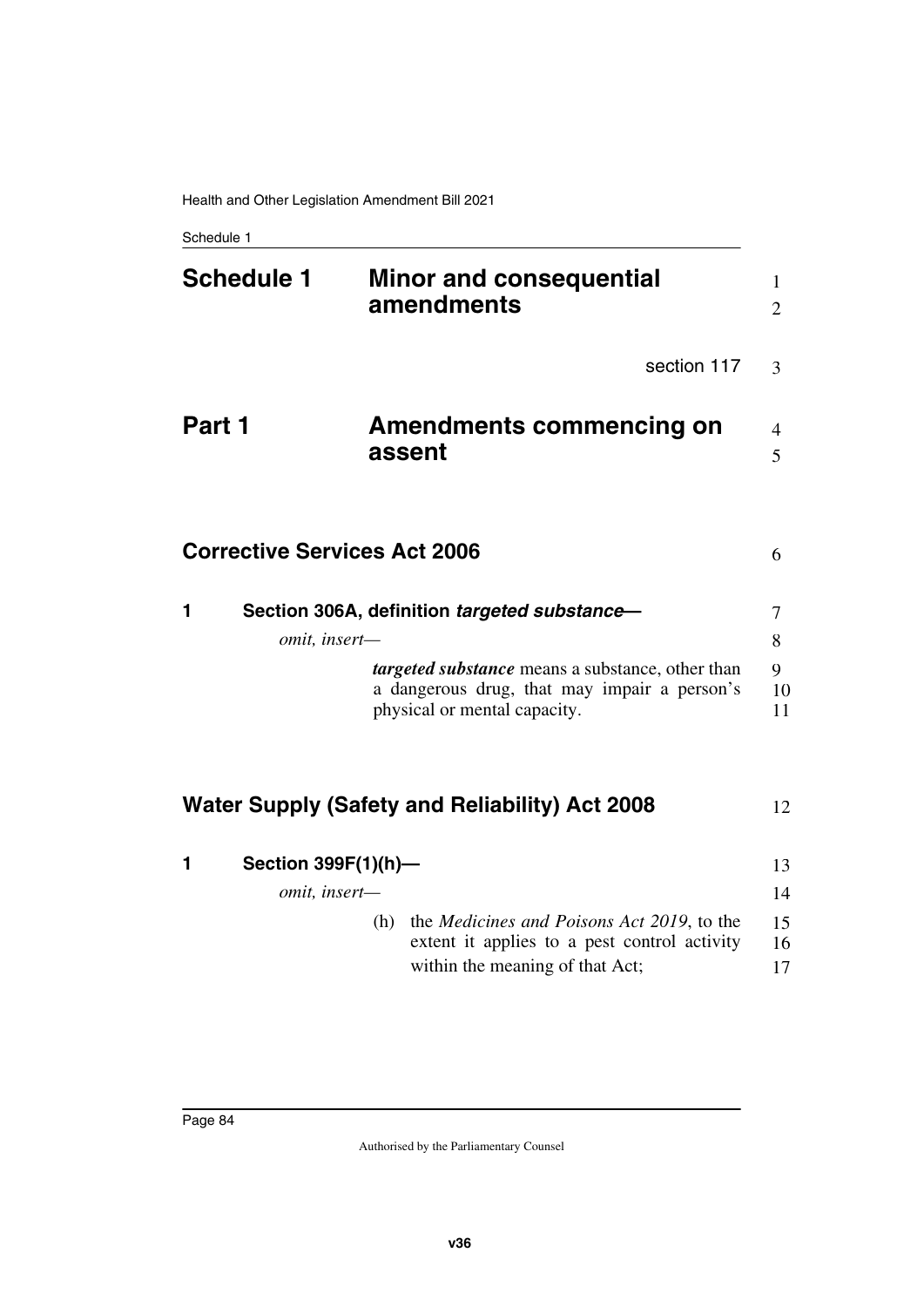Schedule 1

| Part 2 |                                      | <b>Amendments commencing by</b><br>proclamation                                                                                                            | 1<br>$\overline{2}$ |
|--------|--------------------------------------|------------------------------------------------------------------------------------------------------------------------------------------------------------|---------------------|
|        | <b>Ambulance Service Act 1991</b>    |                                                                                                                                                            | 3                   |
| 1      | 500 and 50S(1), 'is authorised to'-  | Sections 50G(1), 50I(1), 50J(1), 50K, 50M(1) and (2), 50N,                                                                                                 | 4<br>5              |
|        | omit, insert-                        |                                                                                                                                                            | 6                   |
|        | may                                  |                                                                                                                                                            | 7                   |
|        | <b>Mental Health Act 2016</b>        |                                                                                                                                                            | 8                   |
| 1      | 632(1)(b), 'section 368(4)'-         | Sections 11(c), 200(b) and 237(1)(b), section 243,<br>definition relevant patient, paragraph (b), and section                                              | 9.<br>10<br>11      |
|        | omit, insert-                        |                                                                                                                                                            | 12                  |
|        |                                      | section $368(3)(b)$                                                                                                                                        | 13                  |
|        |                                      | <b>Public Health (Infection Control for Personal</b>                                                                                                       | 14                  |
|        | <b>Appearance Services) Act 2003</b> |                                                                                                                                                            | 15                  |
|        |                                      |                                                                                                                                                            |                     |
| 1      | Section 49(5), editor's note-        |                                                                                                                                                            | 16                  |
|        | omit, insert-                        |                                                                                                                                                            | 17                  |
|        | Notes—                               |                                                                                                                                                            | 18                  |
|        | 1                                    | See section 35 in relation to the matters a local<br>government may have regard to in deciding whether<br>a person is a suitable person to hold a licence. | 19<br>20<br>21      |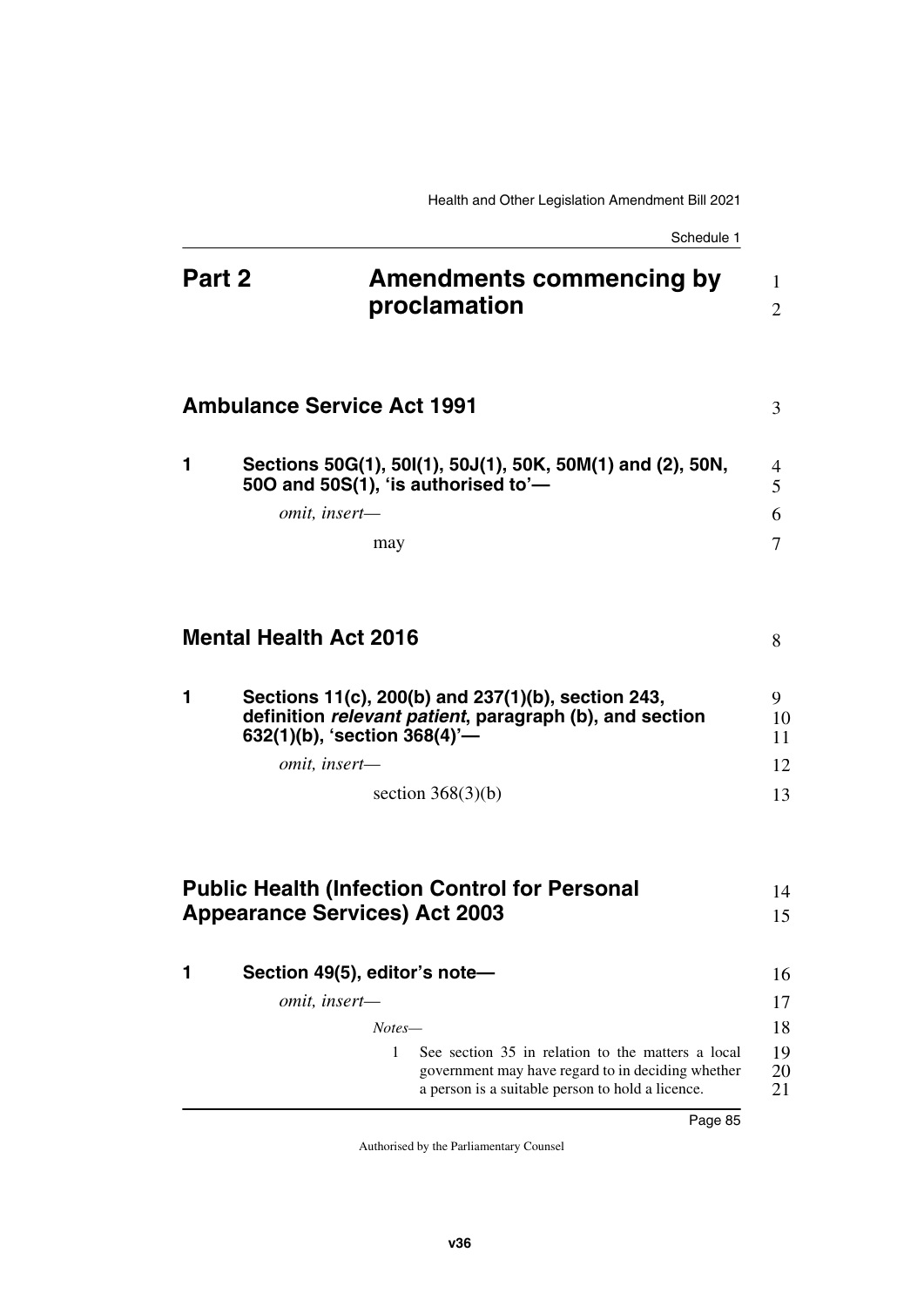Schedule 1

| 2<br>See section 36 in relation to the matters a local<br>government may have regard to in deciding whether<br>premises at which higher risk personal appearance<br>services are to be provided are suitable for<br>providing the services.               | 1<br>$\overline{c}$<br>$\mathfrak{Z}$<br>$\overline{4}$<br>5 |
|-----------------------------------------------------------------------------------------------------------------------------------------------------------------------------------------------------------------------------------------------------------|--------------------------------------------------------------|
| 2<br>Section 51(2), editor's note-                                                                                                                                                                                                                        | 6                                                            |
| omit, insert-                                                                                                                                                                                                                                             | 7                                                            |
| $Note-$                                                                                                                                                                                                                                                   | 8                                                            |
| See section 35 in relation to the matters a local<br>government may have regard to in deciding whether a<br>person is a suitable person to hold a licence.                                                                                                | 9<br>10<br>11                                                |
| 3<br>Section 88(1), editor's note-                                                                                                                                                                                                                        | 12                                                           |
| omit, insert-                                                                                                                                                                                                                                             | 13                                                           |
| $Note-$                                                                                                                                                                                                                                                   | 14                                                           |
| See section 115 in relation to false or misleading<br>statements.                                                                                                                                                                                         | 15<br>16                                                     |
| <b>Radiation Safety Act 1999</b>                                                                                                                                                                                                                          | 17                                                           |
| Section 29(2), editor's note-<br>1                                                                                                                                                                                                                        | 18                                                           |
| omit, insert-                                                                                                                                                                                                                                             | 19                                                           |
| $Note-$                                                                                                                                                                                                                                                   | 20                                                           |
| Under section $51(3)$ and $(4)(a)$ , an application for a<br>possession licence must be accompanied by the<br>proposed radiation safety and protection plan for the<br>radiation practice for which the applicant wants to<br>possess a radiation source. | 21<br>22<br>23<br>24<br>25                                   |
|                                                                                                                                                                                                                                                           |                                                              |
| 2<br>Section 34B(3), note, 'section 51(3)(b)'-                                                                                                                                                                                                            | 26                                                           |

section  $51(4)(b)$ 

28